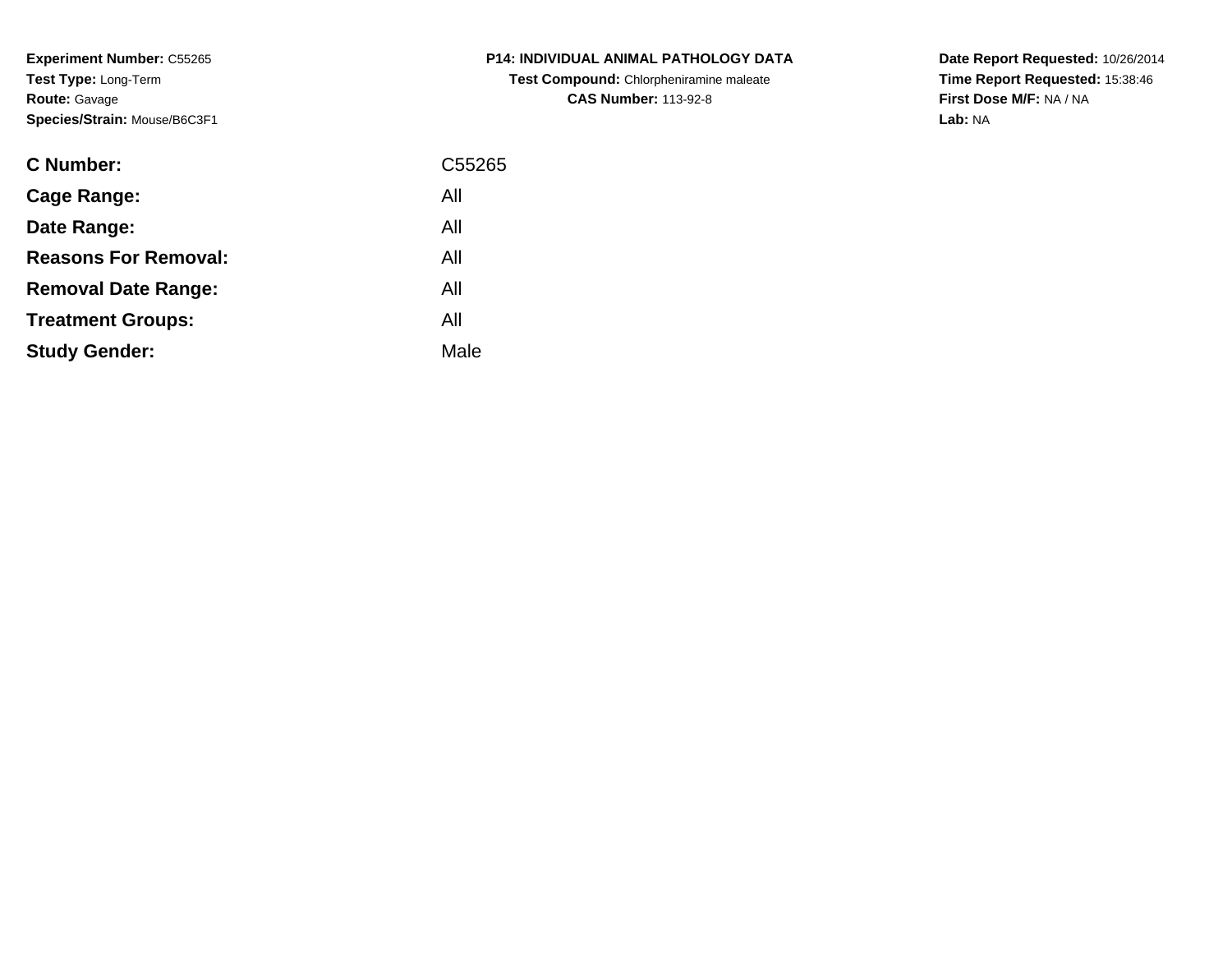| <b>Experiment Number: C55265</b><br><b>P14: INDIVIDUAL ANIMAL PATHOLOGY DATA</b><br>Test Compound: Chlorpheniramine maleate<br>Test Type: Long-Term<br><b>CAS Number: 113-92-8</b><br><b>Route: Gavage</b> |                          |  | Date Report Requested: 10/26/2014<br>Time Report Requested: 15:38:46<br>First Dose M/F: NA / NA |               |
|------------------------------------------------------------------------------------------------------------------------------------------------------------------------------------------------------------|--------------------------|--|-------------------------------------------------------------------------------------------------|---------------|
| Species/Strain: Mouse/B6C3F1                                                                                                                                                                               |                          |  |                                                                                                 | Lab: NA       |
| <b>ANIMAL ID: 1 501</b>                                                                                                                                                                                    | <b>TRT#: 1</b>           |  | <b>SEX: Male</b>                                                                                | DAY ON TEST:  |
|                                                                                                                                                                                                            | <b>DOSE: 050.0 MG/KG</b> |  | <b>DISP: Natural Death</b>                                                                      | <b>HISTO:</b> |
| <b>OBSERVATIONS</b>                                                                                                                                                                                        |                          |  |                                                                                                 |               |
| <b>Blood vessel</b>                                                                                                                                                                                        | Artery Nos               |  | Inflammation, Acute/Chronic                                                                     |               |
| Bone                                                                                                                                                                                                       | Tarsal Joint             |  | <b>Hyperostosis</b>                                                                             |               |
|                                                                                                                                                                                                            | Tarsal Joint             |  | Metaplasia, Osseous                                                                             |               |
| Spleen                                                                                                                                                                                                     | <b>Follicles</b>         |  | Depletion, Lymphoid                                                                             |               |
| Thymus                                                                                                                                                                                                     | Lymphocytes              |  | Necrosis, Diffuse                                                                               |               |
| Urinary bladder                                                                                                                                                                                            |                          |  | Inflammation, Acute/Chronic                                                                     |               |
| PRIMARY CAUSE OF DEATH                                                                                                                                                                                     |                          |  |                                                                                                 |               |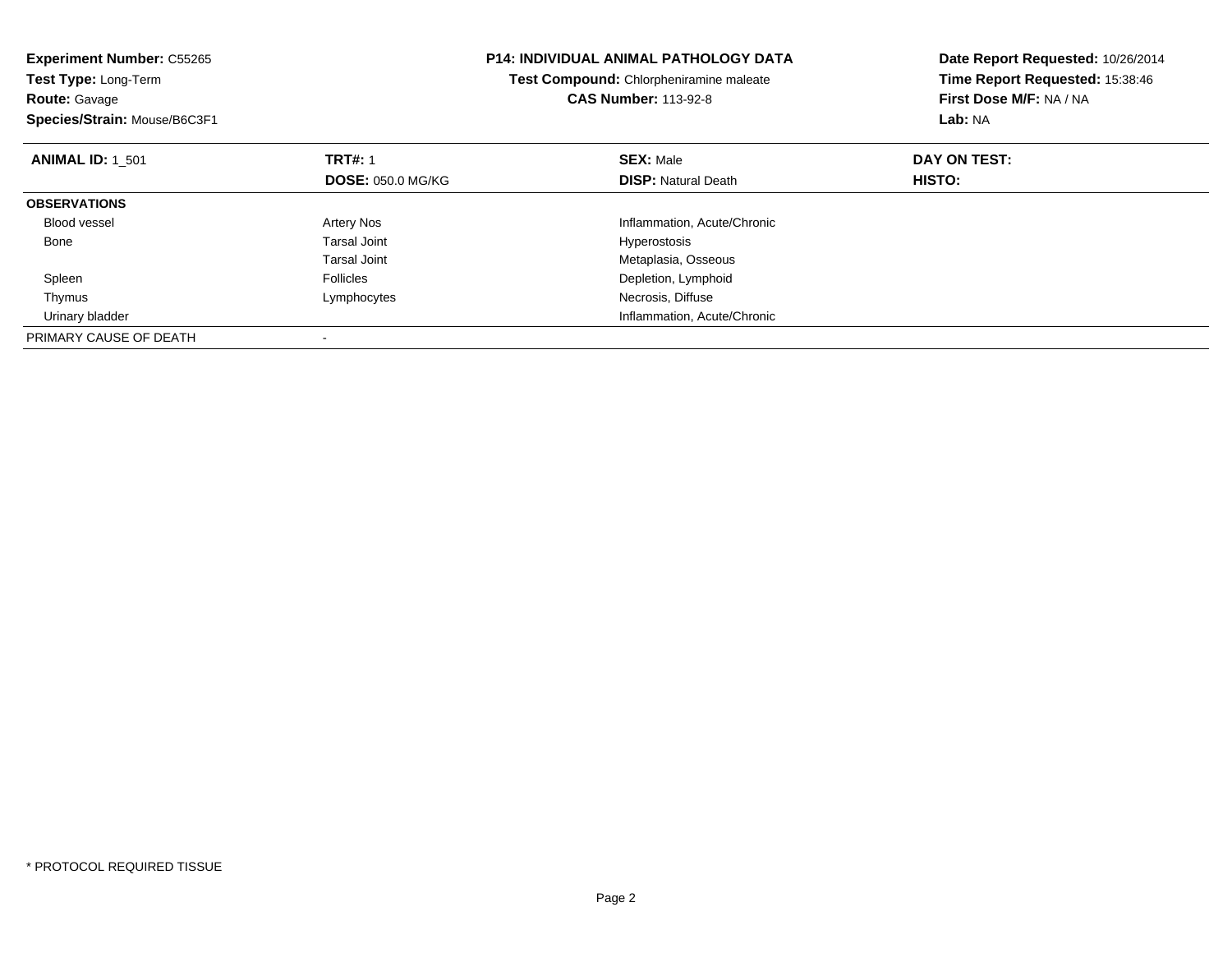| <b>Experiment Number: C55265</b><br>Test Type: Long-Term |                          | <b>P14: INDIVIDUAL ANIMAL PATHOLOGY DATA</b> | Date Report Requested: 10/26/2014 |  |
|----------------------------------------------------------|--------------------------|----------------------------------------------|-----------------------------------|--|
|                                                          |                          | Test Compound: Chlorpheniramine maleate      | Time Report Requested: 15:38:46   |  |
| <b>Route: Gavage</b>                                     |                          | <b>CAS Number: 113-92-8</b>                  | First Dose M/F: NA / NA           |  |
| Species/Strain: Mouse/B6C3F1                             |                          |                                              | Lab: NA                           |  |
| <b>ANIMAL ID: 1 503</b>                                  | <b>TRT#: 1</b>           | <b>SEX: Male</b>                             | DAY ON TEST:                      |  |
|                                                          | <b>DOSE: 050.0 MG/KG</b> | <b>DISP:</b> Terminal Sacrifice              | HISTO:                            |  |
| <b>OBSERVATIONS</b>                                      |                          |                                              |                                   |  |
| Adrenal gland                                            | <b>Cortex Nos</b>        | Degeneration, Lipoid                         |                                   |  |
|                                                          | Capsule                  | Hyperplasia, Focal                           |                                   |  |
| Intestine Large                                          | Rectum                   | Parasitism                                   |                                   |  |
| Kidney                                                   |                          | Nephropathy                                  |                                   |  |
| Liver                                                    |                          | Hepatocellular Adenoma                       |                                   |  |
| Pancreas                                                 | Acinus                   | Atrophy, Focal                               |                                   |  |
| Salivary gland                                           |                          | Atrophy, Focal                               |                                   |  |
| PRIMARY CAUSE OF DEATH                                   |                          |                                              |                                   |  |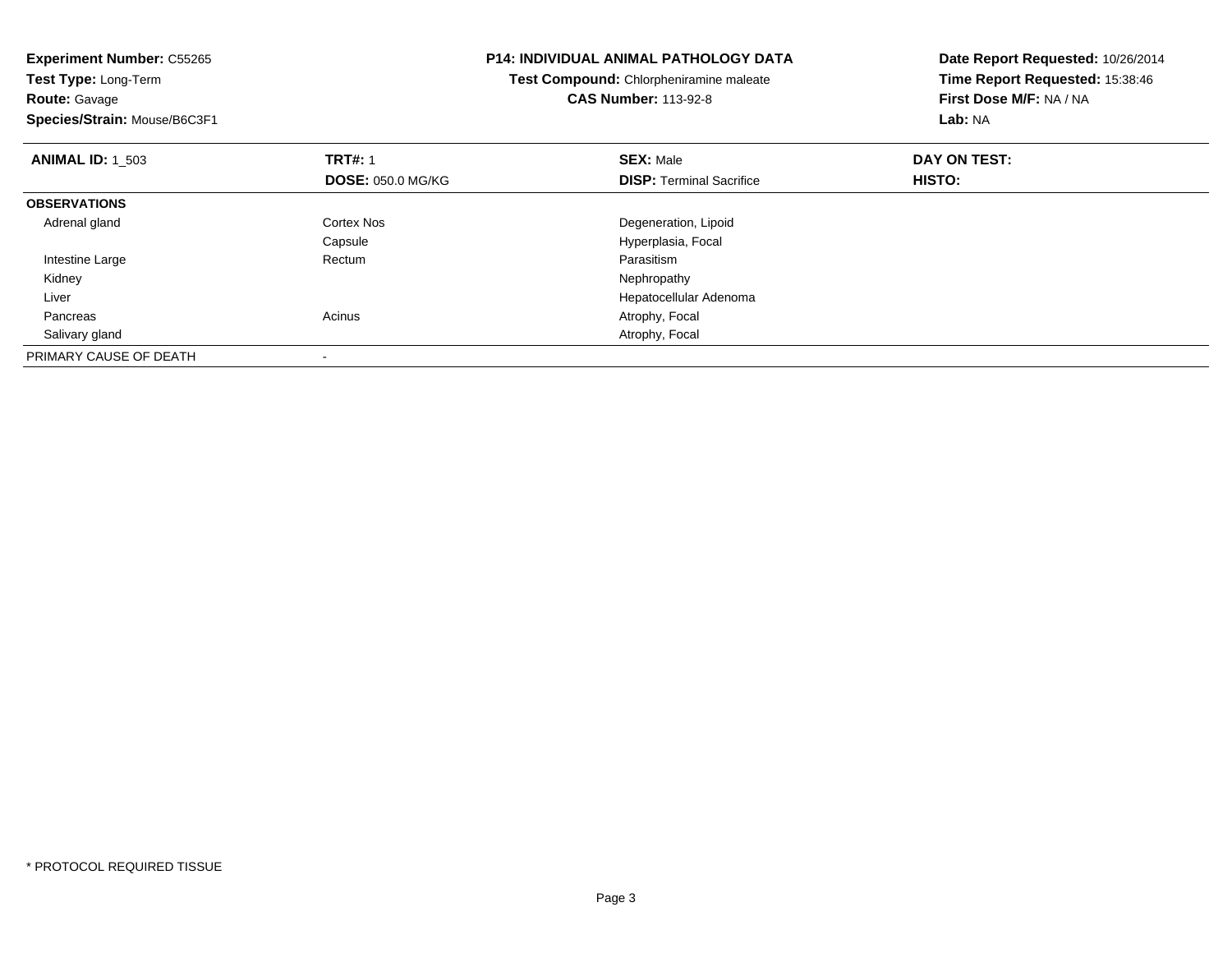| <b>Experiment Number: C55265</b><br>Test Type: Long-Term<br><b>Route: Gavage</b><br>Species/Strain: Mouse/B6C3F1 | <b>P14: INDIVIDUAL ANIMAL PATHOLOGY DATA</b><br>Test Compound: Chlorpheniramine maleate<br><b>CAS Number: 113-92-8</b> |                                                | Date Report Requested: 10/26/2014<br>Time Report Requested: 15:38:46<br>First Dose M/F: NA / NA<br>Lab: NA |
|------------------------------------------------------------------------------------------------------------------|------------------------------------------------------------------------------------------------------------------------|------------------------------------------------|------------------------------------------------------------------------------------------------------------|
| <b>ANIMAL ID: 1 504</b>                                                                                          | <b>TRT#: 1</b><br><b>DOSE: 050.0 MG/KG</b>                                                                             | <b>SEX: Male</b><br><b>DISP:</b> Natural Death | DAY ON TEST:<br>HISTO:                                                                                     |
| <b>OBSERVATIONS</b>                                                                                              |                                                                                                                        |                                                |                                                                                                            |
| Adrenal gland                                                                                                    | Capsule                                                                                                                | Hyperplasia, Focal                             |                                                                                                            |
| Lung                                                                                                             |                                                                                                                        | Inflammation, Acute Focal                      |                                                                                                            |
| Prostate                                                                                                         |                                                                                                                        | Inflammation, Acute Focal                      |                                                                                                            |
| Thymus                                                                                                           | Lymphocytes                                                                                                            | Necrosis, Focal                                |                                                                                                            |
| PRIMARY CAUSE OF DEATH                                                                                           | $\overline{\phantom{a}}$                                                                                               |                                                |                                                                                                            |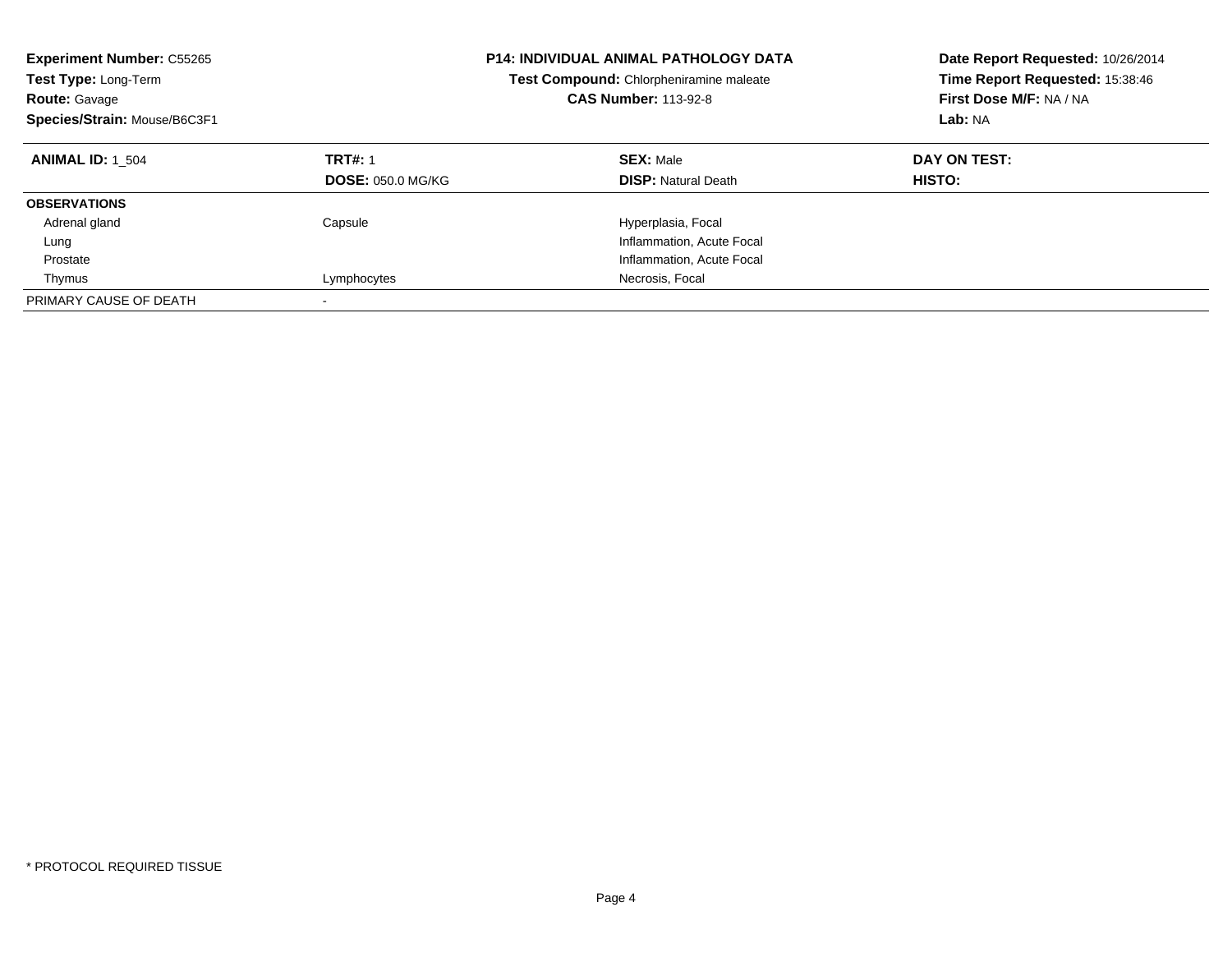| <b>Experiment Number: C55265</b><br>Test Type: Long-Term<br><b>Route: Gavage</b><br>Species/Strain: Mouse/B6C3F1 |                          | <b>P14: INDIVIDUAL ANIMAL PATHOLOGY DATA</b><br>Test Compound: Chlorpheniramine maleate<br><b>CAS Number: 113-92-8</b> | Date Report Requested: 10/26/2014<br>Time Report Requested: 15:38:46<br>First Dose M/F: NA / NA<br>Lab: NA |
|------------------------------------------------------------------------------------------------------------------|--------------------------|------------------------------------------------------------------------------------------------------------------------|------------------------------------------------------------------------------------------------------------|
| <b>ANIMAL ID: 1 505</b>                                                                                          | <b>TRT#: 1</b>           | <b>SEX: Male</b>                                                                                                       | DAY ON TEST:                                                                                               |
|                                                                                                                  | <b>DOSE: 050.0 MG/KG</b> | <b>DISP: Natural Death</b>                                                                                             | <b>HISTO:</b>                                                                                              |
| <b>OBSERVATIONS</b>                                                                                              |                          |                                                                                                                        |                                                                                                            |
| Adrenal gland                                                                                                    | Capsule                  | Hyperplasia, Focal                                                                                                     |                                                                                                            |
| Penis                                                                                                            |                          | Inflammation, Acute Necrotizing                                                                                        |                                                                                                            |
|                                                                                                                  | Prepuce Nos              | Inflammation, Chronic Focal                                                                                            |                                                                                                            |
| Prostate                                                                                                         |                          | Inflammation, Acute/Chronic                                                                                            |                                                                                                            |
| Seminal vesicle                                                                                                  |                          | <b>Retention Fluid</b>                                                                                                 |                                                                                                            |
| Skin                                                                                                             | <b>Back</b>              | Ulcer, Nos                                                                                                             |                                                                                                            |
| PRIMARY CAUSE OF DEATH                                                                                           |                          |                                                                                                                        |                                                                                                            |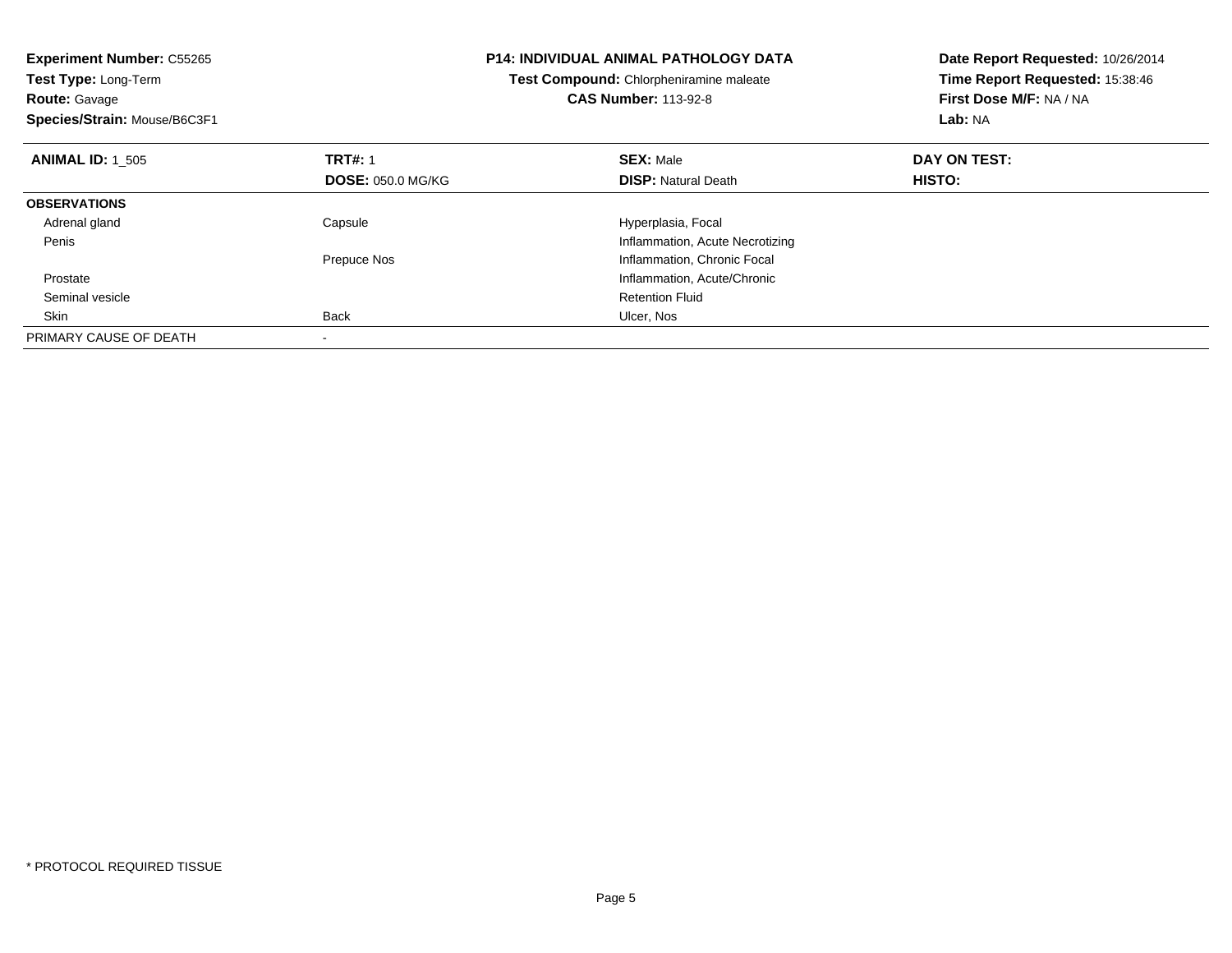| <b>Experiment Number: C55265</b><br>Test Type: Long-Term<br><b>Route: Gavage</b><br>Species/Strain: Mouse/B6C3F1 |                                            | <b>P14: INDIVIDUAL ANIMAL PATHOLOGY DATA</b><br>Test Compound: Chlorpheniramine maleate<br><b>CAS Number: 113-92-8</b> | Date Report Requested: 10/26/2014<br>Time Report Requested: 15:38:46<br>First Dose M/F: NA / NA<br>Lab: NA |
|------------------------------------------------------------------------------------------------------------------|--------------------------------------------|------------------------------------------------------------------------------------------------------------------------|------------------------------------------------------------------------------------------------------------|
| <b>ANIMAL ID: 1 506</b>                                                                                          | <b>TRT#: 1</b><br><b>DOSE: 050.0 MG/KG</b> | <b>SEX: Male</b><br><b>DISP:</b> Terminal Sacrifice                                                                    | DAY ON TEST:<br>HISTO:                                                                                     |
| <b>OBSERVATIONS</b>                                                                                              |                                            |                                                                                                                        |                                                                                                            |
| Adrenal gland                                                                                                    | Capsule<br>Cortex Nos                      | Adenoma, Nos<br>Hypertrophy, Focal                                                                                     |                                                                                                            |
| Bone                                                                                                             | Tarsal Joint<br>Tarsal Joint               | Hyperostosis<br>Metaplasia, Osseous                                                                                    |                                                                                                            |
| Kidney                                                                                                           | Tubule                                     | Regeneration, Nos                                                                                                      |                                                                                                            |
| Thyroid                                                                                                          |                                            | Hyperplasia, Follicular Cell                                                                                           |                                                                                                            |
| Unspecified                                                                                                      | Multiple Organs Nos                        | Lymphoma, Lymphocytic-Malignant Type                                                                                   |                                                                                                            |
| PRIMARY CAUSE OF DEATH                                                                                           |                                            |                                                                                                                        |                                                                                                            |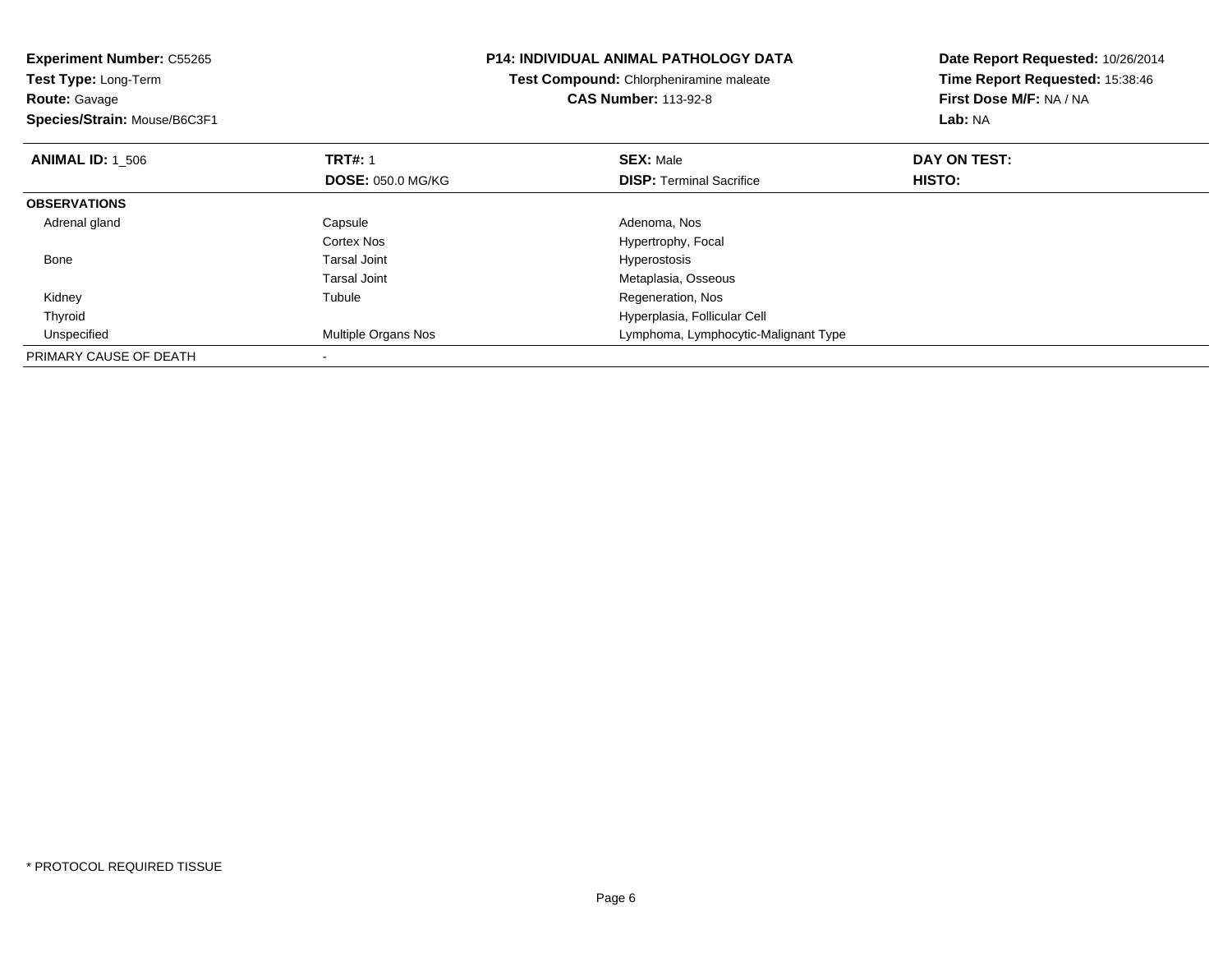| <b>Experiment Number: C55265</b><br>Test Type: Long-Term<br><b>Route: Gavage</b><br>Species/Strain: Mouse/B6C3F1 |                                            | <b>P14: INDIVIDUAL ANIMAL PATHOLOGY DATA</b><br>Test Compound: Chlorpheniramine maleate<br><b>CAS Number: 113-92-8</b> | Date Report Requested: 10/26/2014<br>Time Report Requested: 15:38:46<br>First Dose M/F: NA / NA<br><b>Lab:</b> NA |
|------------------------------------------------------------------------------------------------------------------|--------------------------------------------|------------------------------------------------------------------------------------------------------------------------|-------------------------------------------------------------------------------------------------------------------|
| <b>ANIMAL ID: 1 508</b>                                                                                          | <b>TRT#: 1</b><br><b>DOSE: 050.0 MG/KG</b> | <b>SEX: Male</b><br><b>DISP:</b> Natural Death                                                                         | DAY ON TEST:<br><b>HISTO:</b>                                                                                     |
| <b>OBSERVATIONS</b>                                                                                              |                                            |                                                                                                                        |                                                                                                                   |
| Adrenal gland                                                                                                    | Capsule                                    | Hyperplasia, Focal                                                                                                     |                                                                                                                   |
| PRIMARY CAUSE OF DEATH                                                                                           |                                            |                                                                                                                        |                                                                                                                   |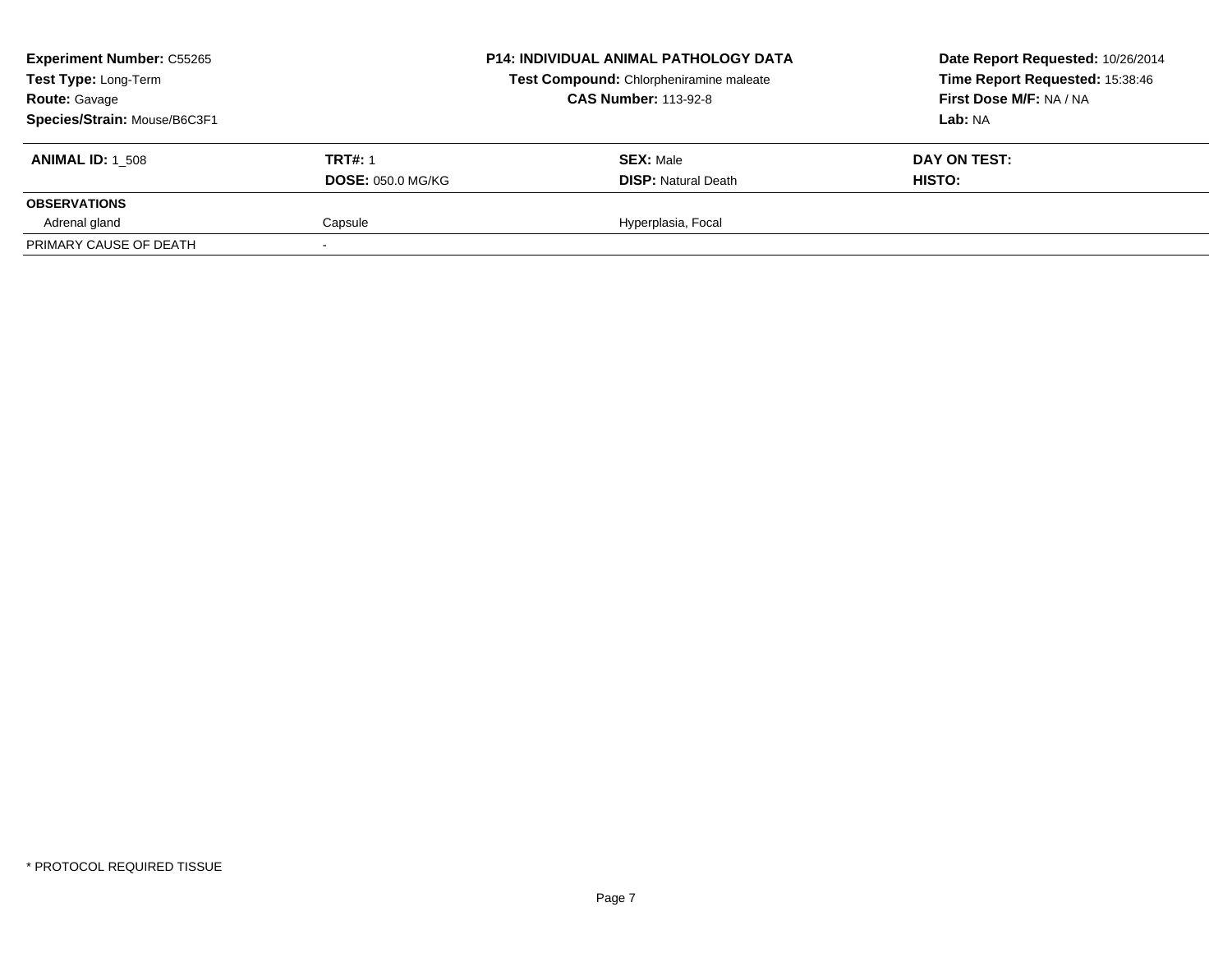| <b>Experiment Number: C55265</b><br>Test Type: Long-Term<br><b>Route: Gavage</b><br>Species/Strain: Mouse/B6C3F1 |                          | <b>P14: INDIVIDUAL ANIMAL PATHOLOGY DATA</b><br>Test Compound: Chlorpheniramine maleate<br><b>CAS Number: 113-92-8</b> | Date Report Requested: 10/26/2014<br>Time Report Requested: 15:38:46<br>First Dose M/F: NA / NA<br>Lab: NA |
|------------------------------------------------------------------------------------------------------------------|--------------------------|------------------------------------------------------------------------------------------------------------------------|------------------------------------------------------------------------------------------------------------|
| <b>ANIMAL ID:</b> 1 509                                                                                          | <b>TRT#: 1</b>           | <b>SEX: Male</b>                                                                                                       | DAY ON TEST:                                                                                               |
|                                                                                                                  | <b>DOSE: 050.0 MG/KG</b> | <b>DISP:</b> Terminal Sacrifice                                                                                        | <b>HISTO:</b>                                                                                              |
| <b>OBSERVATIONS</b>                                                                                              |                          |                                                                                                                        |                                                                                                            |
| Adrenal gland                                                                                                    | Capsule                  | Hyperplasia, Focal                                                                                                     |                                                                                                            |
| Kidney                                                                                                           |                          | Nephropathy                                                                                                            |                                                                                                            |
| Liver                                                                                                            |                          | Hepatocellular Carcinoma                                                                                               |                                                                                                            |
| PRIMARY CAUSE OF DEATH                                                                                           |                          |                                                                                                                        |                                                                                                            |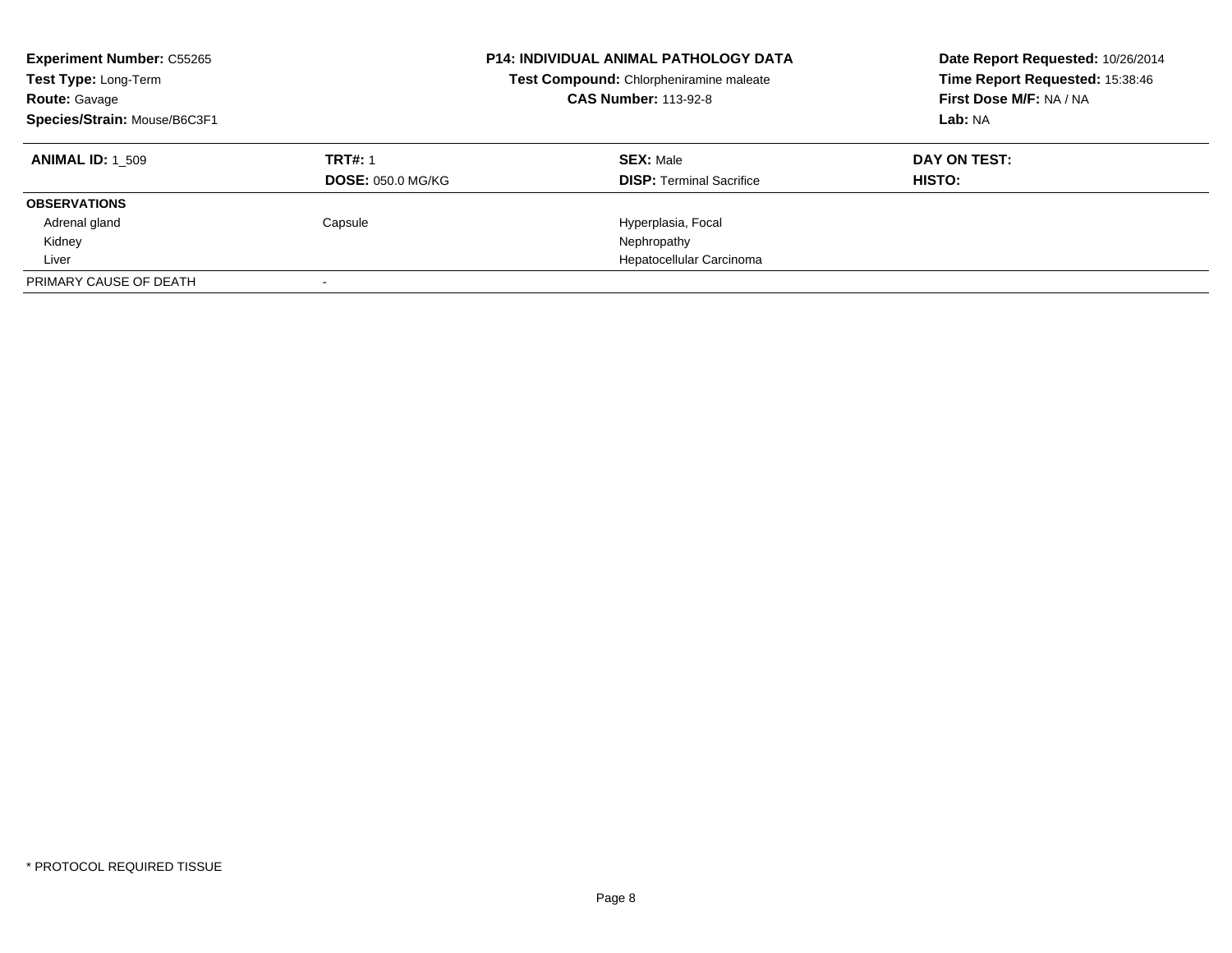**Test Type:** Long-Term**Route:** Gavage

**Species/Strain:** Mouse/B6C3F1

# **P14: INDIVIDUAL ANIMAL PATHOLOGY DATA**

**Test Compound:** Chlorpheniramine maleate

**CAS Number:** 113-92-8

| <b>ANIMAL ID: 1 510</b> | <b>TRT#: 1</b>           | <b>SEX: Male</b>            | DAY ON TEST:  |  |
|-------------------------|--------------------------|-----------------------------|---------------|--|
|                         | <b>DOSE: 050.0 MG/KG</b> | <b>DISP: Natural Death</b>  | <b>HISTO:</b> |  |
| <b>OBSERVATIONS</b>     |                          |                             |               |  |
| Bone marrow             |                          | Hyperplasia, Granulocytic   |               |  |
| Kidney                  |                          | Pyelonephritis, Acute       |               |  |
| Lymph node              | Mandibular Lymph Node    | Hemorrhage                  |               |  |
| Prostate                |                          | Inflammation, Acute/Chronic |               |  |
| Seminal vesicle         |                          | <b>Retention Fluid</b>      |               |  |
| Spleen                  | <b>Follicles</b>         | Depletion, Lymphoid         |               |  |
| Thymus                  |                          | Depletion, Lymphoid         |               |  |
| Urinary bladder         |                          | Inflammation, Acute/Chronic |               |  |
| PRIMARY CAUSE OF DEATH  |                          |                             |               |  |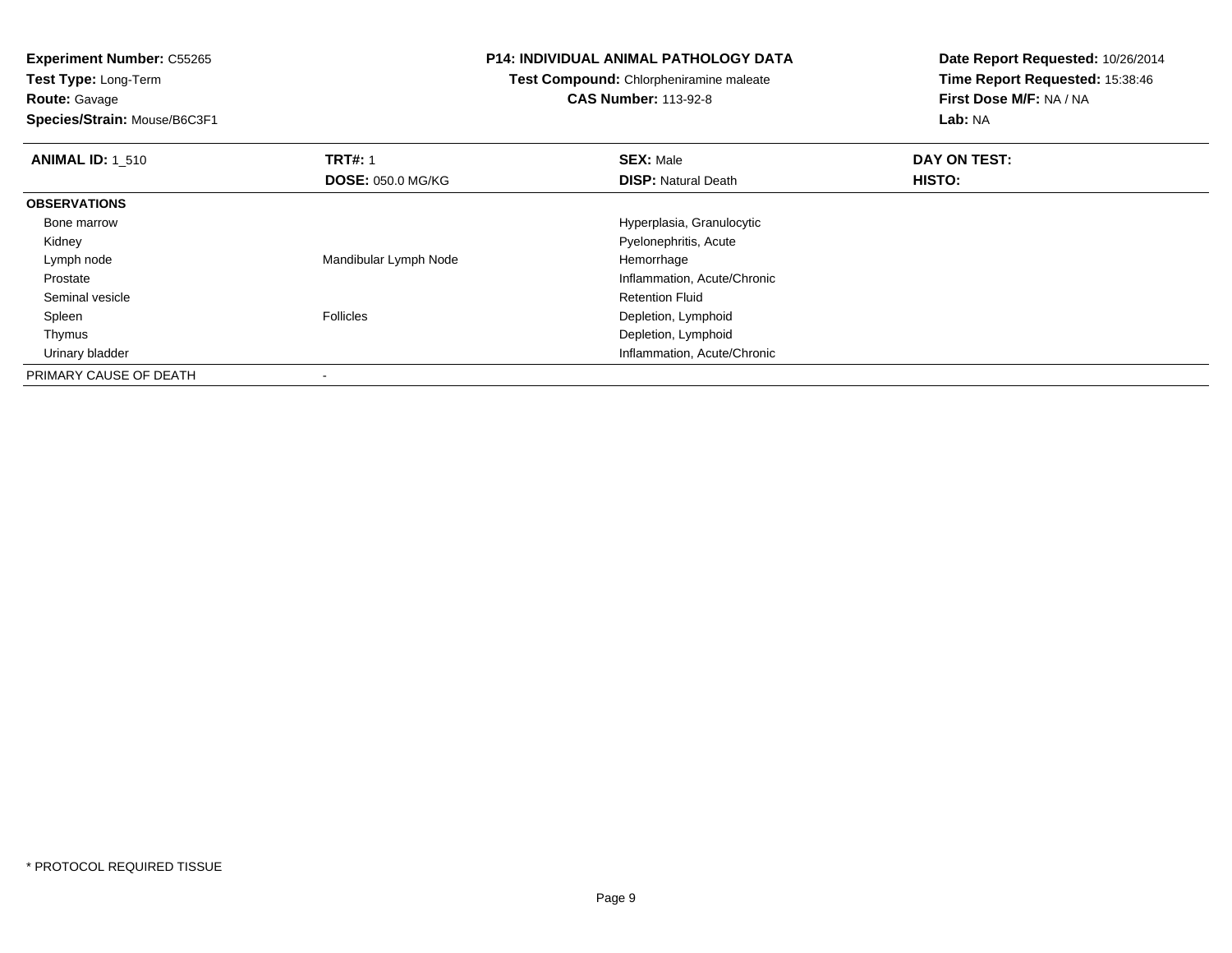| <b>Experiment Number: C55265</b><br>Test Type: Long-Term<br><b>Route: Gavage</b><br>Species/Strain: Mouse/B6C3F1 |                                            | <b>P14: INDIVIDUAL ANIMAL PATHOLOGY DATA</b><br>Test Compound: Chlorpheniramine maleate<br><b>CAS Number: 113-92-8</b> | Date Report Requested: 10/26/2014<br>Time Report Requested: 15:38:46<br>First Dose M/F: NA / NA<br>Lab: NA |
|------------------------------------------------------------------------------------------------------------------|--------------------------------------------|------------------------------------------------------------------------------------------------------------------------|------------------------------------------------------------------------------------------------------------|
| <b>ANIMAL ID: 1 511</b>                                                                                          | <b>TRT#: 1</b><br><b>DOSE: 050.0 MG/KG</b> | <b>SEX: Male</b><br><b>DISP:</b> Natural Death                                                                         | DAY ON TEST:<br>HISTO:                                                                                     |
| <b>OBSERVATIONS</b>                                                                                              |                                            |                                                                                                                        |                                                                                                            |
| Prostate                                                                                                         |                                            | Inflammation, Acute/Chronic                                                                                            |                                                                                                            |
| Spleen                                                                                                           | <b>Follicles</b>                           | Depletion, Lymphoid                                                                                                    |                                                                                                            |
| Thymus                                                                                                           | Lymphocytes                                | Necrosis, Diffuse                                                                                                      |                                                                                                            |
| Urinary bladder                                                                                                  |                                            | Dilatation, Nos                                                                                                        |                                                                                                            |
| PRIMARY CAUSE OF DEATH                                                                                           |                                            |                                                                                                                        |                                                                                                            |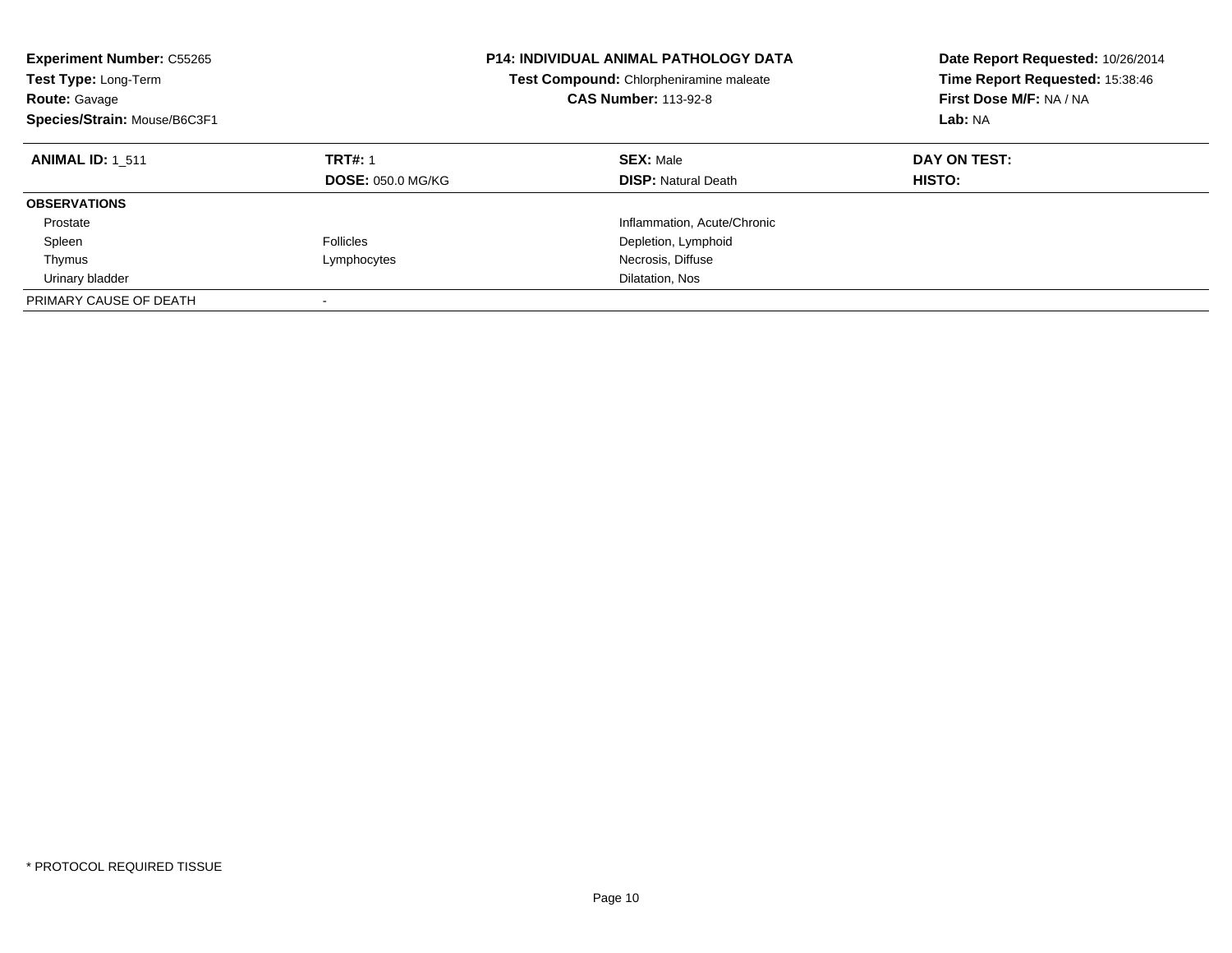| <b>Experiment Number: C55265</b><br>Test Type: Long-Term |                          | P14: INDIVIDUAL ANIMAL PATHOLOGY DATA   | Date Report Requested: 10/26/2014<br>Time Report Requested: 15:38:46 |  |
|----------------------------------------------------------|--------------------------|-----------------------------------------|----------------------------------------------------------------------|--|
|                                                          |                          | Test Compound: Chlorpheniramine maleate |                                                                      |  |
| <b>Route: Gavage</b>                                     |                          | <b>CAS Number: 113-92-8</b>             | First Dose M/F: NA / NA                                              |  |
| Species/Strain: Mouse/B6C3F1                             |                          |                                         | Lab: NA                                                              |  |
| <b>ANIMAL ID: 1 512</b>                                  | <b>TRT#: 1</b>           | <b>SEX: Male</b>                        | DAY ON TEST:                                                         |  |
|                                                          | <b>DOSE: 050.0 MG/KG</b> | <b>DISP:</b> Terminal Sacrifice         | HISTO:                                                               |  |
| <b>OBSERVATIONS</b>                                      |                          |                                         |                                                                      |  |
| Adrenal gland                                            | Cortex Nos               | Degeneration, Lipoid                    |                                                                      |  |
|                                                          | Capsule                  | Hyperplasia, Focal                      |                                                                      |  |
| Harderian gland                                          | <b>Hardarian Gland</b>   | Adenoma, Nos                            |                                                                      |  |
| Kidney                                                   | Tubule                   | Regeneration, Nos                       |                                                                      |  |
| Lymph node                                               | Mesenteric Lymph Node    | Hematopoiesis                           |                                                                      |  |
| Preputial gland                                          |                          | Atrophy, Focal                          |                                                                      |  |
|                                                          |                          | Inflammation, Acute/Chronic             |                                                                      |  |
| PRIMARY CAUSE OF DEATH                                   |                          |                                         |                                                                      |  |

-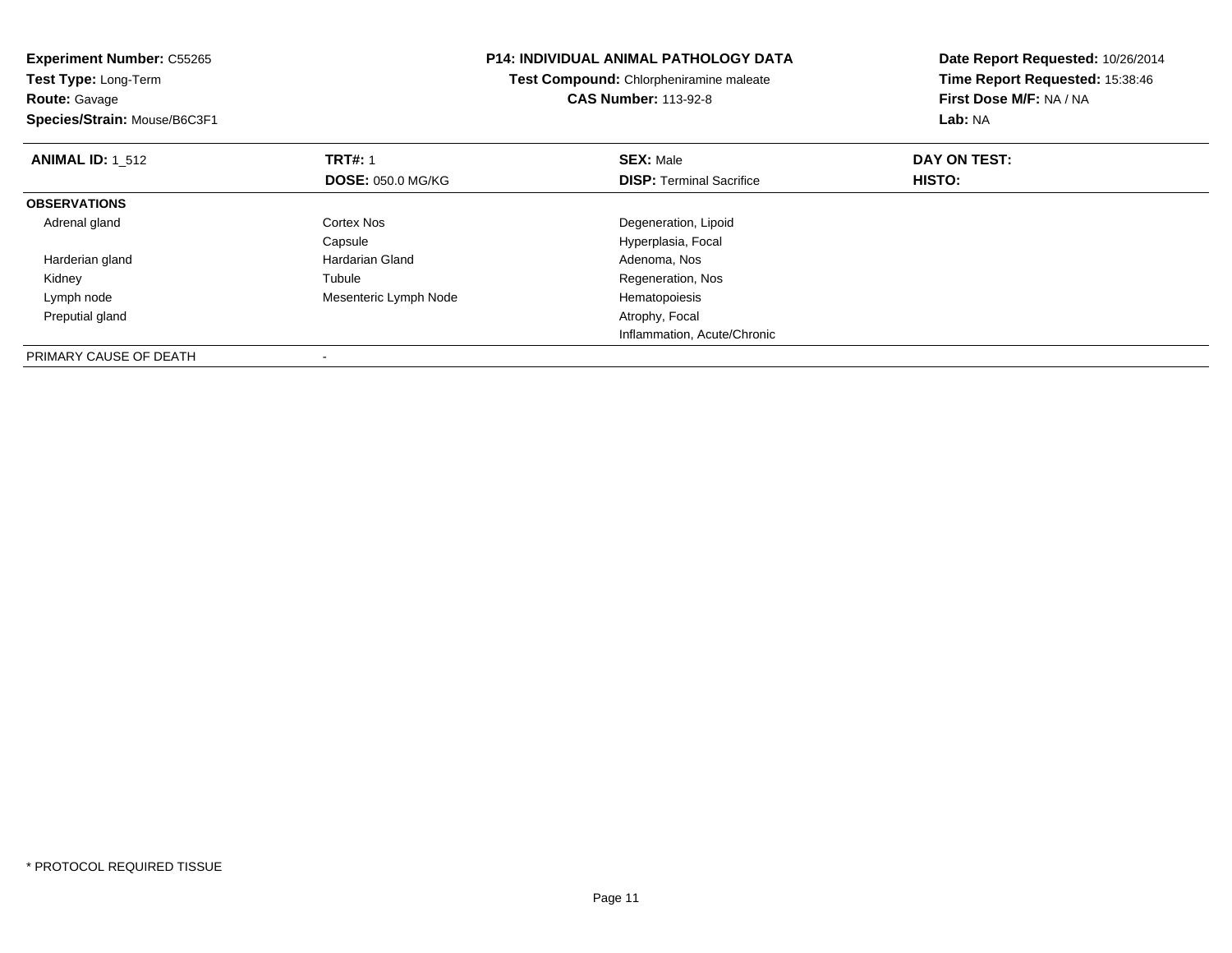**Route:** Gavage

**Species/Strain:** Mouse/B6C3F1

#### **P14: INDIVIDUAL ANIMAL PATHOLOGY DATA**

**Test Compound:** Chlorpheniramine maleate**CAS Number:** 113-92-8

| <b>ANIMAL ID: 1 513</b> | <b>TRT#: 1</b>           | <b>SEX: Male</b>             | DAY ON TEST:<br>HISTO: |  |
|-------------------------|--------------------------|------------------------------|------------------------|--|
|                         | <b>DOSE: 050.0 MG/KG</b> | <b>DISP: Natural Death</b>   |                        |  |
| <b>OBSERVATIONS</b>     |                          |                              |                        |  |
| Adrenal gland           | Capsule                  | Hyperplasia, Focal           |                        |  |
| Bone marrow             |                          | Hyperplasia, Granulocytic    |                        |  |
| Brain                   | Meninges                 | Inflammation, Acute Focal    |                        |  |
| Kidney                  |                          | Glomerulonephritis, Subacute |                        |  |
| Spleen                  | <b>Follicles</b>         | Depletion, Lymphoid          |                        |  |
|                         | Red Pulp                 | Hematopoiesis                |                        |  |
| Unspecified             | Leg                      | Abscess, Nos                 |                        |  |
|                         | Multiple Organs Nos      | Inflammation, Acute/Chronic  |                        |  |
| PRIMARY CAUSE OF DEATH  |                          |                              |                        |  |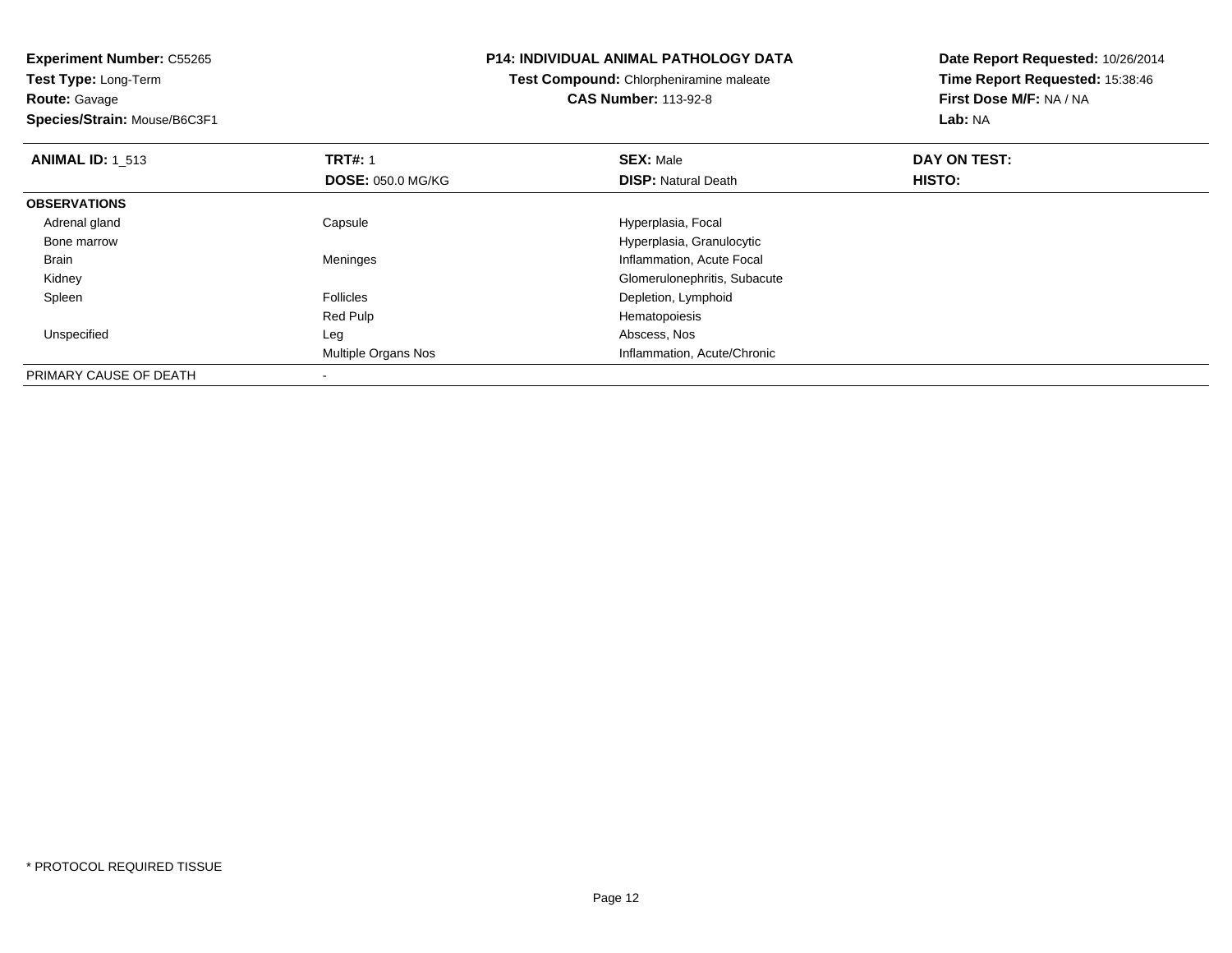| <b>Experiment Number: C55265</b><br>Test Type: Long-Term<br><b>Route: Gavage</b><br>Species/Strain: Mouse/B6C3F1 |                          | <b>P14: INDIVIDUAL ANIMAL PATHOLOGY DATA</b><br><b>Test Compound:</b> Chlorpheniramine maleate<br><b>CAS Number: 113-92-8</b> | Date Report Requested: 10/26/2014<br>Time Report Requested: 15:38:46<br>First Dose M/F: NA / NA<br>Lab: NA |
|------------------------------------------------------------------------------------------------------------------|--------------------------|-------------------------------------------------------------------------------------------------------------------------------|------------------------------------------------------------------------------------------------------------|
| <b>ANIMAL ID: 1 514</b>                                                                                          | <b>TRT#: 1</b>           | <b>SEX: Male</b>                                                                                                              | DAY ON TEST:                                                                                               |
|                                                                                                                  | <b>DOSE: 050.0 MG/KG</b> | <b>DISP:</b> Moribund Sacrifice                                                                                               | <b>HISTO:</b>                                                                                              |
| <b>OBSERVATIONS</b>                                                                                              |                          |                                                                                                                               |                                                                                                            |
| Gall bladder                                                                                                     |                          | Inflammation, Acute/Chronic                                                                                                   |                                                                                                            |
| Liver                                                                                                            |                          | Necrosis, Focal                                                                                                               |                                                                                                            |
| Spleen                                                                                                           | <b>Follicles</b>         | Depletion, Lymphoid                                                                                                           |                                                                                                            |
| Thymus                                                                                                           |                          | Depletion, Lymphoid                                                                                                           |                                                                                                            |
| Urinary bladder                                                                                                  |                          | Dilatation, Nos                                                                                                               |                                                                                                            |
| PRIMARY CAUSE OF DEATH                                                                                           |                          |                                                                                                                               |                                                                                                            |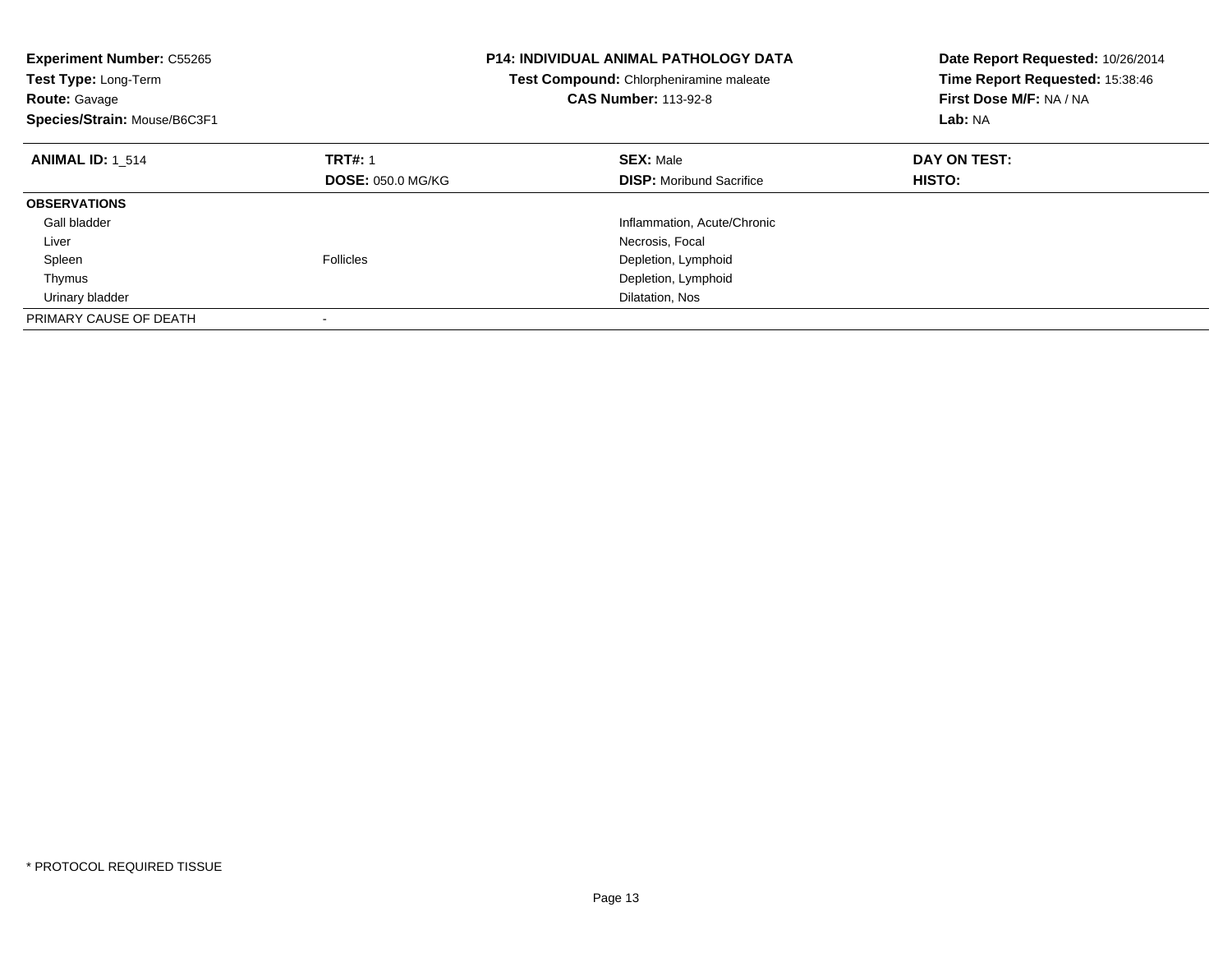**Route:** Gavage

**Species/Strain:** Mouse/B6C3F1

# **P14: INDIVIDUAL ANIMAL PATHOLOGY DATA**

**Test Compound:** Chlorpheniramine maleate**CAS Number:** 113-92-8

| <b>ANIMAL ID: 1 515</b> | <b>TRT#: 1</b>           | <b>SEX: Male</b>                | DAY ON TEST: |  |
|-------------------------|--------------------------|---------------------------------|--------------|--|
|                         | <b>DOSE: 050.0 MG/KG</b> | <b>DISP: Terminal Sacrifice</b> | HISTO:       |  |
| <b>OBSERVATIONS</b>     |                          |                                 |              |  |
| Adrenal gland           | Capsule                  | Hyperplasia, Focal              |              |  |
|                         | <b>Cortex Nos</b>        | Hypertrophy, Focal              |              |  |
| Bone                    | <b>Tarsal Joint</b>      | <b>Hyperostosis</b>             |              |  |
|                         | <b>Tarsal Joint</b>      | Metaplasia, Osseous             |              |  |
| Kidney                  | Tubule                   | Regeneration, Nos               |              |  |
| Liver                   | Hepatocytes              | Cytoplasmic Vacuolization       |              |  |
| Lung                    |                          | Hyperplasia, Epithelial         |              |  |
| Pancreas                | Acinus                   | Atrophy, Focal                  |              |  |
| Preputial gland         |                          | Inflammation, Acute/Chronic     |              |  |
| Unspecified             | Abdomen                  | Fibrosis, Focal                 |              |  |
| PRIMARY CAUSE OF DEATH  |                          |                                 |              |  |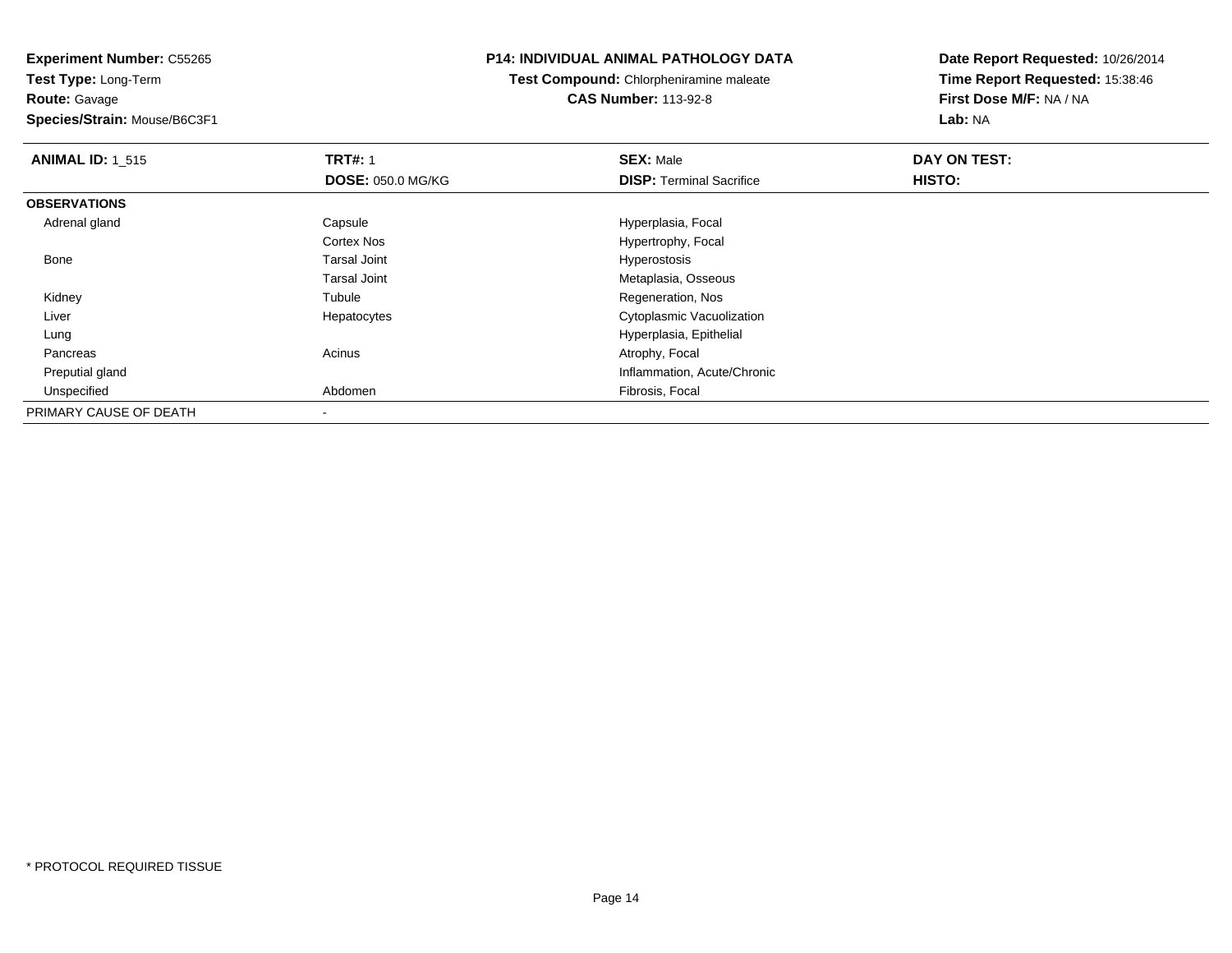| <b>Experiment Number: C55265</b><br>Test Type: Long-Term<br><b>Route: Gavage</b><br>Species/Strain: Mouse/B6C3F1 |                                            | <b>P14: INDIVIDUAL ANIMAL PATHOLOGY DATA</b><br>Test Compound: Chlorpheniramine maleate<br><b>CAS Number: 113-92-8</b> | Date Report Requested: 10/26/2014<br>Time Report Requested: 15:38:46<br>First Dose M/F: NA / NA<br>Lab: NA |
|------------------------------------------------------------------------------------------------------------------|--------------------------------------------|------------------------------------------------------------------------------------------------------------------------|------------------------------------------------------------------------------------------------------------|
| <b>ANIMAL ID: 1 516</b>                                                                                          | <b>TRT#: 1</b><br><b>DOSE: 050.0 MG/KG</b> | <b>SEX: Male</b><br><b>DISP:</b> Natural Death                                                                         | DAY ON TEST:<br><b>HISTO:</b>                                                                              |
| <b>OBSERVATIONS</b>                                                                                              |                                            |                                                                                                                        |                                                                                                            |
| Kidney                                                                                                           |                                            | Nephrosis, Hydro                                                                                                       |                                                                                                            |
| Spleen                                                                                                           | <b>Follicles</b>                           | Depletion, Lymphoid                                                                                                    |                                                                                                            |
|                                                                                                                  | Red Pulp                                   | Hematopoiesis                                                                                                          |                                                                                                            |
| Urinary bladder                                                                                                  |                                            | Dilatation, Nos                                                                                                        |                                                                                                            |
| PRIMARY CAUSE OF DEATH                                                                                           | $\overline{\phantom{a}}$                   |                                                                                                                        |                                                                                                            |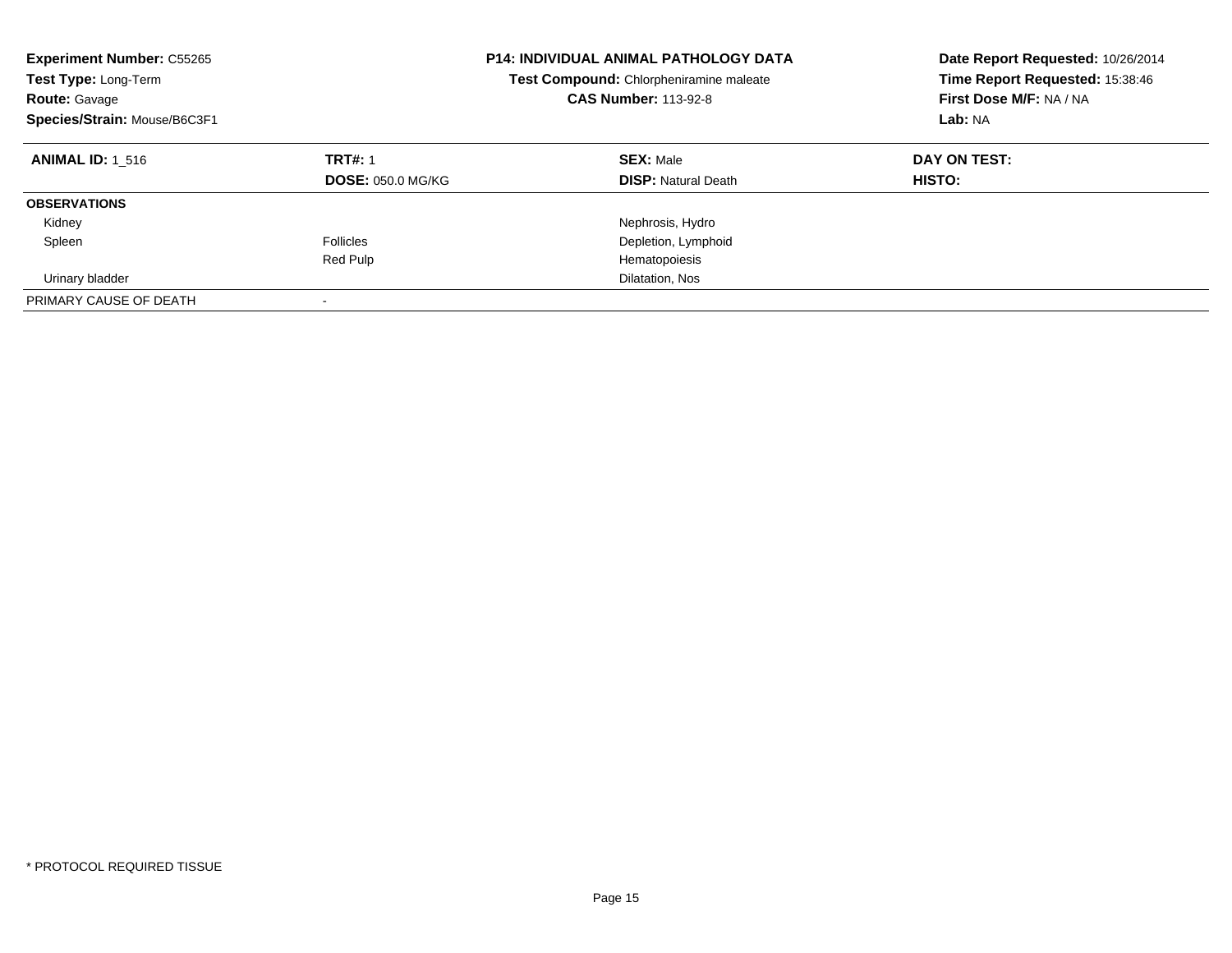| <b>Experiment Number: C55265</b><br>Test Type: Long-Term<br><b>Route: Gavage</b><br>Species/Strain: Mouse/B6C3F1 |                                            | <b>P14: INDIVIDUAL ANIMAL PATHOLOGY DATA</b><br>Test Compound: Chlorpheniramine maleate<br><b>CAS Number: 113-92-8</b> | Date Report Requested: 10/26/2014<br>Time Report Requested: 15:38:46<br>First Dose M/F: NA / NA<br>Lab: NA |
|------------------------------------------------------------------------------------------------------------------|--------------------------------------------|------------------------------------------------------------------------------------------------------------------------|------------------------------------------------------------------------------------------------------------|
| <b>ANIMAL ID: 1 517</b>                                                                                          | <b>TRT#: 1</b><br><b>DOSE: 050.0 MG/KG</b> | <b>SEX: Male</b><br><b>DISP:</b> Dosing Accident                                                                       | DAY ON TEST:<br>HISTO:                                                                                     |
| <b>OBSERVATIONS</b>                                                                                              |                                            |                                                                                                                        |                                                                                                            |
| Esophagus                                                                                                        |                                            | Wound, Lacerated                                                                                                       |                                                                                                            |
| Heart                                                                                                            | <b>Pericardial Cavity</b>                  | Foreign Body, Nos                                                                                                      |                                                                                                            |
| Thymus                                                                                                           | Lymphocytes                                | Necrosis, Diffuse                                                                                                      |                                                                                                            |
| Unspecified                                                                                                      | Mediastinum Nos                            | Foreign Body, Nos                                                                                                      |                                                                                                            |
| PRIMARY CAUSE OF DEATH                                                                                           |                                            |                                                                                                                        |                                                                                                            |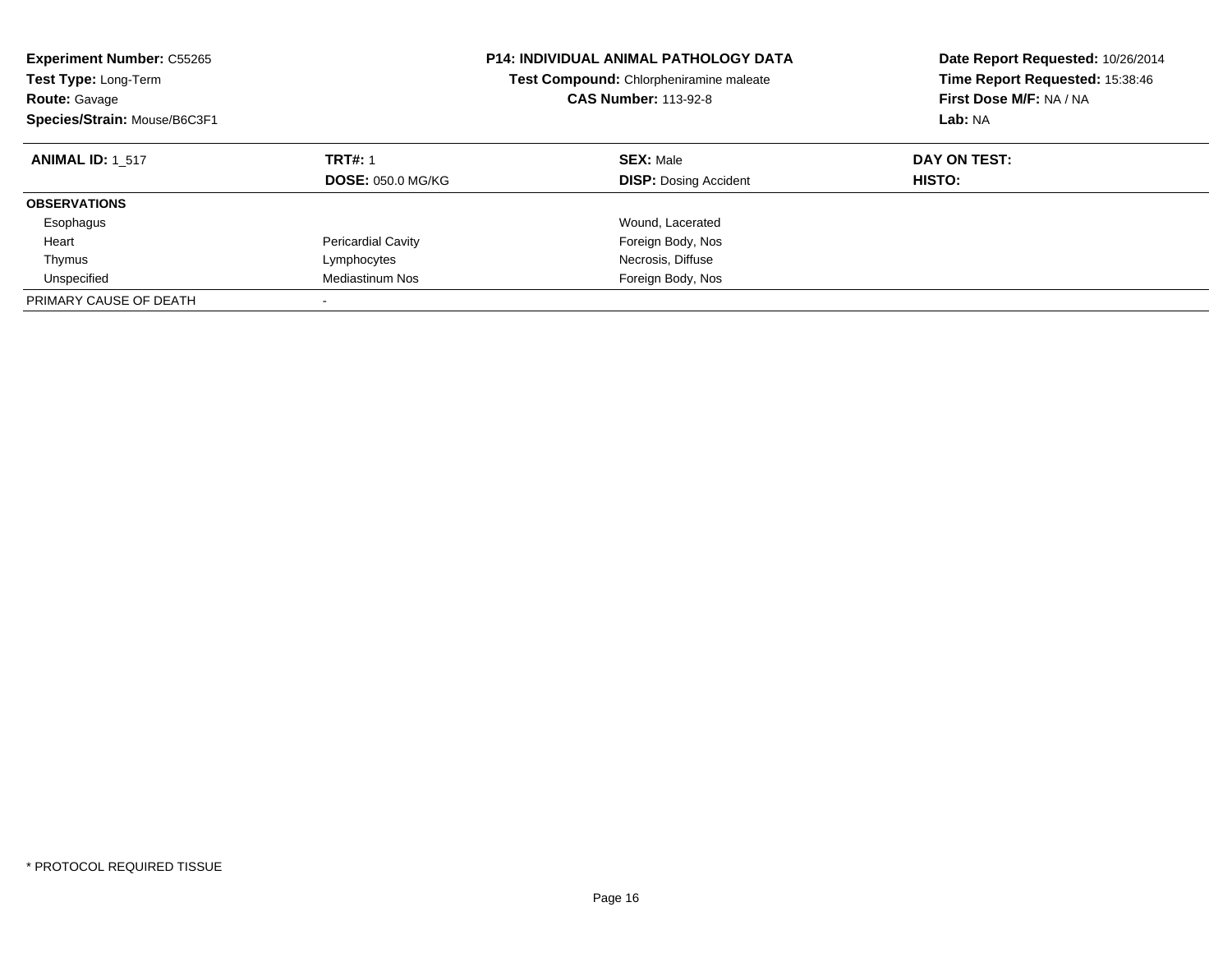| <b>Experiment Number: C55265</b><br><b>Test Type: Long-Term</b><br><b>Route: Gavage</b><br>Species/Strain: Mouse/B6C3F1 |                                            | <b>P14: INDIVIDUAL ANIMAL PATHOLOGY DATA</b><br>Test Compound: Chlorpheniramine maleate<br><b>CAS Number: 113-92-8</b> | Date Report Requested: 10/26/2014<br>Time Report Requested: 15:38:46<br>First Dose M/F: NA / NA<br>Lab: NA |
|-------------------------------------------------------------------------------------------------------------------------|--------------------------------------------|------------------------------------------------------------------------------------------------------------------------|------------------------------------------------------------------------------------------------------------|
| <b>ANIMAL ID: 1 519</b>                                                                                                 | <b>TRT#: 1</b><br><b>DOSE: 050.0 MG/KG</b> | <b>SEX: Male</b><br><b>DISP:</b> Dosing Accident                                                                       | DAY ON TEST:<br>HISTO:                                                                                     |
| <b>OBSERVATIONS</b>                                                                                                     |                                            |                                                                                                                        |                                                                                                            |
| Lung                                                                                                                    | Subpleural Tissue                          | Inflammation, Acute Focal                                                                                              |                                                                                                            |
| Unspecified                                                                                                             | Mediastinum Nos                            | Foreign Body, Nos                                                                                                      |                                                                                                            |
| PRIMARY CAUSE OF DEATH                                                                                                  |                                            |                                                                                                                        |                                                                                                            |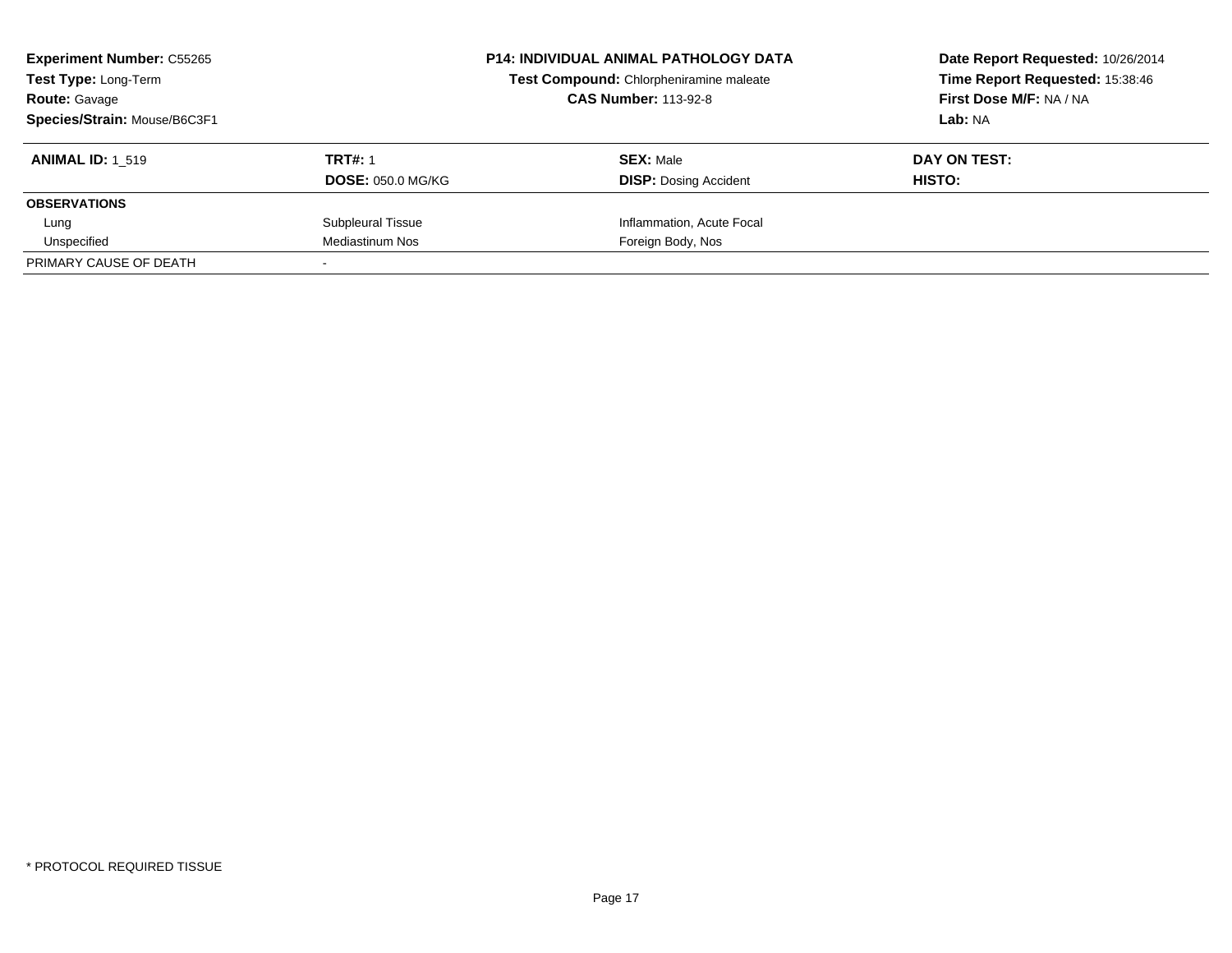| <b>Experiment Number: C55265</b><br>Test Type: Long-Term<br><b>Route: Gavage</b> |                          | <b>P14: INDIVIDUAL ANIMAL PATHOLOGY DATA</b><br>Test Compound: Chlorpheniramine maleate<br><b>CAS Number: 113-92-8</b> | Date Report Requested: 10/26/2014<br>Time Report Requested: 15:38:46<br>First Dose M/F: NA / NA |
|----------------------------------------------------------------------------------|--------------------------|------------------------------------------------------------------------------------------------------------------------|-------------------------------------------------------------------------------------------------|
| Species/Strain: Mouse/B6C3F1                                                     |                          |                                                                                                                        | Lab: NA                                                                                         |
| <b>ANIMAL ID: 1 520</b>                                                          | <b>TRT#: 1</b>           | <b>SEX: Male</b>                                                                                                       | DAY ON TEST:                                                                                    |
|                                                                                  | <b>DOSE: 050.0 MG/KG</b> | <b>DISP: Terminal Sacrifice</b>                                                                                        | HISTO:                                                                                          |
| <b>OBSERVATIONS</b>                                                              |                          |                                                                                                                        |                                                                                                 |
| Adrenal gland                                                                    | Capsule                  | Adenoma, Nos                                                                                                           |                                                                                                 |
| Lymph node                                                                       | Mesenteric Lymph Node    | Hematopoiesis                                                                                                          |                                                                                                 |
| Pancreas                                                                         | Acinus                   | <b>Focal Cellular Change</b>                                                                                           |                                                                                                 |
| Unspecified                                                                      | Multiple Organs Nos      | Lymphoma, Lymphocytic-Malignant Type                                                                                   |                                                                                                 |
| Urinary bladder                                                                  |                          | Hyperplasia, Epithelial                                                                                                |                                                                                                 |
| PRIMARY CAUSE OF DEATH                                                           |                          |                                                                                                                        |                                                                                                 |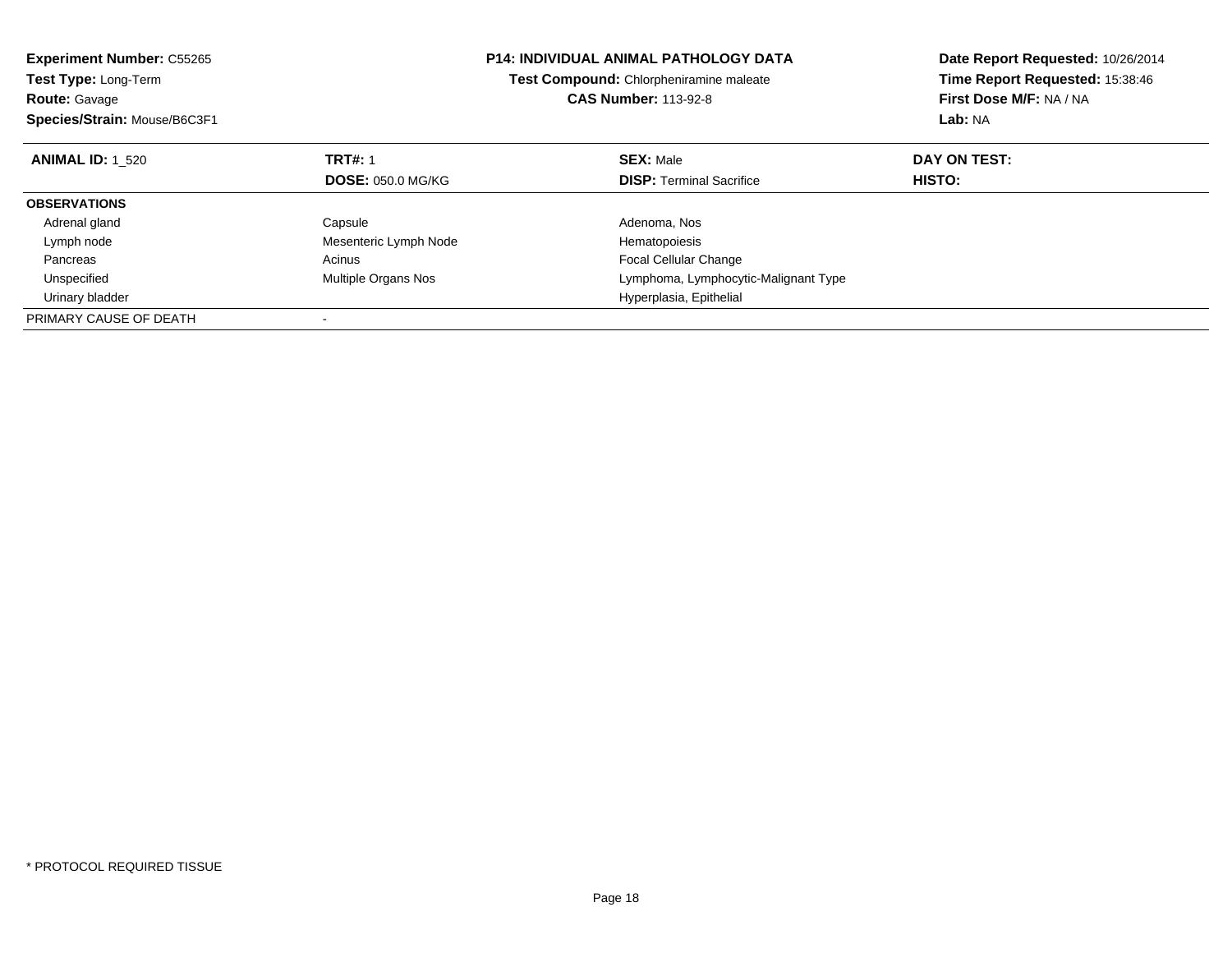| <b>Experiment Number: C55265</b><br>Test Type: Long-Term<br><b>Route: Gavage</b><br>Species/Strain: Mouse/B6C3F1 |                                            | <b>P14: INDIVIDUAL ANIMAL PATHOLOGY DATA</b><br>Test Compound: Chlorpheniramine maleate<br><b>CAS Number: 113-92-8</b> | Date Report Requested: 10/26/2014<br>Time Report Requested: 15:38:46<br>First Dose M/F: NA / NA<br>Lab: NA |  |
|------------------------------------------------------------------------------------------------------------------|--------------------------------------------|------------------------------------------------------------------------------------------------------------------------|------------------------------------------------------------------------------------------------------------|--|
| <b>ANIMAL ID: 1 521</b>                                                                                          | <b>TRT#: 1</b><br><b>DOSE: 050.0 MG/KG</b> | <b>SEX: Male</b><br><b>DISP:</b> Terminal Sacrifice                                                                    | DAY ON TEST:<br>HISTO:                                                                                     |  |
| <b>OBSERVATIONS</b>                                                                                              |                                            |                                                                                                                        |                                                                                                            |  |
| Adrenal gland                                                                                                    | Capsule                                    | Hyperplasia, Focal                                                                                                     |                                                                                                            |  |
| Kidney                                                                                                           | Tubule                                     | Regeneration, Nos                                                                                                      |                                                                                                            |  |
| Liver                                                                                                            |                                            | Torsion                                                                                                                |                                                                                                            |  |
| Lymph node                                                                                                       | Mesenteric Lymph Node                      | Hematopoiesis                                                                                                          |                                                                                                            |  |
| PRIMARY CAUSE OF DEATH                                                                                           |                                            |                                                                                                                        |                                                                                                            |  |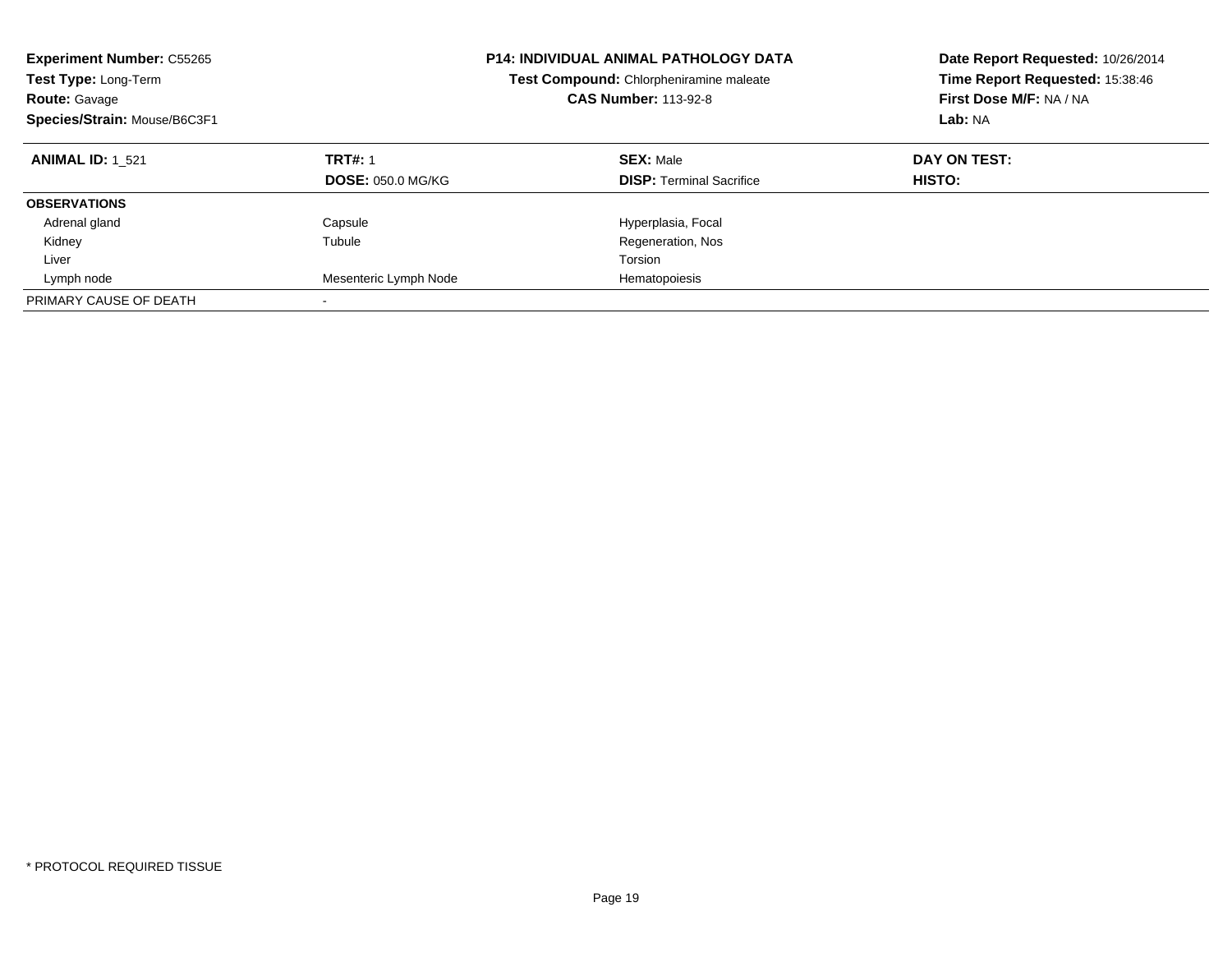| <b>Experiment Number: C55265</b><br><b>Test Type: Long-Term</b><br><b>Route: Gavage</b><br>Species/Strain: Mouse/B6C3F1 |                                            | <b>P14: INDIVIDUAL ANIMAL PATHOLOGY DATA</b><br>Test Compound: Chlorpheniramine maleate<br><b>CAS Number: 113-92-8</b> | Date Report Requested: 10/26/2014<br>Time Report Requested: 15:38:46<br>First Dose M/F: NA / NA<br>Lab: NA |
|-------------------------------------------------------------------------------------------------------------------------|--------------------------------------------|------------------------------------------------------------------------------------------------------------------------|------------------------------------------------------------------------------------------------------------|
| <b>ANIMAL ID: 1 522</b>                                                                                                 | <b>TRT#: 1</b><br><b>DOSE: 050.0 MG/KG</b> | <b>SEX: Male</b><br><b>DISP:</b> Dosing Accident                                                                       | DAY ON TEST:<br>HISTO:                                                                                     |
| <b>OBSERVATIONS</b>                                                                                                     |                                            |                                                                                                                        |                                                                                                            |
| Thymus                                                                                                                  | Lymphocytes                                | Necrosis, Diffuse                                                                                                      |                                                                                                            |
| Trachea                                                                                                                 | Peritracheal Tissue                        | Hemorrhage                                                                                                             |                                                                                                            |
| Unspecified                                                                                                             | Mediastinum Nos                            | Hemorrhage                                                                                                             |                                                                                                            |
|                                                                                                                         | Mediastinum Nos                            | Inflammation, Acute Focal                                                                                              |                                                                                                            |
| PRIMARY CAUSE OF DEATH                                                                                                  |                                            |                                                                                                                        |                                                                                                            |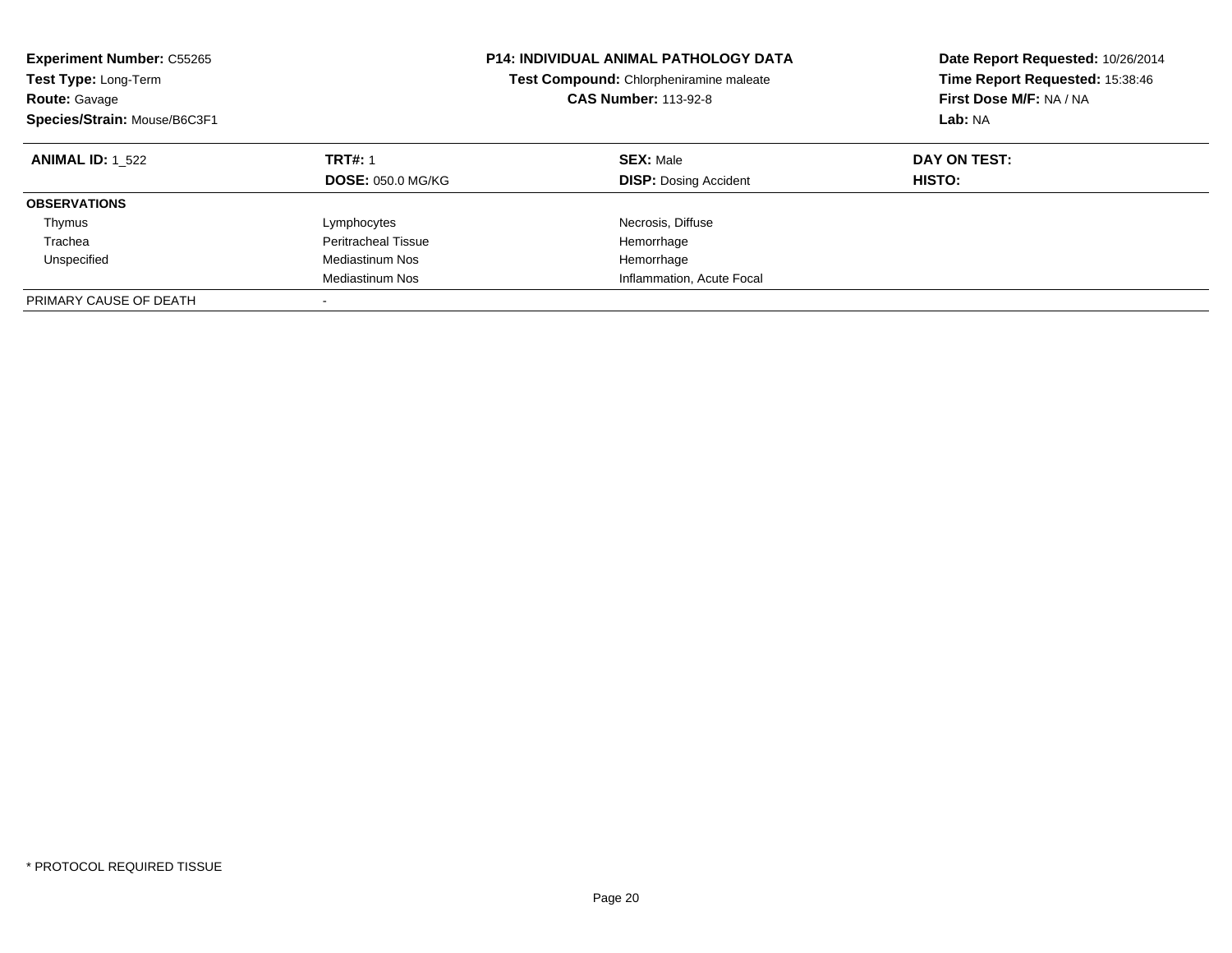| <b>Experiment Number: C55265</b><br>Test Type: Long-Term<br><b>Route: Gavage</b><br>Species/Strain: Mouse/B6C3F1 |                          | <b>P14: INDIVIDUAL ANIMAL PATHOLOGY DATA</b><br>Test Compound: Chlorpheniramine maleate<br><b>CAS Number: 113-92-8</b> | Date Report Requested: 10/26/2014<br>Time Report Requested: 15:38:46<br>First Dose M/F: NA / NA<br>Lab: NA |  |
|------------------------------------------------------------------------------------------------------------------|--------------------------|------------------------------------------------------------------------------------------------------------------------|------------------------------------------------------------------------------------------------------------|--|
| <b>ANIMAL ID: 1 523</b>                                                                                          | <b>TRT#: 1</b>           | <b>SEX: Male</b>                                                                                                       | DAY ON TEST:                                                                                               |  |
|                                                                                                                  | <b>DOSE: 050.0 MG/KG</b> | <b>DISP: Dosing Accident</b>                                                                                           | HISTO:                                                                                                     |  |
| <b>OBSERVATIONS</b>                                                                                              |                          |                                                                                                                        |                                                                                                            |  |
| Esophagus                                                                                                        |                          | Wound, Lacerated                                                                                                       |                                                                                                            |  |
| Thymus                                                                                                           | Lymphocytes              | Necrosis, Diffuse                                                                                                      |                                                                                                            |  |
| Unspecified                                                                                                      | Mediastinum Nos          | Foreign Body, Nos                                                                                                      |                                                                                                            |  |
| PRIMARY CAUSE OF DEATH                                                                                           |                          |                                                                                                                        |                                                                                                            |  |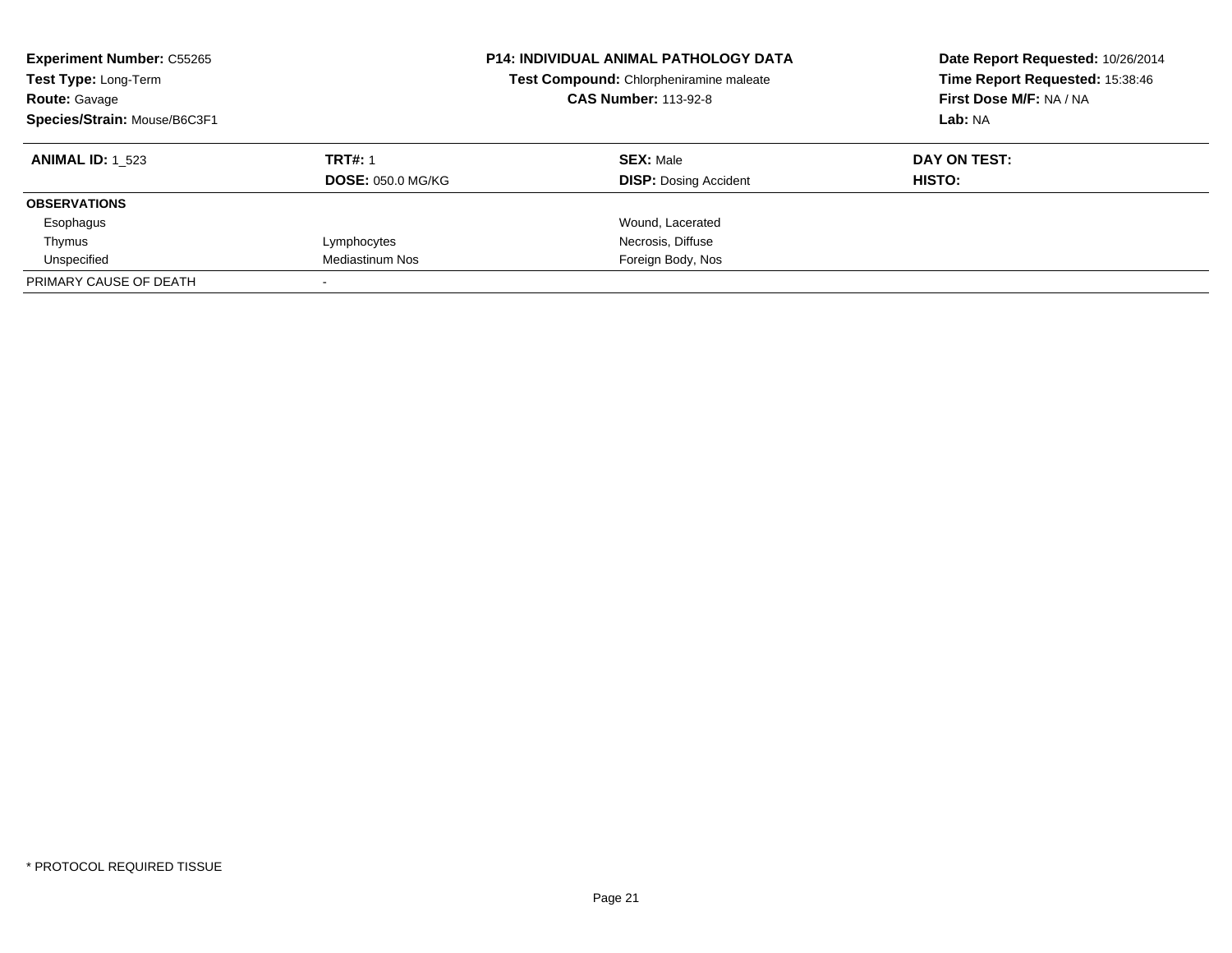**Test Type:** Long-Term**Route:** Gavage

**Species/Strain:** Mouse/B6C3F1

# **P14: INDIVIDUAL ANIMAL PATHOLOGY DATA**

**Test Compound:** Chlorpheniramine maleate**CAS Number:** 113-92-8

| <b>ANIMAL ID: 1_524</b> | <b>TRT#: 1</b>           | <b>SEX: Male</b>                    | DAY ON TEST: |  |
|-------------------------|--------------------------|-------------------------------------|--------------|--|
|                         | <b>DOSE: 050.0 MG/KG</b> | <b>DISP:</b> Moribund Sacrifice     | HISTO:       |  |
| <b>OBSERVATIONS</b>     |                          |                                     |              |  |
| Adrenal gland           |                          | Cortical Adenoma                    |              |  |
|                         | Medulla                  | Hyperplasia, Focal                  |              |  |
| Bone marrow             |                          | Histiocytosis                       |              |  |
| Brain                   | Meninges                 | Lymphocytic Inflammatory Infiltrate |              |  |
| Harderian gland         | Hardarian Gland          | Hyperplasia, Epithelial             |              |  |
| Kidney                  |                          | Nephrosis, Hydro                    |              |  |
|                         | Tubule                   | Regeneration, Nos                   |              |  |
| Skeletal muscle         | <b>Abdominal Muscle</b>  | Mineralization                      |              |  |
| Spleen                  | Red Pulp                 | Hematopoiesis                       |              |  |
| Unspecified             | Multiple Organs Nos      | Lymphoma, Mixed-Malignant Type      |              |  |
|                         |                          | Sarcoma, Nos                        |              |  |
| Urinary bladder         |                          | Dilatation, Nos                     |              |  |
| PRIMARY CAUSE OF DEATH  |                          |                                     |              |  |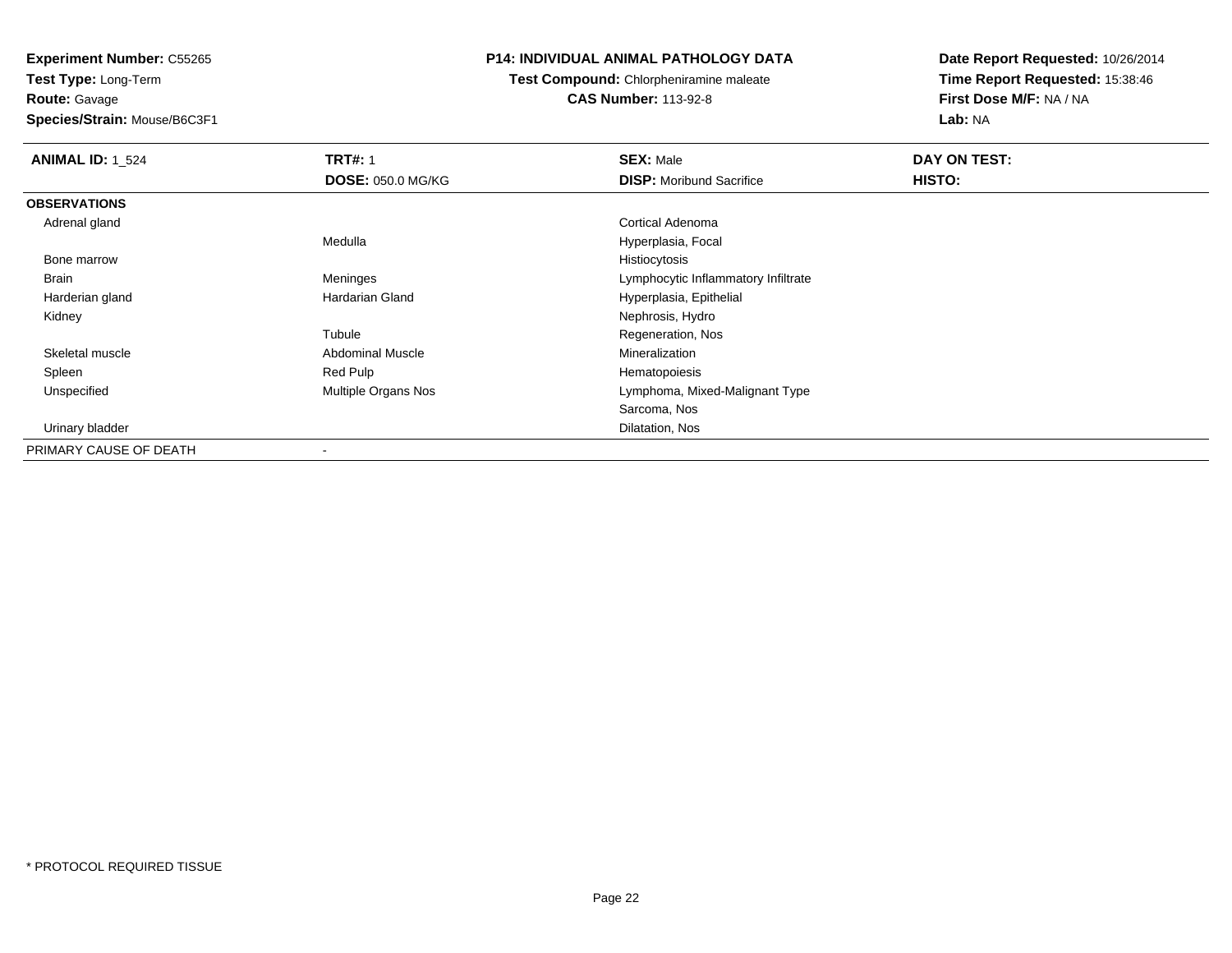**Route:** Gavage

**Species/Strain:** Mouse/B6C3F1

# **P14: INDIVIDUAL ANIMAL PATHOLOGY DATA**

**Test Compound:** Chlorpheniramine maleate**CAS Number:** 113-92-8

| <b>ANIMAL ID: 1 525</b> | <b>TRT#: 1</b>           | <b>SEX: Male</b>                | DAY ON TEST: |  |
|-------------------------|--------------------------|---------------------------------|--------------|--|
|                         | <b>DOSE: 050.0 MG/KG</b> | <b>DISP:</b> Moribund Sacrifice | HISTO:       |  |
| <b>OBSERVATIONS</b>     |                          |                                 |              |  |
| Adrenal gland           | Capsule                  | Hyperplasia, Focal              |              |  |
| Bone marrow             |                          | Hyperplasia, Granulocytic       |              |  |
| Liver                   |                          | Hematopoiesis                   |              |  |
| Lymph node              | Mesenteric Lymph Node    | Hematopoiesis                   |              |  |
| Spleen                  | <b>Follicles</b>         | Depletion, Lymphoid             |              |  |
|                         | Red Pulp                 | Hematopoiesis                   |              |  |
| Unspecified             | Back                     | Fibrosarcoma                    |              |  |
|                         | Abdomen                  | Inflammation, Chronic Focal     |              |  |
| Urinary bladder         |                          | Dilatation, Nos                 |              |  |
| PRIMARY CAUSE OF DEATH  | $\overline{\phantom{a}}$ |                                 |              |  |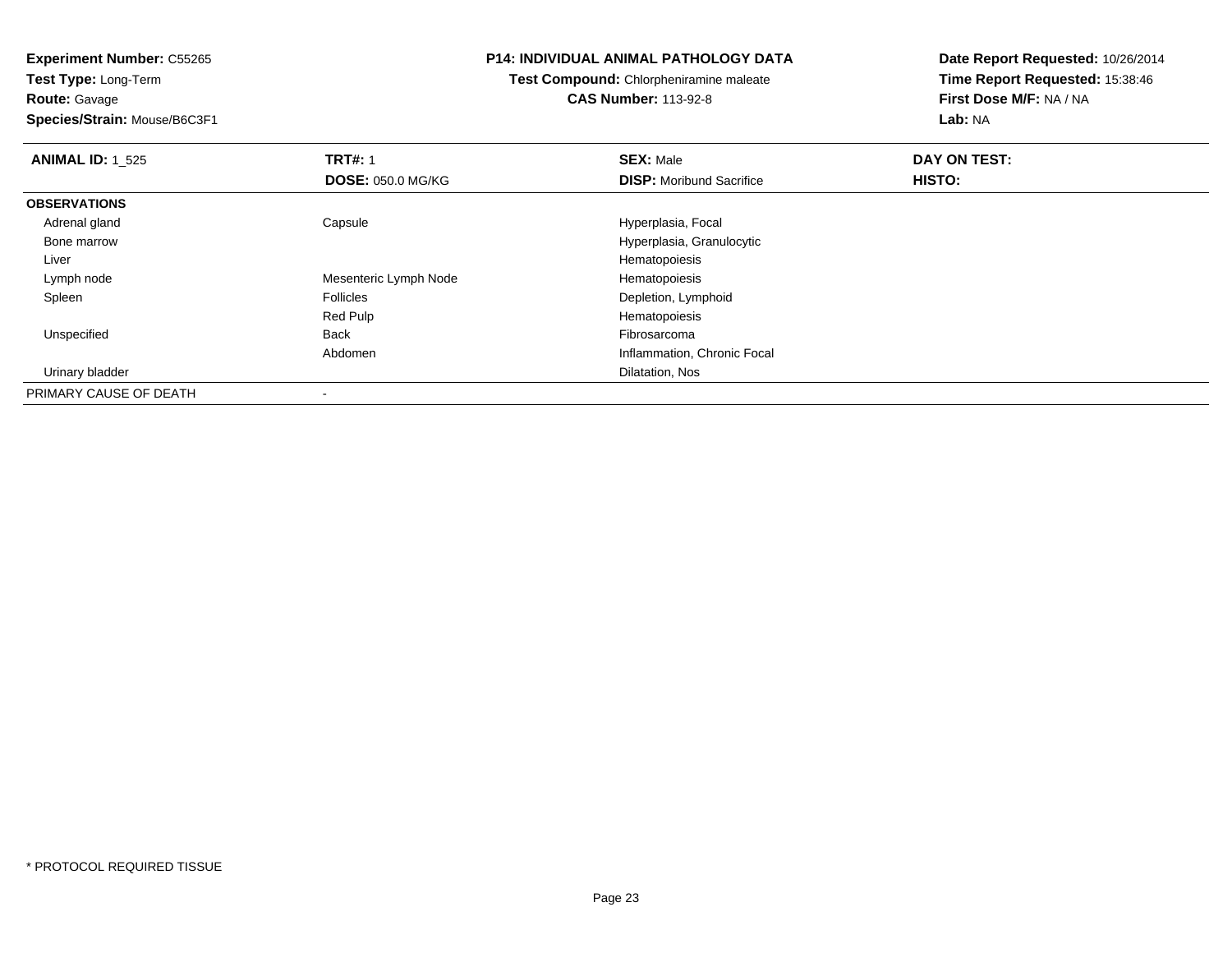| <b>Experiment Number: C55265</b> |                                         | <b>P14: INDIVIDUAL ANIMAL PATHOLOGY DATA</b> | Date Report Requested: 10/26/2014 |  |
|----------------------------------|-----------------------------------------|----------------------------------------------|-----------------------------------|--|
| Test Type: Long-Term             | Test Compound: Chlorpheniramine maleate |                                              | Time Report Requested: 15:38:46   |  |
| <b>Route: Gavage</b>             |                                         | <b>CAS Number: 113-92-8</b>                  | First Dose M/F: NA / NA           |  |
| Species/Strain: Mouse/B6C3F1     |                                         |                                              | Lab: NA                           |  |
| <b>ANIMAL ID: 1 526</b>          | <b>TRT#: 1</b>                          | <b>SEX: Male</b>                             | DAY ON TEST:                      |  |
|                                  | <b>DOSE: 050.0 MG/KG</b>                | <b>DISP:</b> Natural Death                   | HISTO:                            |  |
| <b>OBSERVATIONS</b>              |                                         |                                              |                                   |  |
| Heart                            | Myocardium Nos                          | Degeneration, Nos                            |                                   |  |
| Kidney                           |                                         | Nephropathy                                  |                                   |  |
| Liver                            |                                         | Hepatocellular Carcinoma                     |                                   |  |
|                                  |                                         | Necrosis, Focal                              |                                   |  |
| Lung                             |                                         | Hepatocellular Carcinoma, Metastatic         |                                   |  |
| Spleen                           | <b>Follicles</b>                        | Depletion, Lymphoid                          |                                   |  |
|                                  | Red Pulp                                | Hematopoiesis                                |                                   |  |
| PRIMARY CAUSE OF DEATH           |                                         |                                              |                                   |  |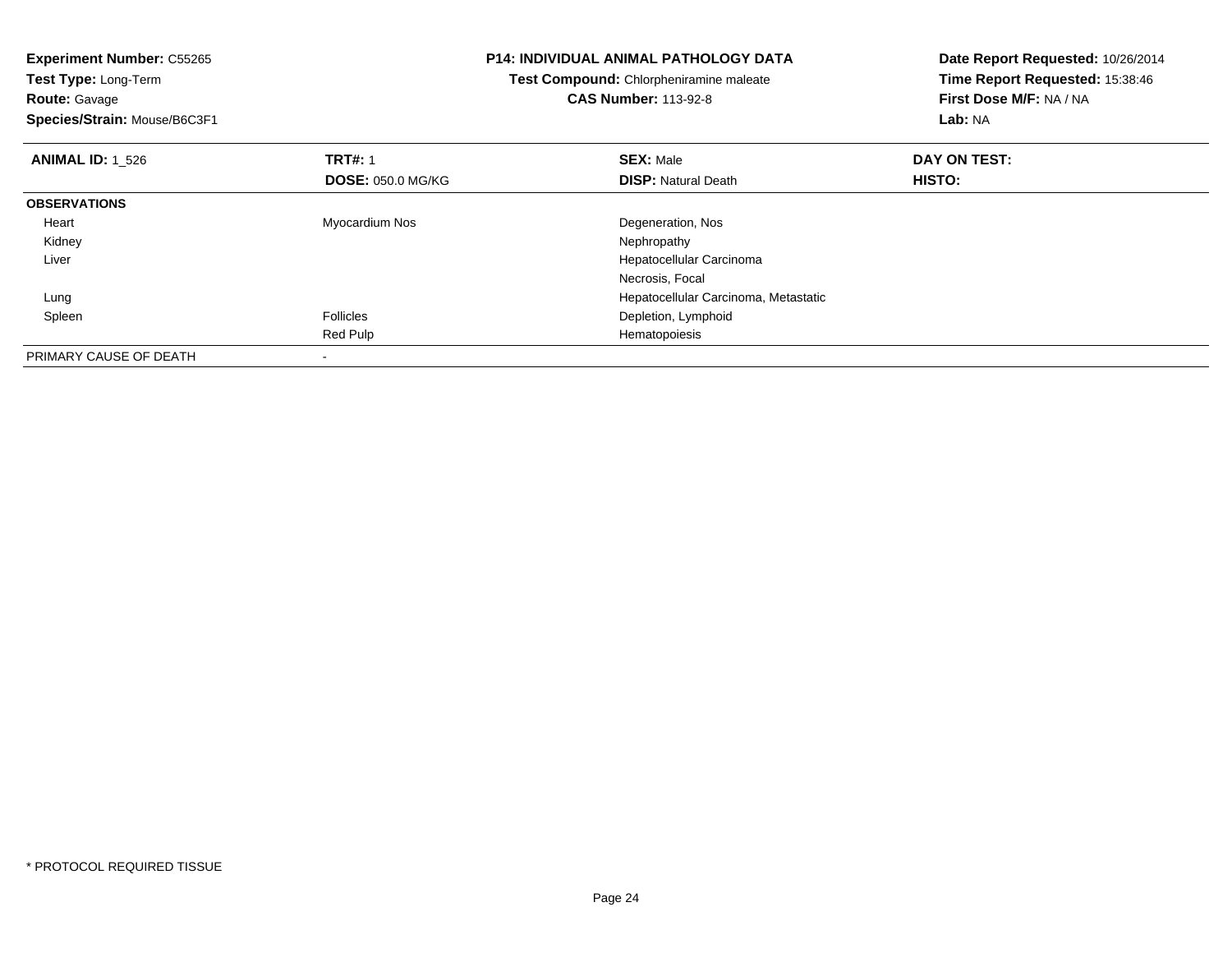| <b>Experiment Number: C55265</b><br>Test Type: Long-Term<br><b>Route: Gavage</b> |                          | <b>P14: INDIVIDUAL ANIMAL PATHOLOGY DATA</b><br>Test Compound: Chlorpheniramine maleate<br><b>CAS Number: 113-92-8</b> |                              | Date Report Requested: 10/26/2014<br>Time Report Requested: 15:38:46<br>First Dose M/F: NA / NA |
|----------------------------------------------------------------------------------|--------------------------|------------------------------------------------------------------------------------------------------------------------|------------------------------|-------------------------------------------------------------------------------------------------|
| Species/Strain: Mouse/B6C3F1                                                     |                          |                                                                                                                        |                              | Lab: NA                                                                                         |
| <b>ANIMAL ID: 1 527</b>                                                          | <b>TRT#: 1</b>           |                                                                                                                        | <b>SEX: Male</b>             | DAY ON TEST:                                                                                    |
|                                                                                  | <b>DOSE: 050.0 MG/KG</b> |                                                                                                                        | <b>DISP:</b> Dosing Accident | HISTO:                                                                                          |
| <b>OBSERVATIONS</b>                                                              |                          |                                                                                                                        |                              |                                                                                                 |
| Esophagus                                                                        | Periesophageal Tissue    |                                                                                                                        | Inflammation, Acute Focal    |                                                                                                 |
| Skin                                                                             | Abdomen                  |                                                                                                                        | Acanthosis                   |                                                                                                 |
|                                                                                  | Abdomen                  |                                                                                                                        | Hyperkeratosis               |                                                                                                 |
| Spleen                                                                           | <b>Follicles</b>         |                                                                                                                        | Depletion, Lymphoid          |                                                                                                 |
| Thymus                                                                           | Lymphocytes              |                                                                                                                        | Necrosis, Diffuse            |                                                                                                 |
| Unspecified                                                                      | Mediastinum Nos          |                                                                                                                        | Inflammation, Acute Focal    |                                                                                                 |
| PRIMARY CAUSE OF DEATH                                                           |                          |                                                                                                                        |                              |                                                                                                 |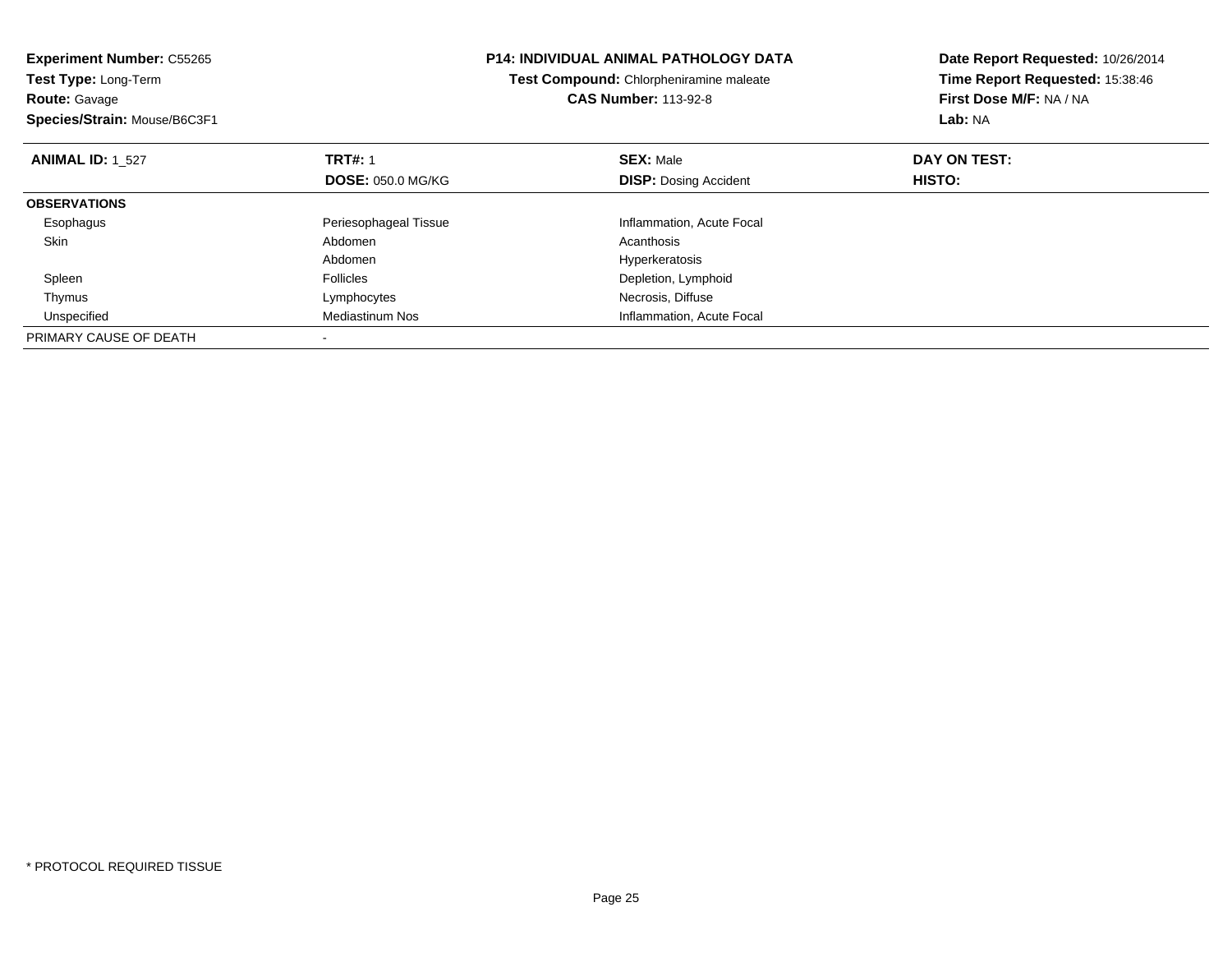| <b>Experiment Number: C55265</b><br>Test Type: Long-Term<br><b>Route: Gavage</b><br>Species/Strain: Mouse/B6C3F1 |                                            | <b>P14: INDIVIDUAL ANIMAL PATHOLOGY DATA</b><br>Test Compound: Chlorpheniramine maleate<br><b>CAS Number: 113-92-8</b> | Date Report Requested: 10/26/2014<br>Time Report Requested: 15:38:46<br>First Dose M/F: NA / NA<br>Lab: NA |
|------------------------------------------------------------------------------------------------------------------|--------------------------------------------|------------------------------------------------------------------------------------------------------------------------|------------------------------------------------------------------------------------------------------------|
| <b>ANIMAL ID: 1 528</b>                                                                                          | <b>TRT#: 1</b><br><b>DOSE: 050.0 MG/KG</b> | <b>SEX: Male</b><br><b>DISP:</b> Dosing Accident                                                                       | DAY ON TEST:<br>HISTO:                                                                                     |
| <b>OBSERVATIONS</b>                                                                                              |                                            |                                                                                                                        |                                                                                                            |
| Esophagus                                                                                                        |                                            | Wound, Lacerated                                                                                                       |                                                                                                            |
| Spleen                                                                                                           | <b>Follicles</b>                           | Depletion, Lymphoid                                                                                                    |                                                                                                            |
| Unspecified                                                                                                      | Mediastinum Nos                            | Foreign Body, Nos                                                                                                      |                                                                                                            |
|                                                                                                                  | Mediastinum Nos                            | Inflammation, Acute Focal                                                                                              |                                                                                                            |
| PRIMARY CAUSE OF DEATH                                                                                           |                                            |                                                                                                                        |                                                                                                            |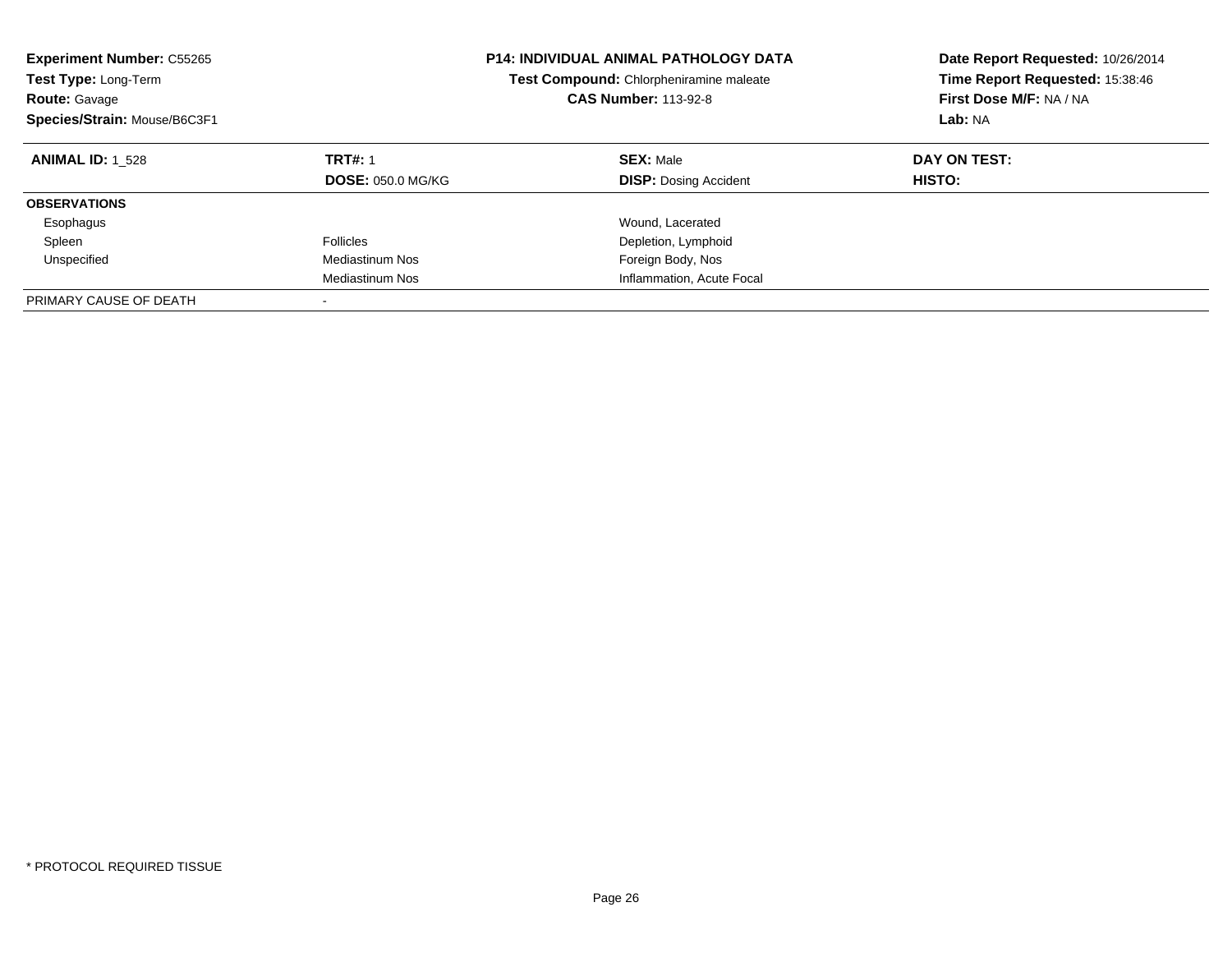| <b>Experiment Number: C55265</b><br>Test Type: Long-Term<br><b>Route: Gavage</b><br>Species/Strain: Mouse/B6C3F1 |                          | <b>P14: INDIVIDUAL ANIMAL PATHOLOGY DATA</b><br>Test Compound: Chlorpheniramine maleate<br><b>CAS Number: 113-92-8</b> | Date Report Requested: 10/26/2014<br>Time Report Requested: 15:38:46<br>First Dose M/F: NA / NA<br>Lab: NA |
|------------------------------------------------------------------------------------------------------------------|--------------------------|------------------------------------------------------------------------------------------------------------------------|------------------------------------------------------------------------------------------------------------|
| <b>ANIMAL ID: 1 529</b>                                                                                          | <b>TRT#: 1</b>           | <b>SEX: Male</b>                                                                                                       | DAY ON TEST:                                                                                               |
|                                                                                                                  | <b>DOSE: 050.0 MG/KG</b> | <b>DISP:</b> Dosing Accident                                                                                           | HISTO:                                                                                                     |
| <b>OBSERVATIONS</b>                                                                                              |                          |                                                                                                                        |                                                                                                            |
| Esophagus                                                                                                        | Periesophageal Tissue    | Inflammation, Acute Focal                                                                                              |                                                                                                            |
|                                                                                                                  |                          | Wound, Lacerated                                                                                                       |                                                                                                            |
| Spleen                                                                                                           | <b>Follicles</b>         | Depletion, Lymphoid                                                                                                    |                                                                                                            |
| Thymus                                                                                                           | Lymphocytes              | Necrosis, Diffuse                                                                                                      |                                                                                                            |
| Unspecified                                                                                                      | Mediastinum Nos          | Inflammation, Acute Focal                                                                                              |                                                                                                            |
| PRIMARY CAUSE OF DEATH                                                                                           |                          |                                                                                                                        |                                                                                                            |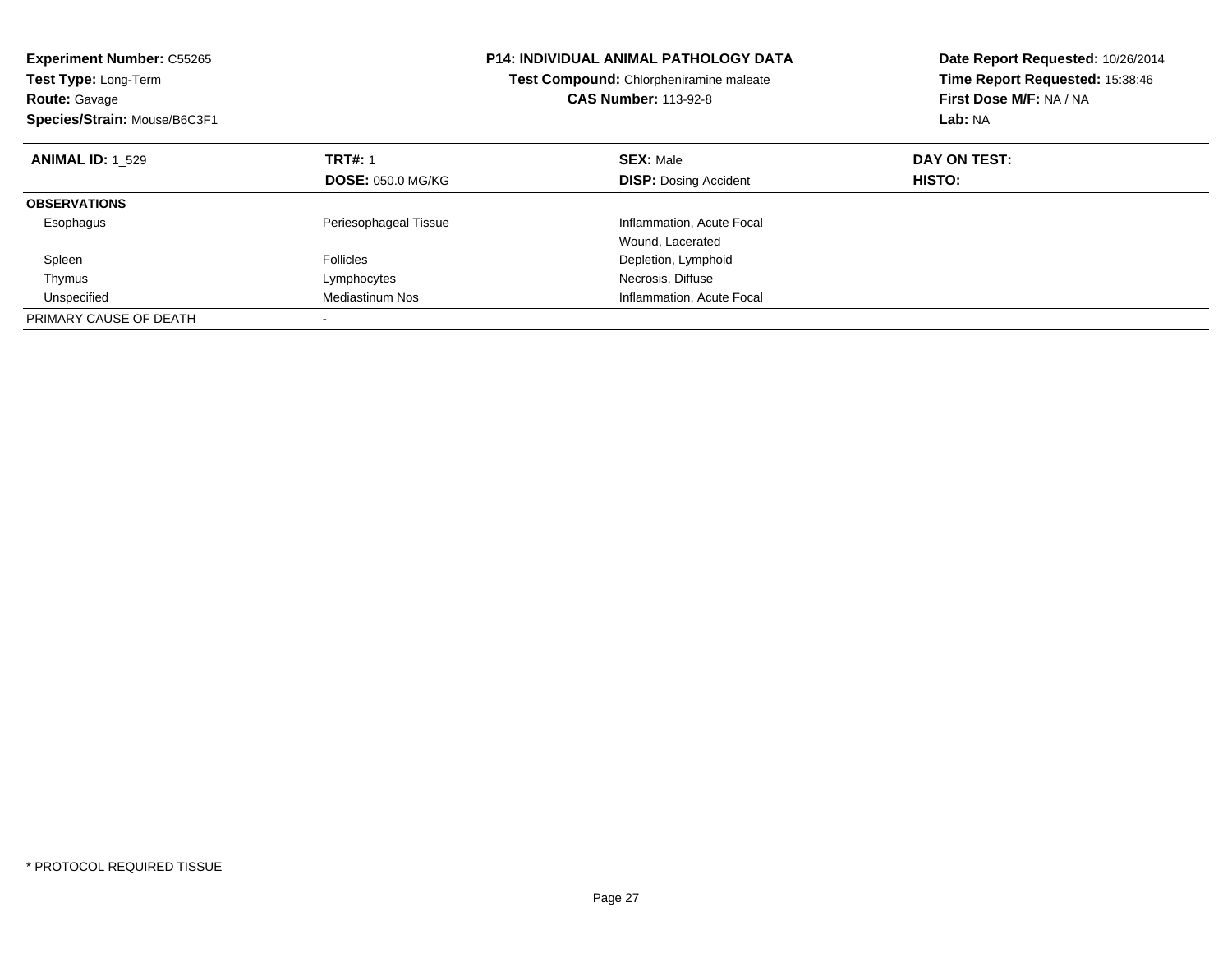| <b>Experiment Number: C55265</b><br>Test Type: Long-Term |                          | <b>P14: INDIVIDUAL ANIMAL PATHOLOGY DATA</b> | Date Report Requested: 10/26/2014 |
|----------------------------------------------------------|--------------------------|----------------------------------------------|-----------------------------------|
|                                                          |                          | Test Compound: Chlorpheniramine maleate      | Time Report Requested: 15:38:46   |
| <b>Route: Gavage</b>                                     |                          | <b>CAS Number: 113-92-8</b>                  | First Dose M/F: NA / NA           |
| Species/Strain: Mouse/B6C3F1                             |                          |                                              | <b>Lab: NA</b>                    |
| <b>ANIMAL ID: 1 530</b>                                  | <b>TRT#: 1</b>           | <b>SEX: Male</b>                             | DAY ON TEST:                      |
|                                                          | <b>DOSE: 050.0 MG/KG</b> | <b>DISP:</b> Terminal Sacrifice              | <b>HISTO:</b>                     |
| <b>OBSERVATIONS</b>                                      |                          |                                              |                                   |
| Adrenal gland                                            | Capsule                  | Hyperplasia, Focal                           |                                   |
|                                                          | Cortex Nos               | Hypertrophy, Focal                           |                                   |
| Bone marrow                                              |                          | Fibrosis, Myelo                              |                                   |
| Kidney                                                   | Tubule                   | Regeneration, Nos                            |                                   |
| Liver                                                    | Hepatocytes              | Cytoplasmic Vacuolization                    |                                   |
|                                                          |                          | Hepatocellular Adenoma                       |                                   |
| Stomach                                                  | Glandular Stomach        | Dysplasia, Nos                               |                                   |
| PRIMARY CAUSE OF DEATH                                   |                          |                                              |                                   |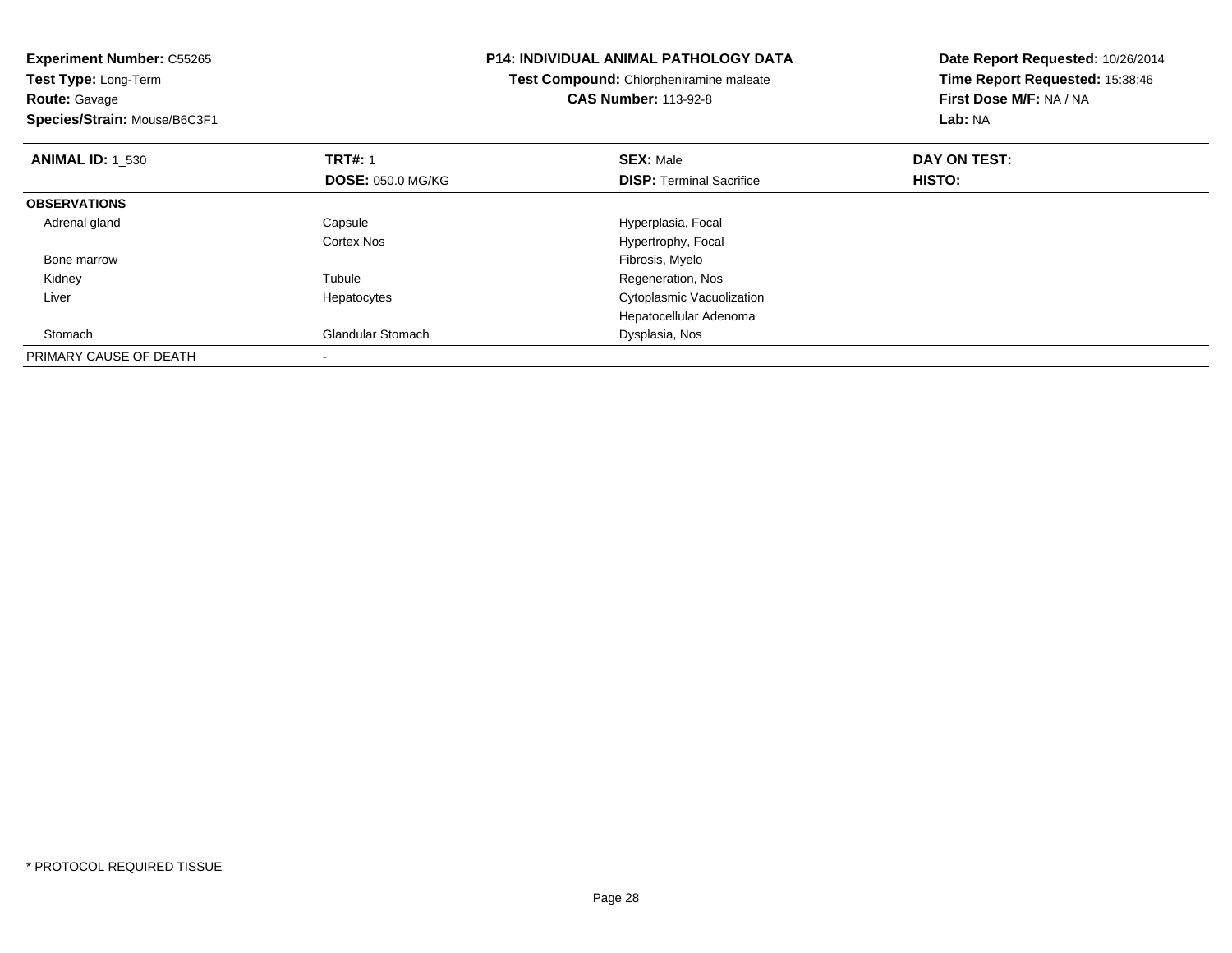| <b>Experiment Number: C55265</b><br><b>Test Type: Long-Term</b><br><b>Route: Gavage</b> |                          | <b>P14: INDIVIDUAL ANIMAL PATHOLOGY DATA</b><br>Test Compound: Chlorpheniramine maleate<br><b>CAS Number: 113-92-8</b> |                                 | Date Report Requested: 10/26/2014<br>Time Report Requested: 15:38:46<br>First Dose M/F: NA / NA |
|-----------------------------------------------------------------------------------------|--------------------------|------------------------------------------------------------------------------------------------------------------------|---------------------------------|-------------------------------------------------------------------------------------------------|
| Species/Strain: Mouse/B6C3F1                                                            |                          |                                                                                                                        |                                 | Lab: NA                                                                                         |
| <b>ANIMAL ID: 1 531</b>                                                                 | <b>TRT#: 1</b>           |                                                                                                                        | <b>SEX: Male</b>                | DAY ON TEST:                                                                                    |
|                                                                                         | <b>DOSE: 050.0 MG/KG</b> |                                                                                                                        | <b>DISP:</b> Terminal Sacrifice | HISTO:                                                                                          |
| <b>OBSERVATIONS</b>                                                                     |                          |                                                                                                                        |                                 |                                                                                                 |
| Kidney                                                                                  | Tubule                   |                                                                                                                        | Regeneration, Nos               |                                                                                                 |
| Liver                                                                                   | Hepatocytes              |                                                                                                                        | Cytoplasmic Vacuolization       |                                                                                                 |
| PRIMARY CAUSE OF DEATH                                                                  |                          |                                                                                                                        |                                 |                                                                                                 |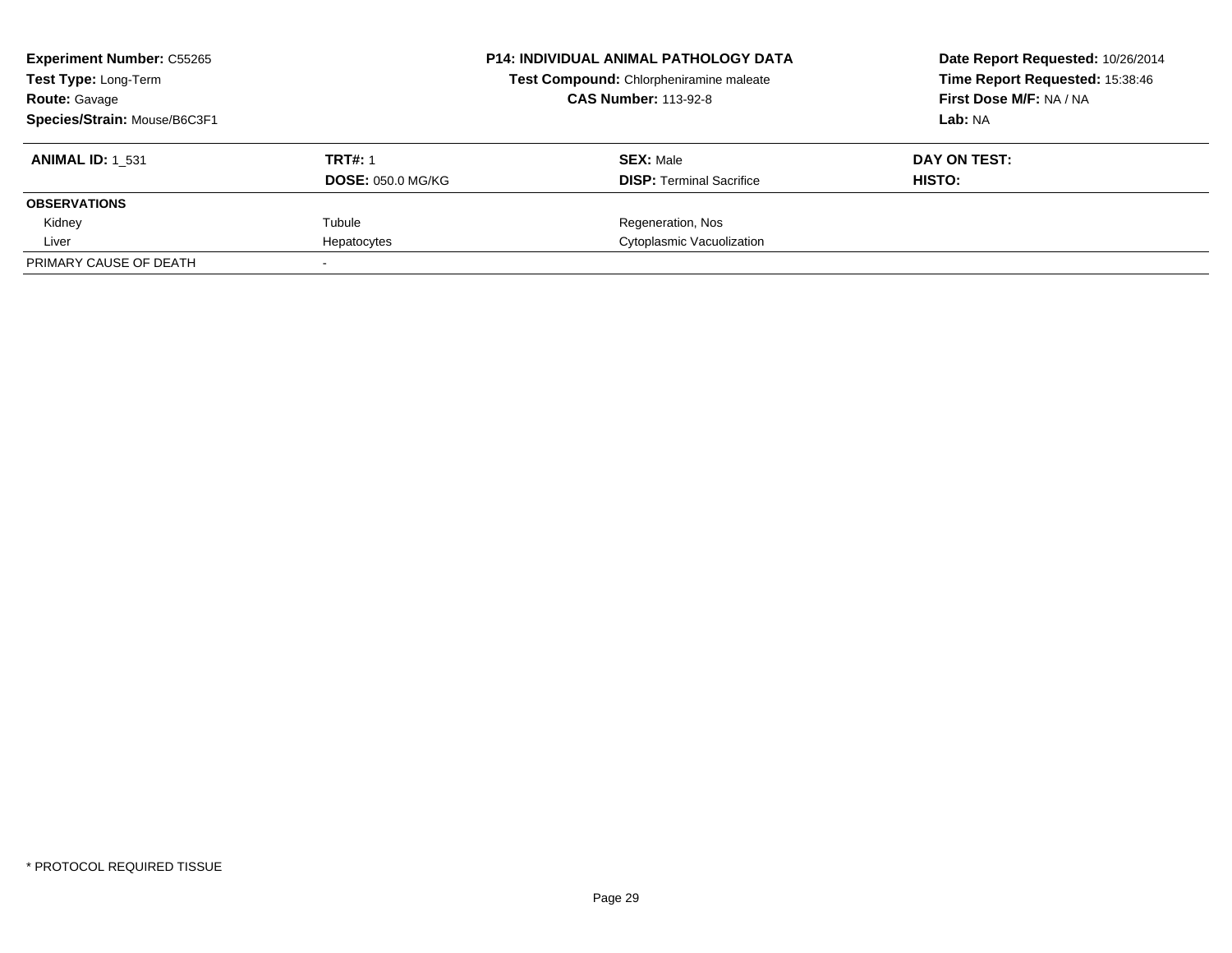**Route:** Gavage

**Species/Strain:** Mouse/B6C3F1

#### **P14: INDIVIDUAL ANIMAL PATHOLOGY DATA**

**Test Compound:** Chlorpheniramine maleate**CAS Number:** 113-92-8

| <b>ANIMAL ID: 1_532</b> | <b>TRT#: 1</b>           | <b>SEX: Male</b>                | DAY ON TEST: |  |
|-------------------------|--------------------------|---------------------------------|--------------|--|
|                         | <b>DOSE: 050.0 MG/KG</b> | <b>DISP:</b> Moribund Sacrifice | HISTO:       |  |
| <b>OBSERVATIONS</b>     |                          |                                 |              |  |
| Adrenal gland           | Capsule                  | Hyperplasia, Focal              |              |  |
|                         | Medulla                  | Hyperplasia, Focal              |              |  |
| Bone marrow             |                          | Hyperplasia, Granulocytic       |              |  |
| Kidney                  | Tubule                   | Regeneration, Nos               |              |  |
| Prostate                |                          | Inflammation, Acute/Chronic     |              |  |
| Spleen                  | Red Pulp                 | Hematopoiesis                   |              |  |
| Thymus                  |                          | Depletion, Lymphoid             |              |  |
| Unspecified             | Groin                    | Fibrosarcoma                    |              |  |
| PRIMARY CAUSE OF DEATH  |                          |                                 |              |  |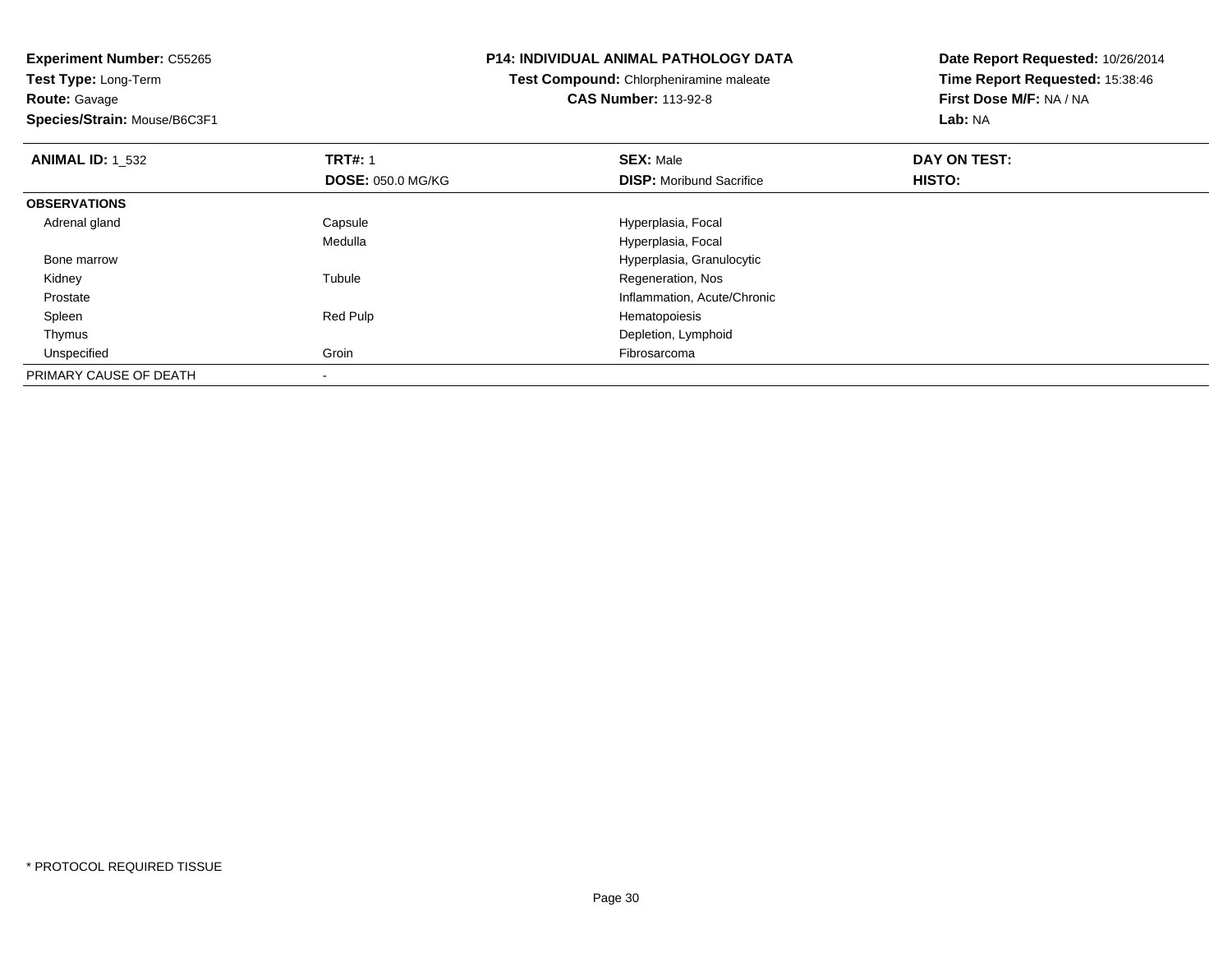| <b>Experiment Number: C55265</b><br>Test Type: Long-Term<br><b>Route: Gavage</b><br>Species/Strain: Mouse/B6C3F1 |                                            | <b>P14: INDIVIDUAL ANIMAL PATHOLOGY DATA</b><br>Test Compound: Chlorpheniramine maleate<br><b>CAS Number: 113-92-8</b> | Date Report Requested: 10/26/2014<br>Time Report Requested: 15:38:46<br><b>First Dose M/F: NA / NA</b><br>Lab: NA |  |
|------------------------------------------------------------------------------------------------------------------|--------------------------------------------|------------------------------------------------------------------------------------------------------------------------|-------------------------------------------------------------------------------------------------------------------|--|
| <b>ANIMAL ID: 1 533</b>                                                                                          | <b>TRT#: 1</b><br><b>DOSE: 050.0 MG/KG</b> | <b>SEX: Male</b><br><b>DISP:</b> Natural Death                                                                         | DAY ON TEST:<br>HISTO:                                                                                            |  |
| <b>OBSERVATIONS</b>                                                                                              |                                            |                                                                                                                        |                                                                                                                   |  |
| Testis                                                                                                           |                                            | Degeneration, Nos                                                                                                      |                                                                                                                   |  |
| PRIMARY CAUSE OF DEATH                                                                                           | $\overline{\phantom{a}}$                   |                                                                                                                        |                                                                                                                   |  |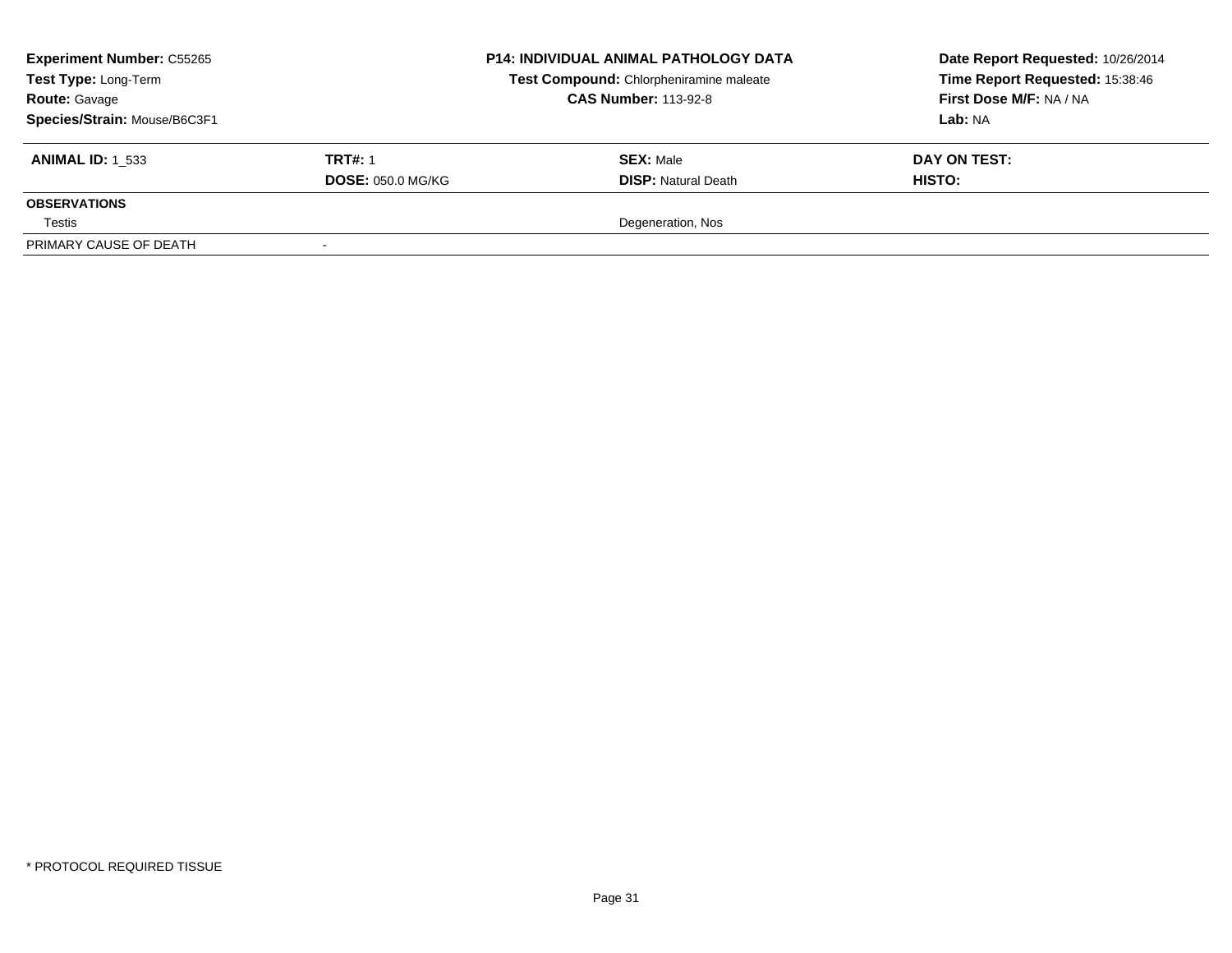**Route:** Gavage

**Species/Strain:** Mouse/B6C3F1

# **P14: INDIVIDUAL ANIMAL PATHOLOGY DATA**

**Test Compound:** Chlorpheniramine maleate**CAS Number:** 113-92-8

| <b>ANIMAL ID: 1 534</b> | <b>TRT#: 1</b>           | <b>SEX: Male</b>                | DAY ON TEST: |  |
|-------------------------|--------------------------|---------------------------------|--------------|--|
|                         | <b>DOSE: 050.0 MG/KG</b> | <b>DISP:</b> Moribund Sacrifice | HISTO:       |  |
| <b>OBSERVATIONS</b>     |                          |                                 |              |  |
| Adrenal gland           | Capsule                  | Hyperplasia, Focal              |              |  |
| Bone                    | <b>Tarsal Joint</b>      | Hyperostosis                    |              |  |
|                         | <b>Tarsal Joint</b>      | Metaplasia, Osseous             |              |  |
| Heart                   | Myocardium Nos           | Inflammation, Acute/Chronic     |              |  |
| Liver                   |                          | Hepatocellular Adenoma          |              |  |
|                         |                          | Necrosis, Focal                 |              |  |
| Seminal vesicle         |                          | Inflammation, Chronic Focal     |              |  |
|                         |                          | <b>Retention Fluid</b>          |              |  |
| Spleen                  | Red Pulp                 | Hematopoiesis                   |              |  |
| Thymus                  |                          | Depletion, Lymphoid             |              |  |
| Unspecified             | <b>Back</b>              | Fibrosarcoma                    |              |  |
| PRIMARY CAUSE OF DEATH  |                          |                                 |              |  |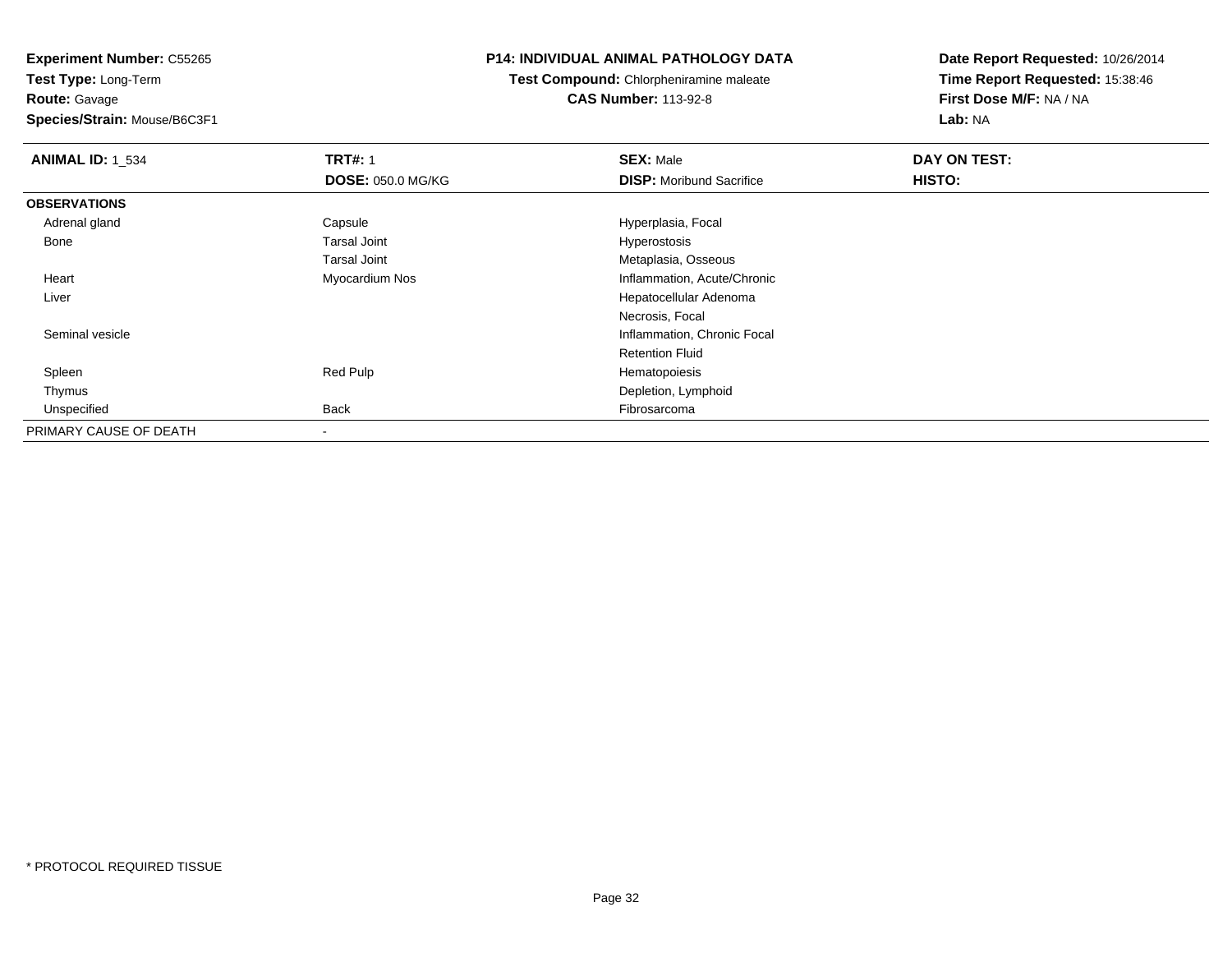**Route:** Gavage

**Species/Strain:** Mouse/B6C3F1

# **P14: INDIVIDUAL ANIMAL PATHOLOGY DATA**

**Test Compound:** Chlorpheniramine maleate**CAS Number:** 113-92-8

| <b>ANIMAL ID: 1 535</b> | <b>TRT#: 1</b>           | <b>SEX: Male</b>                | DAY ON TEST: |  |
|-------------------------|--------------------------|---------------------------------|--------------|--|
|                         | <b>DOSE: 050.0 MG/KG</b> | <b>DISP:</b> Moribund Sacrifice | HISTO:       |  |
| <b>OBSERVATIONS</b>     |                          |                                 |              |  |
| Adrenal gland           | Cortex Nos               | Degeneration, Lipoid            |              |  |
|                         | Capsule                  | Hyperplasia, Focal              |              |  |
| Bone                    | <b>Tarsal Joint</b>      | Hyperostosis                    |              |  |
| Bone marrow             |                          | Hyperplasia, Granulocytic       |              |  |
| Liver                   |                          | Hemangiosarcoma                 |              |  |
| Lymph node              | Lumbar Lymph Node        | Histiocytosis                   |              |  |
| Spleen                  | Red Pulp                 | Hematopoiesis                   |              |  |
| Thymus                  |                          | Depletion, Lymphoid             |              |  |
| Unspecified             | Hip                      | Fibrosarcoma                    |              |  |
| PRIMARY CAUSE OF DEATH  | $\,$                     |                                 |              |  |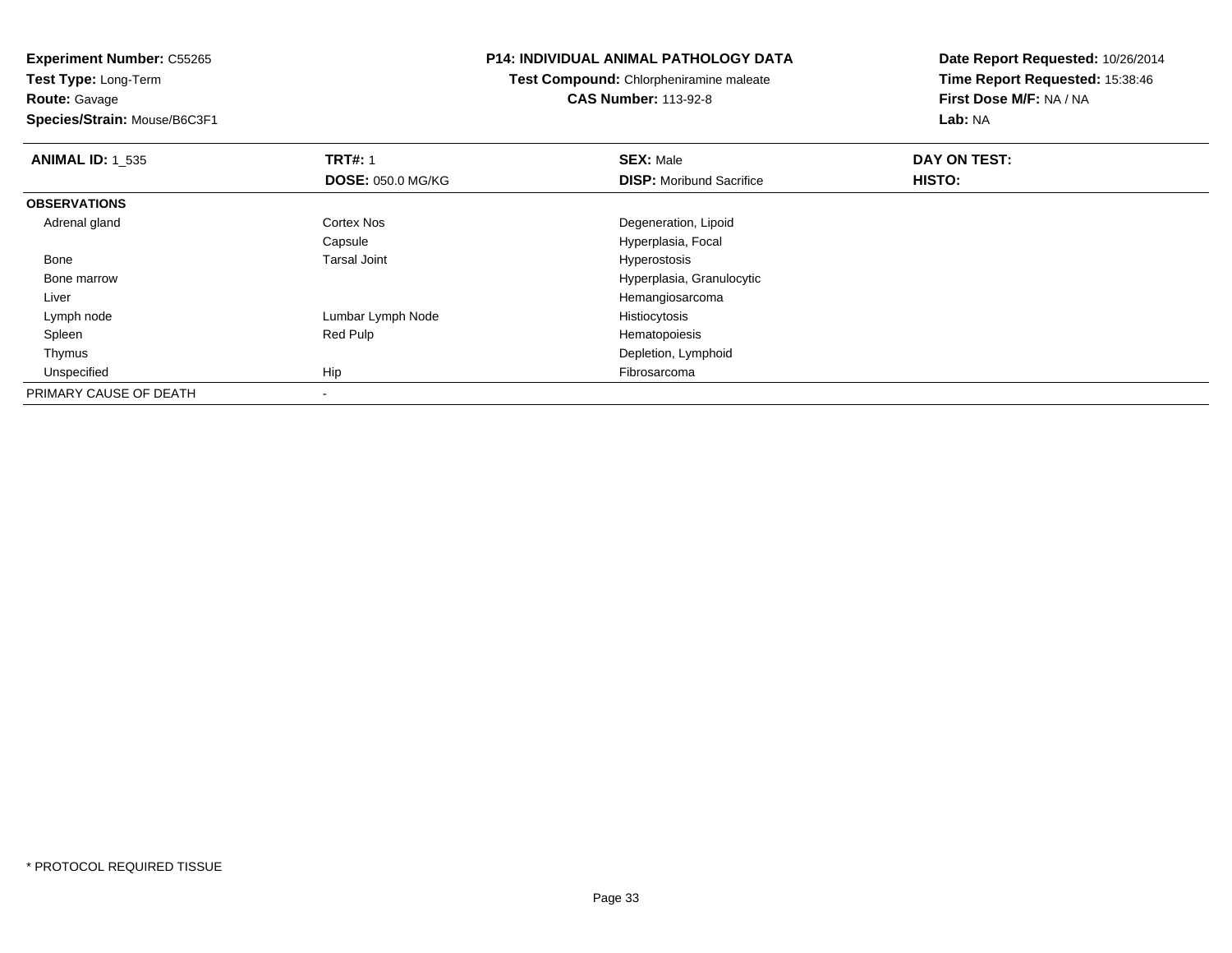| <b>Experiment Number: C55265</b><br><b>Test Type: Long-Term</b><br><b>Route: Gavage</b><br>Species/Strain: Mouse/B6C3F1 |                          | P14: INDIVIDUAL ANIMAL PATHOLOGY DATA<br>Test Compound: Chlorpheniramine maleate<br><b>CAS Number: 113-92-8</b> | Date Report Requested: 10/26/2014<br>Time Report Requested: 15:38:46<br>First Dose M/F: NA / NA<br>Lab: NA |
|-------------------------------------------------------------------------------------------------------------------------|--------------------------|-----------------------------------------------------------------------------------------------------------------|------------------------------------------------------------------------------------------------------------|
| <b>ANIMAL ID: 1 536</b>                                                                                                 | <b>TRT#: 1</b>           | <b>SEX: Male</b>                                                                                                | DAY ON TEST:                                                                                               |
|                                                                                                                         | <b>DOSE: 050.0 MG/KG</b> | <b>DISP:</b> Natural Death                                                                                      | HISTO:                                                                                                     |
| <b>OBSERVATIONS</b>                                                                                                     |                          |                                                                                                                 |                                                                                                            |
| Prostate                                                                                                                |                          | Inflammation, Acute/Chronic                                                                                     |                                                                                                            |
| Spleen                                                                                                                  | <b>Follicles</b>         | Depletion, Lymphoid                                                                                             |                                                                                                            |
| Thymus                                                                                                                  |                          | Depletion, Lymphoid                                                                                             |                                                                                                            |
|                                                                                                                         | Lymphocytes              | Necrosis, Diffuse                                                                                               |                                                                                                            |
| Urinary bladder                                                                                                         |                          | Dilatation, Nos                                                                                                 |                                                                                                            |
| PRIMARY CAUSE OF DEATH                                                                                                  |                          |                                                                                                                 |                                                                                                            |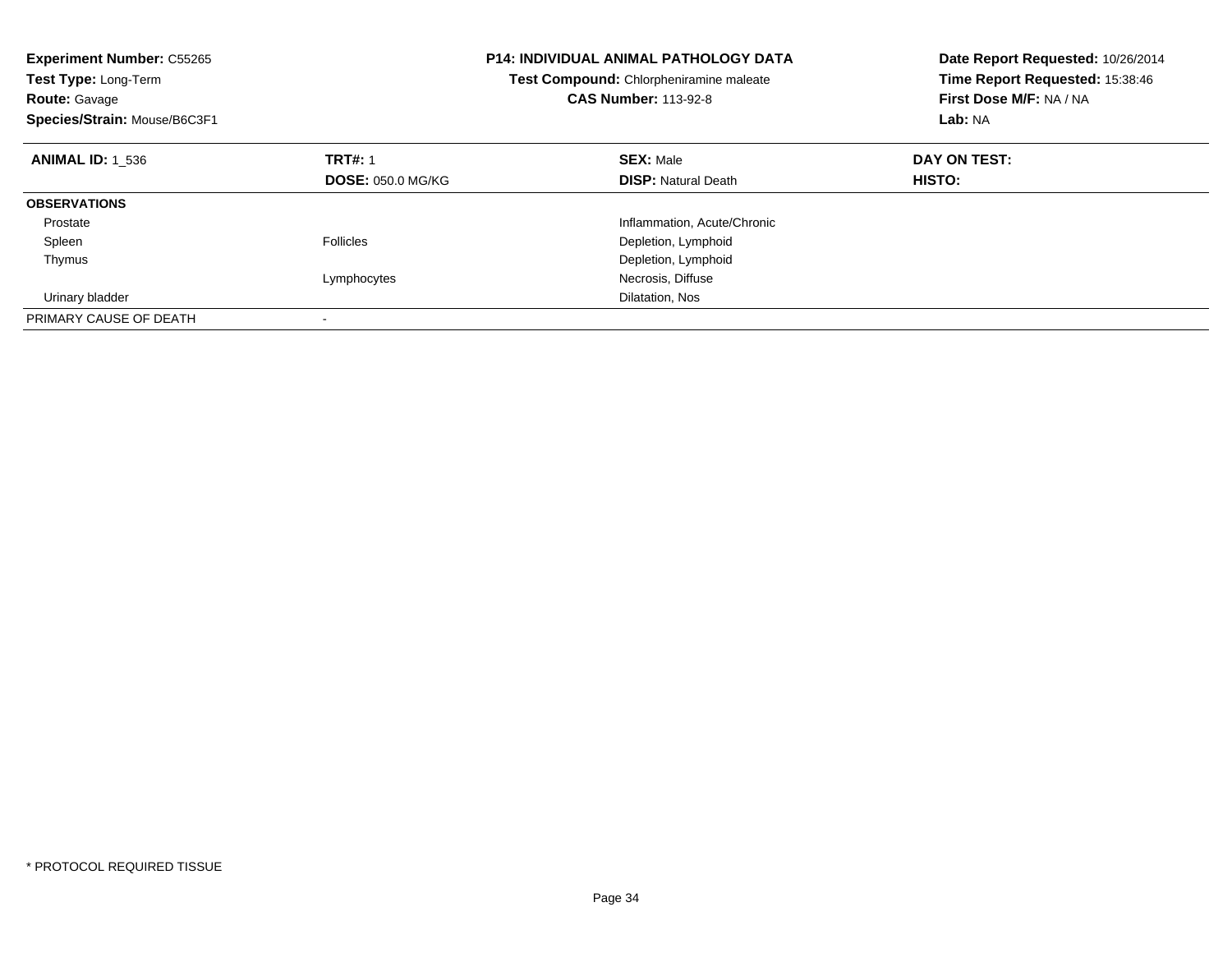**Test Type:** Long-Term**Route:** Gavage

**Species/Strain:** Mouse/B6C3F1

# **P14: INDIVIDUAL ANIMAL PATHOLOGY DATA**

**Test Compound:** Chlorpheniramine maleate**CAS Number:** 113-92-8

| <b>ANIMAL ID: 1_537</b> | <b>TRT#: 1</b>           | <b>SEX: Male</b>                | DAY ON TEST: |  |
|-------------------------|--------------------------|---------------------------------|--------------|--|
|                         | <b>DOSE: 050.0 MG/KG</b> | <b>DISP: Terminal Sacrifice</b> | HISTO:       |  |
| <b>OBSERVATIONS</b>     |                          |                                 |              |  |
| Adrenal gland           | Capsule                  | Hyperplasia, Focal              |              |  |
|                         | Medulla                  | Hyperplasia, Focal              |              |  |
| Bone                    | <b>Tarsal Joint</b>      | Hyperostosis                    |              |  |
|                         | <b>Tarsal Joint</b>      | Metaplasia, Osseous             |              |  |
| Epididymis              |                          | Inflammation, Chronic Focal     |              |  |
| Kidney                  | Tubule                   | Regeneration, Nos               |              |  |
| Lung                    |                          | Hyperplasia, Epithelial         |              |  |
| Spleen                  | Red Pulp                 | Angiectasis                     |              |  |
|                         | Red Pulp                 | Fibrosis, Multifocal            |              |  |
| PRIMARY CAUSE OF DEATH  |                          |                                 |              |  |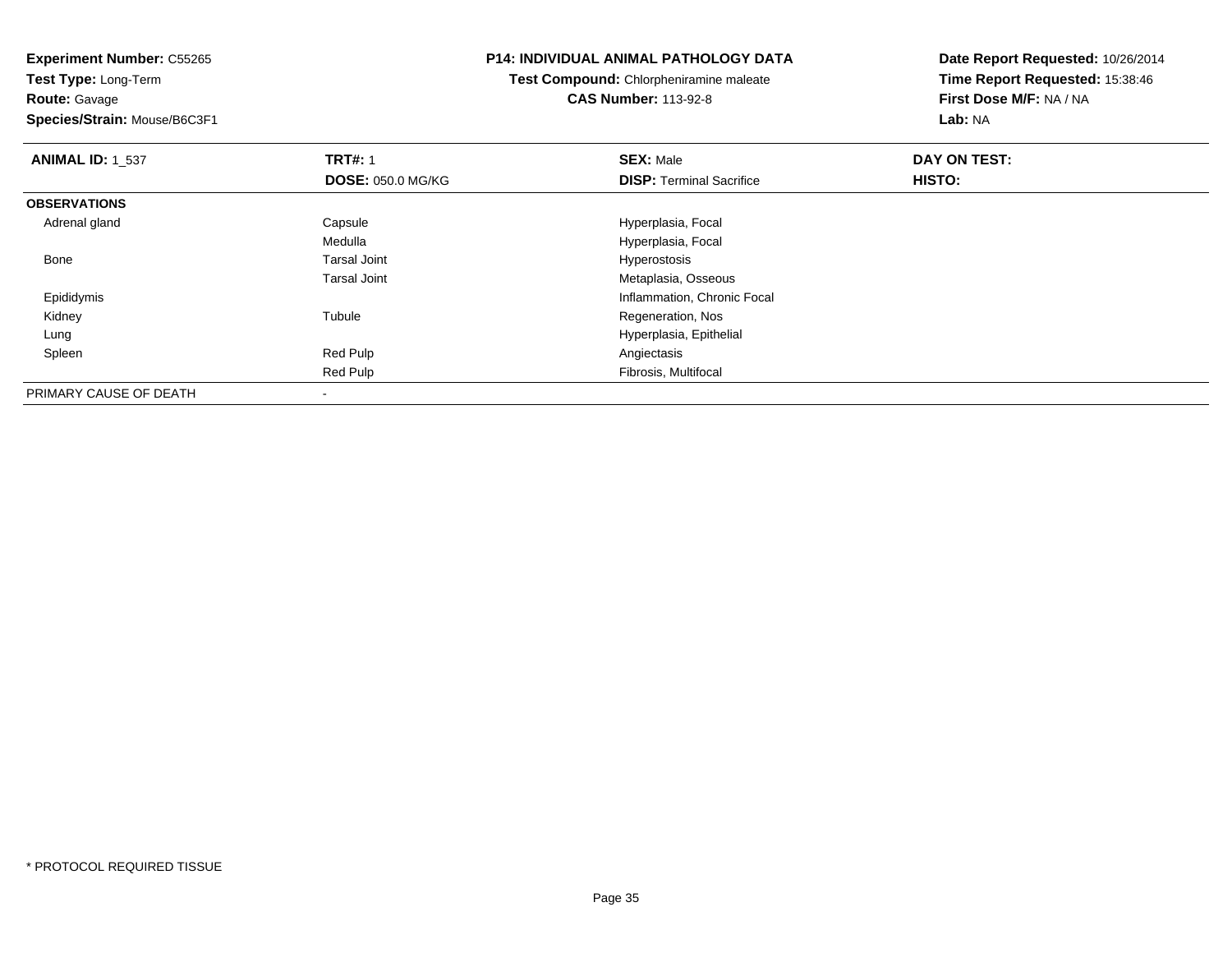**Test Type:** Long-Term**Route:** Gavage

**Species/Strain:** Mouse/B6C3F1

# **P14: INDIVIDUAL ANIMAL PATHOLOGY DATA**

**Test Compound:** Chlorpheniramine maleate**CAS Number:** 113-92-8

| <b>ANIMAL ID: 1_538</b> | <b>TRT#: 1</b>           | <b>SEX: Male</b>                     | DAY ON TEST: |  |
|-------------------------|--------------------------|--------------------------------------|--------------|--|
|                         | <b>DOSE: 050.0 MG/KG</b> | <b>DISP: Natural Death</b>           | HISTO:       |  |
| <b>OBSERVATIONS</b>     |                          |                                      |              |  |
| Kidney                  |                          | Pyelonephritis, Acute                |              |  |
| Liver                   |                          | Hepatocellular Carcinoma             |              |  |
|                         |                          | Necrosis, Focal                      |              |  |
| Lung                    |                          | Hepatocellular Carcinoma, Metastatic |              |  |
| Prostate                |                          | Inflammation, Acute/Chronic          |              |  |
| Seminal vesicle         |                          | <b>Retention Fluid</b>               |              |  |
| Spleen                  | <b>Follicles</b>         | Depletion, Lymphoid                  |              |  |
| Thymus                  |                          | Depletion, Lymphoid                  |              |  |
| Urinary bladder         |                          | Inflammation, Acute/Chronic          |              |  |
| PRIMARY CAUSE OF DEATH  | $\,$                     |                                      |              |  |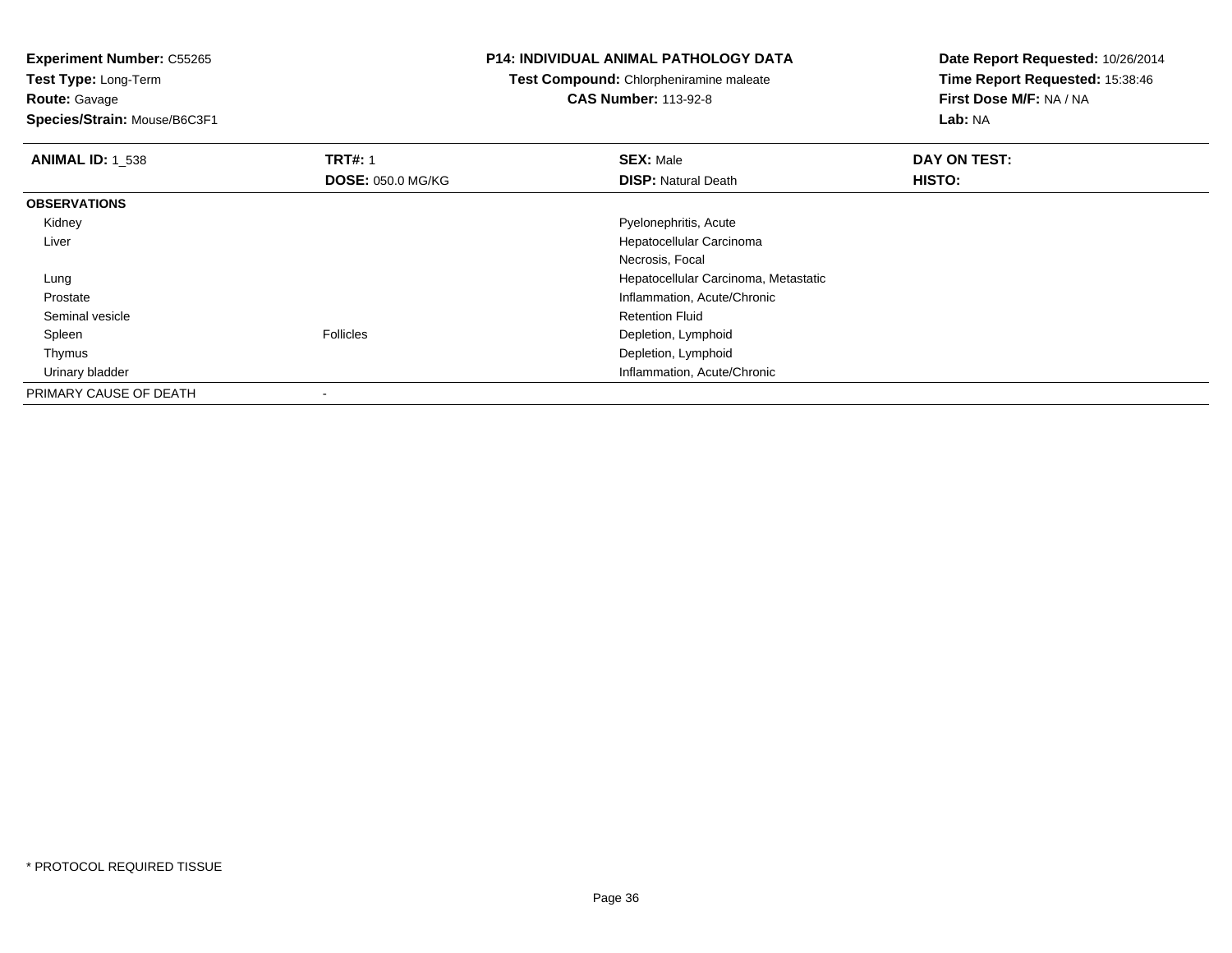**Test Type:** Long-Term**Route:** Gavage

**Species/Strain:** Mouse/B6C3F1

### **P14: INDIVIDUAL ANIMAL PATHOLOGY DATA**

**Test Compound:** Chlorpheniramine maleate

**CAS Number:** 113-92-8

| <b>ANIMAL ID: 1 539</b> | <b>TRT#: 1</b>           | <b>SEX: Male</b>           | DAY ON TEST: |  |
|-------------------------|--------------------------|----------------------------|--------------|--|
|                         | <b>DOSE: 050.0 MG/KG</b> | <b>DISP:</b> Natural Death | HISTO:       |  |
| <b>OBSERVATIONS</b>     |                          |                            |              |  |
| Bone marrow             |                          | Hyperplasia, Granulocytic  |              |  |
| Heart                   | Myocardium Nos           | Degeneration, Nos          |              |  |
| Kidney                  |                          | Fibrosarcoma, Metastatic   |              |  |
| Liver                   |                          | Hepatocellular Carcinoma   |              |  |
|                         |                          | Necrosis, Focal            |              |  |
| Spleen                  | Red Pulp                 | Hematopoiesis              |              |  |
| Thymus                  |                          | Depletion, Lymphoid        |              |  |
| Unspecified             | Abdomen                  | Fibrosarcoma               |              |  |
| PRIMARY CAUSE OF DEATH  |                          |                            |              |  |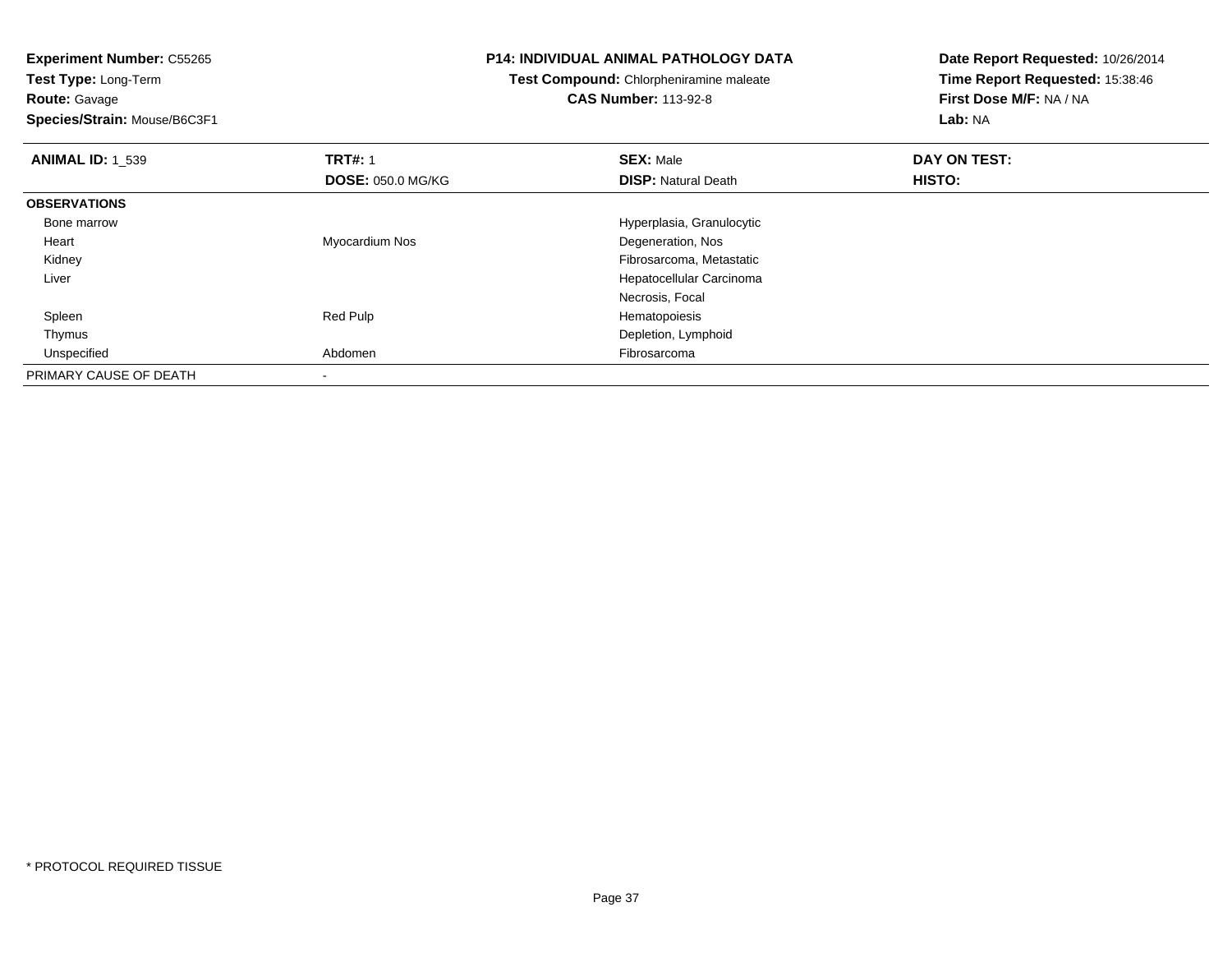| <b>Experiment Number: C55265</b><br>Test Type: Long-Term<br><b>Route: Gavage</b><br>Species/Strain: Mouse/B6C3F1 |                                            | <b>P14: INDIVIDUAL ANIMAL PATHOLOGY DATA</b><br>Test Compound: Chlorpheniramine maleate<br><b>CAS Number: 113-92-8</b> | Date Report Requested: 10/26/2014<br>Time Report Requested: 15:38:46<br>First Dose M/F: NA / NA<br>Lab: NA |
|------------------------------------------------------------------------------------------------------------------|--------------------------------------------|------------------------------------------------------------------------------------------------------------------------|------------------------------------------------------------------------------------------------------------|
| <b>ANIMAL ID: 1 540</b>                                                                                          | <b>TRT#: 1</b><br><b>DOSE: 050.0 MG/KG</b> | <b>SEX: Male</b><br><b>DISP:</b> Natural Death                                                                         | DAY ON TEST:<br>HISTO:                                                                                     |
| <b>OBSERVATIONS</b>                                                                                              |                                            |                                                                                                                        |                                                                                                            |
| Lung                                                                                                             |                                            | Inflammation, Interstitial                                                                                             |                                                                                                            |
| Spleen                                                                                                           | <b>Follicles</b>                           | Necrosis, Focal                                                                                                        |                                                                                                            |
| PRIMARY CAUSE OF DEATH                                                                                           |                                            |                                                                                                                        |                                                                                                            |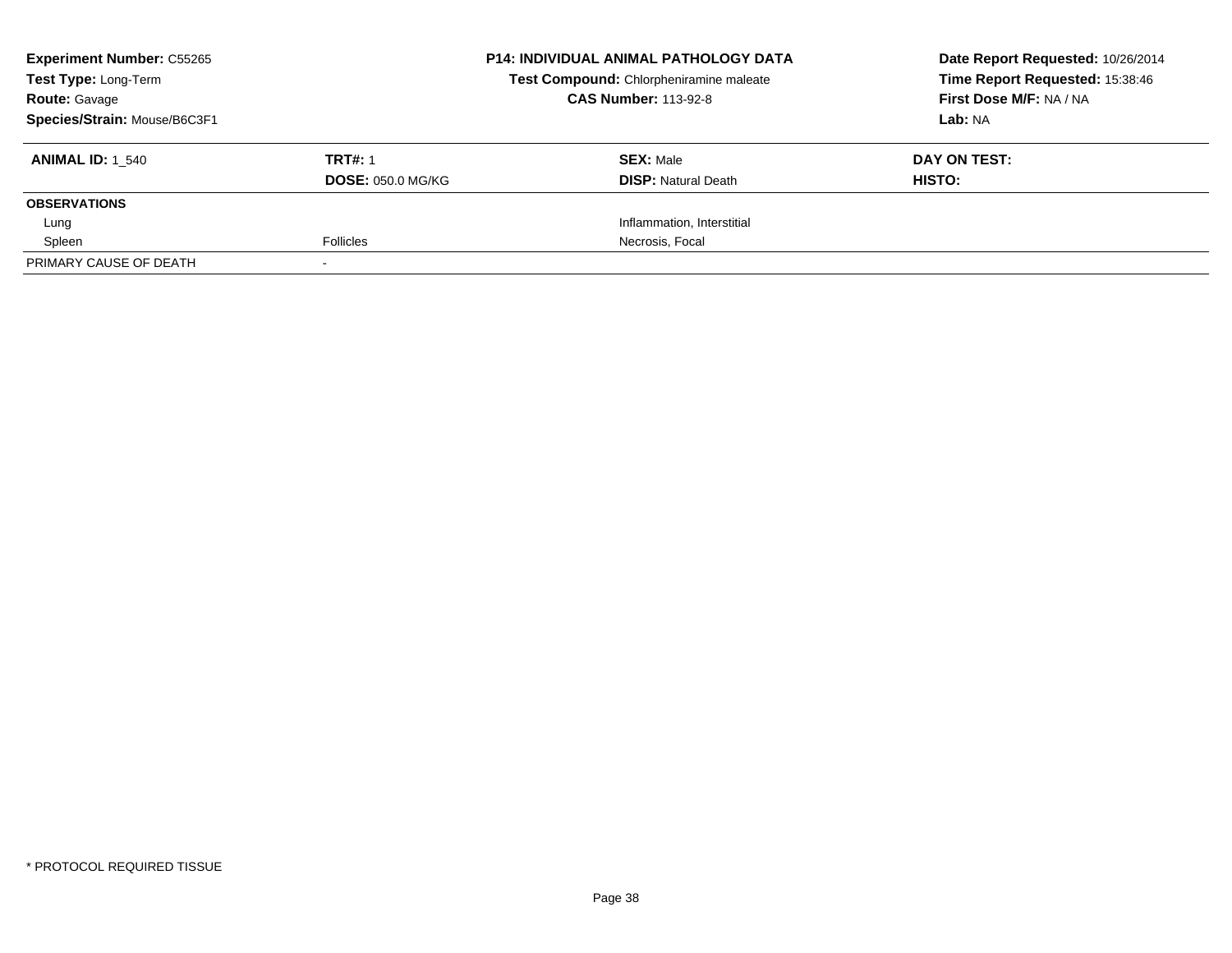| <b>Experiment Number: C55265</b><br><b>Test Type: Long-Term</b><br><b>Route: Gavage</b><br>Species/Strain: Mouse/B6C3F1 |                          | <b>P14: INDIVIDUAL ANIMAL PATHOLOGY DATA</b><br>Test Compound: Chlorpheniramine maleate<br><b>CAS Number: 113-92-8</b> | Date Report Requested: 10/26/2014<br>Time Report Requested: 15:38:46<br>First Dose M/F: NA / NA<br>Lab: NA |
|-------------------------------------------------------------------------------------------------------------------------|--------------------------|------------------------------------------------------------------------------------------------------------------------|------------------------------------------------------------------------------------------------------------|
| <b>ANIMAL ID: 1 541</b>                                                                                                 | <b>TRT#: 1</b>           | <b>SEX: Male</b>                                                                                                       | DAY ON TEST:                                                                                               |
|                                                                                                                         | <b>DOSE: 050.0 MG/KG</b> | <b>DISP:</b> Terminal Sacrifice                                                                                        | <b>HISTO:</b>                                                                                              |
| <b>OBSERVATIONS</b>                                                                                                     |                          |                                                                                                                        |                                                                                                            |
| Adrenal gland                                                                                                           | Capsule                  | Hyperplasia, Focal                                                                                                     |                                                                                                            |
| Bone                                                                                                                    | <b>Tarsal Joint</b>      | Hyperostosis                                                                                                           |                                                                                                            |
|                                                                                                                         | Tarsal Joint             | Metaplasia, Osseous                                                                                                    |                                                                                                            |
| Liver                                                                                                                   |                          | Hepatocellular Adenoma                                                                                                 |                                                                                                            |
| Thyroid                                                                                                                 |                          | Hyperplasia, Follicular Cell                                                                                           |                                                                                                            |
| PRIMARY CAUSE OF DEATH                                                                                                  |                          |                                                                                                                        |                                                                                                            |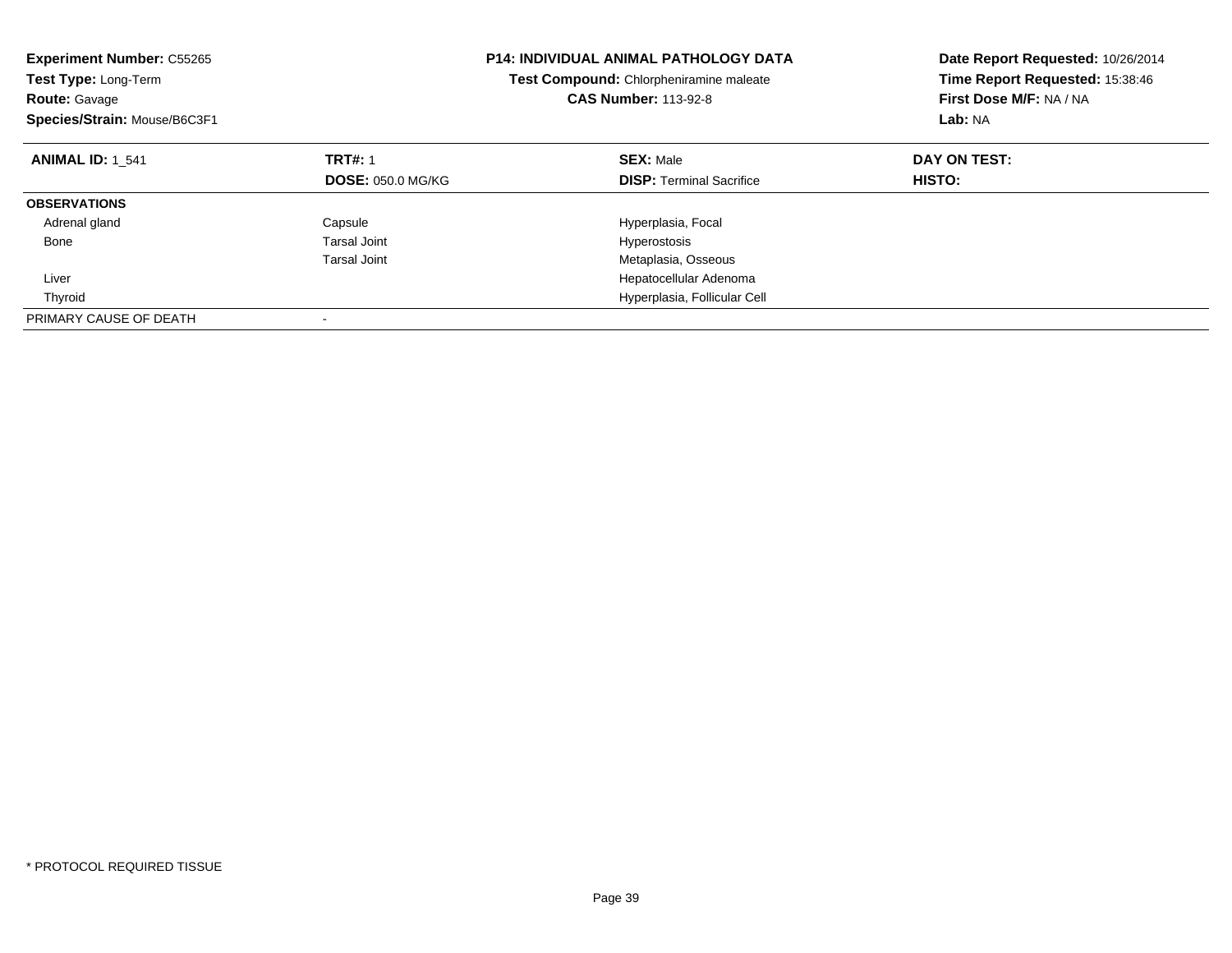| <b>Experiment Number: C55265</b><br>Test Type: Long-Term<br><b>Route: Gavage</b><br>Species/Strain: Mouse/B6C3F1 |                                            | <b>P14: INDIVIDUAL ANIMAL PATHOLOGY DATA</b><br>Test Compound: Chlorpheniramine maleate<br><b>CAS Number: 113-92-8</b> | Date Report Requested: 10/26/2014<br>Time Report Requested: 15:38:46<br>First Dose M/F: NA / NA<br>Lab: NA |
|------------------------------------------------------------------------------------------------------------------|--------------------------------------------|------------------------------------------------------------------------------------------------------------------------|------------------------------------------------------------------------------------------------------------|
| <b>ANIMAL ID: 1 542</b>                                                                                          | <b>TRT#: 1</b><br><b>DOSE: 050.0 MG/KG</b> | <b>SEX: Male</b><br><b>DISP: Natural Death</b>                                                                         | DAY ON TEST:<br>HISTO:                                                                                     |
| <b>OBSERVATIONS</b>                                                                                              |                                            |                                                                                                                        |                                                                                                            |
| Liver                                                                                                            | Hepatocytes                                | Cytoplasmic Vacuolization                                                                                              |                                                                                                            |
| Spleen                                                                                                           | <b>Follicles</b>                           | Depletion, Lymphoid                                                                                                    |                                                                                                            |
| PRIMARY CAUSE OF DEATH                                                                                           |                                            |                                                                                                                        |                                                                                                            |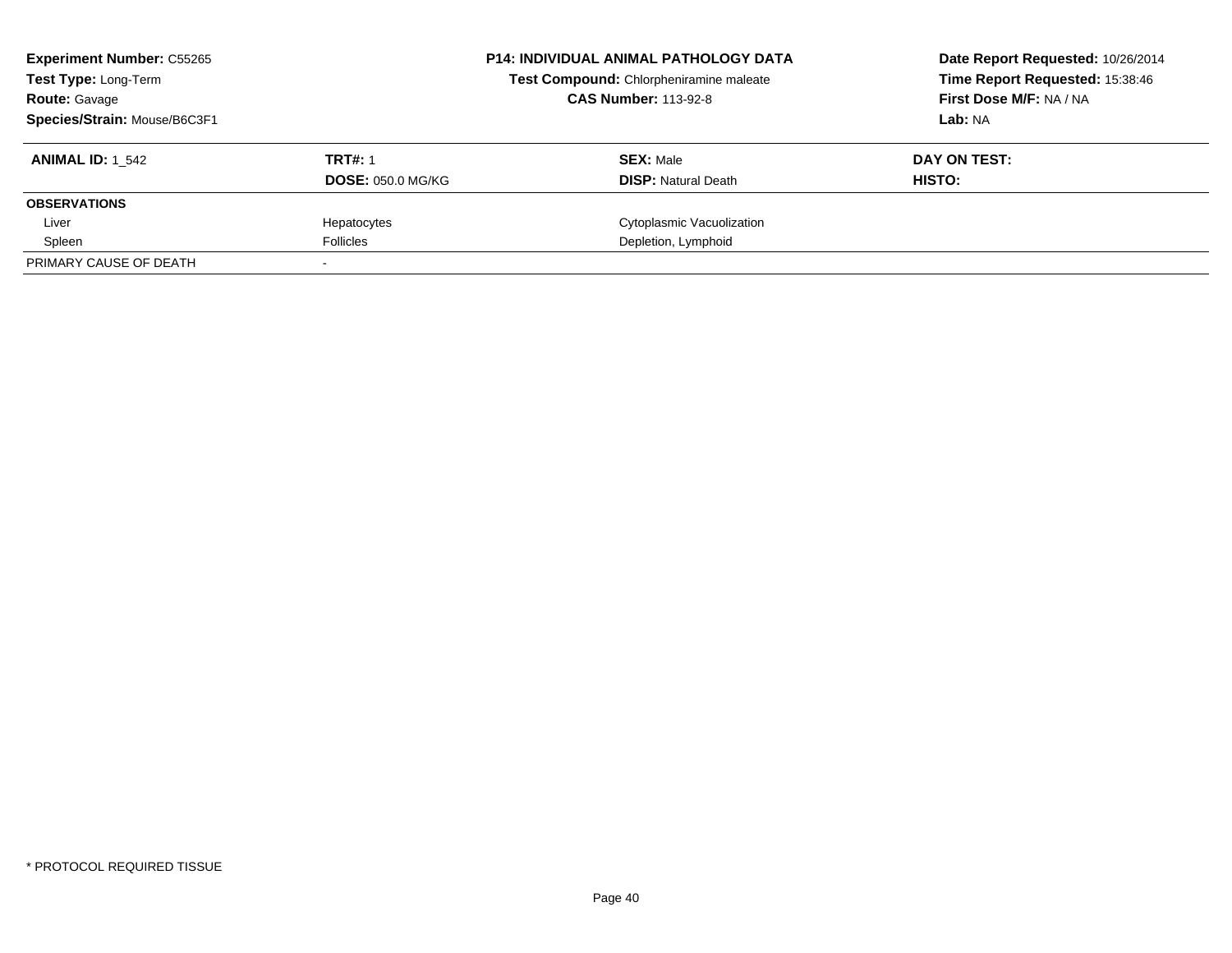| <b>Experiment Number: C55265</b><br>Test Type: Long-Term<br><b>Route: Gavage</b><br>Species/Strain: Mouse/B6C3F1 |                          | <b>P14: INDIVIDUAL ANIMAL PATHOLOGY DATA</b><br>Test Compound: Chlorpheniramine maleate<br><b>CAS Number: 113-92-8</b> | Date Report Requested: 10/26/2014<br>Time Report Requested: 15:38:46<br>First Dose M/F: NA / NA<br>Lab: NA |
|------------------------------------------------------------------------------------------------------------------|--------------------------|------------------------------------------------------------------------------------------------------------------------|------------------------------------------------------------------------------------------------------------|
| <b>ANIMAL ID: 1 543</b>                                                                                          | <b>TRT#: 1</b>           | <b>SEX: Male</b>                                                                                                       | DAY ON TEST:                                                                                               |
|                                                                                                                  | <b>DOSE: 050.0 MG/KG</b> | <b>DISP:</b> Terminal Sacrifice                                                                                        | <b>HISTO:</b>                                                                                              |
| <b>OBSERVATIONS</b>                                                                                              |                          |                                                                                                                        |                                                                                                            |
| Adrenal gland                                                                                                    | Capsule                  | Adenoma, Nos                                                                                                           |                                                                                                            |
|                                                                                                                  | Cortex Nos               | Cyst, Nos                                                                                                              |                                                                                                            |
| Kidney                                                                                                           | Tubule                   | Regeneration, Nos                                                                                                      |                                                                                                            |
| Lung                                                                                                             |                          | Alveolar/Bronchiolar Adenoma                                                                                           |                                                                                                            |
|                                                                                                                  |                          | Hyperplasia, Epithelial                                                                                                |                                                                                                            |
| Lymph node                                                                                                       | Mesenteric Lymph Node    | Hematopoiesis                                                                                                          |                                                                                                            |
| PRIMARY CAUSE OF DEATH                                                                                           |                          |                                                                                                                        |                                                                                                            |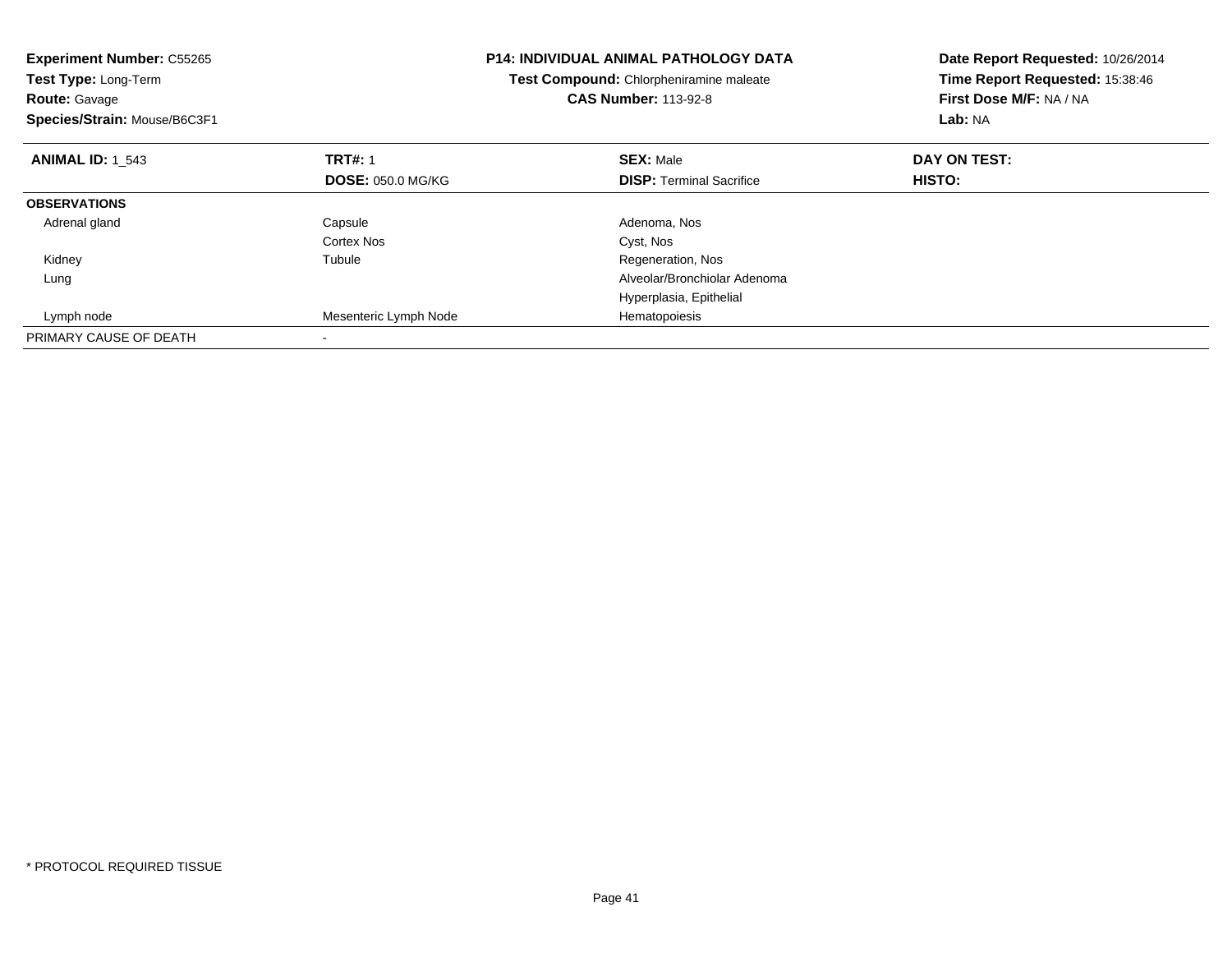| <b>Experiment Number: C55265</b><br><b>Test Type: Long-Term</b>                     |                            |  | <b>P14: INDIVIDUAL ANIMAL PATHOLOGY DATA</b><br>Test Compound: Chlorpheniramine maleate | Date Report Requested: 10/26/2014<br>Time Report Requested: 15:38:46<br>First Dose M/F: NA / NA |
|-------------------------------------------------------------------------------------|----------------------------|--|-----------------------------------------------------------------------------------------|-------------------------------------------------------------------------------------------------|
| <b>CAS Number: 113-92-8</b><br><b>Route: Gavage</b><br>Species/Strain: Mouse/B6C3F1 |                            |  | Lab: NA                                                                                 |                                                                                                 |
| <b>ANIMAL ID: 1 544</b>                                                             | <b>TRT#: 1</b>             |  | <b>SEX: Male</b>                                                                        | DAY ON TEST:                                                                                    |
|                                                                                     | <b>DOSE: 050.0 MG/KG</b>   |  | <b>DISP:</b> Natural Death                                                              | HISTO:                                                                                          |
| <b>OBSERVATIONS</b>                                                                 |                            |  |                                                                                         |                                                                                                 |
| Bone marrow                                                                         |                            |  | Hyperplasia, Granulocytic                                                               |                                                                                                 |
| Trachea                                                                             | <b>Peritracheal Tissue</b> |  | Inflammation, Chronic Focal                                                             |                                                                                                 |
| PRIMARY CAUSE OF DEATH                                                              |                            |  |                                                                                         |                                                                                                 |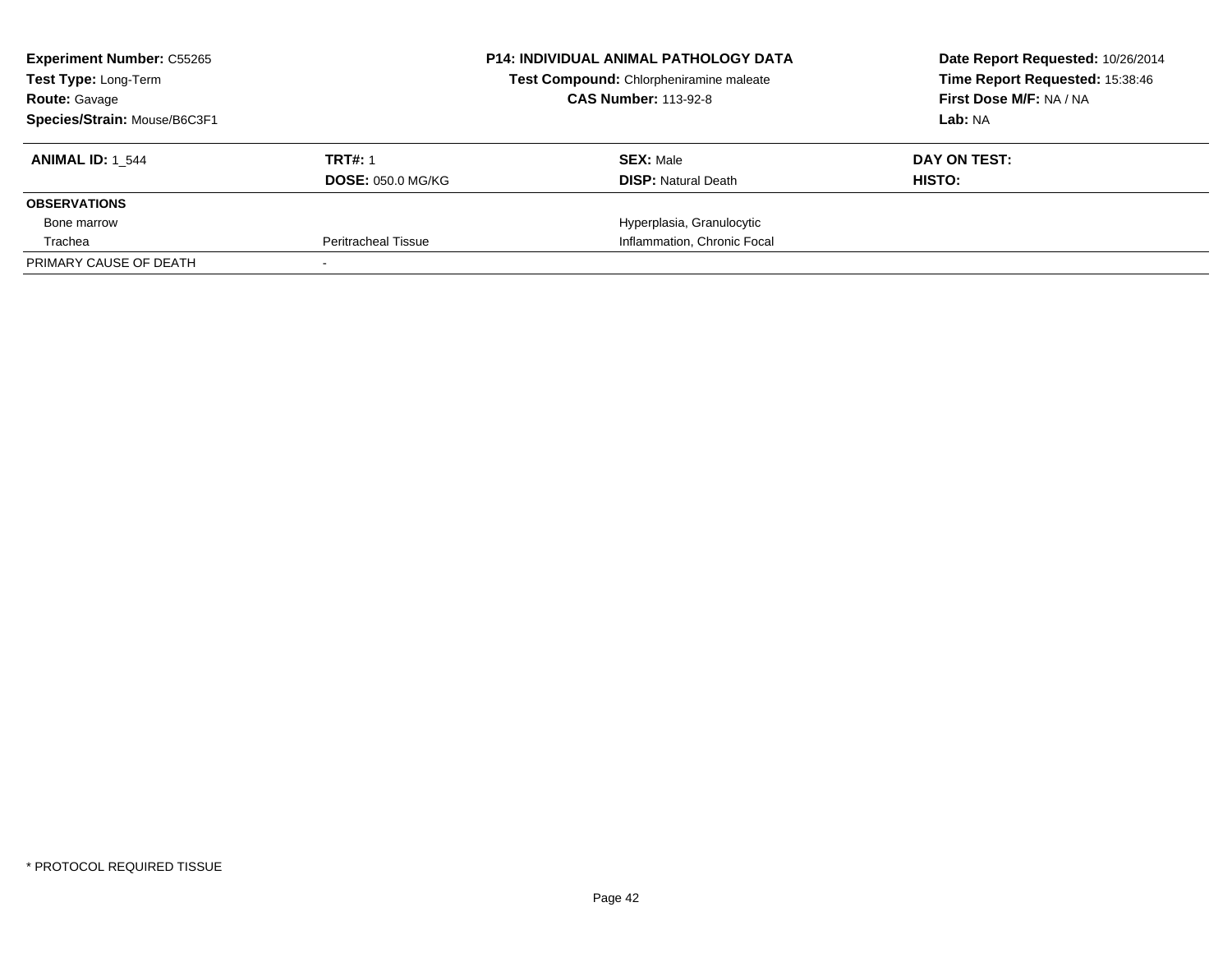**Test Type:** Long-Term**Route:** Gavage

**Species/Strain:** Mouse/B6C3F1

## **P14: INDIVIDUAL ANIMAL PATHOLOGY DATA**

**Test Compound:** Chlorpheniramine maleate**CAS Number:** 113-92-8

| <b>ANIMAL ID: 1_545</b> | <b>TRT#: 1</b>             | <b>SEX: Male</b>                | DAY ON TEST: |  |
|-------------------------|----------------------------|---------------------------------|--------------|--|
|                         | <b>DOSE: 050.0 MG/KG</b>   | <b>DISP: Terminal Sacrifice</b> | HISTO:       |  |
| <b>OBSERVATIONS</b>     |                            |                                 |              |  |
| Adrenal gland           | Capsule                    | Adenoma, Nos                    |              |  |
|                         | Capsule                    | Hyperplasia, Focal              |              |  |
| Bone                    | <b>Tarsal Joint</b>        | Hyperostosis                    |              |  |
|                         | <b>Tarsal Joint</b>        | Metaplasia, Osseous             |              |  |
| Kidney                  | Tubule                     | Regeneration, Nos               |              |  |
| Lung                    |                            | Alveolar/Bronchiolar Adenoma    |              |  |
| Preputial gland         |                            | Atrophy, Focal                  |              |  |
|                         |                            | Inflammation, Acute/Chronic     |              |  |
| Skin                    | Back                       | Acanthosis                      |              |  |
|                         | <b>Back</b>                | Hyperkeratosis                  |              |  |
| Unspecified             | <b>Back</b>                | Inflammation, Acute/Chronic     |              |  |
|                         | <b>Multiple Organs Nos</b> | Lymphoma, Mixed-Malignant Type  |              |  |
| PRIMARY CAUSE OF DEATH  |                            |                                 |              |  |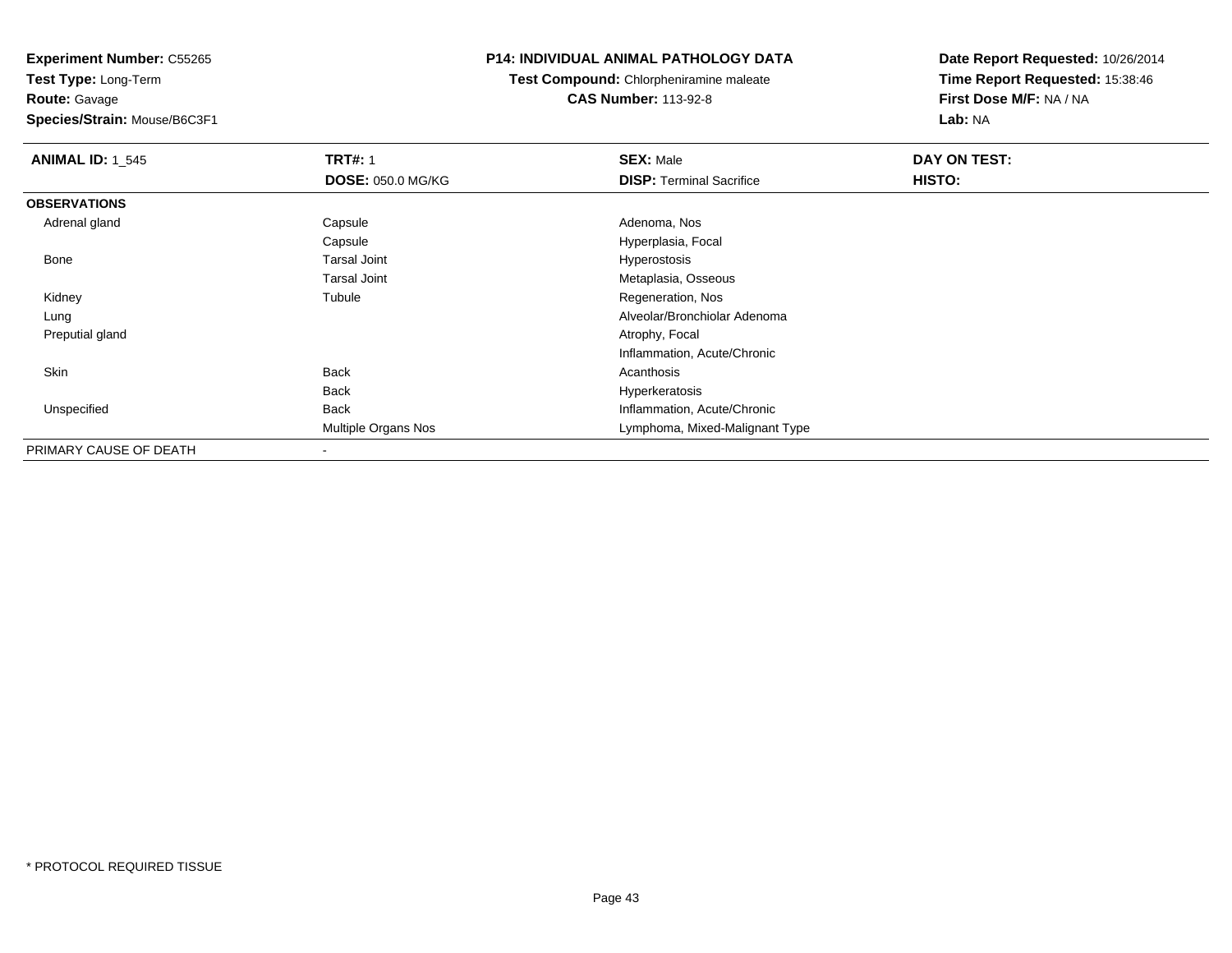| <b>Experiment Number: C55265</b><br>Test Type: Long-Term<br><b>Route: Gavage</b><br>Species/Strain: Mouse/B6C3F1 |                          | <b>P14: INDIVIDUAL ANIMAL PATHOLOGY DATA</b><br>Test Compound: Chlorpheniramine maleate<br><b>CAS Number: 113-92-8</b> | Date Report Requested: 10/26/2014<br>Time Report Requested: 15:38:46<br>First Dose M/F: NA / NA<br>Lab: NA |
|------------------------------------------------------------------------------------------------------------------|--------------------------|------------------------------------------------------------------------------------------------------------------------|------------------------------------------------------------------------------------------------------------|
| <b>ANIMAL ID:</b> 1 546                                                                                          | <b>TRT#: 1</b>           | <b>SEX: Male</b>                                                                                                       | DAY ON TEST:                                                                                               |
|                                                                                                                  | <b>DOSE: 050.0 MG/KG</b> | <b>DISP:</b> Moribund Sacrifice                                                                                        | <b>HISTO:</b>                                                                                              |
| <b>OBSERVATIONS</b>                                                                                              |                          |                                                                                                                        |                                                                                                            |
| Adrenal gland                                                                                                    | Capsule                  | Hyperplasia, Focal                                                                                                     |                                                                                                            |
| Unspecified                                                                                                      | Shoulder                 | Fibrosarcoma                                                                                                           |                                                                                                            |
|                                                                                                                  | Abdomen                  | Inflammation, Acute/Chronic                                                                                            |                                                                                                            |
| PRIMARY CAUSE OF DEATH                                                                                           |                          |                                                                                                                        |                                                                                                            |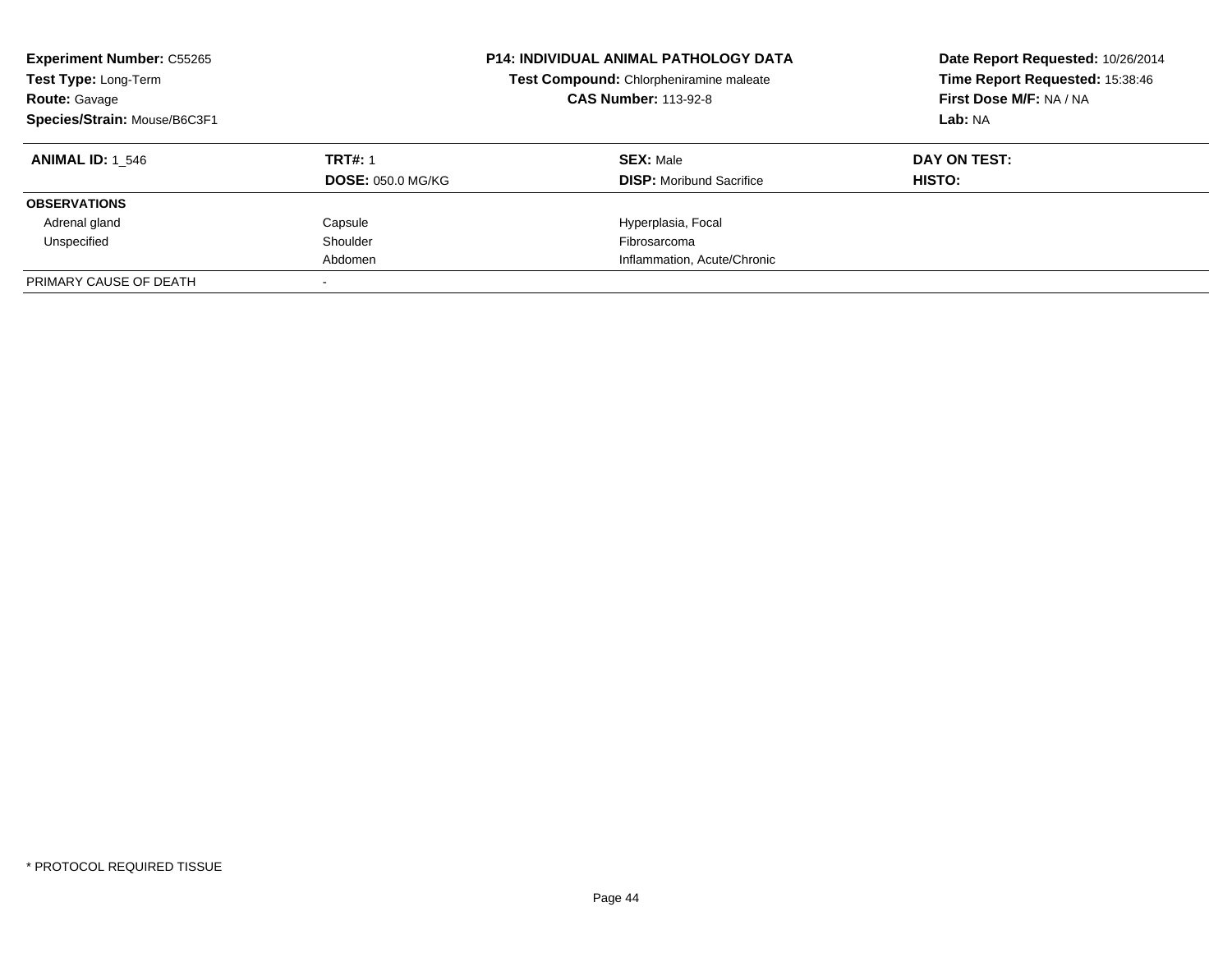**Experiment Number:** C55265**Test Type:** Long-Term

**Route:** Gavage

**Species/Strain:** Mouse/B6C3F1

# **P14: INDIVIDUAL ANIMAL PATHOLOGY DATA**

**Test Compound:** Chlorpheniramine maleate**CAS Number:** 113-92-8

| <b>ANIMAL ID: 1_547</b> | <b>TRT#: 1</b>           | <b>SEX: Male</b>                | DAY ON TEST: |  |
|-------------------------|--------------------------|---------------------------------|--------------|--|
|                         | <b>DOSE: 050.0 MG/KG</b> | <b>DISP:</b> Terminal Sacrifice | HISTO:       |  |
| <b>OBSERVATIONS</b>     |                          |                                 |              |  |
| Adrenal gland           | Capsule                  | Hyperplasia, Focal              |              |  |
| Bone                    | Tarsal Joint             | Hyperostosis                    |              |  |
|                         | Tarsal Joint             | Metaplasia, Osseous             |              |  |
| Harderian gland         | <b>Hardarian Gland</b>   | Adenoma, Nos                    |              |  |
| <b>Intestine Small</b>  | Mesentery Nos            | Hemangioma                      |              |  |
| Lung                    |                          | Alveolar/Bronchiolar Carcinoma  |              |  |
| Pancreas                | Acinus                   | Atrophy, Focal                  |              |  |
| Preputial gland         |                          | Inflammation, Acute/Chronic     |              |  |
| Skin                    | <b>Back</b>              | Acanthosis                      |              |  |
|                         | <b>Back</b>              | Hyperkeratosis                  |              |  |
| Unspecified             | <b>Back</b>              | Inflammation, Acute/Chronic     |              |  |
| PRIMARY CAUSE OF DEATH  |                          |                                 |              |  |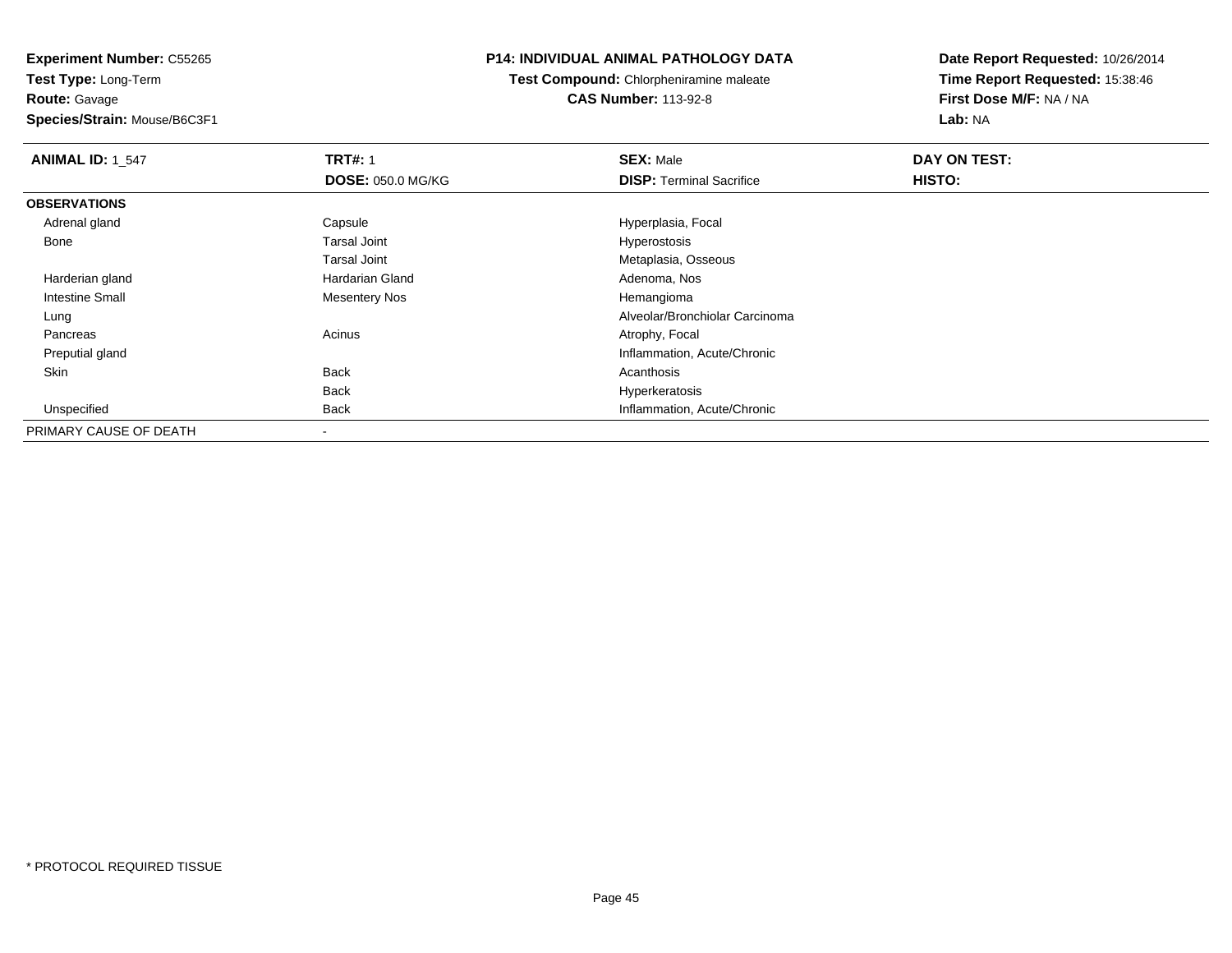| <b>Experiment Number: C55265</b><br>Test Type: Long-Term<br><b>Route: Gavage</b><br>Species/Strain: Mouse/B6C3F1 |                                            | <b>P14: INDIVIDUAL ANIMAL PATHOLOGY DATA</b><br>Test Compound: Chlorpheniramine maleate<br><b>CAS Number: 113-92-8</b> | Date Report Requested: 10/26/2014<br>Time Report Requested: 15:38:46<br>First Dose M/F: NA / NA<br>Lab: NA |
|------------------------------------------------------------------------------------------------------------------|--------------------------------------------|------------------------------------------------------------------------------------------------------------------------|------------------------------------------------------------------------------------------------------------|
| <b>ANIMAL ID: 1 548</b>                                                                                          | <b>TRT#: 1</b><br><b>DOSE: 050.0 MG/KG</b> | <b>SEX: Male</b><br><b>DISP:</b> Terminal Sacrifice                                                                    | DAY ON TEST:<br><b>HISTO:</b>                                                                              |
| <b>OBSERVATIONS</b>                                                                                              |                                            |                                                                                                                        |                                                                                                            |
| Adrenal gland                                                                                                    | Capsule                                    | Hyperplasia, Focal                                                                                                     |                                                                                                            |
| Kidney                                                                                                           |                                            | Tubular-Cell Adenocarcinoma                                                                                            |                                                                                                            |
| Pancreas                                                                                                         | Acinus                                     | Atrophy, Focal                                                                                                         |                                                                                                            |
| Thyroid                                                                                                          |                                            | Hyperplasia, Follicular Cell                                                                                           |                                                                                                            |
| PRIMARY CAUSE OF DEATH                                                                                           |                                            |                                                                                                                        |                                                                                                            |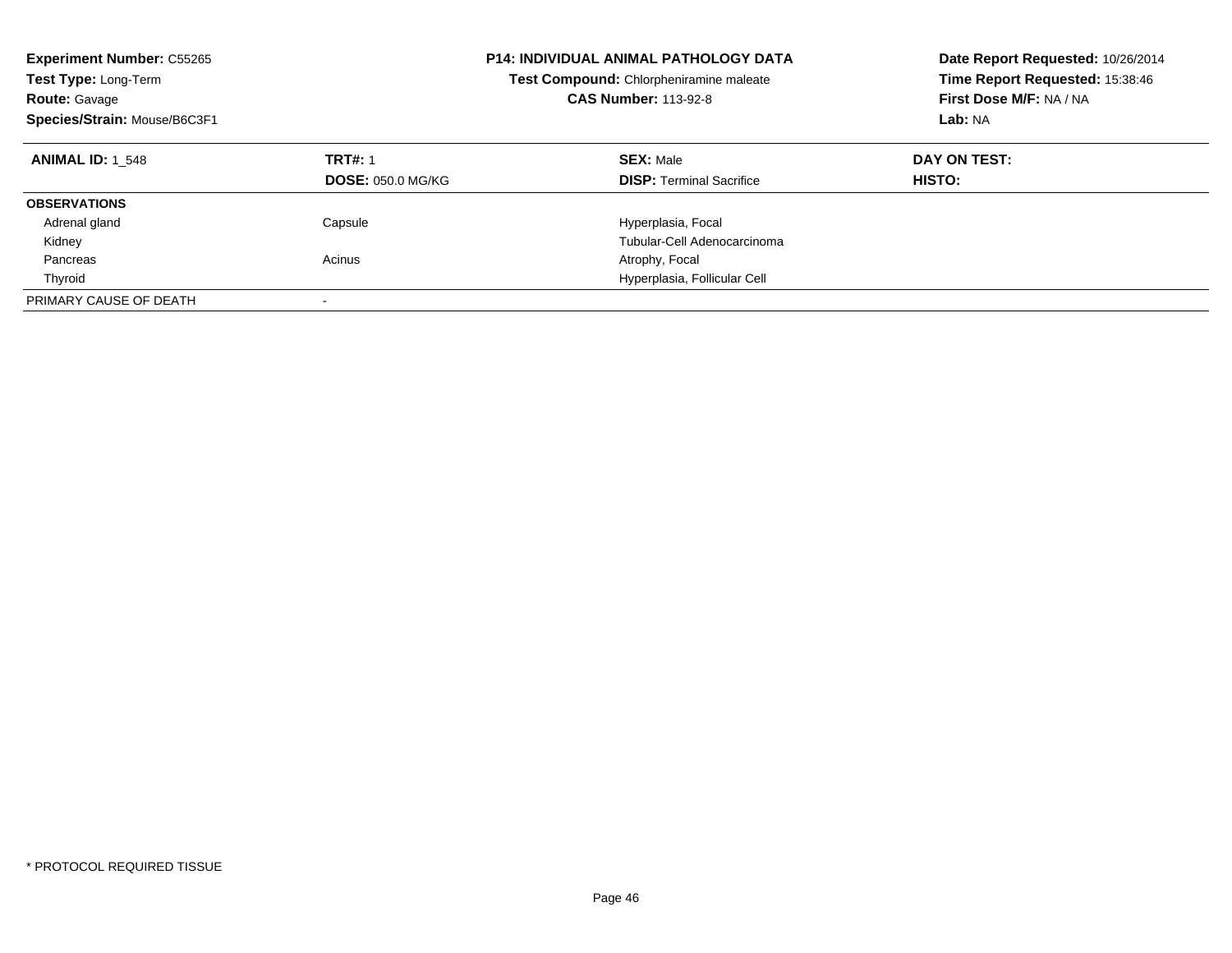| <b>Experiment Number: C55265</b><br>Test Type: Long-Term<br><b>Route: Gavage</b><br>Species/Strain: Mouse/B6C3F1 |                                            | <b>P14: INDIVIDUAL ANIMAL PATHOLOGY DATA</b><br>Test Compound: Chlorpheniramine maleate<br><b>CAS Number: 113-92-8</b> | Date Report Requested: 10/26/2014<br>Time Report Requested: 15:38:46<br>First Dose M/F: NA / NA<br>Lab: NA |
|------------------------------------------------------------------------------------------------------------------|--------------------------------------------|------------------------------------------------------------------------------------------------------------------------|------------------------------------------------------------------------------------------------------------|
| <b>ANIMAL ID: 1 549</b>                                                                                          | <b>TRT#: 1</b><br><b>DOSE: 050.0 MG/KG</b> | <b>SEX: Male</b><br><b>DISP: Natural Death</b>                                                                         | DAY ON TEST:<br>HISTO:                                                                                     |
| <b>OBSERVATIONS</b>                                                                                              |                                            |                                                                                                                        |                                                                                                            |
| Adrenal gland                                                                                                    | Capsule                                    | Hyperplasia, Focal                                                                                                     |                                                                                                            |
| Prostate                                                                                                         |                                            | Inflammation, Acute/Chronic                                                                                            |                                                                                                            |
| Spleen                                                                                                           | Red Pulp                                   | Hematopoiesis                                                                                                          |                                                                                                            |
| Thymus                                                                                                           | Lymphocytes                                | Necrosis, Diffuse                                                                                                      |                                                                                                            |
| PRIMARY CAUSE OF DEATH                                                                                           | $\overline{\phantom{a}}$                   |                                                                                                                        |                                                                                                            |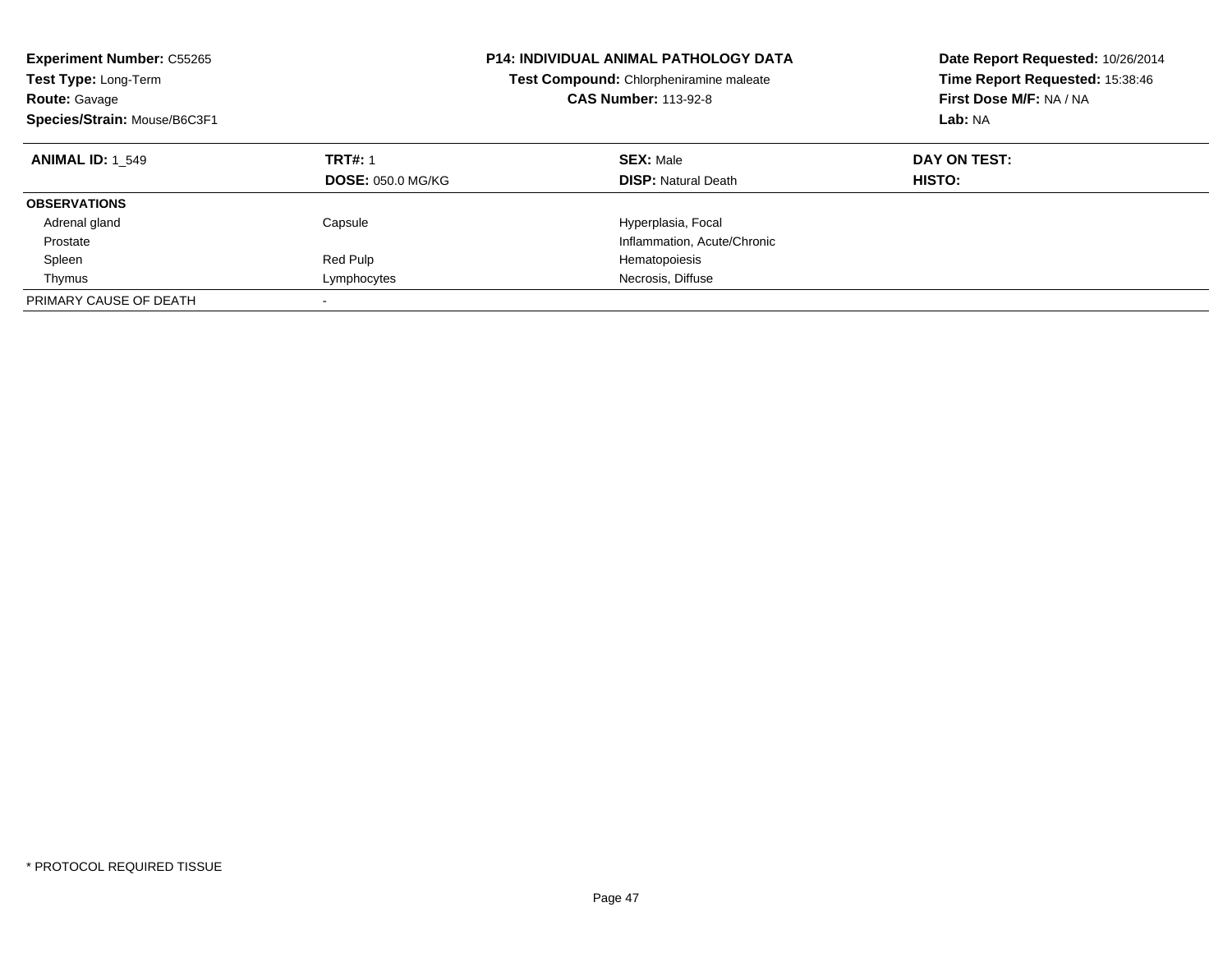**Test Type:** Long-Term**Route:** Gavage

**Species/Strain:** Mouse/B6C3F1

### **P14: INDIVIDUAL ANIMAL PATHOLOGY DATA**

**Test Compound:** Chlorpheniramine maleate**CAS Number:** 113-92-8

| <b>ANIMAL ID: 1_550</b> | <b>TRT#: 1</b>           | <b>SEX: Male</b>                | DAY ON TEST: |  |
|-------------------------|--------------------------|---------------------------------|--------------|--|
|                         | <b>DOSE: 050.0 MG/KG</b> | <b>DISP:</b> Moribund Sacrifice | HISTO:       |  |
| <b>OBSERVATIONS</b>     |                          |                                 |              |  |
| Adrenal gland           | Capsule                  | Hyperplasia, Focal              |              |  |
|                         | Medulla                  | Hyperplasia, Focal              |              |  |
| Bone                    | <b>Tarsal Joint</b>      | Hyperostosis                    |              |  |
|                         | <b>Tarsal Joint</b>      | Inflammation, Acute/Chronic     |              |  |
| Liver                   |                          | Hepatocellular Carcinoma        |              |  |
| Lung                    |                          | Neurofibrosarcoma, Metastatic   |              |  |
| Pancreas                | Acinus                   | Atrophy, Focal                  |              |  |
| Spleen                  | Red Pulp                 | Hematopoiesis                   |              |  |
| Thymus                  |                          | Depletion, Lymphoid             |              |  |
| Unspecified             | Leg                      | Neurofibrosarcoma               |              |  |
| PRIMARY CAUSE OF DEATH  |                          |                                 |              |  |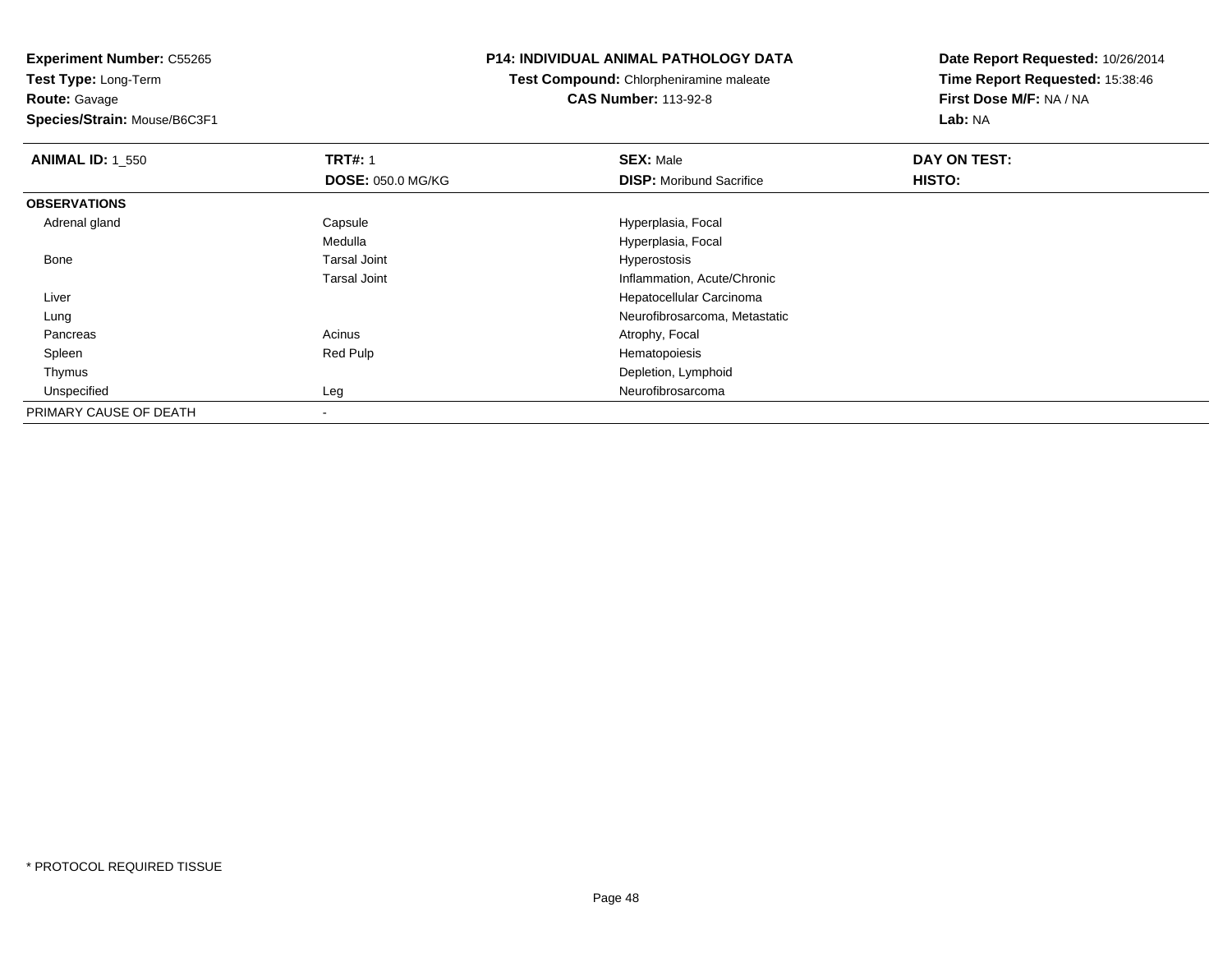**Experiment Number:** C55265**Test Type:** Long-Term

**Route:** Gavage

**Species/Strain:** Mouse/B6C3F1

# **P14: INDIVIDUAL ANIMAL PATHOLOGY DATA**

**Test Compound:** Chlorpheniramine maleate**CAS Number:** 113-92-8

| <b>ANIMAL ID: 2_501</b> | <b>TRT#: 2</b>            | <b>SEX: Male</b>                | DAY ON TEST: |  |
|-------------------------|---------------------------|---------------------------------|--------------|--|
|                         | <b>DOSE: 025.0 MG/KG</b>  | <b>DISP: Terminal Sacrifice</b> | HISTO:       |  |
| <b>OBSERVATIONS</b>     |                           |                                 |              |  |
| Adrenal gland           | Capsule                   | Hyperplasia, Focal              |              |  |
| Bone                    | <b>Tarsal Joint</b>       | Hyperostosis                    |              |  |
|                         | <b>Tarsal Joint</b>       | Metaplasia, Osseous             |              |  |
| Harderian gland         | Hardarian Gland           | Adenoma, Nos                    |              |  |
| Kidney                  | Tubule                    | Regeneration, Nos               |              |  |
| Liver                   |                           | Inflammation, Chronic Focal     |              |  |
| Lung                    |                           | Hyperplasia, Epithelial         |              |  |
|                         |                           | Leukocytosis, Nos               |              |  |
| Pancreas                | Acinus                    | Atrophy, Focal                  |              |  |
| Pituitary gland         | <b>Anterior Pituitary</b> | Hyperplasia, Focal              |              |  |
| Skin                    | <b>Back</b>               | Acanthosis                      |              |  |
|                         | <b>Back</b>               | Hyperkeratosis                  |              |  |
|                         | <b>Back</b>               | Ulcer, Nos                      |              |  |
| Thyroid                 |                           | Hyperplasia, Follicular Cell    |              |  |
| Unspecified             | <b>Back</b>               | Inflammation, Acute/Chronic     |              |  |
| Urinary bladder         |                           | Dilatation, Nos                 |              |  |
| PRIMARY CAUSE OF DEATH  |                           |                                 |              |  |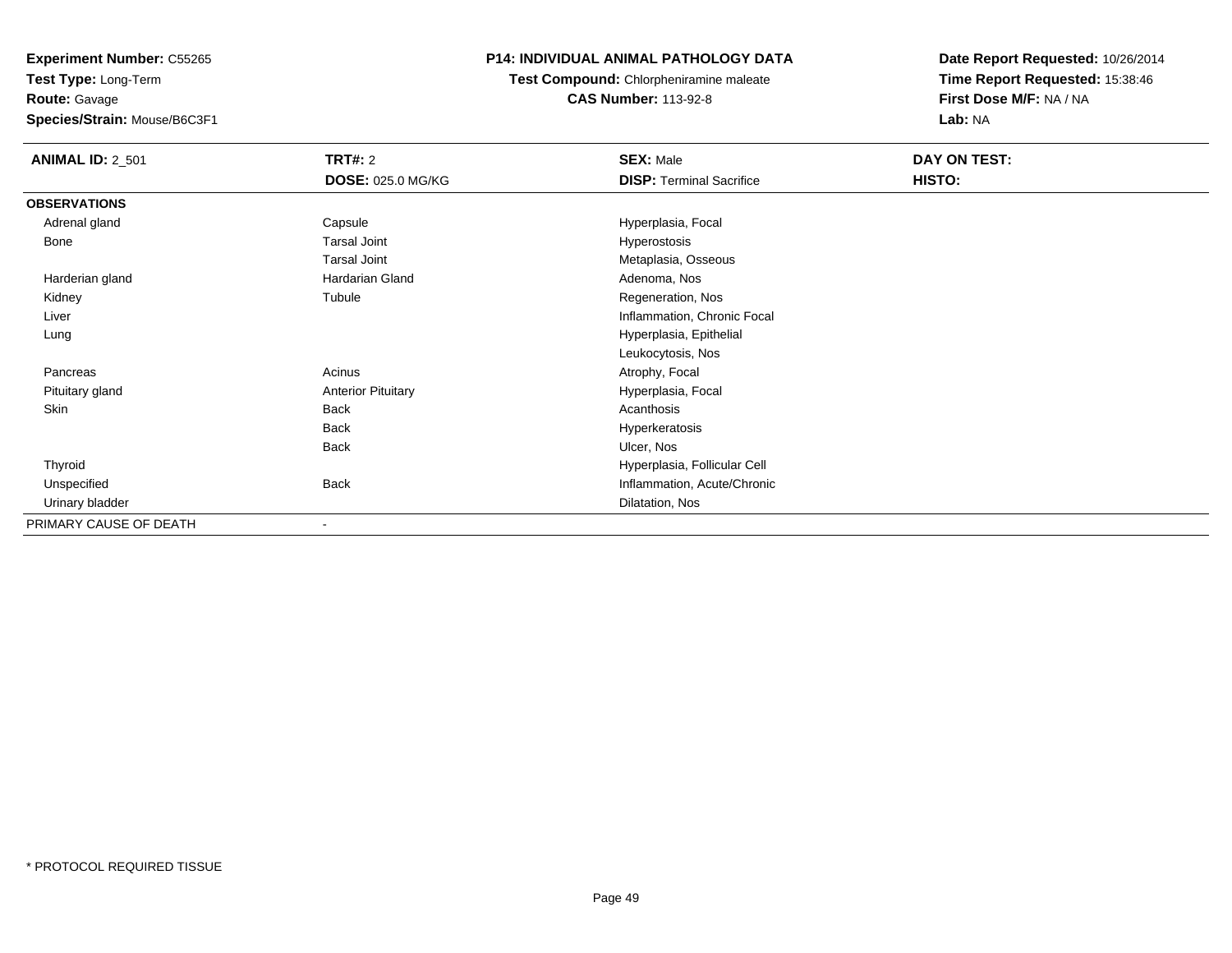| <b>Experiment Number: C55265</b><br>Test Type: Long-Term<br><b>Route: Gavage</b><br>Species/Strain: Mouse/B6C3F1 |                                     | <b>P14: INDIVIDUAL ANIMAL PATHOLOGY DATA</b><br>Test Compound: Chlorpheniramine maleate<br><b>CAS Number: 113-92-8</b> | Date Report Requested: 10/26/2014<br>Time Report Requested: 15:38:46<br>First Dose M/F: NA / NA<br>Lab: NA |
|------------------------------------------------------------------------------------------------------------------|-------------------------------------|------------------------------------------------------------------------------------------------------------------------|------------------------------------------------------------------------------------------------------------|
| <b>ANIMAL ID: 2 502</b>                                                                                          | TRT#: 2<br><b>DOSE: 025.0 MG/KG</b> | <b>SEX: Male</b><br><b>DISP:</b> Terminal Sacrifice                                                                    | DAY ON TEST:<br><b>HISTO:</b>                                                                              |
| <b>OBSERVATIONS</b>                                                                                              |                                     |                                                                                                                        |                                                                                                            |
| Adrenal gland                                                                                                    | Capsule                             | Hyperplasia, Focal                                                                                                     |                                                                                                            |
| Bone                                                                                                             | Tarsal Joint                        | Hyperostosis                                                                                                           |                                                                                                            |
|                                                                                                                  | <b>Tarsal Joint</b>                 | Metaplasia, Osseous                                                                                                    |                                                                                                            |
| Kidney                                                                                                           | Tubule                              | Regeneration, Nos                                                                                                      |                                                                                                            |
| PRIMARY CAUSE OF DEATH                                                                                           |                                     |                                                                                                                        |                                                                                                            |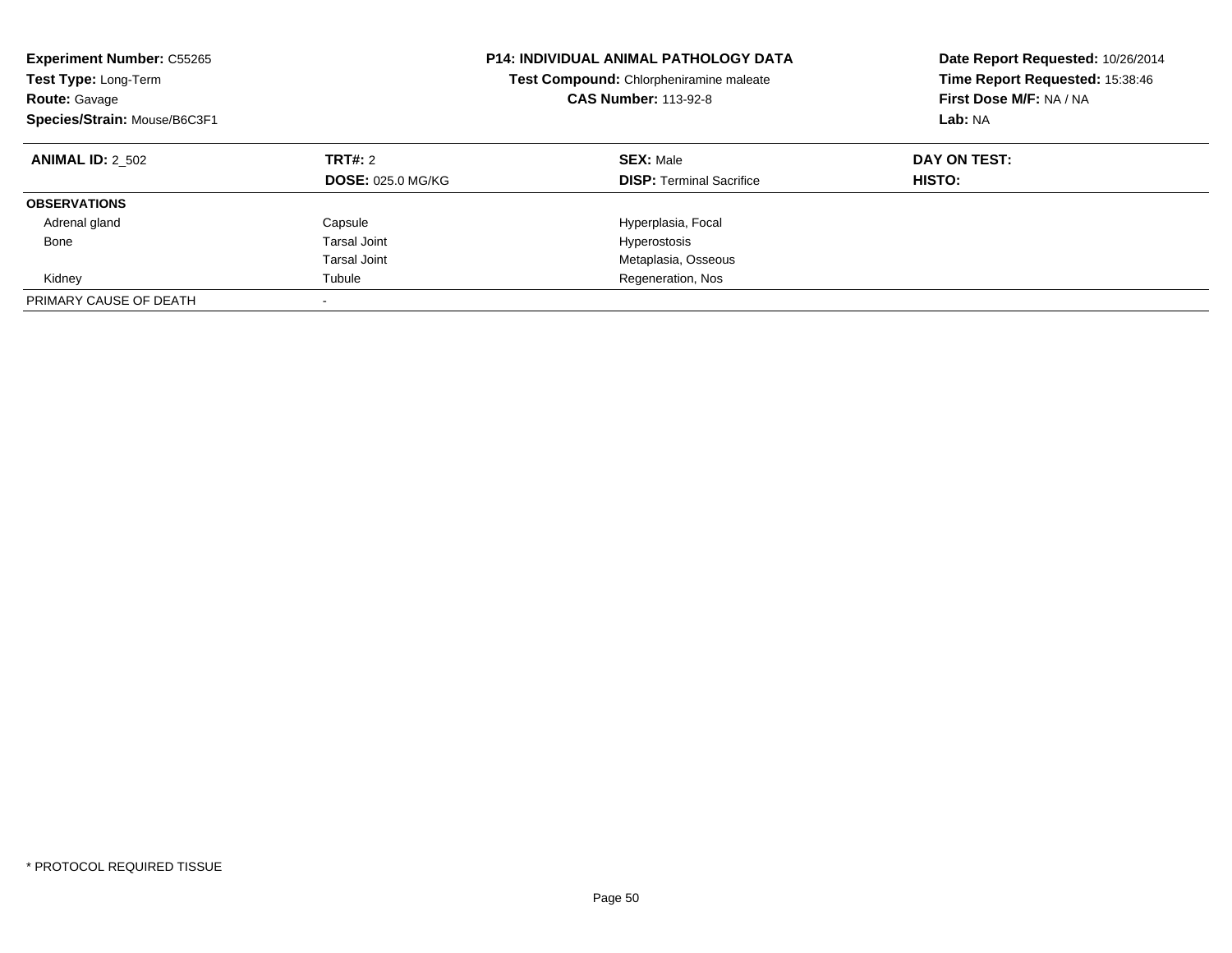**Test Type:** Long-Term**Route:** Gavage

**Species/Strain:** Mouse/B6C3F1

# **P14: INDIVIDUAL ANIMAL PATHOLOGY DATA**

**Test Compound:** Chlorpheniramine maleate**CAS Number:** 113-92-8

| <b>ANIMAL ID: 2_503</b> | TRT#: 2                  | <b>SEX: Male</b>                | DAY ON TEST: |
|-------------------------|--------------------------|---------------------------------|--------------|
|                         | <b>DOSE: 025.0 MG/KG</b> | <b>DISP: Terminal Sacrifice</b> | HISTO:       |
| <b>OBSERVATIONS</b>     |                          |                                 |              |
| Adrenal gland           | Capsule                  | Adenoma, Nos                    |              |
|                         | Capsule                  | Hyperplasia, Focal              |              |
| Bone                    | <b>Tarsal Joint</b>      | Hyperostosis                    |              |
|                         | <b>Tarsal Joint</b>      | Metaplasia, Osseous             |              |
| Harderian gland         | Hardarian Gland          | Adenocarcinoma, Nos             |              |
| Kidney                  | Tubule                   | Regeneration, Nos               |              |
| Liver                   |                          | Hepatocellular Adenoma          |              |
| Lung                    |                          | Alveolar/Bronchiolar Adenoma    |              |
| Parathyroid gland       |                          | Cyst, Embryonal Duct            |              |
| Preputial gland         |                          | Hyperplasia, Focal              |              |
|                         |                          | Inflammation, Acute/Chronic     |              |
| PRIMARY CAUSE OF DEATH  | $\overline{\phantom{a}}$ |                                 |              |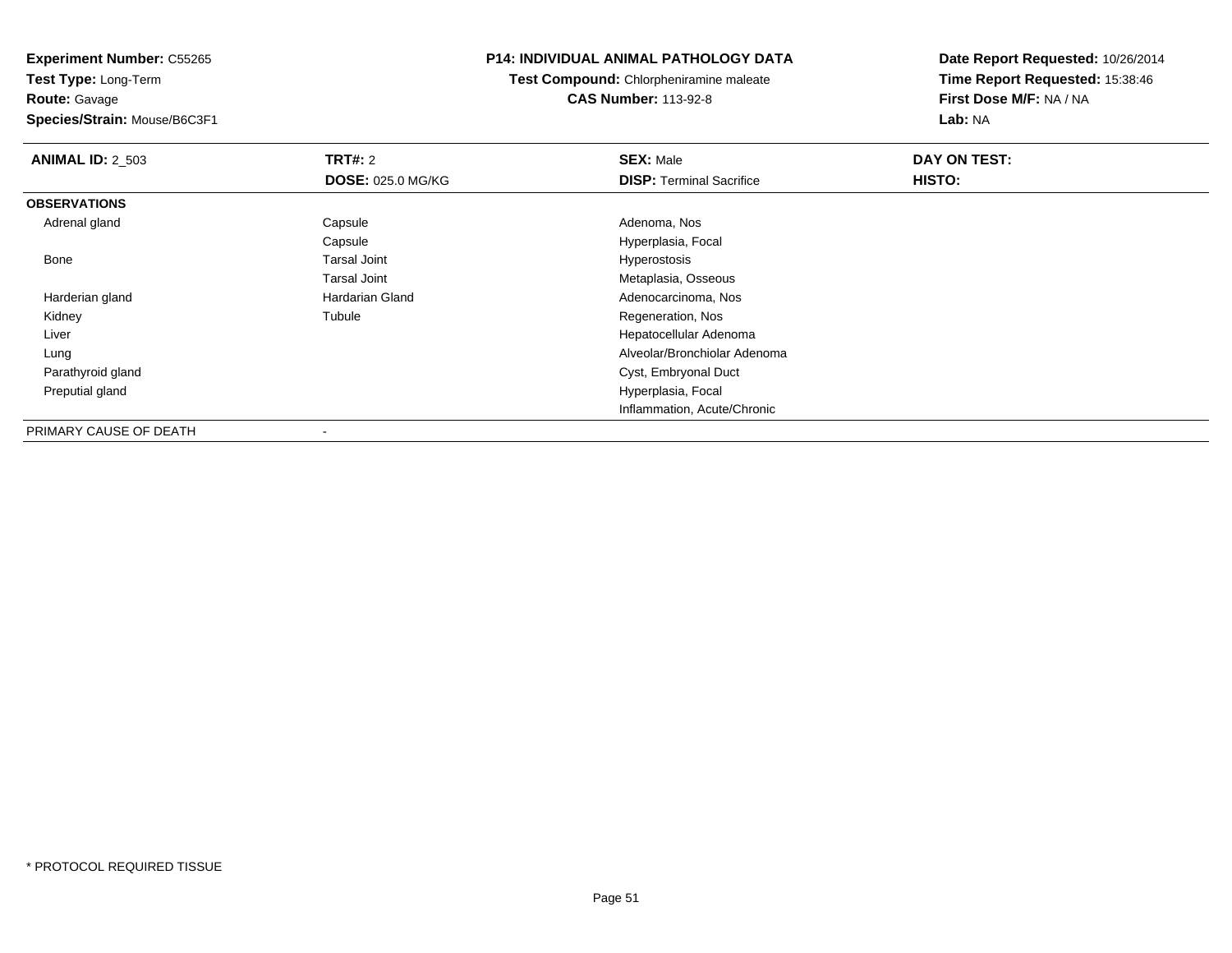| <b>Experiment Number: C55265</b><br>Test Type: Long-Term |                          | <b>P14: INDIVIDUAL ANIMAL PATHOLOGY DATA</b> | Date Report Requested: 10/26/2014 |  |
|----------------------------------------------------------|--------------------------|----------------------------------------------|-----------------------------------|--|
|                                                          |                          | Test Compound: Chlorpheniramine maleate      | Time Report Requested: 15:38:46   |  |
| <b>Route: Gavage</b>                                     |                          | <b>CAS Number: 113-92-8</b>                  | First Dose M/F: NA / NA           |  |
| Species/Strain: Mouse/B6C3F1                             |                          |                                              | Lab: NA                           |  |
| <b>ANIMAL ID: 2 504</b>                                  | <b>TRT#: 2</b>           | <b>SEX: Male</b>                             | DAY ON TEST:                      |  |
|                                                          | <b>DOSE: 025.0 MG/KG</b> | <b>DISP:</b> Terminal Sacrifice              | HISTO:                            |  |
| <b>OBSERVATIONS</b>                                      |                          |                                              |                                   |  |
| Adrenal gland                                            | Capsule                  | Hyperplasia, Focal                           |                                   |  |
| Bone                                                     | Tarsal Joint             | Hyperostosis                                 |                                   |  |
|                                                          | Tarsal Joint             | Metaplasia, Osseous                          |                                   |  |
| Kidney                                                   | Tubule                   | Regeneration, Nos                            |                                   |  |
| Liver                                                    |                          | Hepatocellular Carcinoma                     |                                   |  |
| Spleen                                                   | Red Pulp                 | Hemangiosarcoma                              |                                   |  |
| Unspecified                                              | Multiple Organs Nos      | Lymphoma, Mixed-Malignant Type               |                                   |  |
| PRIMARY CAUSE OF DEATH                                   |                          |                                              |                                   |  |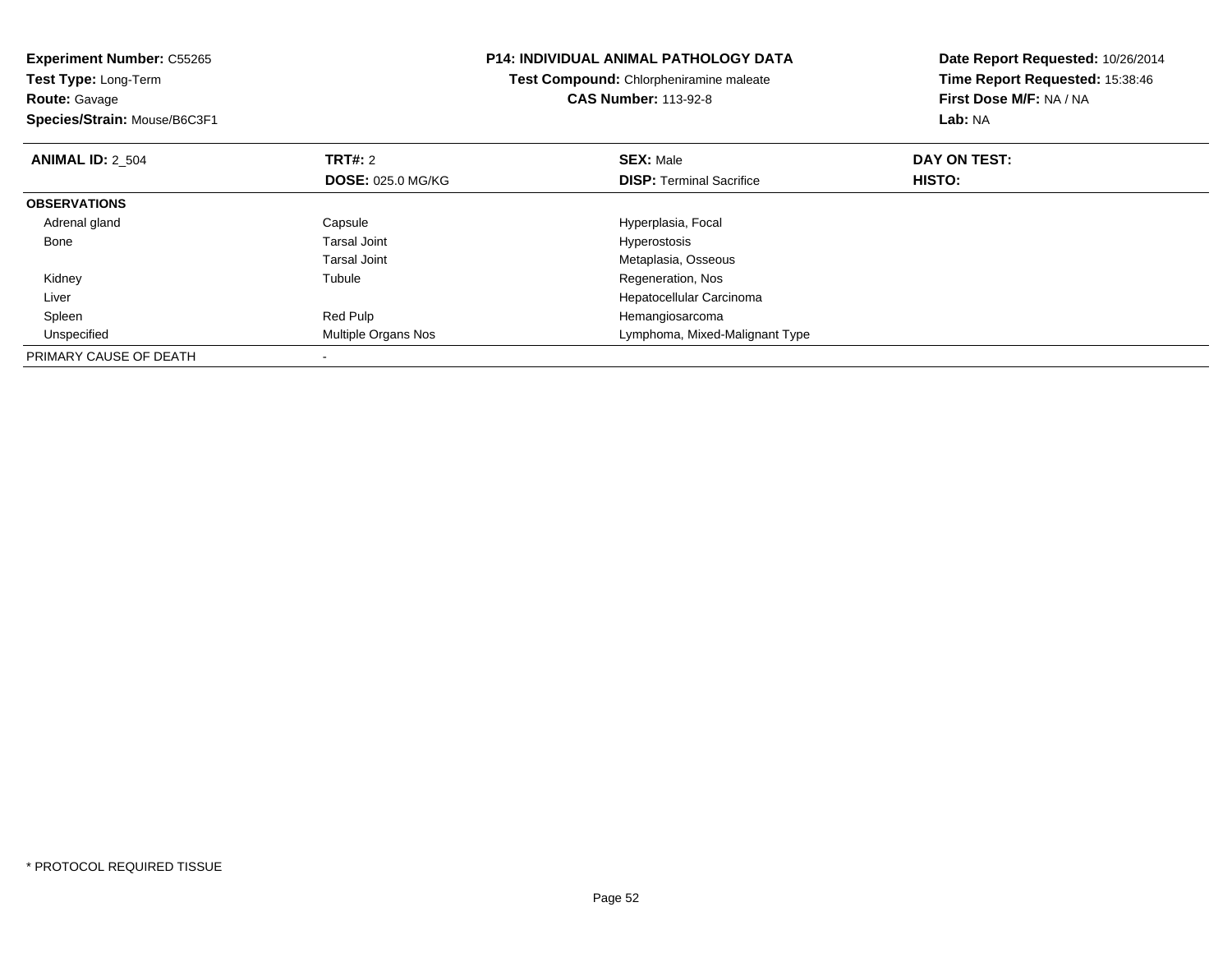| <b>Experiment Number: C55265</b><br>Test Type: Long-Term |                          | <b>P14: INDIVIDUAL ANIMAL PATHOLOGY DATA</b> | Date Report Requested: 10/26/2014<br>Time Report Requested: 15:38:46 |  |
|----------------------------------------------------------|--------------------------|----------------------------------------------|----------------------------------------------------------------------|--|
|                                                          |                          | Test Compound: Chlorpheniramine maleate      |                                                                      |  |
| <b>Route: Gavage</b>                                     |                          | <b>CAS Number: 113-92-8</b>                  | First Dose M/F: NA / NA                                              |  |
| Species/Strain: Mouse/B6C3F1                             |                          |                                              | Lab: NA                                                              |  |
| <b>ANIMAL ID: 2 505</b>                                  | <b>TRT#: 2</b>           | <b>SEX: Male</b>                             | DAY ON TEST:                                                         |  |
|                                                          | <b>DOSE: 025.0 MG/KG</b> | <b>DISP:</b> Terminal Sacrifice              | HISTO:                                                               |  |
| <b>OBSERVATIONS</b>                                      |                          |                                              |                                                                      |  |
| Adrenal gland                                            | Capsule                  | Hyperplasia, Focal                           |                                                                      |  |
| Harderian gland                                          | <b>Hardarian Gland</b>   | Adenocarcinoma, Nos                          |                                                                      |  |
| Kidney                                                   | Tubule                   | Regeneration, Nos                            |                                                                      |  |
| Liver                                                    | Hepatocytes              | Cytoplasmic Vacuolization                    |                                                                      |  |
| Lung                                                     |                          | Hyperplasia, Epithelial                      |                                                                      |  |
| Seminal vesicle                                          |                          | <b>Retention Fluid</b>                       |                                                                      |  |
| Testis                                                   |                          | Spermatocele                                 |                                                                      |  |
| PRIMARY CAUSE OF DEATH                                   |                          |                                              |                                                                      |  |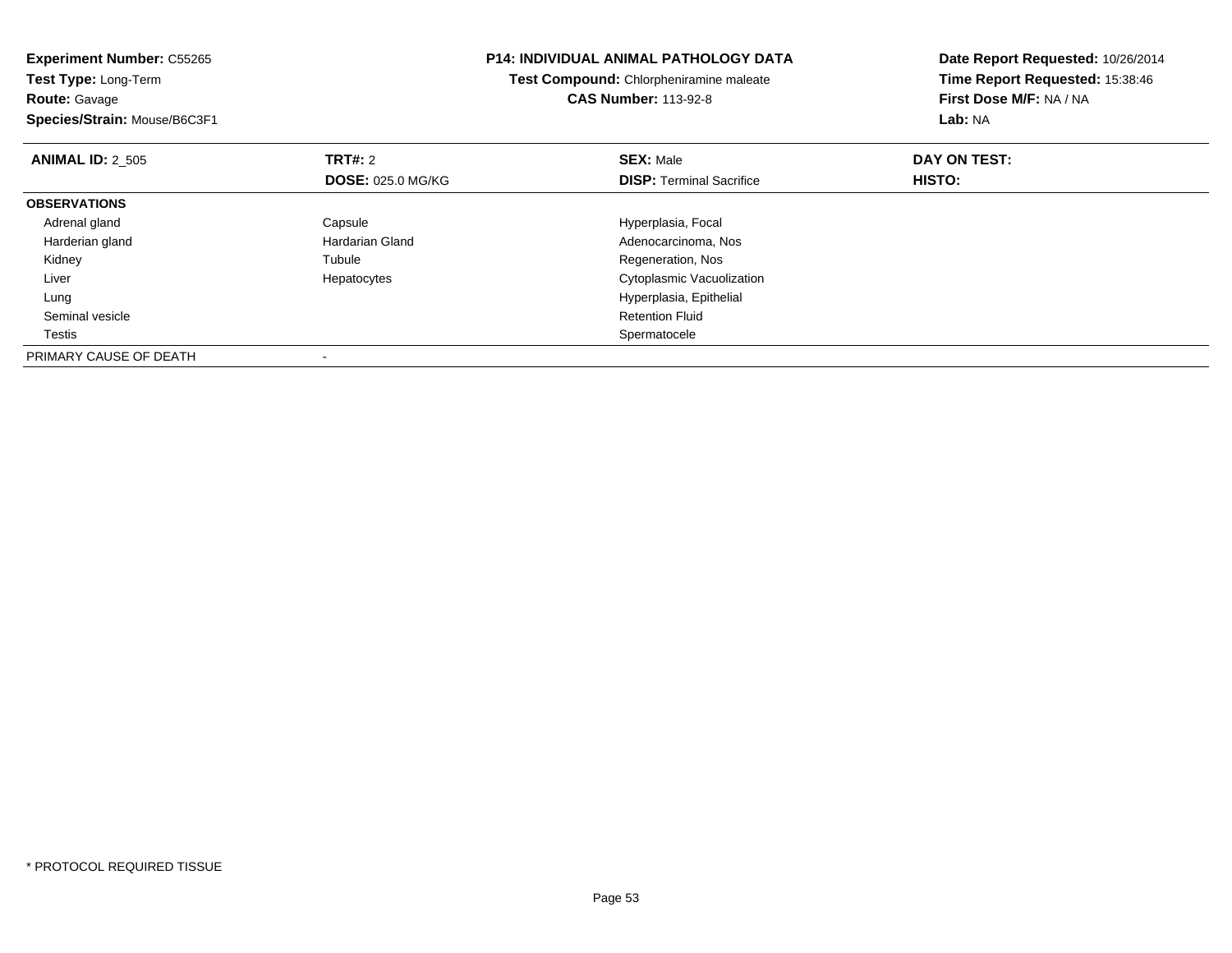| <b>Experiment Number: C55265</b><br><b>Test Type: Long-Term</b><br><b>Route: Gavage</b> |                            | <b>P14: INDIVIDUAL ANIMAL PATHOLOGY DATA</b><br>Test Compound: Chlorpheniramine maleate<br><b>CAS Number: 113-92-8</b> | Date Report Requested: 10/26/2014<br>Time Report Requested: 15:38:46<br>First Dose M/F: NA / NA |  |
|-----------------------------------------------------------------------------------------|----------------------------|------------------------------------------------------------------------------------------------------------------------|-------------------------------------------------------------------------------------------------|--|
| Species/Strain: Mouse/B6C3F1                                                            |                            |                                                                                                                        | Lab: NA                                                                                         |  |
| <b>ANIMAL ID: 2 506</b>                                                                 | TRT#: 2                    | <b>SEX: Male</b>                                                                                                       | DAY ON TEST:                                                                                    |  |
|                                                                                         | <b>DOSE: 025.0 MG/KG</b>   | <b>DISP:</b> Natural Death                                                                                             | HISTO:                                                                                          |  |
| <b>OBSERVATIONS</b>                                                                     |                            |                                                                                                                        |                                                                                                 |  |
| Lymph node                                                                              | Mandibular Lymph Node      | Depletion, Lymphoid                                                                                                    |                                                                                                 |  |
| Spleen                                                                                  | <b>Follicles</b>           | Depletion, Lymphoid                                                                                                    |                                                                                                 |  |
| Thymus                                                                                  | Lymphocytes                | Necrosis, Diffuse                                                                                                      |                                                                                                 |  |
| Urethra                                                                                 | <b>Periurethral Tissue</b> | Inflammation, Acute Focal                                                                                              |                                                                                                 |  |
| Urinary bladder                                                                         |                            | Dilatation, Nos                                                                                                        |                                                                                                 |  |
| PRIMARY CAUSE OF DEATH                                                                  |                            |                                                                                                                        |                                                                                                 |  |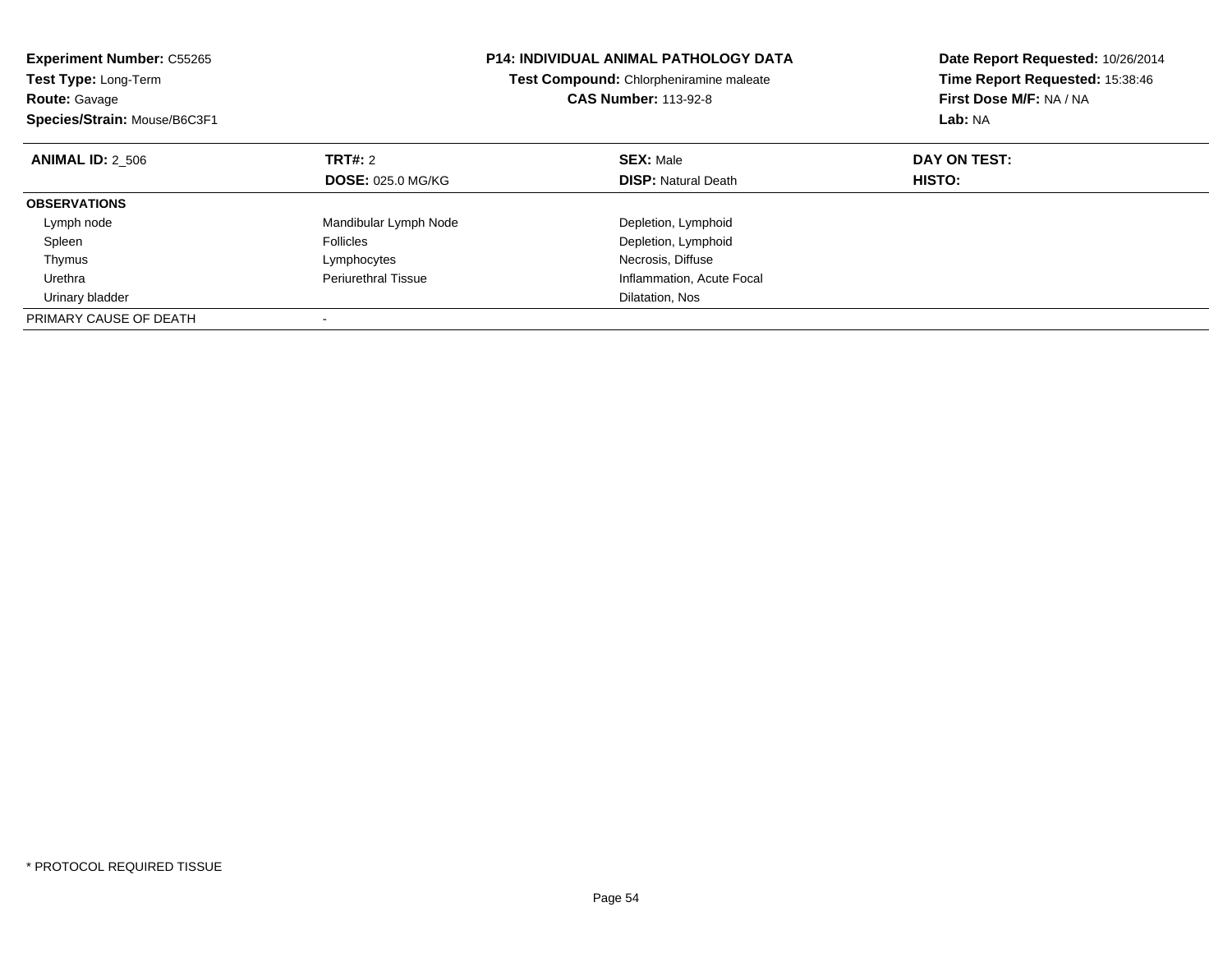**Test Type:** Long-Term**Route:** Gavage

**Species/Strain:** Mouse/B6C3F1

### **P14: INDIVIDUAL ANIMAL PATHOLOGY DATA**

**Test Compound:** Chlorpheniramine maleate**CAS Number:** 113-92-8

| <b>ANIMAL ID: 2_507</b> | TRT#: 2                  | <b>SEX: Male</b>                | DAY ON TEST: |  |
|-------------------------|--------------------------|---------------------------------|--------------|--|
|                         | <b>DOSE: 025.0 MG/KG</b> | <b>DISP: Terminal Sacrifice</b> | HISTO:       |  |
| <b>OBSERVATIONS</b>     |                          |                                 |              |  |
| Adrenal gland           | Capsule                  | Hyperplasia, Focal              |              |  |
| Bone                    | <b>Tarsal Joint</b>      | Hyperostosis                    |              |  |
|                         | <b>Tarsal Joint</b>      | Metaplasia, Osseous             |              |  |
| Kidney                  |                          | Nephropathy                     |              |  |
| Liver                   |                          | <b>Focal Cellular Change</b>    |              |  |
|                         |                          | Hepatocellular Carcinoma        |              |  |
| Lymph node              | Inguinal Lymph Node      | Angiectasis                     |              |  |
| Seminal vesicle         |                          | Inflammation, Chronic Focal     |              |  |
|                         |                          | <b>Retention Fluid</b>          |              |  |
| Testis                  |                          | Degeneration, Nos               |              |  |
| PRIMARY CAUSE OF DEATH  |                          |                                 |              |  |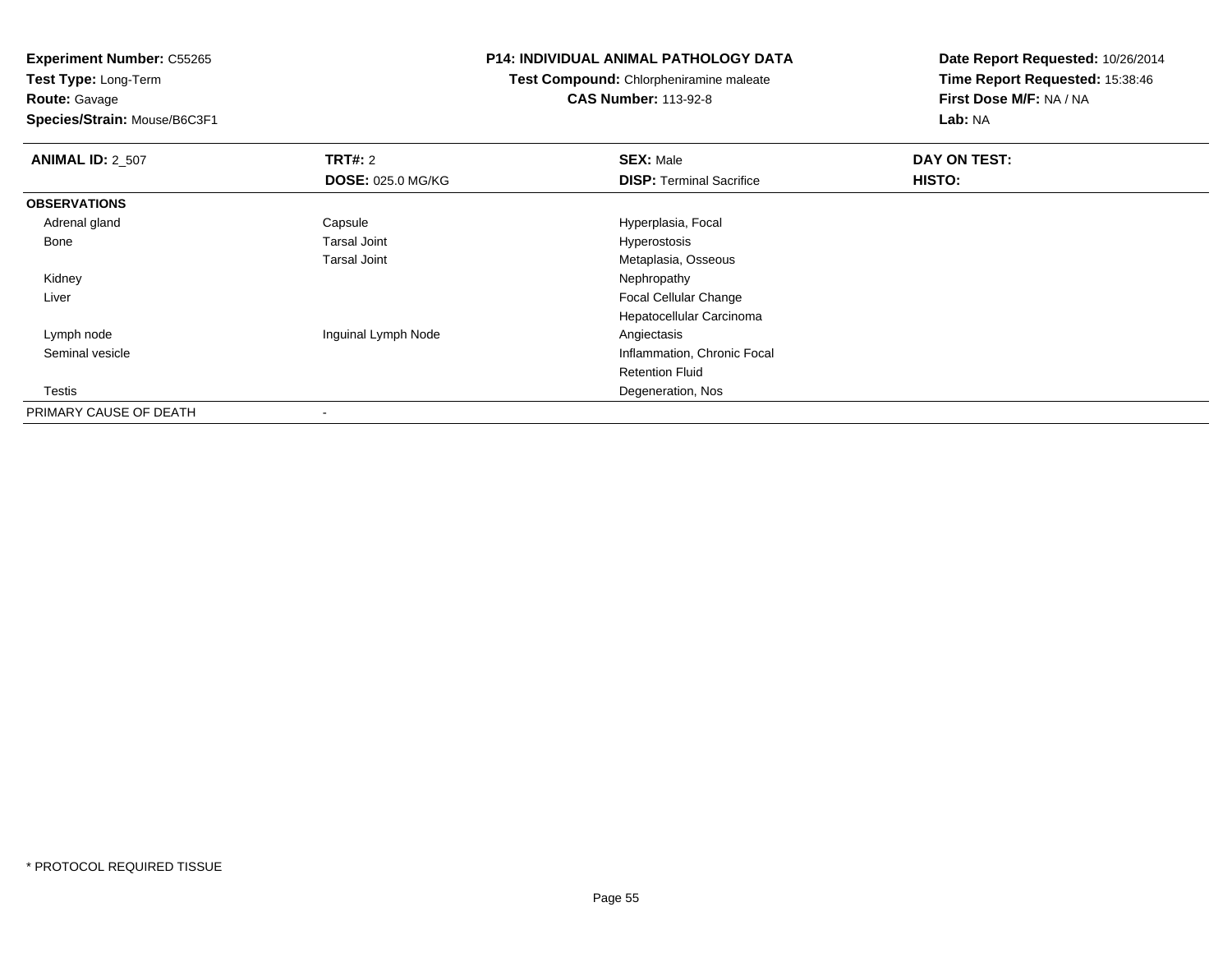**Experiment Number:** C55265**Test Type:** Long-Term**Route:** Gavage

**Species/Strain:** Mouse/B6C3F1

## **P14: INDIVIDUAL ANIMAL PATHOLOGY DATA**

**Test Compound:** Chlorpheniramine maleate**CAS Number:** 113-92-8

| <b>ANIMAL ID: 2 508</b> | TRT#: 2                     | <b>SEX: Male</b>            | DAY ON TEST: |  |
|-------------------------|-----------------------------|-----------------------------|--------------|--|
|                         | <b>DOSE: 025.0 MG/KG</b>    | <b>DISP: Natural Death</b>  | HISTO:       |  |
| <b>OBSERVATIONS</b>     |                             |                             |              |  |
| <b>Blood vessel</b>     | <b>Pulmonary Artery Nos</b> | Thrombus, Organized         |              |  |
| Lymph node              | Mesenteric Lymph Node       | Plasmacytosis               |              |  |
| Prostate                |                             | Inflammation, Acute/Chronic |              |  |
|                         | Prostatic Urethra           | Obstruction, Nos            |              |  |
| Spleen                  | <b>Follicles</b>            | Depletion, Lymphoid         |              |  |
|                         | Red Pulp                    | Hematopoiesis               |              |  |
| Thymus                  | Lymphocytes                 | Necrosis, Diffuse           |              |  |
| Ureter                  |                             | Ectopia                     |              |  |
| Urinary bladder         |                             | Dilatation, Nos             |              |  |
| PRIMARY CAUSE OF DEATH  |                             |                             |              |  |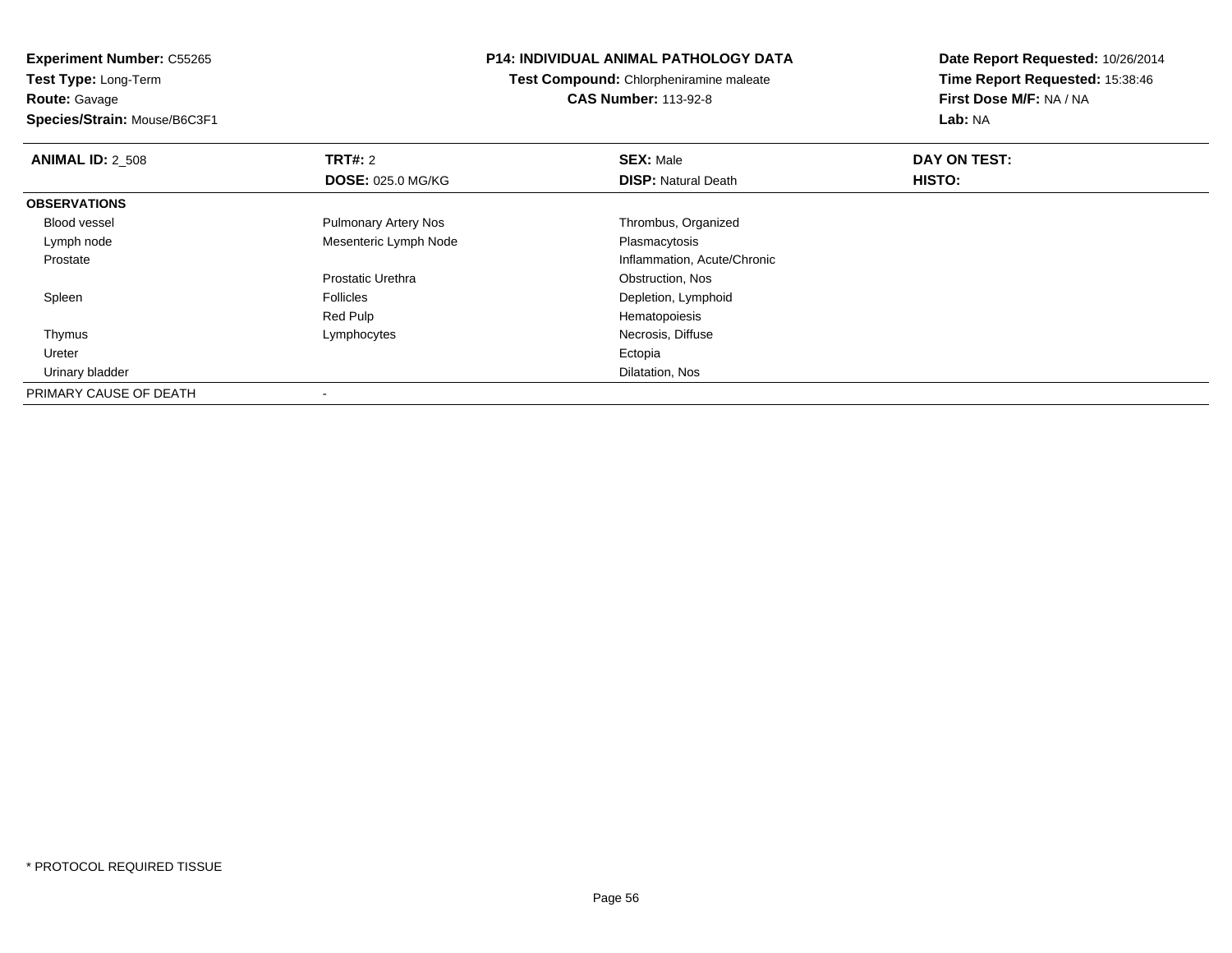| <b>Experiment Number: C55265</b><br><b>Test Type: Long-Term</b><br><b>Route: Gavage</b><br>Species/Strain: Mouse/B6C3F1 |                          | <b>P14: INDIVIDUAL ANIMAL PATHOLOGY DATA</b><br>Test Compound: Chlorpheniramine maleate<br><b>CAS Number: 113-92-8</b> | Date Report Requested: 10/26/2014<br>Time Report Requested: 15:38:46<br>First Dose M/F: NA / NA<br>Lab: NA |
|-------------------------------------------------------------------------------------------------------------------------|--------------------------|------------------------------------------------------------------------------------------------------------------------|------------------------------------------------------------------------------------------------------------|
| <b>ANIMAL ID: 2 509</b>                                                                                                 | TRT#: 2                  | <b>SEX: Male</b>                                                                                                       | DAY ON TEST:                                                                                               |
|                                                                                                                         | <b>DOSE: 025.0 MG/KG</b> | <b>DISP:</b> Moribund Sacrifice                                                                                        | <b>HISTO:</b>                                                                                              |
| <b>OBSERVATIONS</b>                                                                                                     |                          |                                                                                                                        |                                                                                                            |
| Adrenal gland                                                                                                           | Capsule                  | Adenoma, Nos                                                                                                           |                                                                                                            |
|                                                                                                                         | Cortex Nos               | Degeneration, Lipoid                                                                                                   |                                                                                                            |
|                                                                                                                         | Capsule                  | Hyperplasia, Focal                                                                                                     |                                                                                                            |
| Preputial gland                                                                                                         |                          | Atrophy, Focal                                                                                                         |                                                                                                            |
|                                                                                                                         |                          | Inflammation, Acute/Chronic                                                                                            |                                                                                                            |
| Unspecified                                                                                                             | Multiple Organs Nos      | Lymphoma, Mixed-Malignant Type                                                                                         |                                                                                                            |
| PRIMARY CAUSE OF DEATH                                                                                                  |                          |                                                                                                                        |                                                                                                            |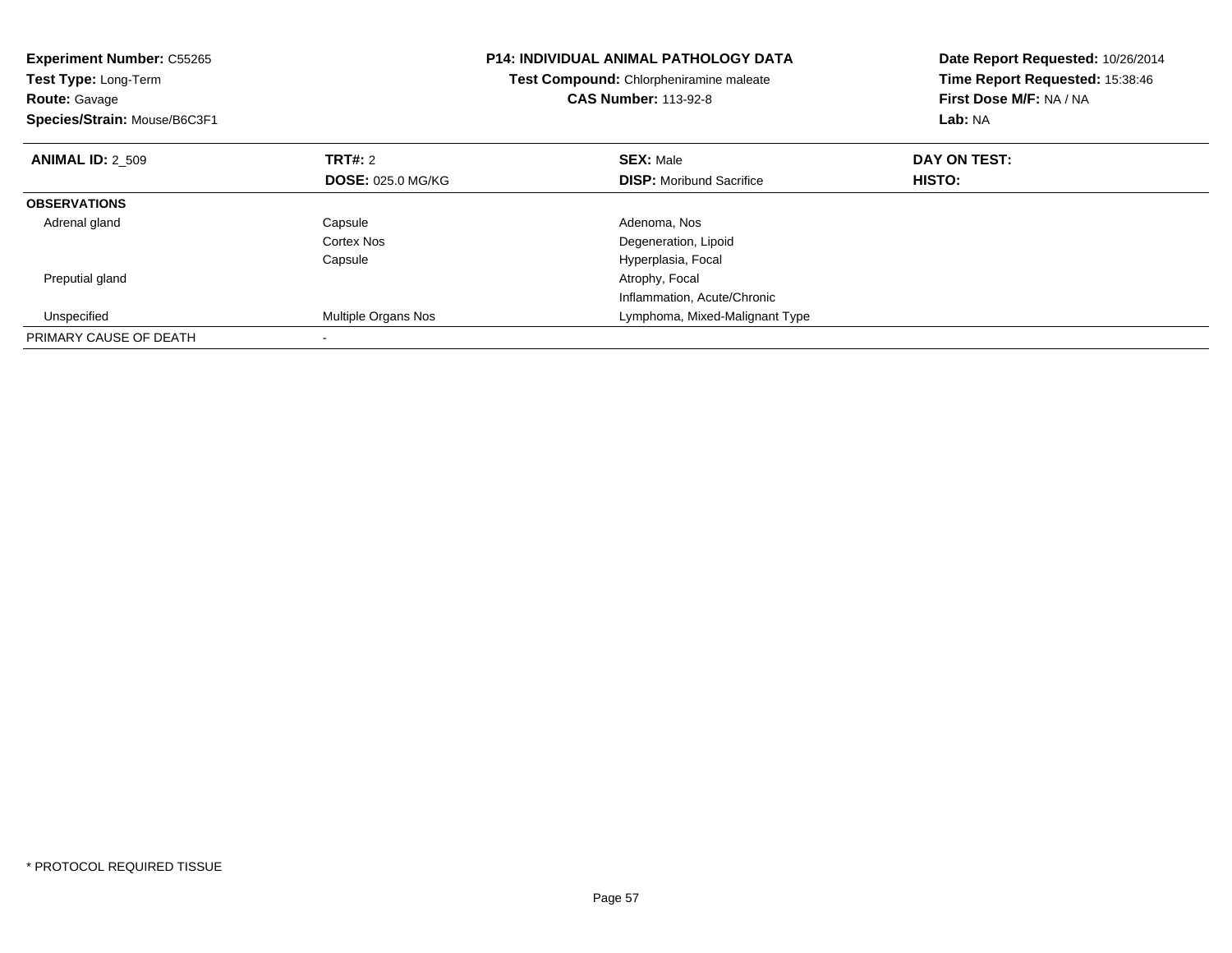| <b>Experiment Number: C55265</b><br>Test Type: Long-Term<br><b>Route: Gavage</b><br>Species/Strain: Mouse/B6C3F1 |                                     | <b>P14: INDIVIDUAL ANIMAL PATHOLOGY DATA</b><br>Test Compound: Chlorpheniramine maleate<br><b>CAS Number: 113-92-8</b> | Date Report Requested: 10/26/2014<br>Time Report Requested: 15:38:46<br>First Dose M/F: NA / NA<br>Lab: NA |
|------------------------------------------------------------------------------------------------------------------|-------------------------------------|------------------------------------------------------------------------------------------------------------------------|------------------------------------------------------------------------------------------------------------|
| <b>ANIMAL ID: 2 510</b>                                                                                          | TRT#: 2<br><b>DOSE: 025.0 MG/KG</b> | <b>SEX: Male</b><br><b>DISP: Natural Death</b>                                                                         | DAY ON TEST:<br><b>HISTO:</b>                                                                              |
| <b>OBSERVATIONS</b>                                                                                              |                                     |                                                                                                                        |                                                                                                            |
| Kidney                                                                                                           |                                     | Pyelonephritis, Acute                                                                                                  |                                                                                                            |
| Liver                                                                                                            |                                     | Necrosis, Focal                                                                                                        |                                                                                                            |
| Spleen                                                                                                           | <b>Follicles</b>                    | Depletion, Lymphoid                                                                                                    |                                                                                                            |
| Urinary bladder                                                                                                  |                                     | Inflammation, Acute Necrotizing                                                                                        |                                                                                                            |
| PRIMARY CAUSE OF DEATH                                                                                           |                                     |                                                                                                                        |                                                                                                            |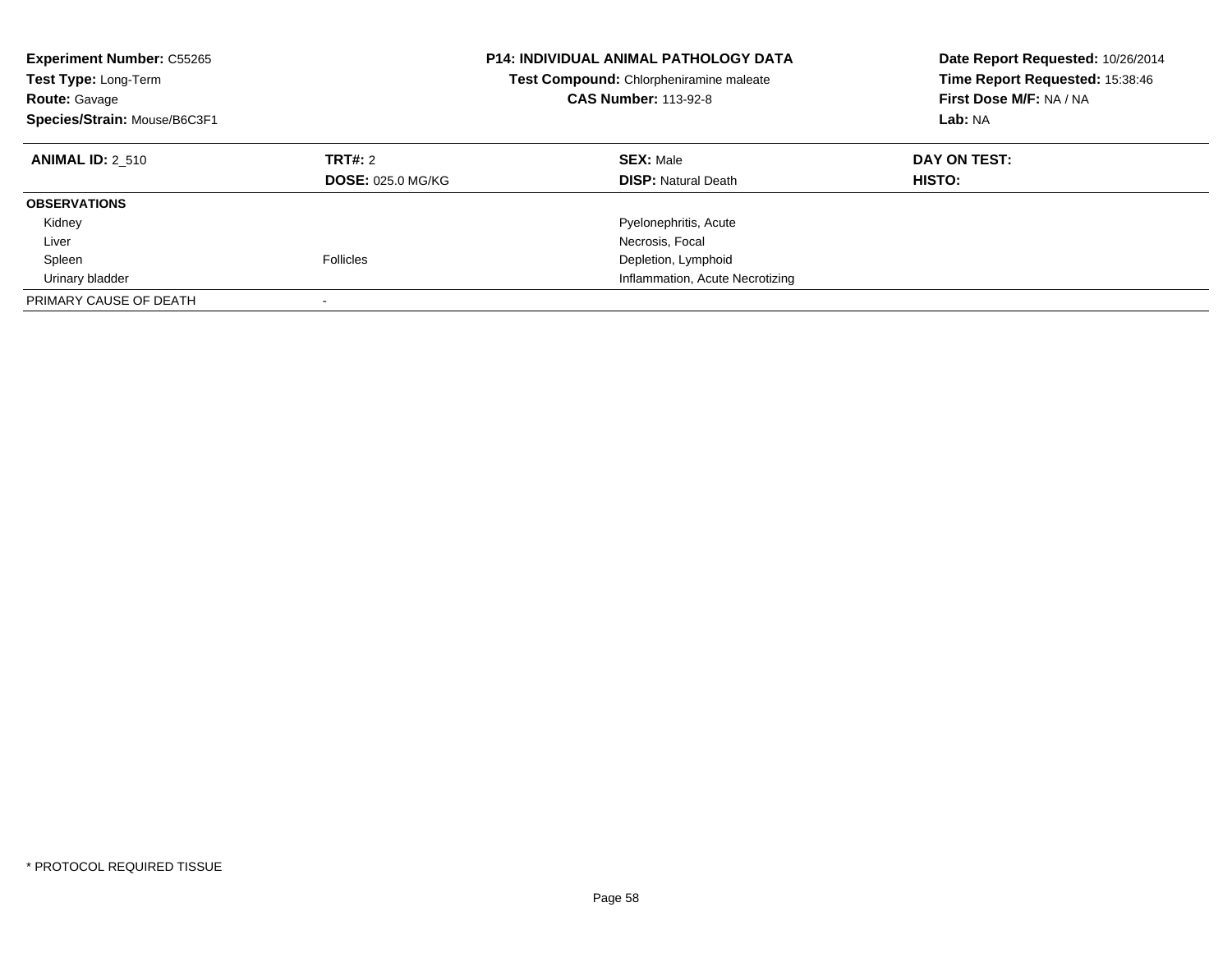| <b>Experiment Number: C55265</b><br><b>Test Type: Long-Term</b><br><b>Route: Gavage</b><br>Species/Strain: Mouse/B6C3F1 |                                     | <b>P14: INDIVIDUAL ANIMAL PATHOLOGY DATA</b><br>Test Compound: Chlorpheniramine maleate<br><b>CAS Number: 113-92-8</b> | Date Report Requested: 10/26/2014<br>Time Report Requested: 15:38:46<br>First Dose M/F: NA / NA<br>Lab: NA |
|-------------------------------------------------------------------------------------------------------------------------|-------------------------------------|------------------------------------------------------------------------------------------------------------------------|------------------------------------------------------------------------------------------------------------|
| <b>ANIMAL ID: 2 511</b>                                                                                                 | TRT#: 2<br><b>DOSE: 025.0 MG/KG</b> | <b>SEX: Male</b><br><b>DISP:</b> Natural Death                                                                         | DAY ON TEST:<br><b>HISTO:</b>                                                                              |
| <b>OBSERVATIONS</b>                                                                                                     |                                     |                                                                                                                        |                                                                                                            |
| Adrenal gland                                                                                                           | Cortex Nos                          | Hypertrophy, Focal                                                                                                     |                                                                                                            |
| Lung                                                                                                                    |                                     | Alveolar/Bronchiolar Adenoma                                                                                           |                                                                                                            |
| Trachea                                                                                                                 | Peritracheal Tissue                 | Neurofibrosarcoma, Invasive                                                                                            |                                                                                                            |
| Unspecified                                                                                                             | Thorax                              | Neurofibrosarcoma                                                                                                      |                                                                                                            |
| PRIMARY CAUSE OF DEATH                                                                                                  |                                     |                                                                                                                        |                                                                                                            |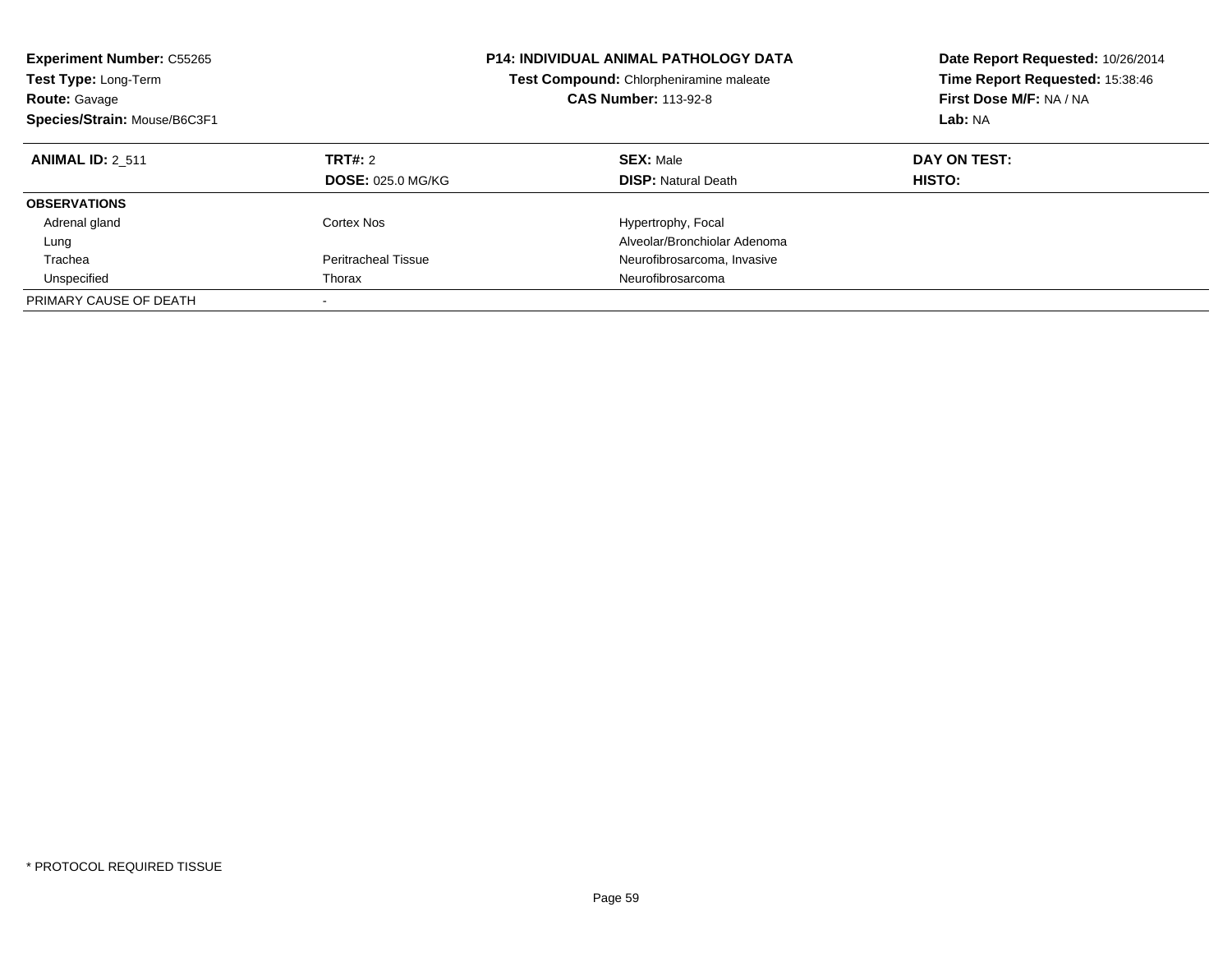| <b>Experiment Number: C55265</b><br>Test Type: Long-Term<br><b>Route: Gavage</b><br>Species/Strain: Mouse/B6C3F1 |                           | <b>P14: INDIVIDUAL ANIMAL PATHOLOGY DATA</b><br>Test Compound: Chlorpheniramine maleate<br><b>CAS Number: 113-92-8</b> | Date Report Requested: 10/26/2014<br>Time Report Requested: 15:38:46<br>First Dose M/F: NA / NA<br>Lab: NA |
|------------------------------------------------------------------------------------------------------------------|---------------------------|------------------------------------------------------------------------------------------------------------------------|------------------------------------------------------------------------------------------------------------|
| <b>ANIMAL ID: 2 512</b>                                                                                          | <b>TRT#: 2</b>            | <b>SEX: Male</b>                                                                                                       | DAY ON TEST:                                                                                               |
|                                                                                                                  | <b>DOSE: 025.0 MG/KG</b>  | <b>DISP:</b> Terminal Sacrifice                                                                                        | HISTO:                                                                                                     |
| <b>OBSERVATIONS</b>                                                                                              |                           |                                                                                                                        |                                                                                                            |
| Adrenal gland                                                                                                    | Capsule                   | Hyperplasia, Focal                                                                                                     |                                                                                                            |
| Kidney                                                                                                           |                           | Nephropathy                                                                                                            |                                                                                                            |
| Liver                                                                                                            |                           | Fibrosarcoma                                                                                                           |                                                                                                            |
| Parathyroid gland                                                                                                |                           | Cyst, Embryonal Duct                                                                                                   |                                                                                                            |
| Pituitary gland                                                                                                  | <b>Anterior Pituitary</b> | Cyst, Multiple                                                                                                         |                                                                                                            |
|                                                                                                                  | <b>Anterior Pituitary</b> | Hyperplasia, Focal                                                                                                     |                                                                                                            |
| PRIMARY CAUSE OF DEATH                                                                                           |                           |                                                                                                                        |                                                                                                            |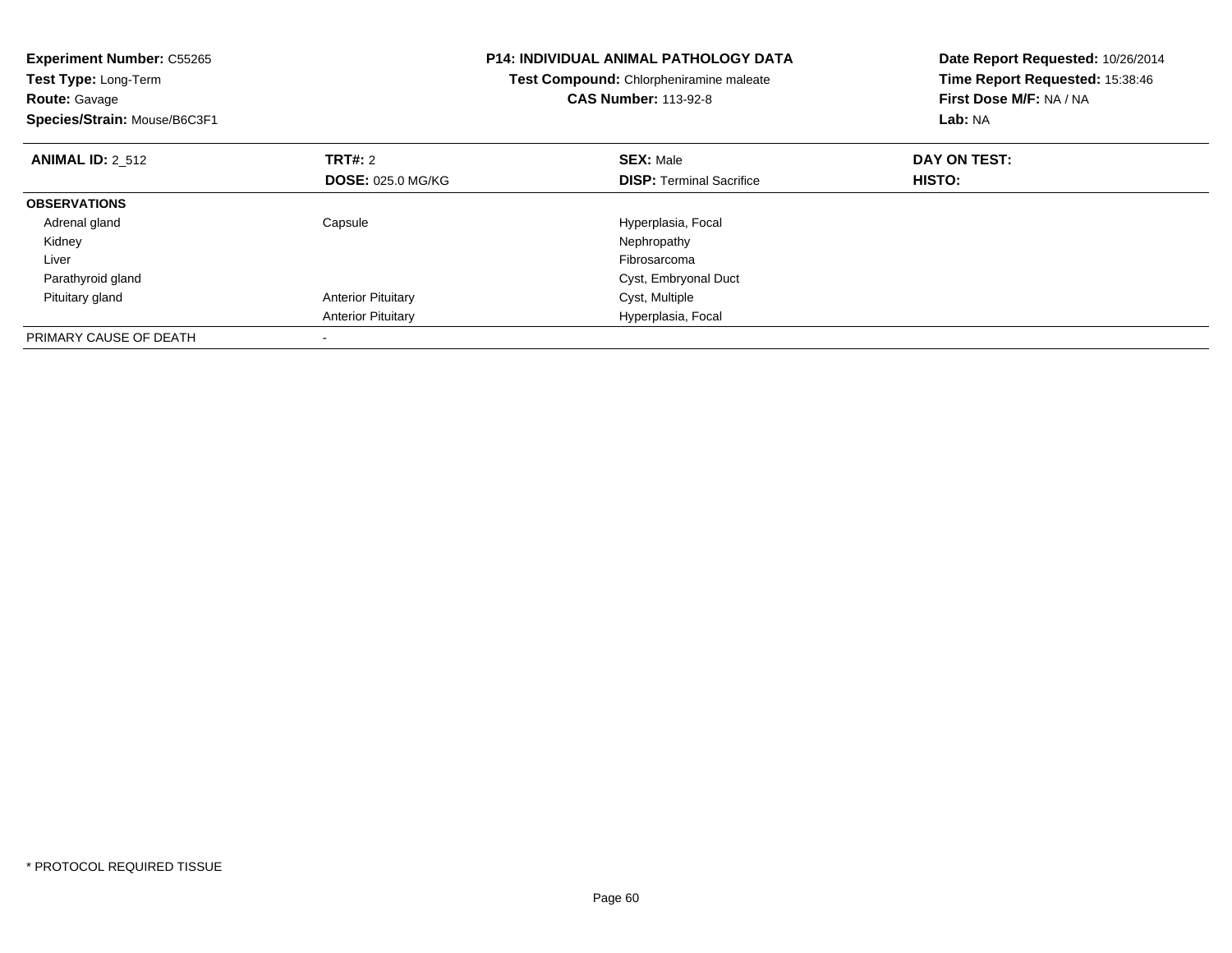| <b>Experiment Number: C55265</b><br>Test Type: Long-Term<br><b>Route: Gavage</b><br>Species/Strain: Mouse/B6C3F1 |                                            | <b>P14: INDIVIDUAL ANIMAL PATHOLOGY DATA</b><br>Test Compound: Chlorpheniramine maleate<br><b>CAS Number: 113-92-8</b> | Date Report Requested: 10/26/2014<br>Time Report Requested: 15:38:46<br>First Dose M/F: NA / NA<br>Lab: NA |
|------------------------------------------------------------------------------------------------------------------|--------------------------------------------|------------------------------------------------------------------------------------------------------------------------|------------------------------------------------------------------------------------------------------------|
| <b>ANIMAL ID: 2 513</b>                                                                                          | <b>TRT#: 2</b><br><b>DOSE: 025.0 MG/KG</b> | <b>SEX: Male</b><br><b>DISP:</b> Terminal Sacrifice                                                                    | DAY ON TEST:<br>HISTO:                                                                                     |
| <b>OBSERVATIONS</b>                                                                                              |                                            |                                                                                                                        |                                                                                                            |
| Adrenal gland                                                                                                    | Capsule                                    | Hyperplasia, Focal                                                                                                     |                                                                                                            |
|                                                                                                                  | Cortex Nos                                 | Hypertrophy, Focal                                                                                                     |                                                                                                            |
| Bone                                                                                                             | Tarsal Joint                               | Hyperostosis                                                                                                           |                                                                                                            |
|                                                                                                                  | Tarsal Joint                               | Metaplasia, Osseous                                                                                                    |                                                                                                            |
| Kidney                                                                                                           | Tubule                                     | Regeneration, Nos                                                                                                      |                                                                                                            |
| Liver                                                                                                            |                                            | Hepatocellular Adenoma                                                                                                 |                                                                                                            |
| Testis                                                                                                           |                                            | Interstitial-Cell Tumor                                                                                                |                                                                                                            |
| PRIMARY CAUSE OF DEATH                                                                                           |                                            |                                                                                                                        |                                                                                                            |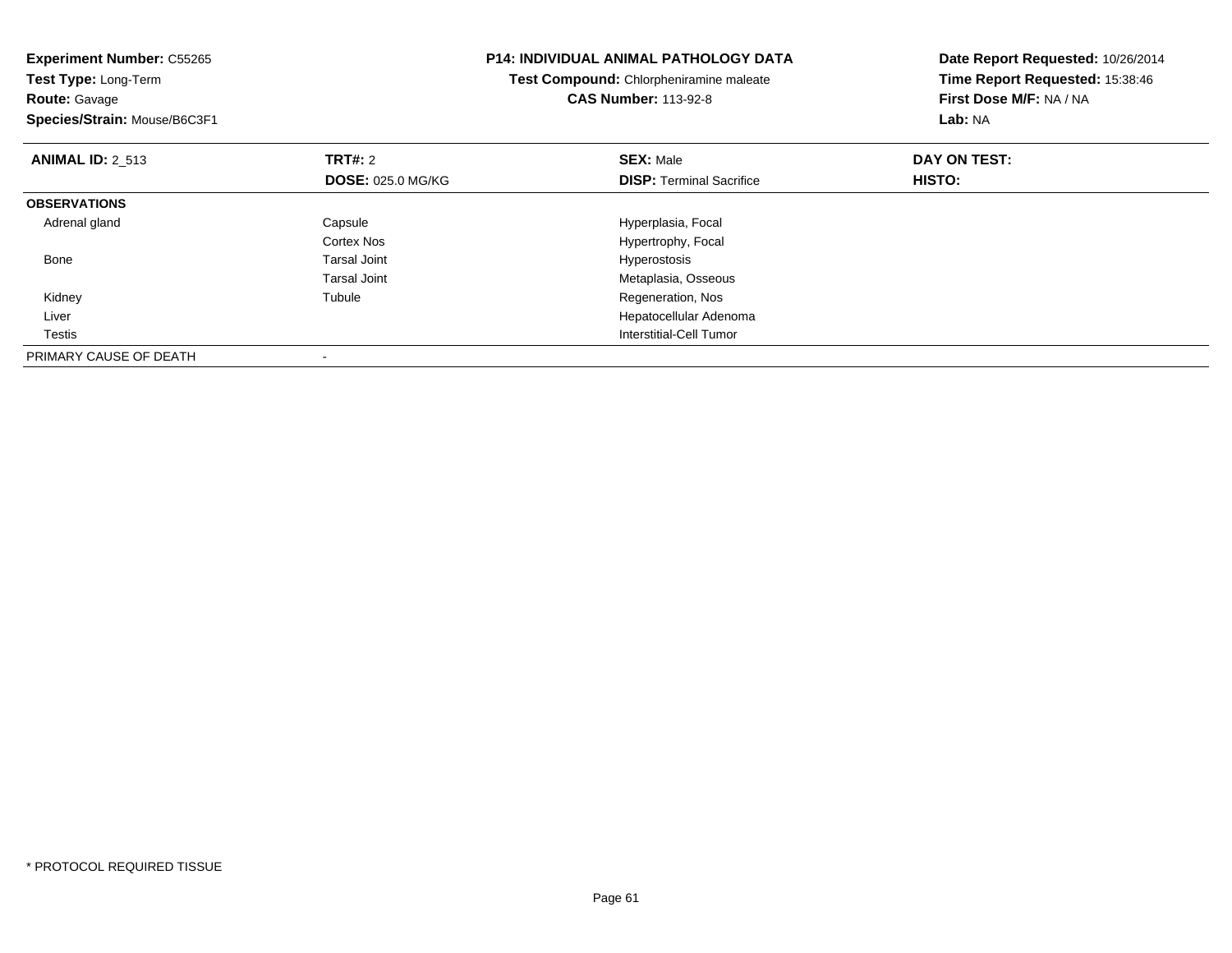**Experiment Number:** C55265**Test Type:** Long-Term**Route:** Gavage **Species/Strain:** Mouse/B6C3F1**P14: INDIVIDUAL ANIMAL PATHOLOGY DATATest Compound:** Chlorpheniramine maleate**CAS Number:** 113-92-8**Date Report Requested:** 10/26/2014**Time Report Requested:** 15:38:46**First Dose M/F:** NA / NA**Lab:** NA**ANIMAL ID: 2 514 TRT#:** 2 **SEX:** Male **DAY ON TEST: DOSE:** 025.0 MG/KG**DISP:** Terminal Sacrifice **HISTO: OBSERVATIONS** Adrenal glandd and Capsule Capsule Capsus and Adenoma, Nos CapsuleCapsule Capsule Capsule Capsular Capsular Engineer Capsular Hyperplasia, Focal Tarsal Joint Capsular Capsular Engineer Capsular Hyperostosis Bone Tarsal Joint Hyperostosis Tarsal Joint Metaplasia, Osseous Gall bladder Dilatation, Nosd **Hardarian Gland** Home Hoper Hyperplasia, Epithelial Harderian gland Kidneyy the contract of the contract of the contract of the contract of the contract of the contract of the contract of the contract of the contract of the contract of the contract of the contract of the contract of the contract Tubule Regeneration, Nos<br>
Acinus Acinus<br>
Acinus PancreasAtrophy, Focal PRIMARY CAUSE OF DEATH-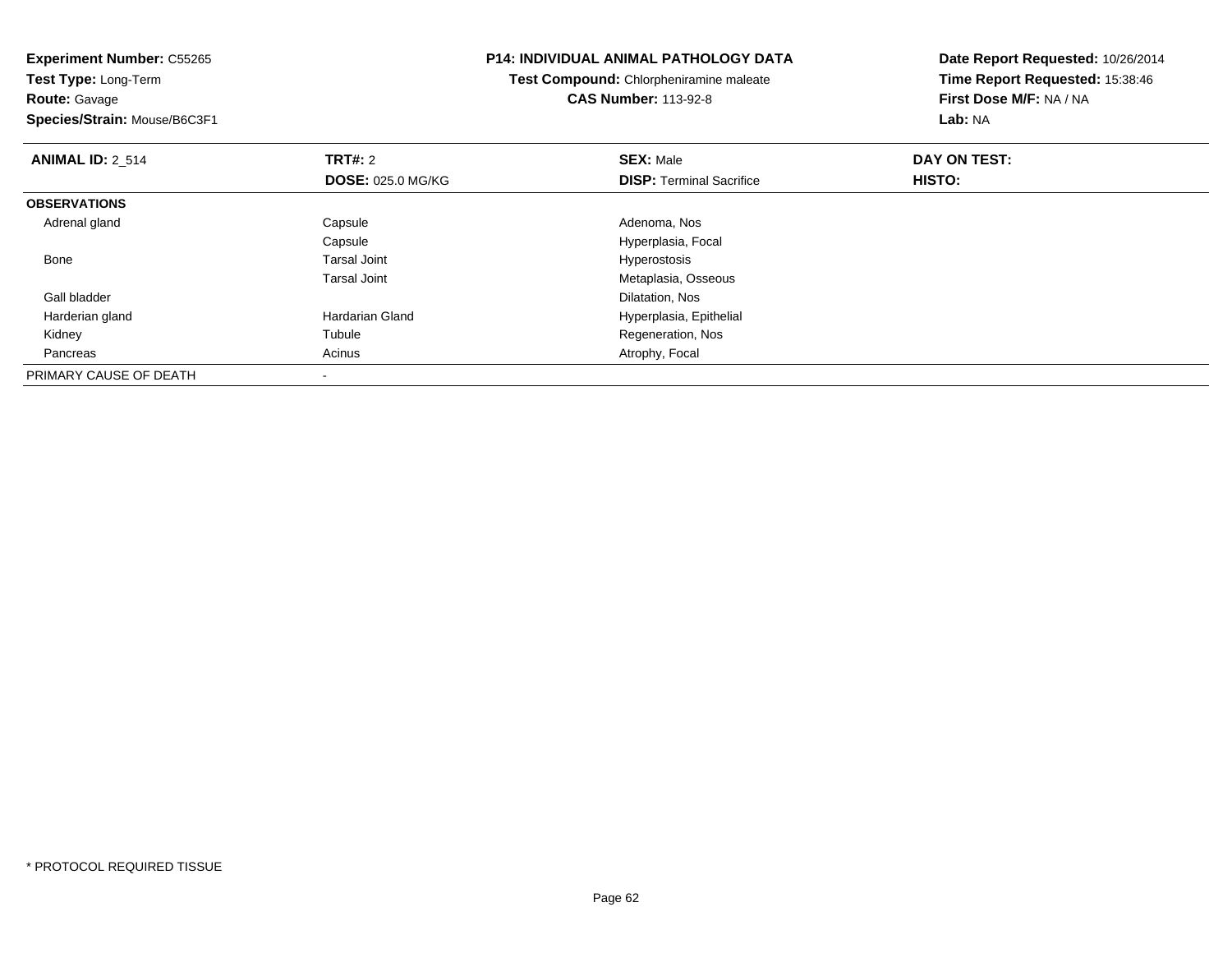| <b>Experiment Number: C55265</b><br><b>Test Type: Long-Term</b><br><b>Route: Gavage</b><br>Species/Strain: Mouse/B6C3F1 |                                     | <b>P14: INDIVIDUAL ANIMAL PATHOLOGY DATA</b><br>Test Compound: Chlorpheniramine maleate<br><b>CAS Number: 113-92-8</b> | Date Report Requested: 10/26/2014<br>Time Report Requested: 15:38:46<br>First Dose M/F: NA / NA<br>Lab: NA |
|-------------------------------------------------------------------------------------------------------------------------|-------------------------------------|------------------------------------------------------------------------------------------------------------------------|------------------------------------------------------------------------------------------------------------|
| <b>ANIMAL ID: 2 515</b>                                                                                                 | TRT#: 2<br><b>DOSE: 025.0 MG/KG</b> | <b>SEX: Male</b><br><b>DISP:</b> Terminal Sacrifice                                                                    | DAY ON TEST:<br>HISTO:                                                                                     |
| <b>OBSERVATIONS</b>                                                                                                     |                                     |                                                                                                                        |                                                                                                            |
| Adrenal gland                                                                                                           | Capsule                             | Hyperplasia, Focal                                                                                                     |                                                                                                            |
| Kidney                                                                                                                  | Tubule                              | Regeneration, Nos                                                                                                      |                                                                                                            |
| PRIMARY CAUSE OF DEATH                                                                                                  |                                     |                                                                                                                        |                                                                                                            |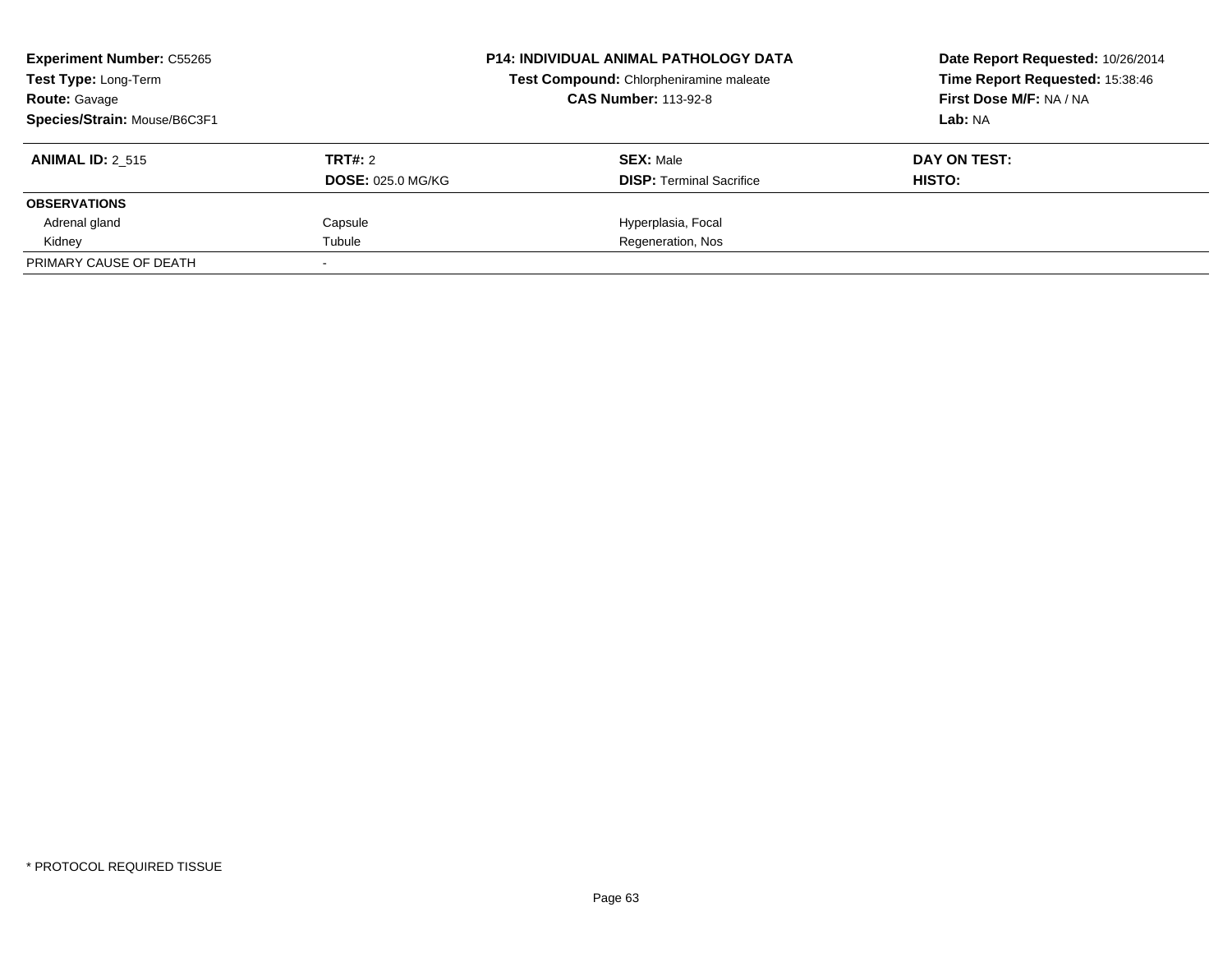**Experiment Number:** C55265**Test Type:** Long-Term

**Route:** Gavage

**Species/Strain:** Mouse/B6C3F1

### **P14: INDIVIDUAL ANIMAL PATHOLOGY DATA**

**Test Compound:** Chlorpheniramine maleate**CAS Number:** 113-92-8

| <b>ANIMAL ID: 2 516</b> | TRT#: 2                    | <b>SEX: Male</b>                | DAY ON TEST: |  |
|-------------------------|----------------------------|---------------------------------|--------------|--|
|                         | <b>DOSE: 025.0 MG/KG</b>   | <b>DISP: Terminal Sacrifice</b> | HISTO:       |  |
| <b>OBSERVATIONS</b>     |                            |                                 |              |  |
| Adrenal gland           | Medulla                    | Hyperplasia, Focal              |              |  |
| Bone                    | Tarsal Joint               | Hyperostosis                    |              |  |
|                         | <b>Tarsal Joint</b>        | Metaplasia, Osseous             |              |  |
| Kidney                  | Tubule                     | Regeneration, Nos               |              |  |
| Lung                    |                            | Alveolar/Bronchiolar Adenoma    |              |  |
| Lymph node              | Mesenteric Lymph Node      | Hematopoiesis                   |              |  |
| Tooth                   | <b>Periodontal Tissues</b> | Inflammation, Acute/Chronic     |              |  |
| Unspecified             | Back                       | Fibrosarcoma                    |              |  |
| PRIMARY CAUSE OF DEATH  |                            |                                 |              |  |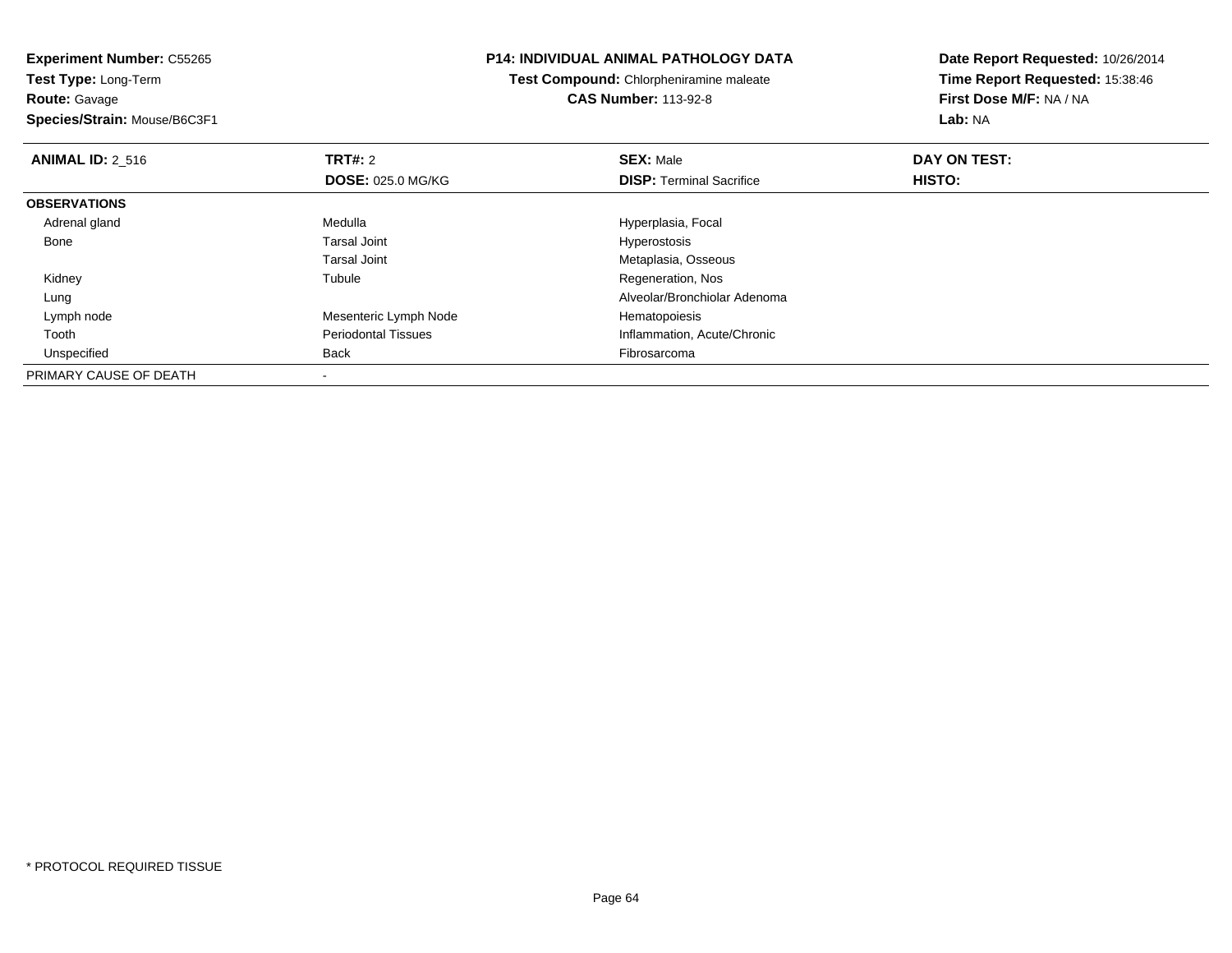| <b>Experiment Number: C55265</b><br>Test Type: Long-Term<br><b>Route: Gavage</b><br>Species/Strain: Mouse/B6C3F1 |                          | <b>P14: INDIVIDUAL ANIMAL PATHOLOGY DATA</b><br>Test Compound: Chlorpheniramine maleate<br><b>CAS Number: 113-92-8</b> | Date Report Requested: 10/26/2014<br>Time Report Requested: 15:38:46<br>First Dose M/F: NA / NA<br>Lab: NA |
|------------------------------------------------------------------------------------------------------------------|--------------------------|------------------------------------------------------------------------------------------------------------------------|------------------------------------------------------------------------------------------------------------|
| <b>ANIMAL ID: 2 517</b>                                                                                          | TRT#: 2                  | <b>SEX: Male</b>                                                                                                       | DAY ON TEST:                                                                                               |
|                                                                                                                  | <b>DOSE: 025.0 MG/KG</b> | <b>DISP:</b> Terminal Sacrifice                                                                                        | HISTO:                                                                                                     |
| <b>OBSERVATIONS</b>                                                                                              |                          |                                                                                                                        |                                                                                                            |
| Adrenal gland                                                                                                    | Capsule                  | Hyperplasia, Focal                                                                                                     |                                                                                                            |
|                                                                                                                  | Medulla                  | Hyperplasia, Focal                                                                                                     |                                                                                                            |
| Bone                                                                                                             | Tarsal Joint             | Hyperostosis                                                                                                           |                                                                                                            |
|                                                                                                                  | <b>Tarsal Joint</b>      | Metaplasia, Osseous                                                                                                    |                                                                                                            |
| Bone marrow                                                                                                      |                          | Hyperplasia, Granulocytic                                                                                              |                                                                                                            |
| Kidney                                                                                                           | Tubule                   | Regeneration, Nos                                                                                                      |                                                                                                            |
| Liver                                                                                                            |                          | Hepatocellular Adenoma                                                                                                 |                                                                                                            |
| PRIMARY CAUSE OF DEATH                                                                                           |                          |                                                                                                                        |                                                                                                            |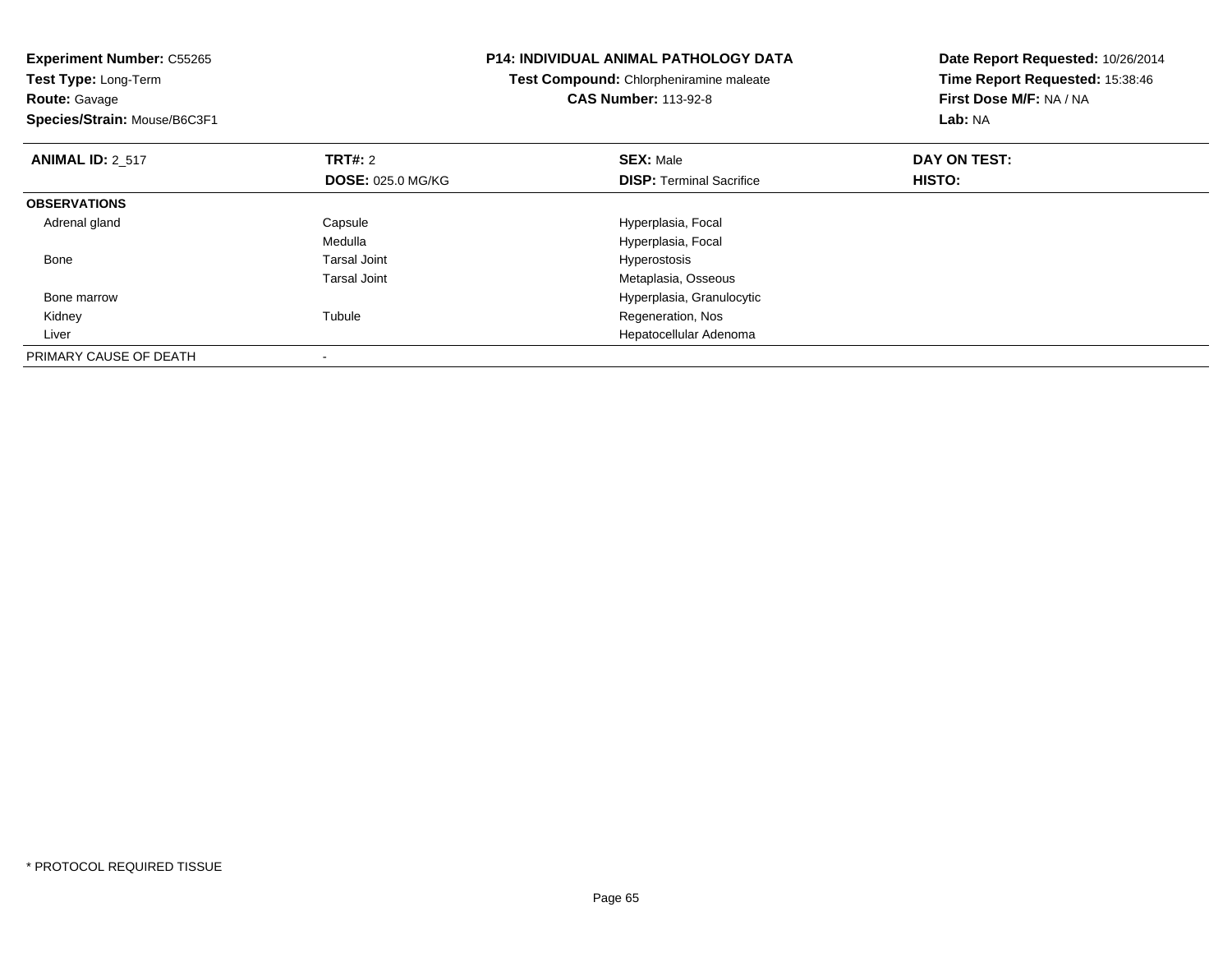**Experiment Number:** C55265**Test Type:** Long-Term**Route:** Gavage **Species/Strain:** Mouse/B6C3F1**P14: INDIVIDUAL ANIMAL PATHOLOGY DATATest Compound:** Chlorpheniramine maleate**CAS Number:** 113-92-8**Date Report Requested:** 10/26/2014**Time Report Requested:** 15:38:46**First Dose M/F:** NA / NA**Lab:** NA**ANIMAL ID: 2 518 REX:** Male **DAY ON TEST: CONSIST: SEX:** Male **DOSE:** 025.0 MG/KG**DISP:** Terminal Sacrifice **HISTO: OBSERVATIONS** Adrenal glandCapsule **Capsule Hyperplasia**, Focal Medulla Hyperplasia, Focal Cortex NosHypertrophy, Focal<br>Hyperostosis Bone Tarsal Joint Hyperostosis Tarsal Joint Metaplasia, Osseous Kidney Tubule Regeneration, Nos Liver Hepatocellular Adenomad
and
the contract of the contract of the contract of the contract of the contract of the contract of the contract of the contract of the contract of the contract of the contract of the contract of the contract of the cont Preputial gland Unspecified Back Fibroma PRIMARY CAUSE OF DEATH-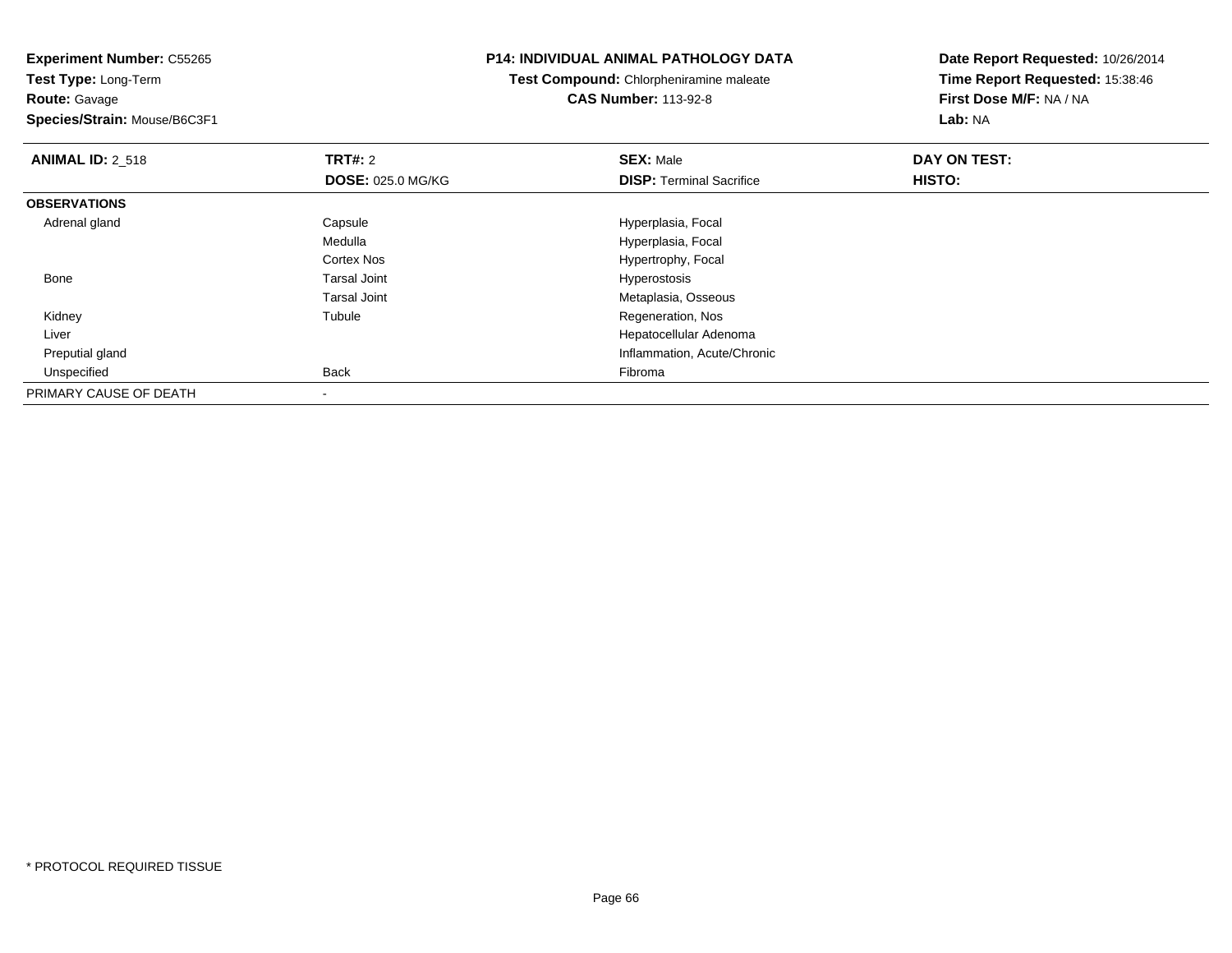**Test Type:** Long-Term**Route:** Gavage

**Species/Strain:** Mouse/B6C3F1

### **P14: INDIVIDUAL ANIMAL PATHOLOGY DATA**

**Test Compound:** Chlorpheniramine maleate**CAS Number:** 113-92-8

| <b>ANIMAL ID: 2 519</b> | TRT#: 2                  | <b>SEX: Male</b>                | DAY ON TEST: |  |
|-------------------------|--------------------------|---------------------------------|--------------|--|
|                         | <b>DOSE: 025.0 MG/KG</b> | <b>DISP:</b> Moribund Sacrifice | HISTO:       |  |
| <b>OBSERVATIONS</b>     |                          |                                 |              |  |
| Adrenal gland           | Cortex Nos               | Cyst, Nos                       |              |  |
|                         | Capsule                  | Hyperplasia, Focal              |              |  |
| Bone marrow             |                          | Necrosis, Focal                 |              |  |
| Kidney                  | Tubule                   | Regeneration, Nos               |              |  |
| Lung                    |                          | Fibrosarcoma, Metastatic        |              |  |
|                         |                          | Hyperplasia, Epithelial         |              |  |
| Spleen                  | Red Pulp                 | Hematopoiesis                   |              |  |
| Thymus                  |                          | Depletion, Lymphoid             |              |  |
| Unspecified             | Thorax                   | Fibrosarcoma                    |              |  |
| PRIMARY CAUSE OF DEATH  | $\,$                     |                                 |              |  |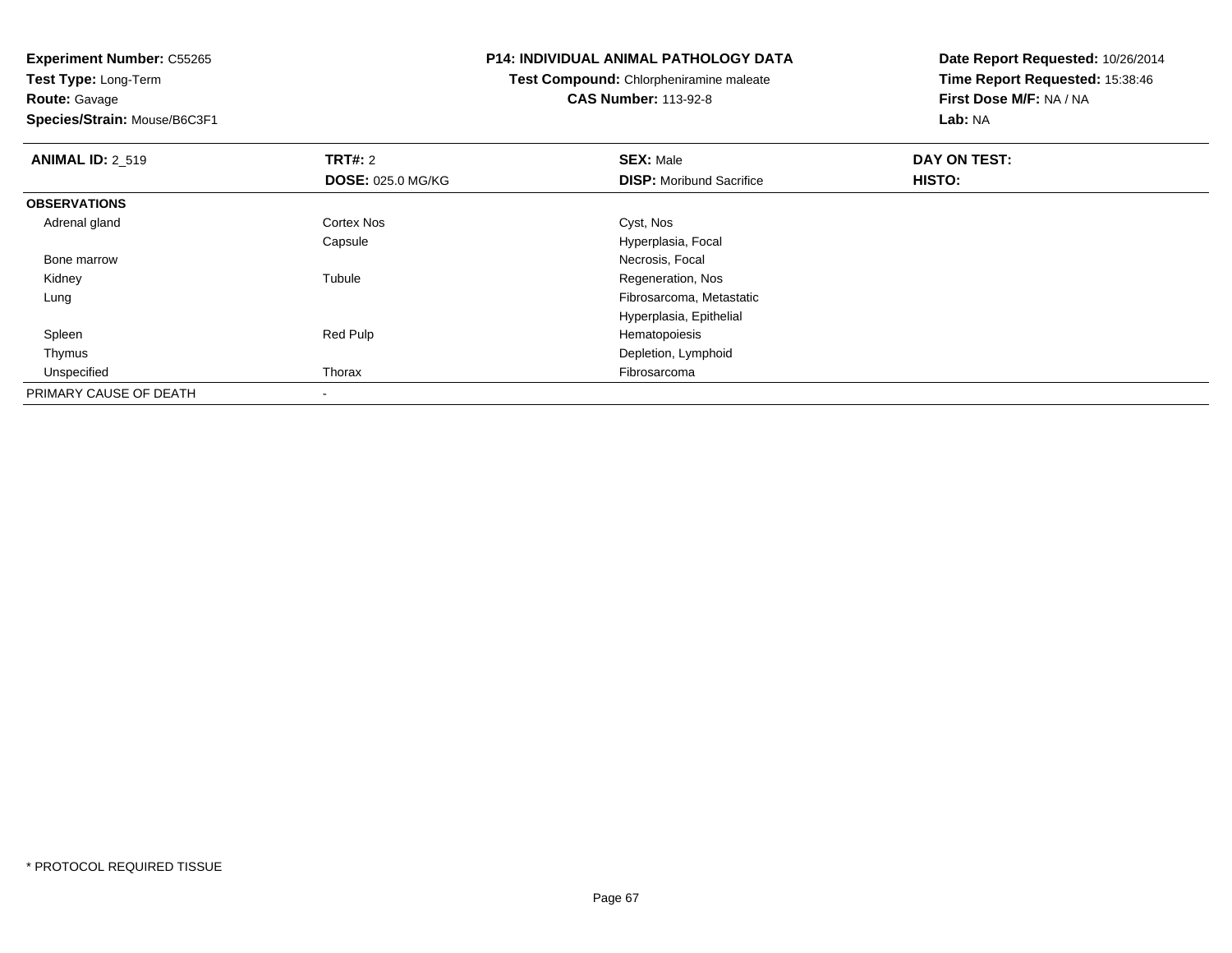| <b>Experiment Number: C55265</b> |                          | <b>P14: INDIVIDUAL ANIMAL PATHOLOGY DATA</b> | Date Report Requested: 10/26/2014<br>Time Report Requested: 15:38:46 |  |
|----------------------------------|--------------------------|----------------------------------------------|----------------------------------------------------------------------|--|
| Test Type: Long-Term             |                          | Test Compound: Chlorpheniramine maleate      |                                                                      |  |
| <b>Route: Gavage</b>             |                          | <b>CAS Number: 113-92-8</b>                  | First Dose M/F: NA / NA                                              |  |
| Species/Strain: Mouse/B6C3F1     |                          |                                              | <b>Lab: NA</b>                                                       |  |
| <b>ANIMAL ID: 2 520</b>          | <b>TRT#:</b> 2           | <b>SEX: Male</b>                             | DAY ON TEST:                                                         |  |
|                                  | <b>DOSE: 025.0 MG/KG</b> | <b>DISP:</b> Terminal Sacrifice              | HISTO:                                                               |  |
| <b>OBSERVATIONS</b>              |                          |                                              |                                                                      |  |
| Adrenal gland                    | Capsule                  | Adenoma, Nos                                 |                                                                      |  |
| Bone                             | <b>Tarsal Joint</b>      | <b>Hyperostosis</b>                          |                                                                      |  |
|                                  | <b>Tarsal Joint</b>      | Metaplasia, Osseous                          |                                                                      |  |
| Epididymis                       |                          | Inflammation, Acute/Chronic                  |                                                                      |  |
| Kidney                           | Tubule                   | Regeneration, Nos                            |                                                                      |  |
| Lymph node                       | Mesenteric Lymph Node    | Hematopoiesis                                |                                                                      |  |
| Unspecified                      | Back                     | Inflammation, Chronic Focal                  |                                                                      |  |
| PRIMARY CAUSE OF DEATH           |                          |                                              |                                                                      |  |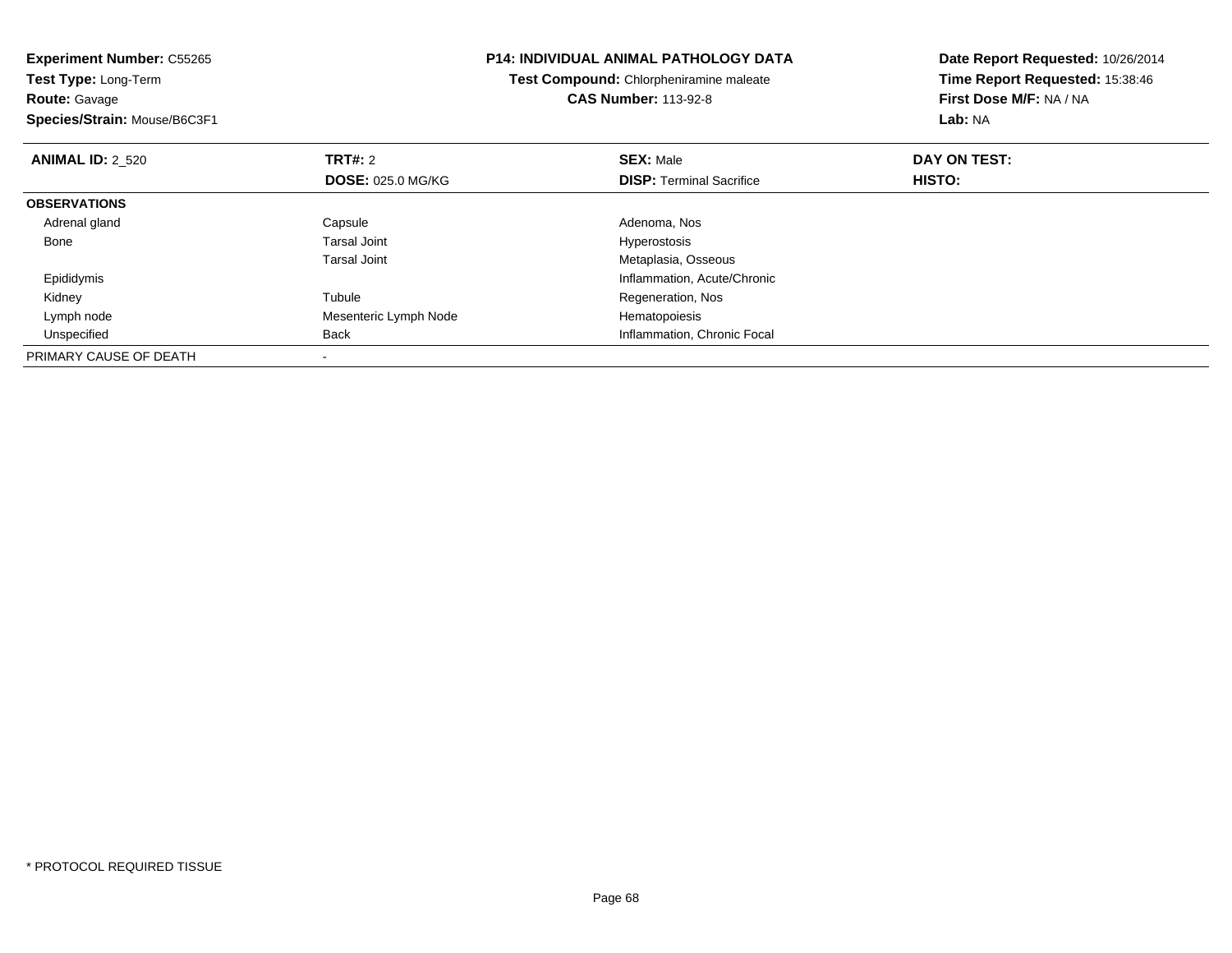| <b>Experiment Number: C55265</b><br>Test Type: Long-Term<br><b>Route: Gavage</b><br>Species/Strain: Mouse/B6C3F1 |                          | <b>P14: INDIVIDUAL ANIMAL PATHOLOGY DATA</b><br>Test Compound: Chlorpheniramine maleate<br><b>CAS Number: 113-92-8</b> | Date Report Requested: 10/26/2014<br>Time Report Requested: 15:38:46<br>First Dose M/F: NA / NA<br><b>Lab: NA</b> |
|------------------------------------------------------------------------------------------------------------------|--------------------------|------------------------------------------------------------------------------------------------------------------------|-------------------------------------------------------------------------------------------------------------------|
| <b>ANIMAL ID: 2 521</b>                                                                                          | TRT#: 2                  | <b>SEX: Male</b>                                                                                                       | DAY ON TEST:                                                                                                      |
|                                                                                                                  | <b>DOSE: 025.0 MG/KG</b> | <b>DISP:</b> Terminal Sacrifice                                                                                        | HISTO:                                                                                                            |
| <b>OBSERVATIONS</b>                                                                                              |                          |                                                                                                                        |                                                                                                                   |
| Adrenal gland                                                                                                    | Cortex Nos               | Degeneration, Lipoid                                                                                                   |                                                                                                                   |
|                                                                                                                  | Capsule                  | Hyperplasia, Focal                                                                                                     |                                                                                                                   |
| Bone                                                                                                             | <b>Tarsal Joint</b>      | <b>Hyperostosis</b>                                                                                                    |                                                                                                                   |
|                                                                                                                  | <b>Tarsal Joint</b>      | Metaplasia, Osseous                                                                                                    |                                                                                                                   |
| Liver                                                                                                            |                          | Hepatocellular Adenoma                                                                                                 |                                                                                                                   |
| <b>Skin</b>                                                                                                      | Back                     | Ulcer, Nos                                                                                                             |                                                                                                                   |
| Unspecified                                                                                                      | Back                     | Inflammation, Acute/Chronic                                                                                            |                                                                                                                   |
| PRIMARY CAUSE OF DEATH                                                                                           |                          |                                                                                                                        |                                                                                                                   |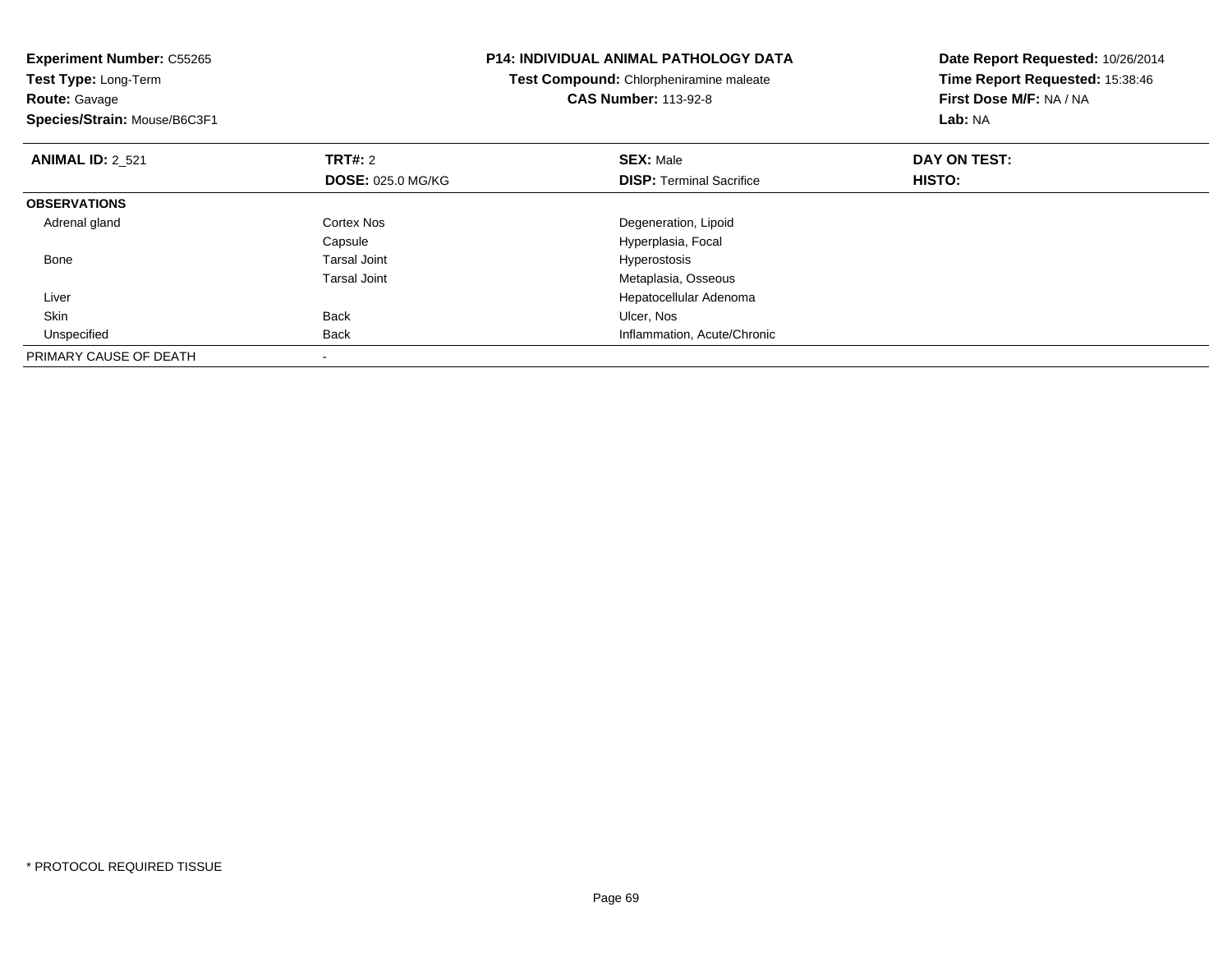**Experiment Number:** C55265**Test Type:** Long-Term**Route:** Gavage **Species/Strain:** Mouse/B6C3F1**P14: INDIVIDUAL ANIMAL PATHOLOGY DATATest Compound:** Chlorpheniramine maleate**CAS Number:** 113-92-8**Date Report Requested:** 10/26/2014**Time Report Requested:** 15:38:46**First Dose M/F:** NA / NA**Lab:** NA**ANIMAL ID:** 2\_522 **TRT#:** <sup>2</sup> **SEX:** Male **DAY ON TEST: DOSE:** 025.0 MG/KG**DISP:** Natural Death **HISTO: OBSERVATIONS** Epididymiss and the contract of the contract of the contract of the contract of the contract of the contract of the contract of the contract of the contract of the contract of the contract of the contract of the contract of the cont Necrosis, Focal Kidney MedullaNephrosis, Hydroe contraction of the contraction of the contraction of the contraction of the contraction, Acute Diffuse Prostate SpleenFollicles **Depletion**, Lymphoid Thymus Depletion, Lymphoid Urinary bladder Dilatation, NosPRIMARY CAUSE OF DEATH-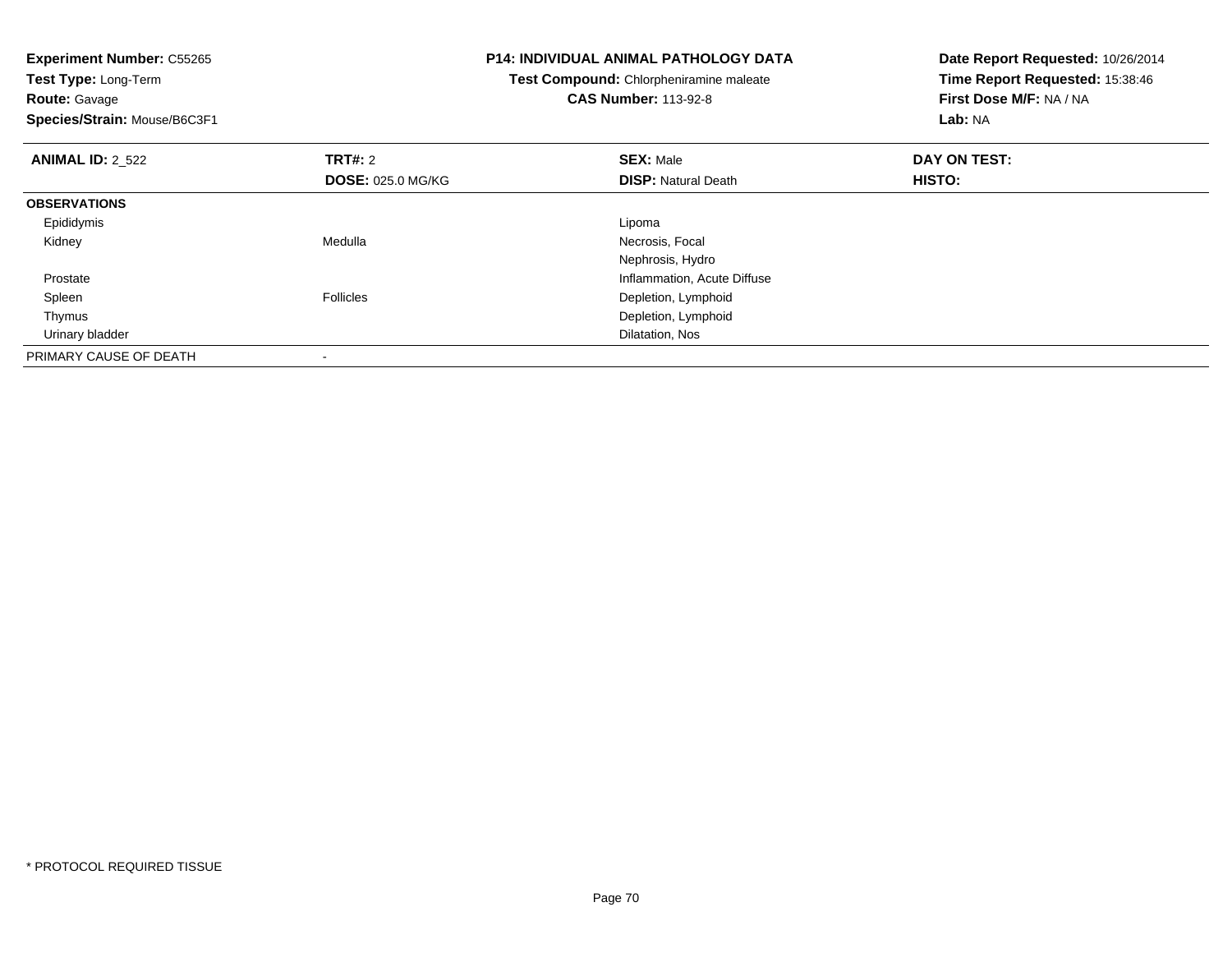| <b>Experiment Number: C55265</b><br>Test Type: Long-Term<br><b>Route: Gavage</b><br>Species/Strain: Mouse/B6C3F1 |                                     | <b>P14: INDIVIDUAL ANIMAL PATHOLOGY DATA</b><br>Test Compound: Chlorpheniramine maleate<br><b>CAS Number: 113-92-8</b> | Date Report Requested: 10/26/2014<br>Time Report Requested: 15:38:46<br>First Dose M/F: NA / NA<br>Lab: NA |
|------------------------------------------------------------------------------------------------------------------|-------------------------------------|------------------------------------------------------------------------------------------------------------------------|------------------------------------------------------------------------------------------------------------|
| <b>ANIMAL ID: 2 523</b>                                                                                          | TRT#: 2<br><b>DOSE: 025.0 MG/KG</b> | <b>SEX: Male</b><br><b>DISP:</b> Terminal Sacrifice                                                                    | DAY ON TEST:<br>HISTO:                                                                                     |
| <b>OBSERVATIONS</b>                                                                                              |                                     |                                                                                                                        |                                                                                                            |
| Adrenal gland                                                                                                    | Capsule                             | Adenoma, Nos                                                                                                           |                                                                                                            |
| Kidney                                                                                                           | Cortex                              | Cyst, Nos                                                                                                              |                                                                                                            |
|                                                                                                                  | Tubule                              | Regeneration, Nos                                                                                                      |                                                                                                            |
| Lymph node                                                                                                       | Mediastinal Lymph Node              | Hematopoiesis                                                                                                          |                                                                                                            |
| PRIMARY CAUSE OF DEATH                                                                                           | $\overline{\phantom{a}}$            |                                                                                                                        |                                                                                                            |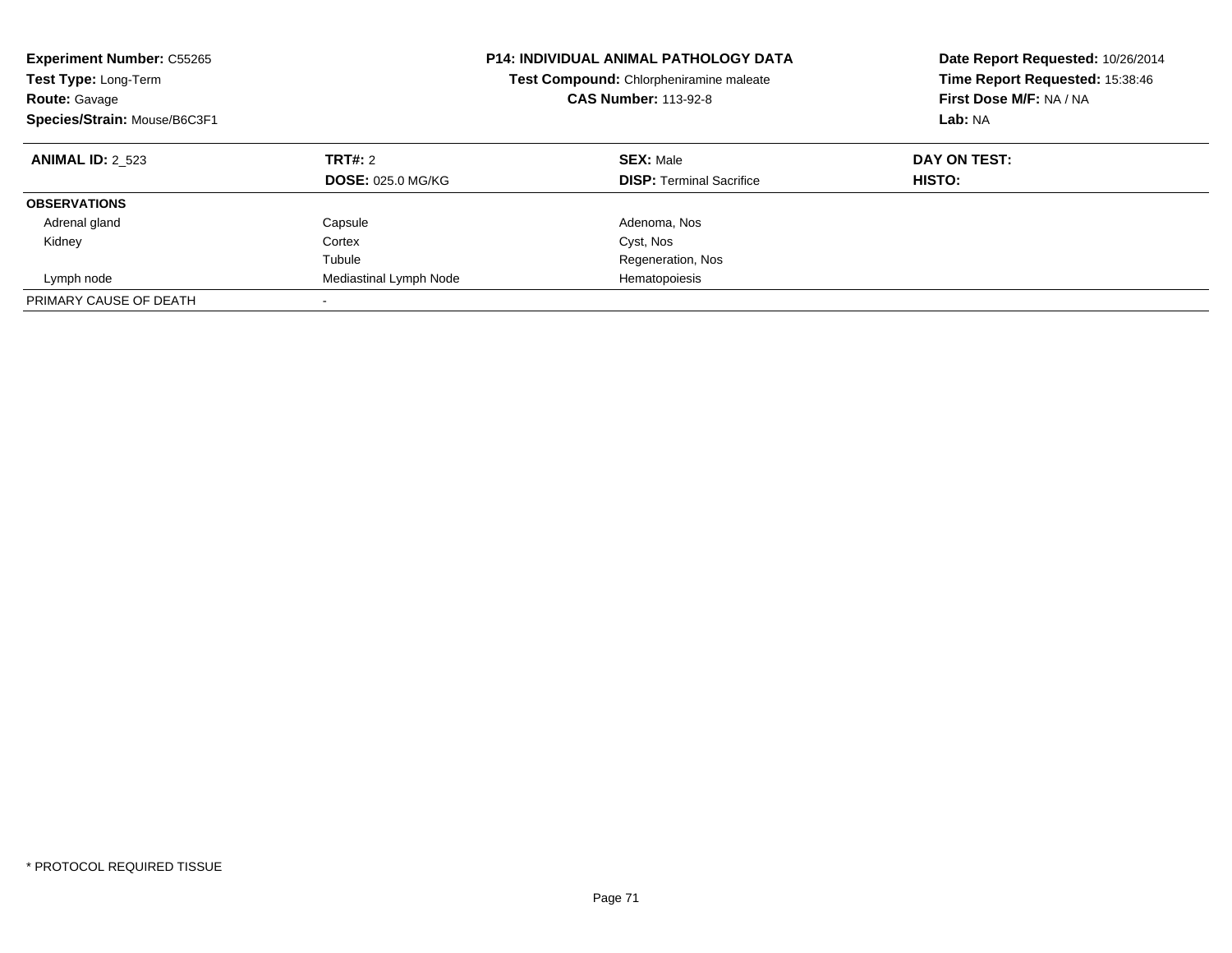**Experiment Number:** C55265**Test Type:** Long-Term**Route:** Gavage **Species/Strain:** Mouse/B6C3F1**P14: INDIVIDUAL ANIMAL PATHOLOGY DATATest Compound:** Chlorpheniramine maleate**CAS Number:** 113-92-8**Date Report Requested:** 10/26/2014**Time Report Requested:** 15:38:46**First Dose M/F:** NA / NA**Lab:** NA**ANIMAL ID:** 2\_524**TRT#:** 2 **SEX:** Male **DAY ON TEST: DOSE:** 025.0 MG/KG**DISP:** Natural Death **HISTO: OBSERVATIONS** Bone marrowHyperplasia, Granulocytic<br>
Colon<br>
Parasitism Intestine Largee and the Colon Colon Colon Colon and the Parasitism g and the state of the state of the state of the state of the state of the state of the state of the state of the state of the state of the state of the state of the state of the state of the state of the state of the stat Lung Peritoneum Inflammation, Acute/Chronic Salivary glandInflammation, Chronic Focal<br>
Red Pulp<br>
Hematopoiesis Spleen Red Pulp Hematopoiesis Unspecifiedd **Back Fibrosarcoma** Back Fibrosarcoma Back Fibrosarcoma and the set of the set of the set of the set of the set of the set of the set of the set of the set of the set of the set of the set of the set of the set of the se PRIMARY CAUSE OF DEATH-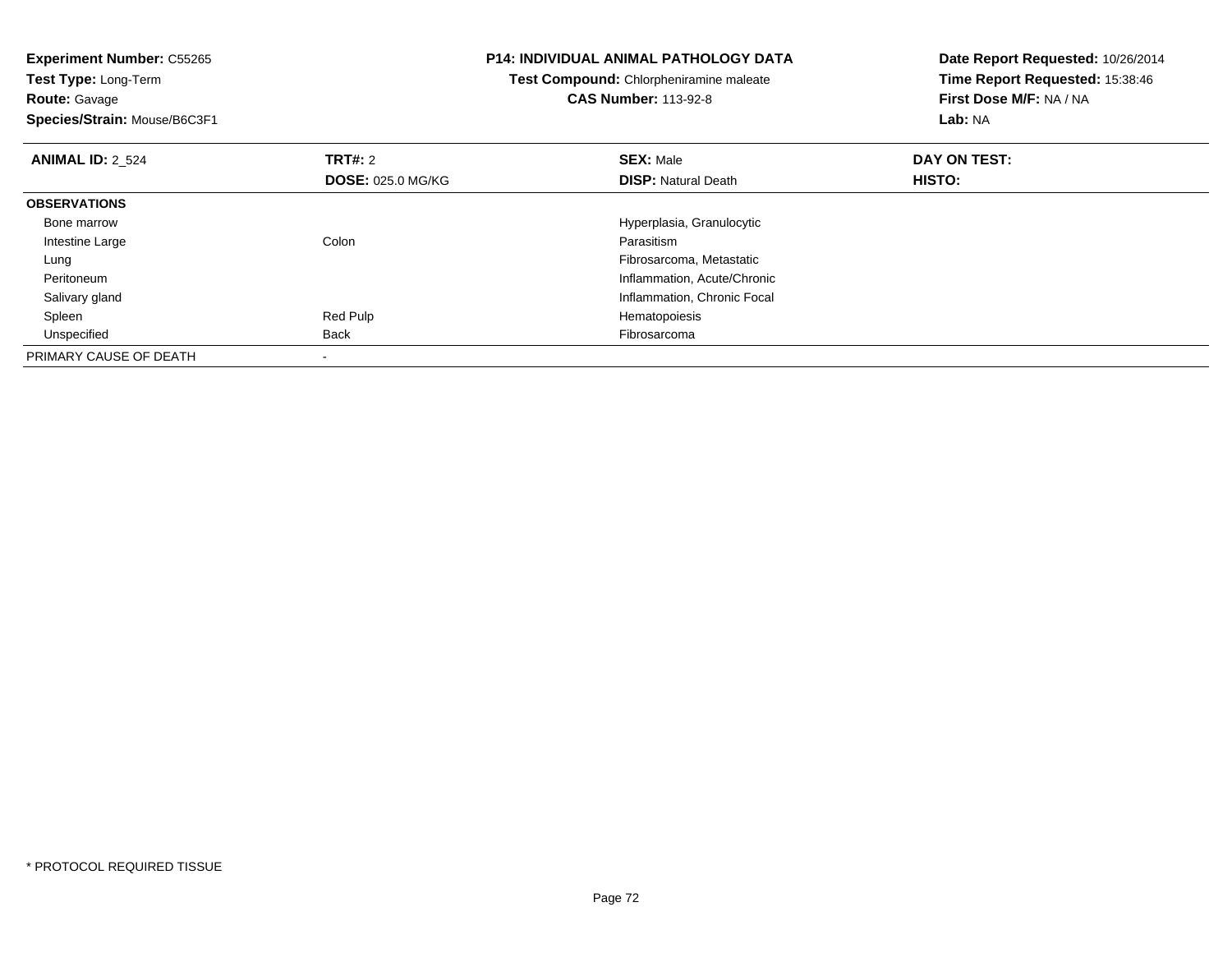| <b>Experiment Number: C55265</b><br><b>Test Type: Long-Term</b> |                            | <b>P14: INDIVIDUAL ANIMAL PATHOLOGY DATA</b> | Date Report Requested: 10/26/2014 |
|-----------------------------------------------------------------|----------------------------|----------------------------------------------|-----------------------------------|
|                                                                 |                            | Test Compound: Chlorpheniramine maleate      | Time Report Requested: 15:38:46   |
| <b>Route: Gavage</b>                                            |                            | <b>CAS Number: 113-92-8</b>                  | First Dose M/F: NA / NA           |
| Species/Strain: Mouse/B6C3F1                                    |                            |                                              | Lab: NA                           |
| <b>ANIMAL ID: 2 525</b>                                         | <b>TRT#: 2</b>             | <b>SEX: Male</b>                             | DAY ON TEST:                      |
|                                                                 | <b>DOSE: 025.0 MG/KG</b>   | <b>DISP:</b> Terminal Sacrifice              | <b>HISTO:</b>                     |
| <b>OBSERVATIONS</b>                                             |                            |                                              |                                   |
| Adrenal gland                                                   | Capsule                    | Hyperplasia, Focal                           |                                   |
| Bone                                                            | Tarsal Joint               | <b>Hyperostosis</b>                          |                                   |
|                                                                 | Tarsal Joint               | Metaplasia, Osseous                          |                                   |
| Harderian gland                                                 | Hardarian Gland            | Adenoma, Nos                                 |                                   |
| Kidney                                                          |                            | Nephropathy                                  |                                   |
|                                                                 | Tubule                     | Regeneration, Nos                            |                                   |
| Unspecified                                                     | <b>Multiple Organs Nos</b> | Lymphoma, Mixed-Malignant Type               |                                   |
| PRIMARY CAUSE OF DEATH                                          |                            |                                              |                                   |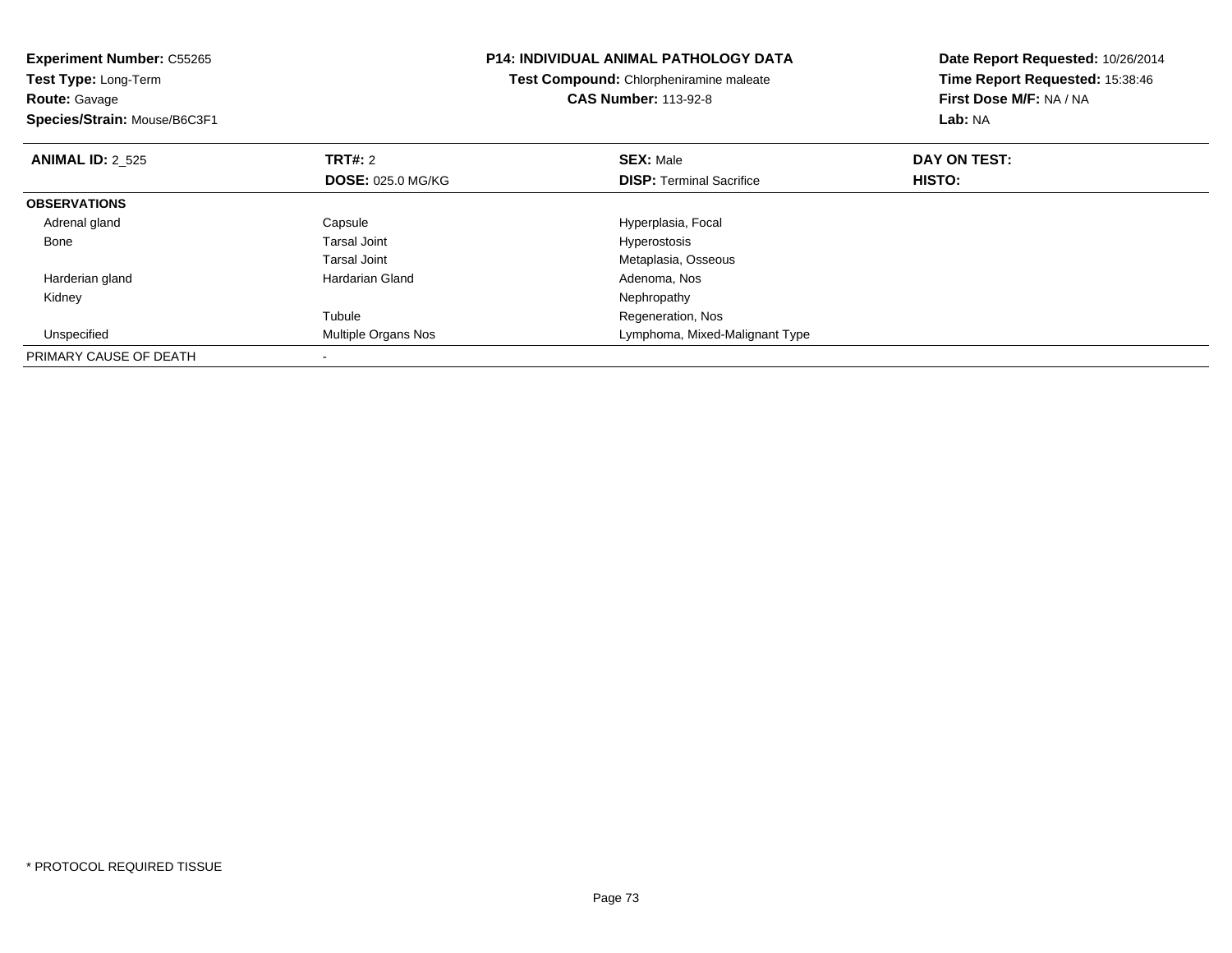| <b>Experiment Number: C55265</b><br>Test Type: Long-Term<br><b>Route: Gavage</b><br>Species/Strain: Mouse/B6C3F1 |                          | <b>P14: INDIVIDUAL ANIMAL PATHOLOGY DATA</b><br>Test Compound: Chlorpheniramine maleate<br><b>CAS Number: 113-92-8</b> | Date Report Requested: 10/26/2014<br>Time Report Requested: 15:38:46<br>First Dose M/F: NA / NA<br>Lab: NA |
|------------------------------------------------------------------------------------------------------------------|--------------------------|------------------------------------------------------------------------------------------------------------------------|------------------------------------------------------------------------------------------------------------|
| <b>ANIMAL ID: 2_526</b>                                                                                          | TRT#: 2                  | <b>SEX: Male</b>                                                                                                       | DAY ON TEST:                                                                                               |
|                                                                                                                  | <b>DOSE: 025.0 MG/KG</b> | <b>DISP:</b> Natural Death                                                                                             | HISTO:                                                                                                     |
| <b>OBSERVATIONS</b>                                                                                              |                          |                                                                                                                        |                                                                                                            |
| Kidney                                                                                                           |                          | Pyelonephritis, Acute                                                                                                  |                                                                                                            |
| Prostate                                                                                                         |                          | Inflammation, Acute/Chronic                                                                                            |                                                                                                            |
| Seminal vesicle                                                                                                  |                          | Inflammation, Acute/Chronic                                                                                            |                                                                                                            |
|                                                                                                                  |                          | <b>Retention Fluid</b>                                                                                                 |                                                                                                            |
| Thymus                                                                                                           | Lymphocytes              | Necrosis, Diffuse                                                                                                      |                                                                                                            |
| Urinary bladder                                                                                                  |                          | Dilatation, Nos                                                                                                        |                                                                                                            |
| PRIMARY CAUSE OF DEATH                                                                                           |                          |                                                                                                                        |                                                                                                            |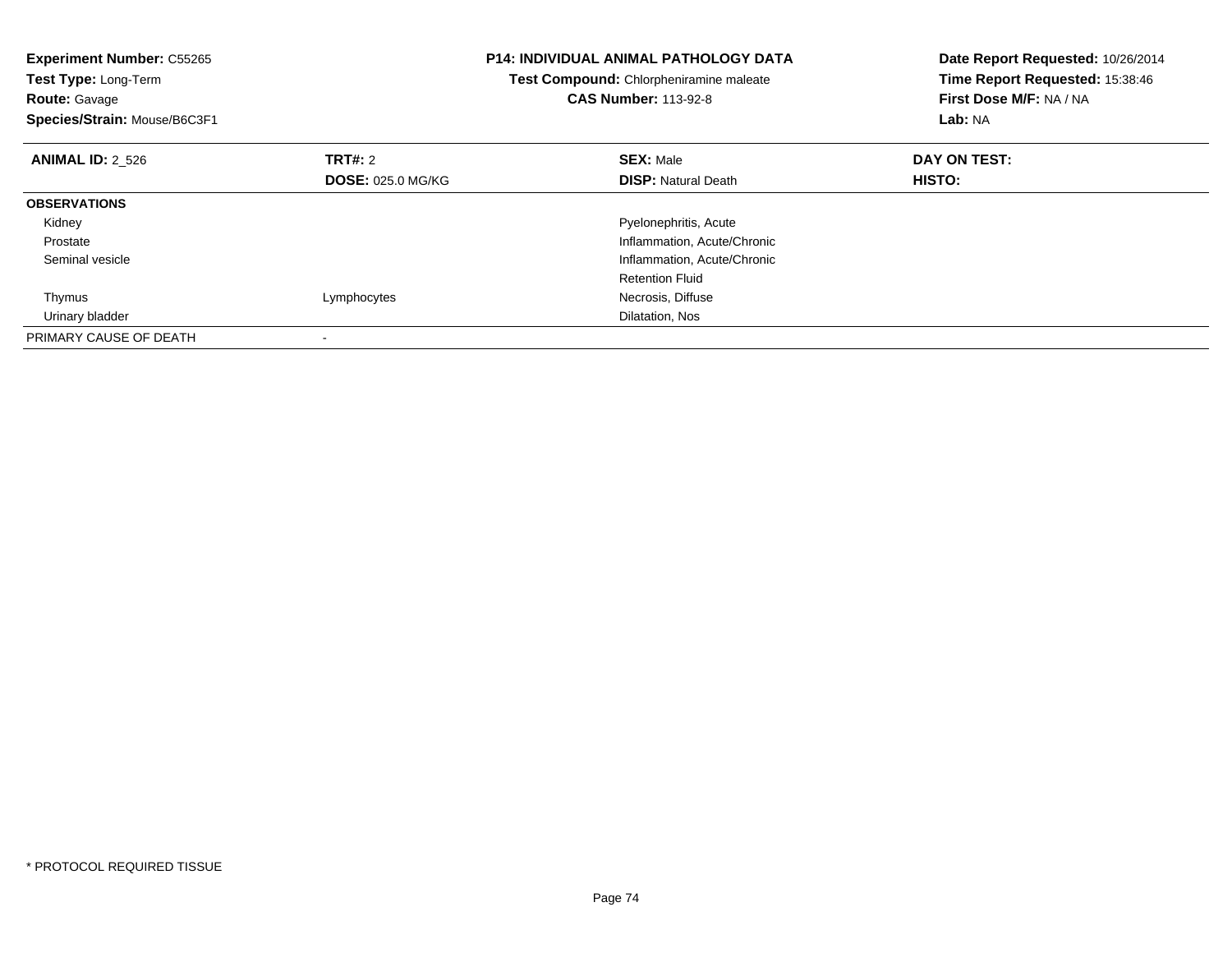| <b>Experiment Number: C55265</b><br><b>Test Type: Long-Term</b><br><b>Route: Gavage</b><br>Species/Strain: Mouse/B6C3F1 |                          | <b>P14: INDIVIDUAL ANIMAL PATHOLOGY DATA</b><br>Test Compound: Chlorpheniramine maleate<br><b>CAS Number: 113-92-8</b> | Date Report Requested: 10/26/2014<br>Time Report Requested: 15:38:46<br>First Dose M/F: NA / NA<br>Lab: NA |
|-------------------------------------------------------------------------------------------------------------------------|--------------------------|------------------------------------------------------------------------------------------------------------------------|------------------------------------------------------------------------------------------------------------|
| <b>ANIMAL ID: 2_527</b>                                                                                                 | <b>TRT#: 2</b>           | <b>SEX: Male</b>                                                                                                       | DAY ON TEST:                                                                                               |
|                                                                                                                         | <b>DOSE: 025.0 MG/KG</b> | <b>DISP:</b> Terminal Sacrifice                                                                                        | HISTO:                                                                                                     |
| <b>OBSERVATIONS</b>                                                                                                     |                          |                                                                                                                        |                                                                                                            |
| Adrenal gland                                                                                                           | Capsule                  | Hyperplasia, Focal                                                                                                     |                                                                                                            |
|                                                                                                                         | Cortex Nos               | Hyperplasia, Focal                                                                                                     |                                                                                                            |
|                                                                                                                         | Medulla                  | Pheochromocytoma                                                                                                       |                                                                                                            |
| Bone                                                                                                                    | Tarsal Joint             | <b>Hyperostosis</b>                                                                                                    |                                                                                                            |
|                                                                                                                         | <b>Tarsal Joint</b>      | Metaplasia, Osseous                                                                                                    |                                                                                                            |
| Intestine Small                                                                                                         | Mesentery Nos            | Inflammation, Chronic Focal                                                                                            |                                                                                                            |
| Unspecified                                                                                                             | Multiple Organs Nos      | Lymphoma, Lymphocytic-Malignant Type                                                                                   |                                                                                                            |
| PRIMARY CAUSE OF DEATH                                                                                                  |                          |                                                                                                                        |                                                                                                            |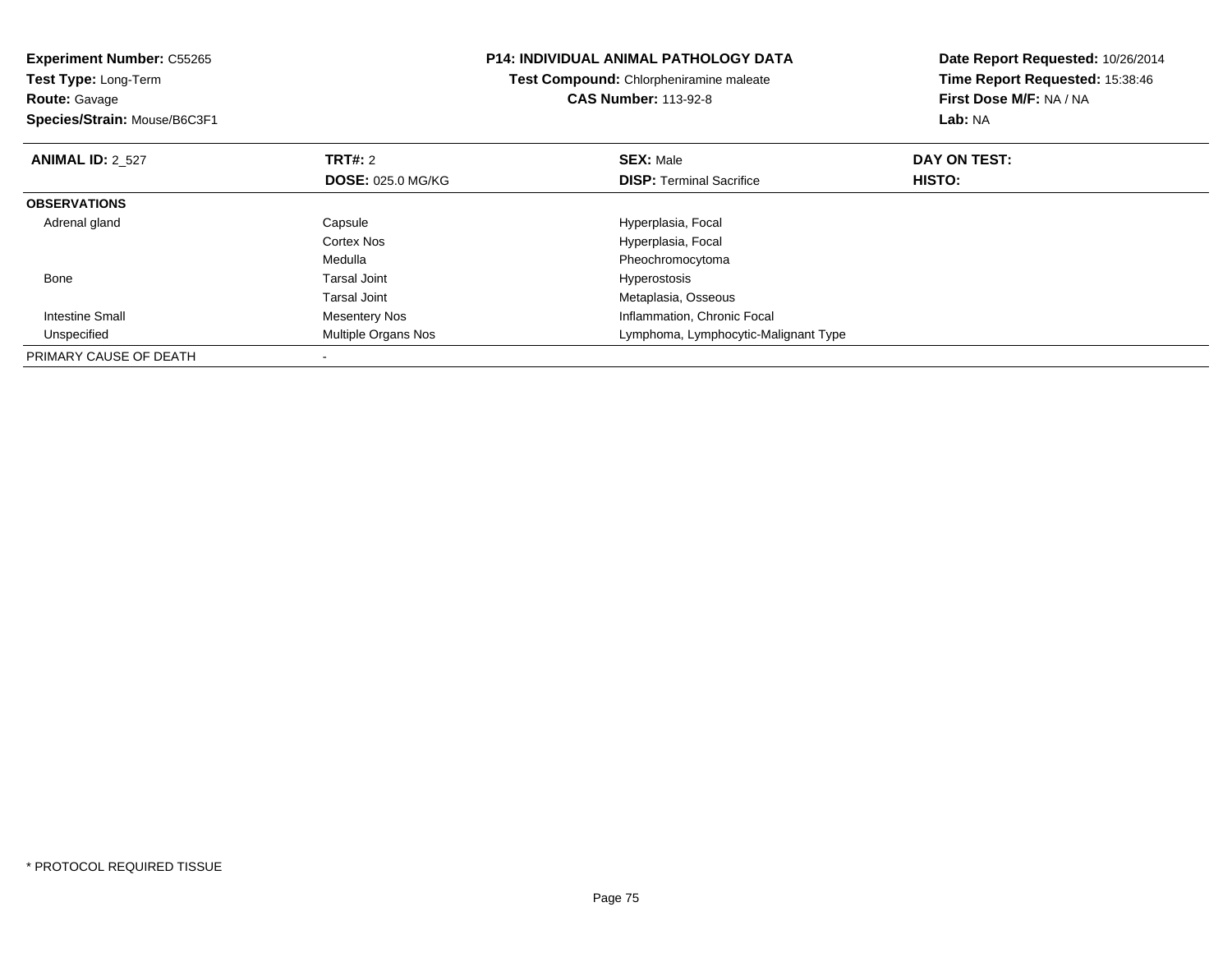| <b>Experiment Number: C55265</b><br><b>Test Type: Long-Term</b><br><b>Route: Gavage</b><br>Species/Strain: Mouse/B6C3F1 |                                     | <b>P14: INDIVIDUAL ANIMAL PATHOLOGY DATA</b><br>Test Compound: Chlorpheniramine maleate<br><b>CAS Number: 113-92-8</b> | Date Report Requested: 10/26/2014<br>Time Report Requested: 15:38:46<br>First Dose M/F: NA / NA<br>Lab: NA |
|-------------------------------------------------------------------------------------------------------------------------|-------------------------------------|------------------------------------------------------------------------------------------------------------------------|------------------------------------------------------------------------------------------------------------|
| <b>ANIMAL ID: 2 528</b>                                                                                                 | TRT#: 2<br><b>DOSE: 025.0 MG/KG</b> | <b>SEX: Male</b><br><b>DISP: Natural Death</b>                                                                         | DAY ON TEST:<br>HISTO:                                                                                     |
| <b>OBSERVATIONS</b>                                                                                                     |                                     |                                                                                                                        |                                                                                                            |
| Kidney                                                                                                                  |                                     | Nephropathy                                                                                                            |                                                                                                            |
| Liver                                                                                                                   |                                     | Hepatocellular Carcinoma                                                                                               |                                                                                                            |
| Lung                                                                                                                    |                                     | Alveolar/Bronchiolar Adenoma                                                                                           |                                                                                                            |
| Unspecified                                                                                                             | Multiple Organs Nos                 | Lymphoma, Mixed-Malignant Type                                                                                         |                                                                                                            |
| PRIMARY CAUSE OF DEATH                                                                                                  |                                     |                                                                                                                        |                                                                                                            |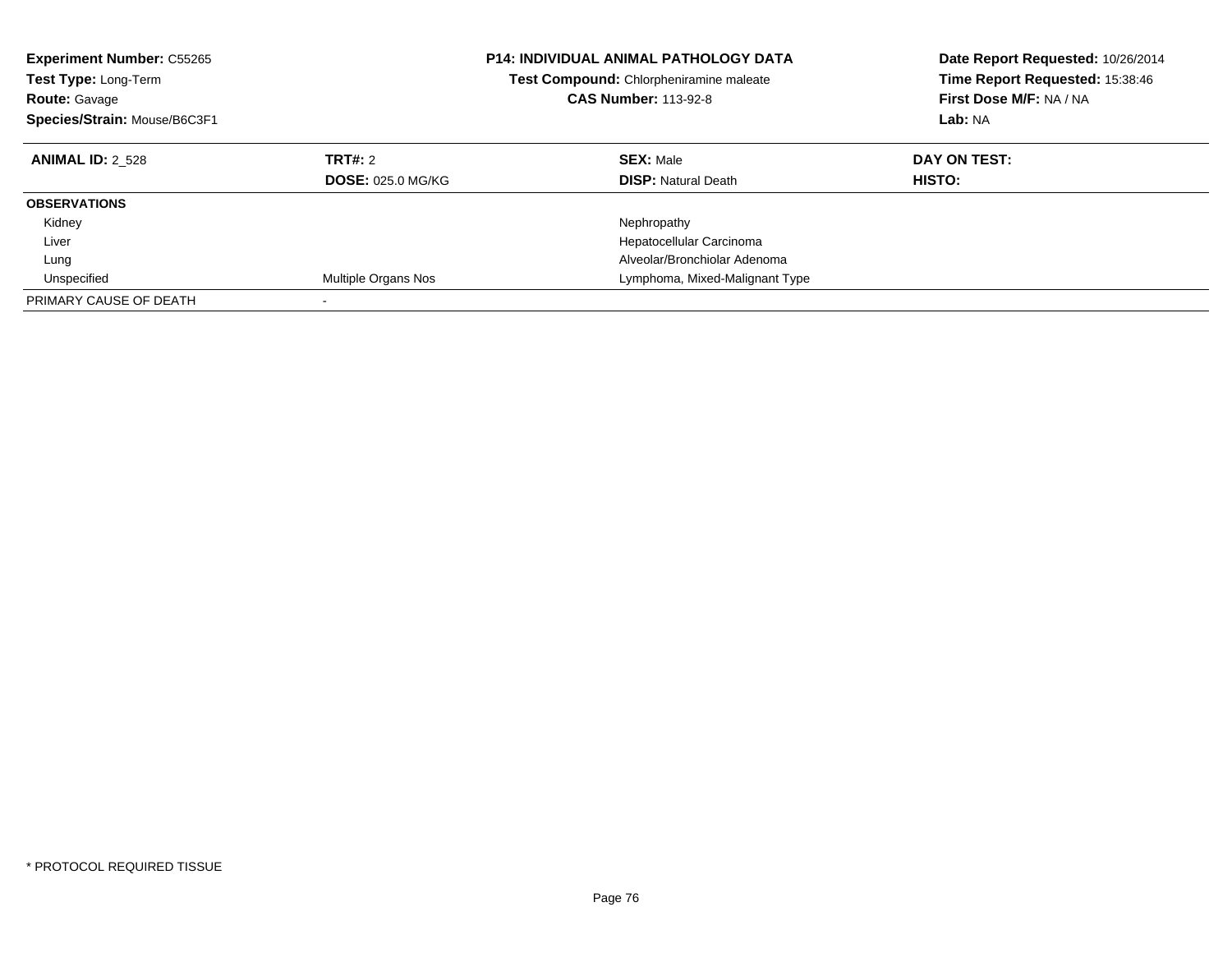**Experiment Number:** C55265**Test Type:** Long-Term**Route:** Gavage **Species/Strain:** Mouse/B6C3F1**P14: INDIVIDUAL ANIMAL PATHOLOGY DATATest Compound:** Chlorpheniramine maleate**CAS Number:** 113-92-8**Date Report Requested:** 10/26/2014**Time Report Requested:** 15:38:46**First Dose M/F:** NA / NA**Lab:** NA**ANIMAL ID: 2 529 TRT#:** 2 **SEX:** Male **DAY ON TEST: DOSE:** 025.0 MG/KG**DISP:** Terminal Sacrifice **HISTO: OBSERVATIONS** Adrenal glandCapsule **Capsule Hyperplasia**, Focal Cortex Nos Hypertrophy, Focal Bone Tarsal Joint Hyperostosis Tarsal Joint Metaplasia, Osseous**Inflammation, Chronic Focal**  Epididymis Kidneyy the control of the control of the control of the control of the control of the control of the control of the control of the control of the control of the control of the control of the control of the control of the contro Liver Hepatocellular Adenoma Lymph nodeMesenteric Lymph Node Hematopoiesis PRIMARY CAUSE OF DEATH-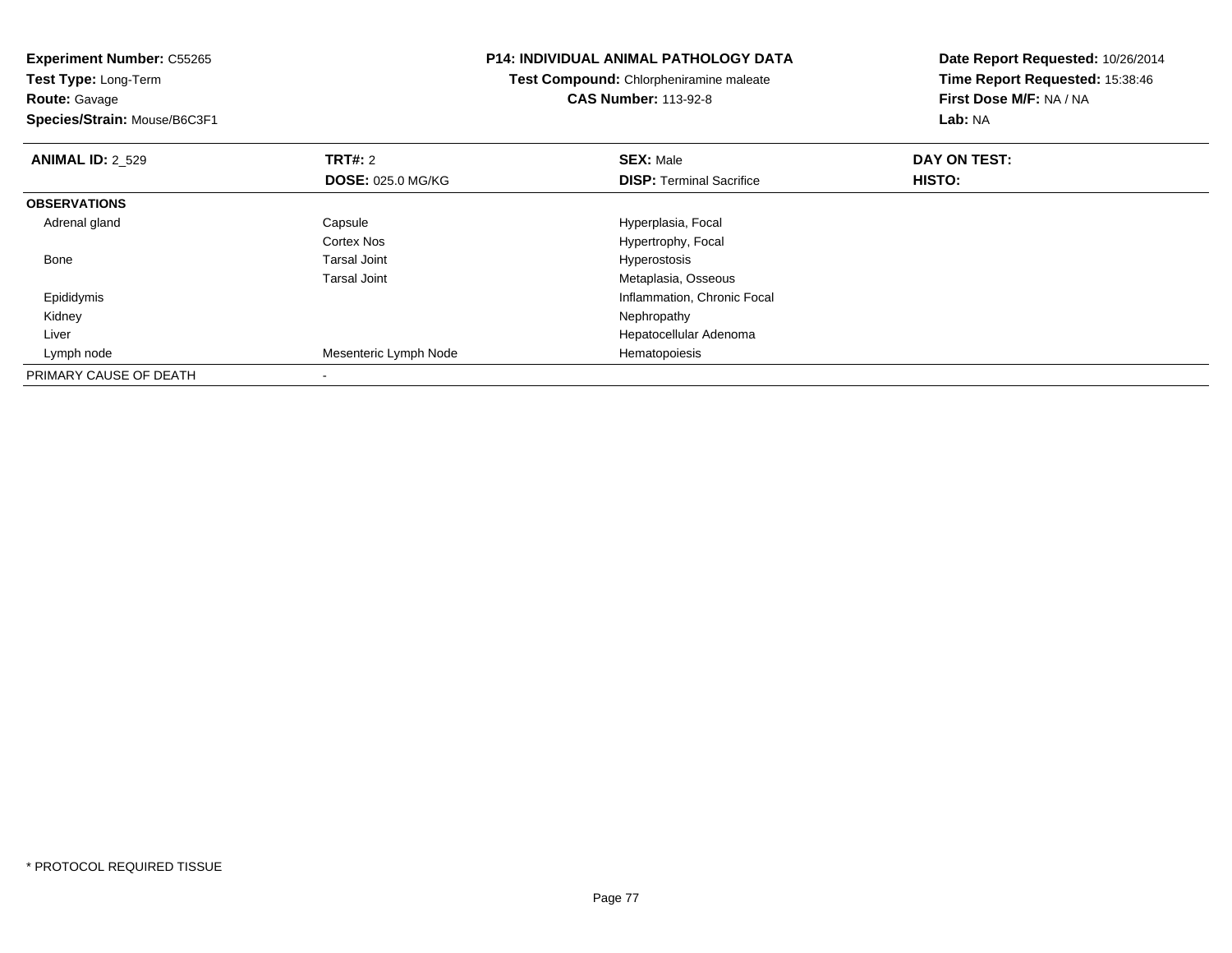**Experiment Number:** C55265**Test Type:** Long-Term**Route:** Gavage **Species/Strain:** Mouse/B6C3F1**P14: INDIVIDUAL ANIMAL PATHOLOGY DATATest Compound:** Chlorpheniramine maleate**CAS Number:** 113-92-8**Date Report Requested:** 10/26/2014**Time Report Requested:** 15:38:46**First Dose M/F:** NA / NA**Lab:** NA**ANIMAL ID: 2 530 C TRT#:** 2 **SEX:** Male **DAY ON TEST: DOSE:** 025.0 MG/KG**DISP:** Terminal Sacrifice **HISTO: OBSERVATIONS** Adrenal glandd and Capsule Capsule Capsus and Adenoma, Nos CapsuleCapsule Capsule Capsule Capsule Capsular Capsular Engineer School Hyperplasia, Focal Tarsal Joint Capsular Capsular Capsular Capsular Capsular Capsular Capsular Capsular Capsular Capsular Capsular Capsular Capsular Capsula Bone Tarsal Joint Hyperostosis Tarsal Joint Metaplasia, Osseous Kidneyy the contract of the contract of the contract of the contract of the contract of the contract of the contract of the contract of the contract of the contract of the contract of the contract of the contract of the contract Tubule<br>
Mesenteric Lymph Node<br>
Mesenteric Lymph Node<br>
Rematopoiesis Lymph node Mesenteric Lymph Node Hematopoiesis Spleenn waa deel een bestel van de Red Pulp de Sean aan de Sean en de Sean aan de Hemosiderosis van de Sean en de Se Follicles Hyperplasia, Lymphoid Hyperplasia, Follicular Cell Thyroid

PRIMARY CAUSE OF DEATH-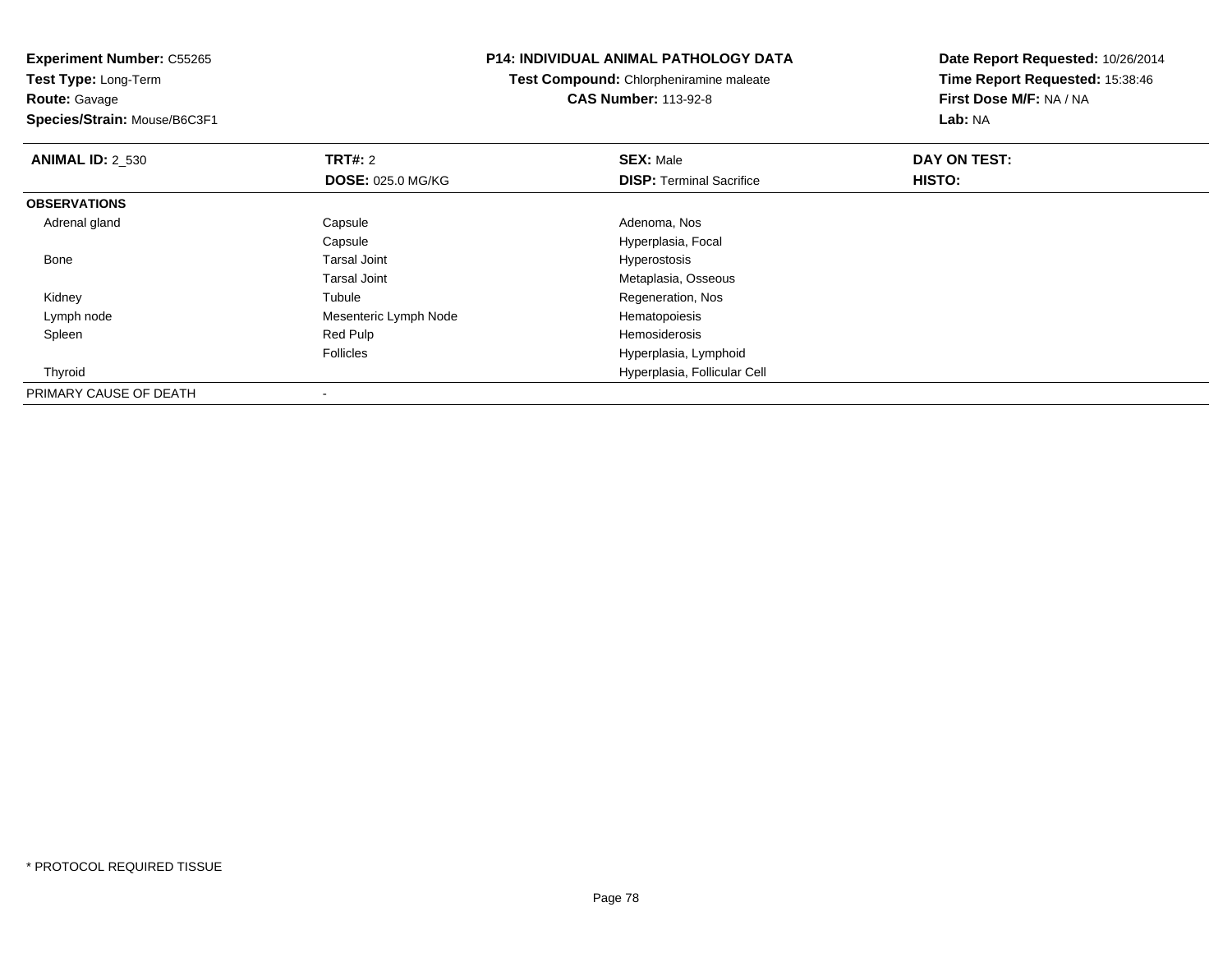**Test Type:** Long-Term**Route:** Gavage

**Species/Strain:** Mouse/B6C3F1

## **P14: INDIVIDUAL ANIMAL PATHOLOGY DATA**

**Test Compound:** Chlorpheniramine maleate**CAS Number:** 113-92-8

| <b>ANIMAL ID: 2_531</b> | <b>TRT#: 2</b>           | <b>SEX: Male</b>                | DAY ON TEST: |  |
|-------------------------|--------------------------|---------------------------------|--------------|--|
|                         | <b>DOSE: 025.0 MG/KG</b> | <b>DISP: Terminal Sacrifice</b> | HISTO:       |  |
| <b>OBSERVATIONS</b>     |                          |                                 |              |  |
| Adrenal gland           | Capsule                  | Adenoma, Nos                    |              |  |
|                         | Capsule                  | Hyperplasia, Focal              |              |  |
| Bone                    | <b>Tarsal Joint</b>      | <b>Hyperostosis</b>             |              |  |
|                         | <b>Tarsal Joint</b>      | Metaplasia, Osseous             |              |  |
| Kidney                  | Tubule                   | Regeneration, Nos               |              |  |
| Liver                   |                          | Hepatocellular Adenoma          |              |  |
| Lung                    |                          | Hyperplasia, Epithelial         |              |  |
| Lymph node              | Mesenteric Lymph Node    | Hyperplasia, Lymphoid           |              |  |
| Testis                  |                          | Interstitial-Cell Tumor         |              |  |
| Thyroid                 |                          | Cyst, Follicular Nos            |              |  |
| Unspecified             | Abdomen                  | Inflammation, Acute/Chronic     |              |  |
|                         | Leg                      | Inflammation, Acute/Chronic     |              |  |
| PRIMARY CAUSE OF DEATH  |                          |                                 |              |  |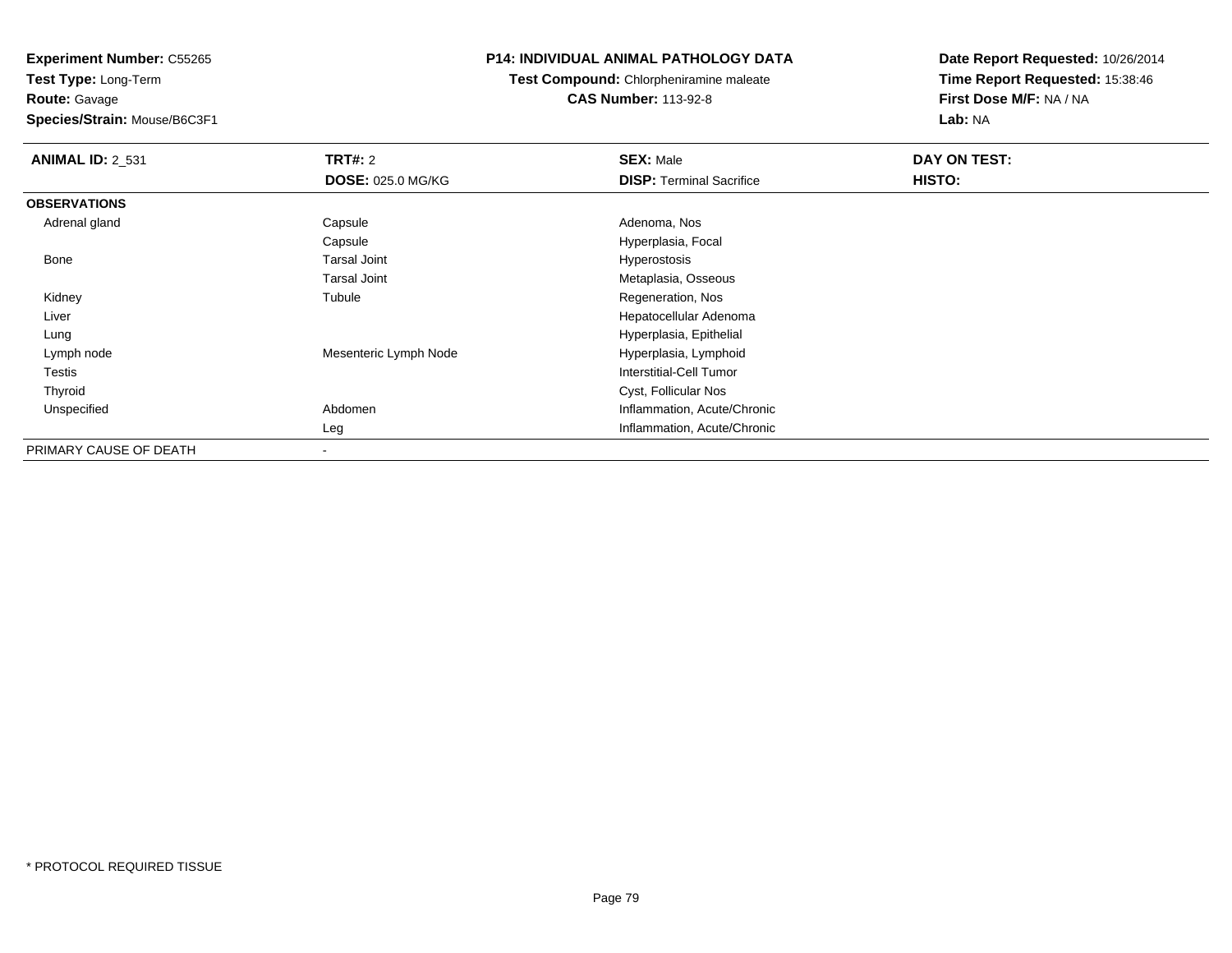**Experiment Number:** C55265**Test Type:** Long-Term**Route:** Gavage **Species/Strain:** Mouse/B6C3F1**P14: INDIVIDUAL ANIMAL PATHOLOGY DATATest Compound:** Chlorpheniramine maleate**CAS Number:** 113-92-8**Date Report Requested:** 10/26/2014**Time Report Requested:** 15:38:46**First Dose M/F:** NA / NA**Lab:** NA**ANIMAL ID:** 2\_532 **TRT#:** <sup>2</sup> **SEX:** Male **DAY ON TEST: DOSE:** 025.0 MG/KG**DISP:** Terminal Sacrifice **HISTO: OBSERVATIONS** Adrenal glandCapsule **Capsule Hyperplasia**, Focal MedullaMedulla Medulla (and the second terms of the Hyperplasia, Focal Tarsal Joint Medulla and terms of the Second Hyperostosis Bone Tarsal Joint Hyperostosis Tarsal Joint Metaplasia, Osseous Kidneyy the control of the control of the control of the control of the control of the control of the control of the control of the control of the control of the control of the control of the control of the control of the contro Liver Hepatocellular Adenoma Lymph nodeMandibular Lymph Node<br>
Ectopia<br>
Ectopia Thymuss and the contract of the contract of the contract of the contract of the contract of the contract of the contract of the contract of the contract of the contract of the contract of the contract of the contract of the cont PRIMARY CAUSE OF DEATH-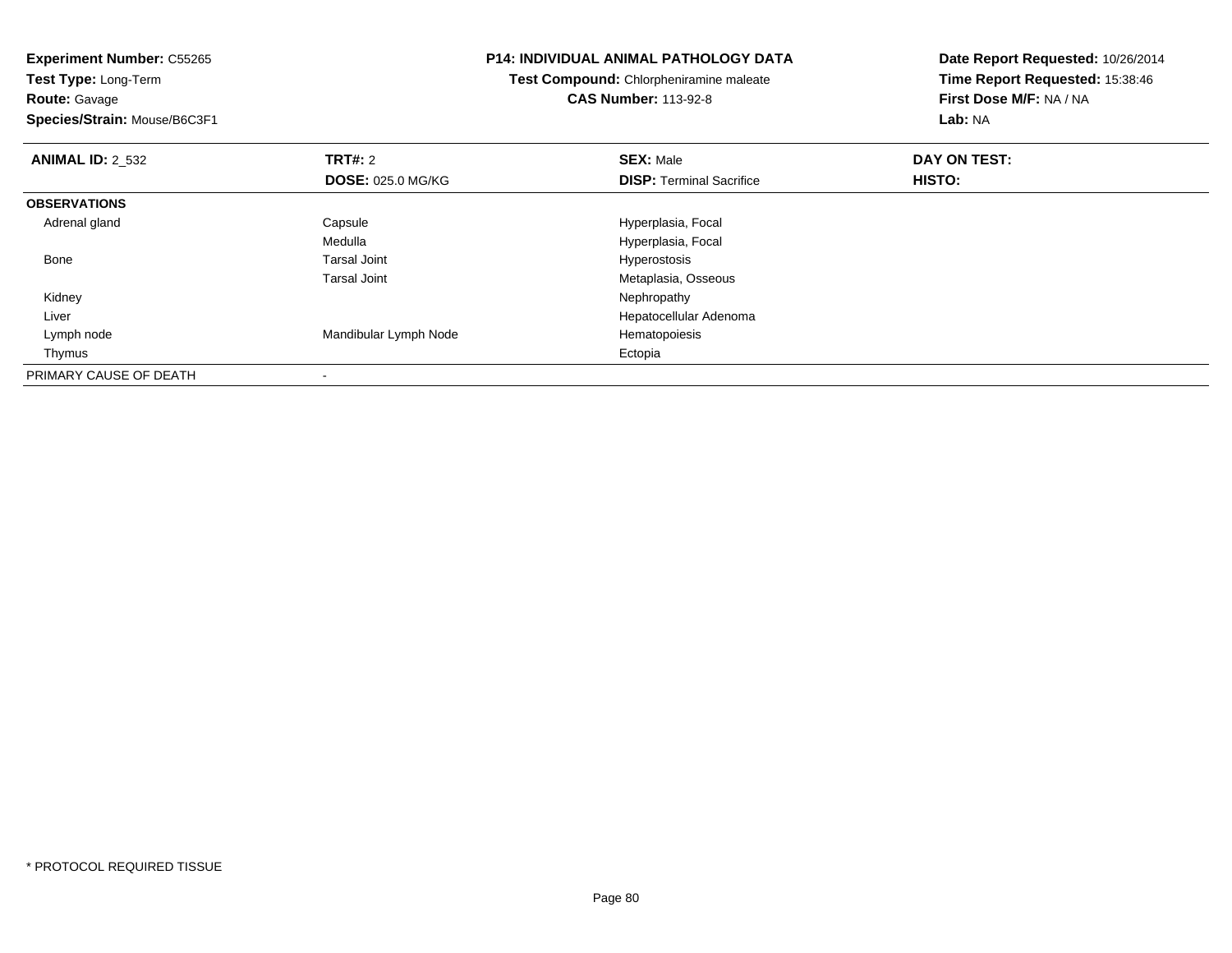**Experiment Number:** C55265**Test Type:** Long-Term**Route:** Gavage **Species/Strain:** Mouse/B6C3F1**P14: INDIVIDUAL ANIMAL PATHOLOGY DATATest Compound:** Chlorpheniramine maleate**CAS Number:** 113-92-8**Date Report Requested:** 10/26/2014**Time Report Requested:** 15:38:46**First Dose M/F:** NA / NA**Lab:** NA**ANIMAL ID:** 2\_533**TRT#:** 2 **SEX:** Male **DAY ON TEST: DOSE:** 025.0 MG/KG**DISP:** Terminal Sacrifice **HISTO: OBSERVATIONS** Adrenal glandCapsule **Capsule Hyperplasia**, Focal Medulla Hyperplasia, Focal Cortex NosHypertrophy, Focal<br>Hyperostosis Bone Tarsal Joint Hyperostosis Tarsal Joint Metaplasia, Osseous Pyelonephritis, Acute KidneyTubule Regeneration, Nos Prostate Inflammation, Acute/Chronic Thyroid Cyst, Follicular Nos PRIMARY CAUSE OF DEATH-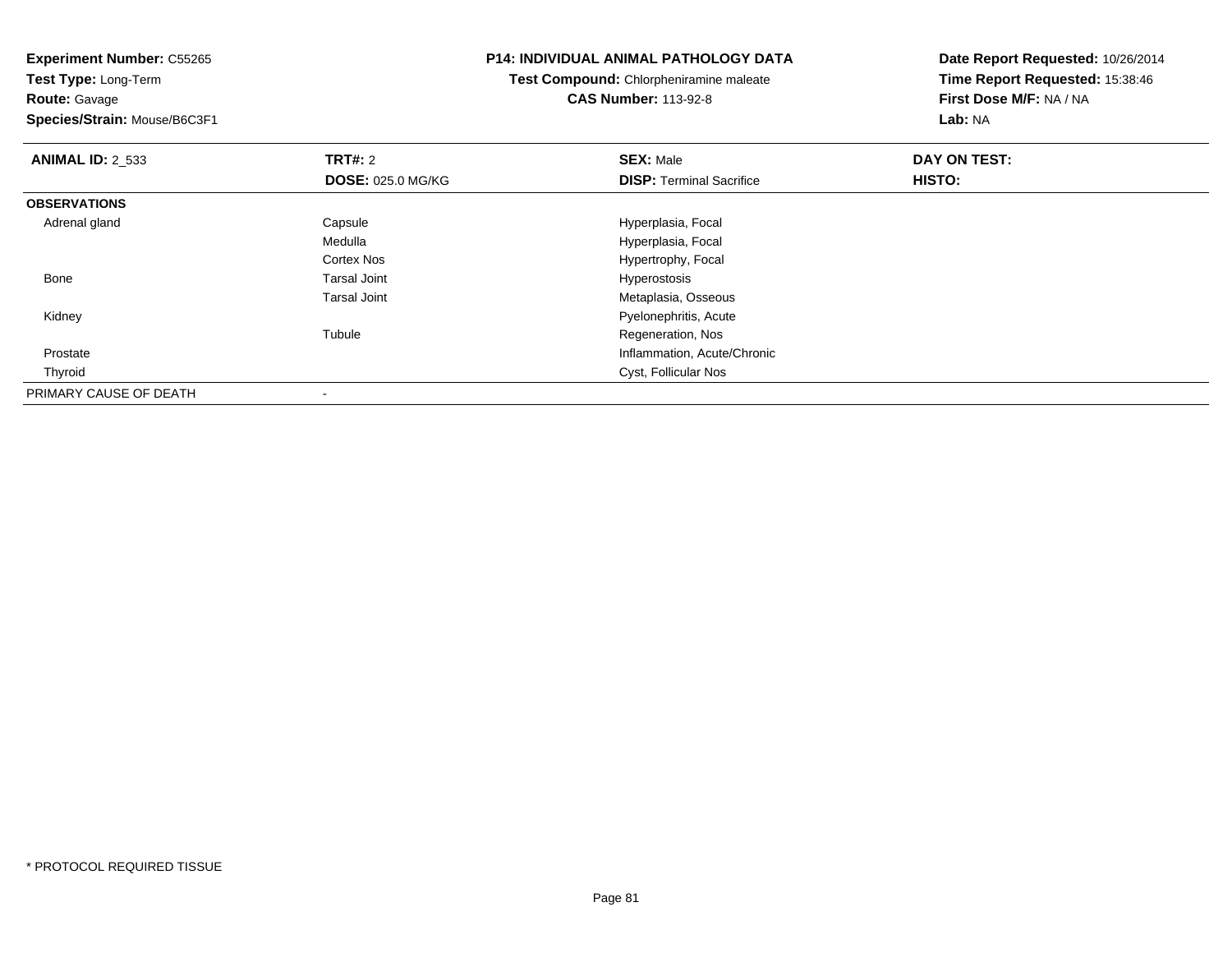**Experiment Number:** C55265**Test Type:** Long-Term**Route:** Gavage **Species/Strain:** Mouse/B6C3F1**P14: INDIVIDUAL ANIMAL PATHOLOGY DATATest Compound:** Chlorpheniramine maleate**CAS Number:** 113-92-8**Date Report Requested:** 10/26/2014**Time Report Requested:** 15:38:46**First Dose M/F:** NA / NA**Lab:** NA**ANIMAL ID: 2 534 TRT#:** 2 **SEX:** Male **DAY ON TEST: DOSE:** 025.0 MG/KG**DISP:** Terminal Sacrifice **HISTO: OBSERVATIONS** Adrenal glandCapsule **Capsule Hyperplasia**, Focal Medulla Hyperplasia, Focal Cortex Nos Hypertrophy, Focal Bone Tarsal Joint Hyperostosis Tarsal Joint Metaplasia, Osseous Focal Cellular Change Liver Lymph nodeMesenteric Lymph Node Hematopoiesis Preputial gland Atrophy, Focal Inflammation, Acute/Chronicd **Multiple Organs Nos Lymphoma, Mixed-Malignant Type**  UnspecifiedPRIMARY CAUSE OF DEATH

-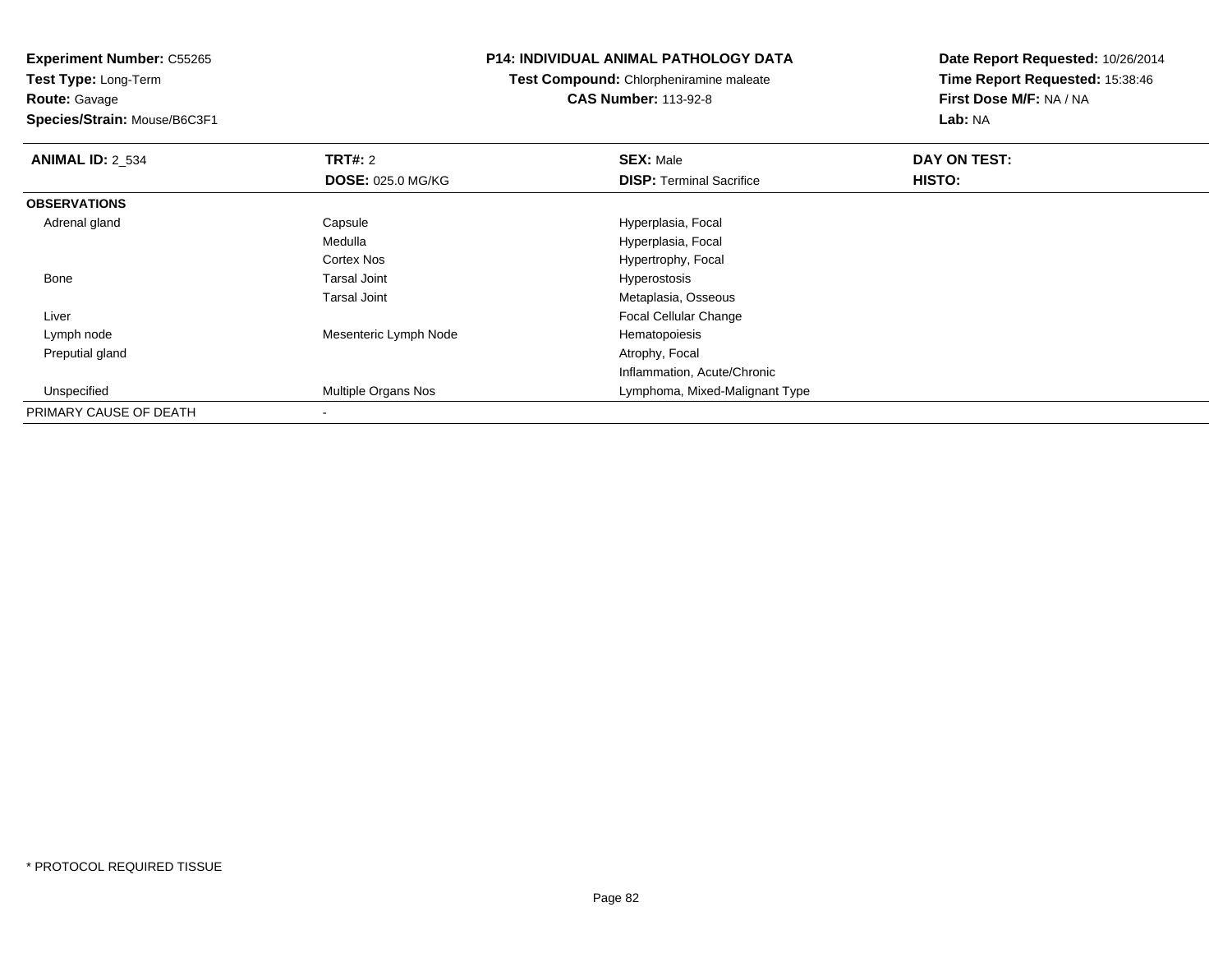**Test Type:** Long-Term

**Route:** Gavage

**Species/Strain:** Mouse/B6C3F1

## **P14: INDIVIDUAL ANIMAL PATHOLOGY DATA**

**Test Compound:** Chlorpheniramine maleate**CAS Number:** 113-92-8

| <b>ANIMAL ID: 2_535</b> | TRT#: 2                  | <b>SEX: Male</b>                | DAY ON TEST: |  |
|-------------------------|--------------------------|---------------------------------|--------------|--|
|                         | <b>DOSE: 025.0 MG/KG</b> | <b>DISP:</b> Terminal Sacrifice | HISTO:       |  |
| <b>OBSERVATIONS</b>     |                          |                                 |              |  |
| Adrenal gland           | <b>Cortex Nos</b>        | Degeneration, Lipoid            |              |  |
|                         | Capsule                  | Hyperplasia, Focal              |              |  |
|                         | <b>Cortex Nos</b>        | Hyperplasia, Focal              |              |  |
|                         | Medulla                  | Hyperplasia, Focal              |              |  |
|                         | <b>Cortex Nos</b>        | Hypertrophy, Focal              |              |  |
| Kidney                  |                          | Nephropathy                     |              |  |
| Liver                   |                          | Hepatocellular Adenoma          |              |  |
|                         |                          | Inflammation, Acute/Chronic     |              |  |
| Lung                    |                          | Alveolar/Bronchiolar Carcinoma  |              |  |
| Pancreas                | Acinus                   | Atrophy, Focal                  |              |  |
| Tooth                   | Root                     | Dysplasia, Nos                  |              |  |
| PRIMARY CAUSE OF DEATH  |                          |                                 |              |  |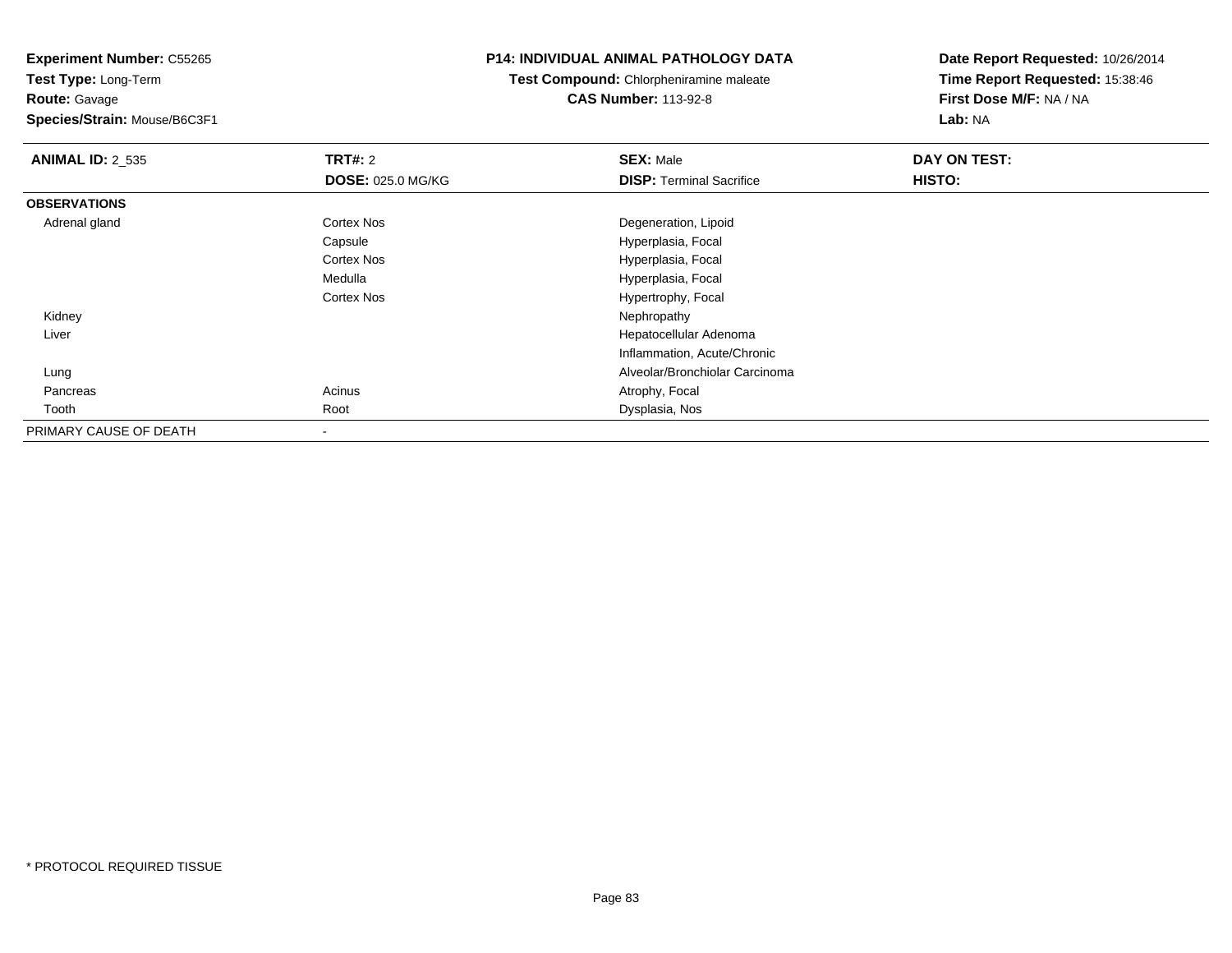**Experiment Number:** C55265**Test Type:** Long-Term**Route:** Gavage **Species/Strain:** Mouse/B6C3F1**P14: INDIVIDUAL ANIMAL PATHOLOGY DATATest Compound:** Chlorpheniramine maleate**CAS Number:** 113-92-8**Date Report Requested:** 10/26/2014**Time Report Requested:** 15:38:46**First Dose M/F:** NA / NA**Lab:** NA**ANIMAL ID:** 2\_536**6 DAY ON TEST: TRT#:** 2 **SEX:** Male **SEX:** Male **DOSE:** 025.0 MG/KG**DISP:** Terminal Sacrifice **HISTO: OBSERVATIONS** Adrenal glandCapsule Capsule Capsule Hyperplasia, Focal<br>
Tarsal Joint Capsule Capsule Capsule Capsule Capsule Capsule Capsule Capsule Capsule Capsule Capsule Capsule C Bone Tarsal Joint Hyperostosis Tarsal Joint Metaplasia, Osseous Kidneyy the contract of the contract of the contract of the contract of the contract of the contract of the contract of the contract of the contract of the contract of the contract of the contract of the contract of the contract Tubule **Tubule Regeneration, Nos**  Liver Hepatocellular Carcinoma**Inflammation, Chronic Focal**  Lung Preputial gland Inflammation, Acute/Chronic Urinary bladder Dilatation, NosPRIMARY CAUSE OF DEATH-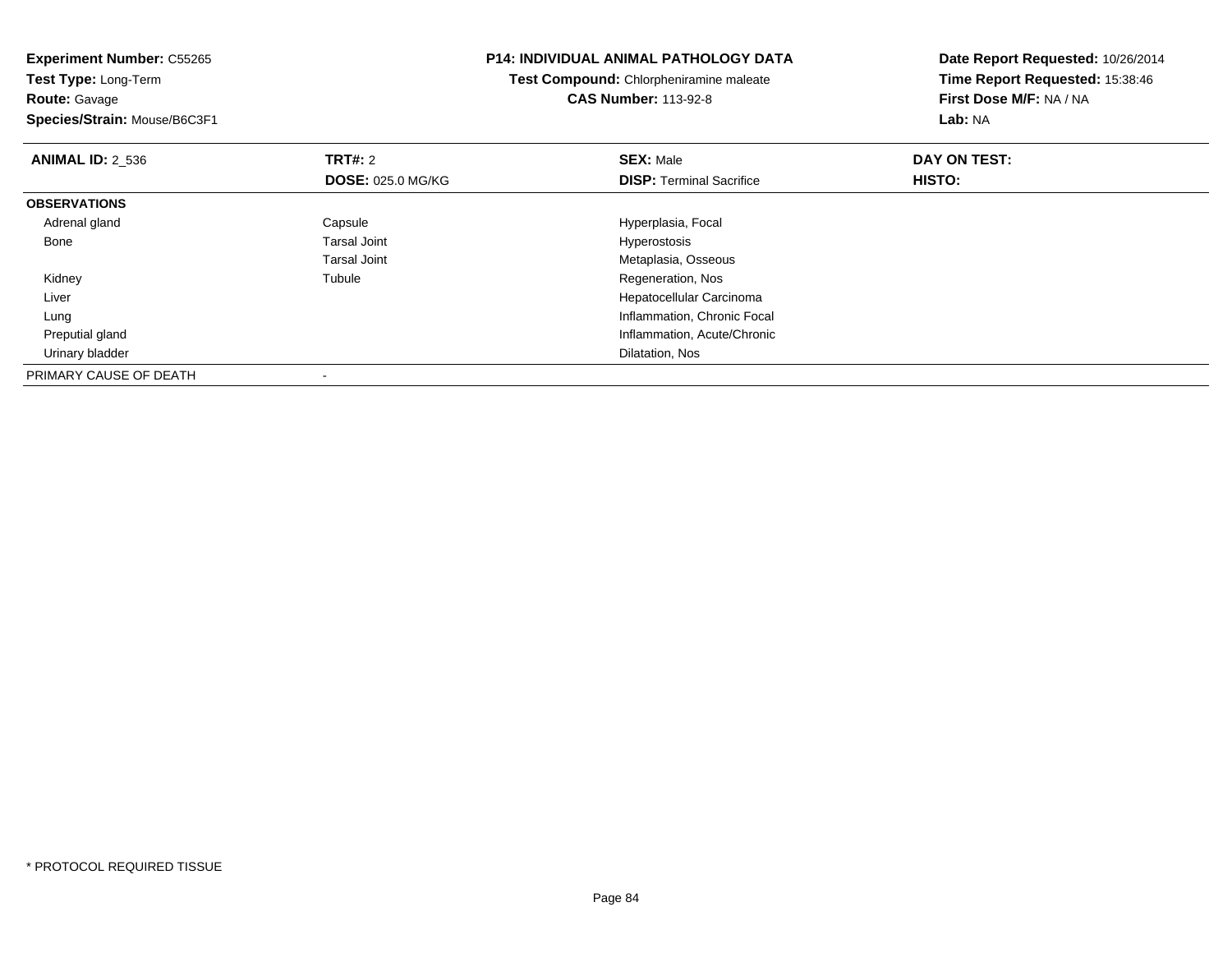| <b>Experiment Number: C55265</b><br>Test Type: Long-Term<br><b>Route: Gavage</b><br>Species/Strain: Mouse/B6C3F1 |                                            | <b>P14: INDIVIDUAL ANIMAL PATHOLOGY DATA</b><br>Test Compound: Chlorpheniramine maleate<br><b>CAS Number: 113-92-8</b> | Date Report Requested: 10/26/2014<br>Time Report Requested: 15:38:46<br>First Dose M/F: NA / NA<br>Lab: NA |  |
|------------------------------------------------------------------------------------------------------------------|--------------------------------------------|------------------------------------------------------------------------------------------------------------------------|------------------------------------------------------------------------------------------------------------|--|
| <b>ANIMAL ID: 2 537</b>                                                                                          | <b>TRT#: 2</b><br><b>DOSE: 025.0 MG/KG</b> | <b>SEX: Male</b><br><b>DISP:</b> Natural Death                                                                         | DAY ON TEST:<br>HISTO:                                                                                     |  |
| <b>OBSERVATIONS</b>                                                                                              |                                            |                                                                                                                        |                                                                                                            |  |
| Unspecified                                                                                                      | Multiple Organs Nos                        | Lymphoma, Lymphocytic-Malignant Type                                                                                   |                                                                                                            |  |
| PRIMARY CAUSE OF DEATH                                                                                           |                                            |                                                                                                                        |                                                                                                            |  |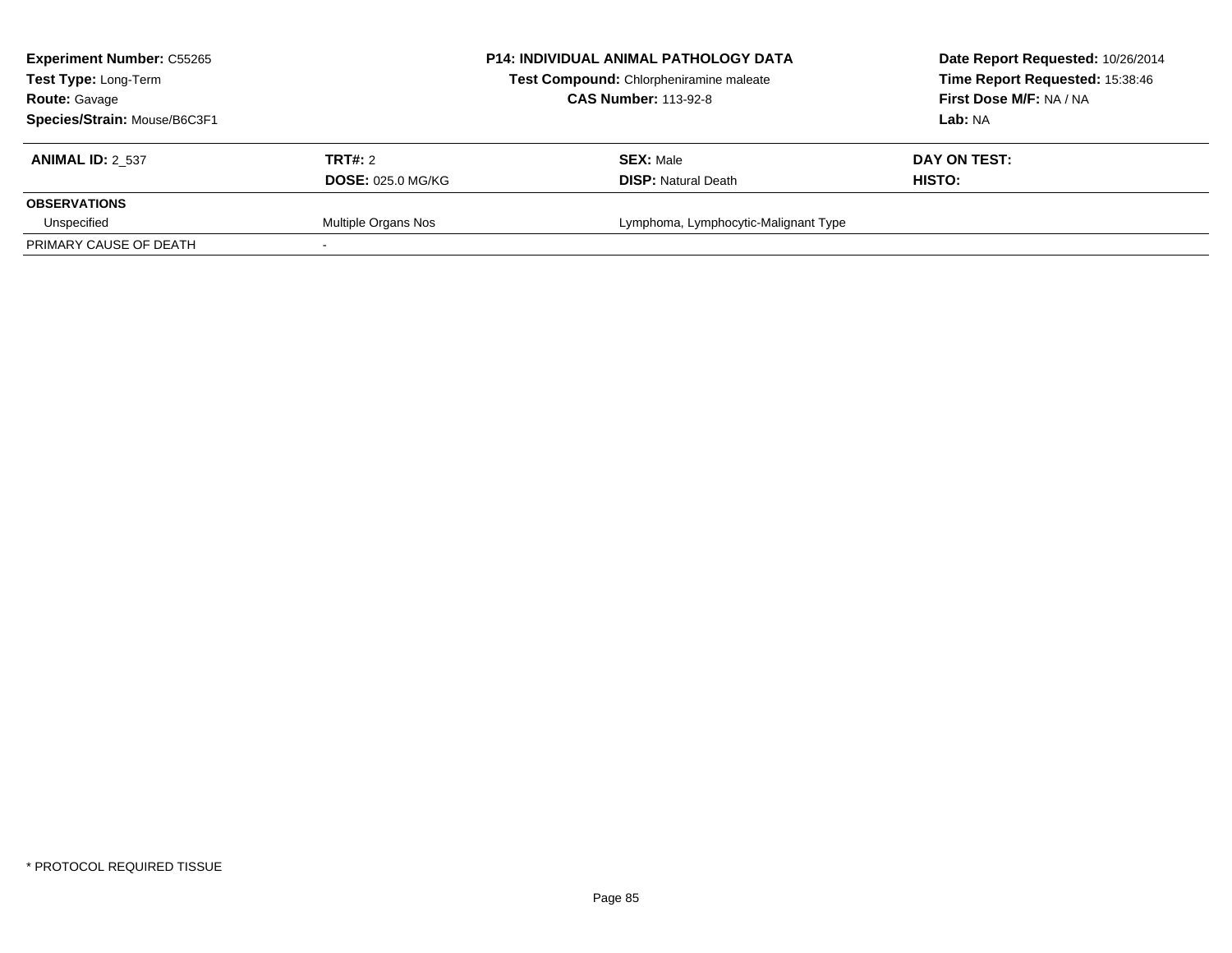**Test Type:** Long-Term**Route:** Gavage

**Species/Strain:** Mouse/B6C3F1

## **P14: INDIVIDUAL ANIMAL PATHOLOGY DATA**

**Test Compound:** Chlorpheniramine maleate**CAS Number:** 113-92-8

| <b>ANIMAL ID: 2 538</b> | TRT#: 2                  | <b>SEX: Male</b>                | DAY ON TEST: |  |
|-------------------------|--------------------------|---------------------------------|--------------|--|
|                         | <b>DOSE: 025.0 MG/KG</b> | <b>DISP:</b> Moribund Sacrifice | HISTO:       |  |
| <b>OBSERVATIONS</b>     |                          |                                 |              |  |
| Adrenal gland           | Capsule                  | Hyperplasia, Focal              |              |  |
| Heart                   | Myocardium Nos           | Inflammation, Acute Focal       |              |  |
| Kidney                  | Pelvis                   | Hemorrhage                      |              |  |
|                         | Tubule                   | Necrosis, Focal                 |              |  |
| Prostate                |                          | Inflammation, Acute Focal       |              |  |
| Seminal vesicle         |                          | <b>Retention Fluid</b>          |              |  |
| Spleen                  | Red Pulp                 | Hematopoiesis                   |              |  |
| Thymus                  |                          | Depletion, Lymphoid             |              |  |
| Urinary bladder         |                          | Dilatation, Nos                 |              |  |
| PRIMARY CAUSE OF DEATH  |                          |                                 |              |  |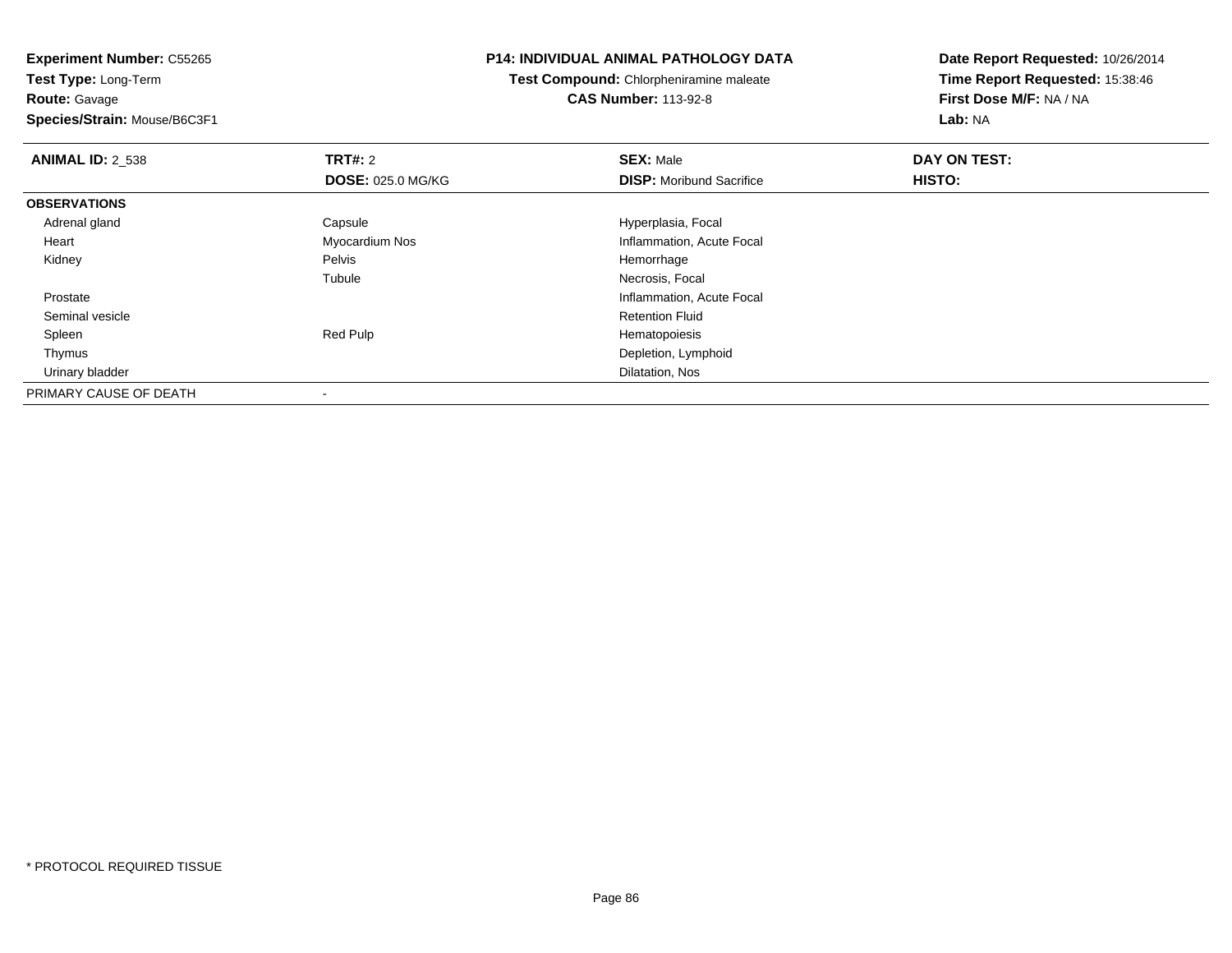**Experiment Number:** C55265**Test Type:** Long-Term

**Route:** Gavage

**Species/Strain:** Mouse/B6C3F1

## **P14: INDIVIDUAL ANIMAL PATHOLOGY DATA**

**Test Compound:** Chlorpheniramine maleate**CAS Number:** 113-92-8

| <b>ANIMAL ID: 2_539</b> | <b>TRT#: 2</b>           | <b>SEX: Male</b>                | DAY ON TEST: |  |
|-------------------------|--------------------------|---------------------------------|--------------|--|
|                         | <b>DOSE: 025.0 MG/KG</b> | <b>DISP: Terminal Sacrifice</b> | HISTO:       |  |
| <b>OBSERVATIONS</b>     |                          |                                 |              |  |
| Adrenal gland           | Capsule                  | Hyperplasia, Focal              |              |  |
| Bone                    | Tarsal Joint             | Hyperostosis                    |              |  |
|                         | Tarsal Joint             | Metaplasia, Osseous             |              |  |
| Heart                   | Myocardium Nos           | Inflammation, Acute Focal       |              |  |
| Kidney                  |                          | Nephropathy                     |              |  |
| Liver                   | Hepatocytes              | Degeneration, Cystic            |              |  |
|                         |                          | Hepatocellular Carcinoma        |              |  |
| Lymph node              | Mesenteric Lymph Node    | Hematopoiesis                   |              |  |
| Preputial gland         |                          | Atrophy, Focal                  |              |  |
|                         |                          | Inflammation, Acute/Chronic     |              |  |
| Urinary bladder         |                          | Dilatation, Nos                 |              |  |
| PRIMARY CAUSE OF DEATH  | $\overline{\phantom{a}}$ |                                 |              |  |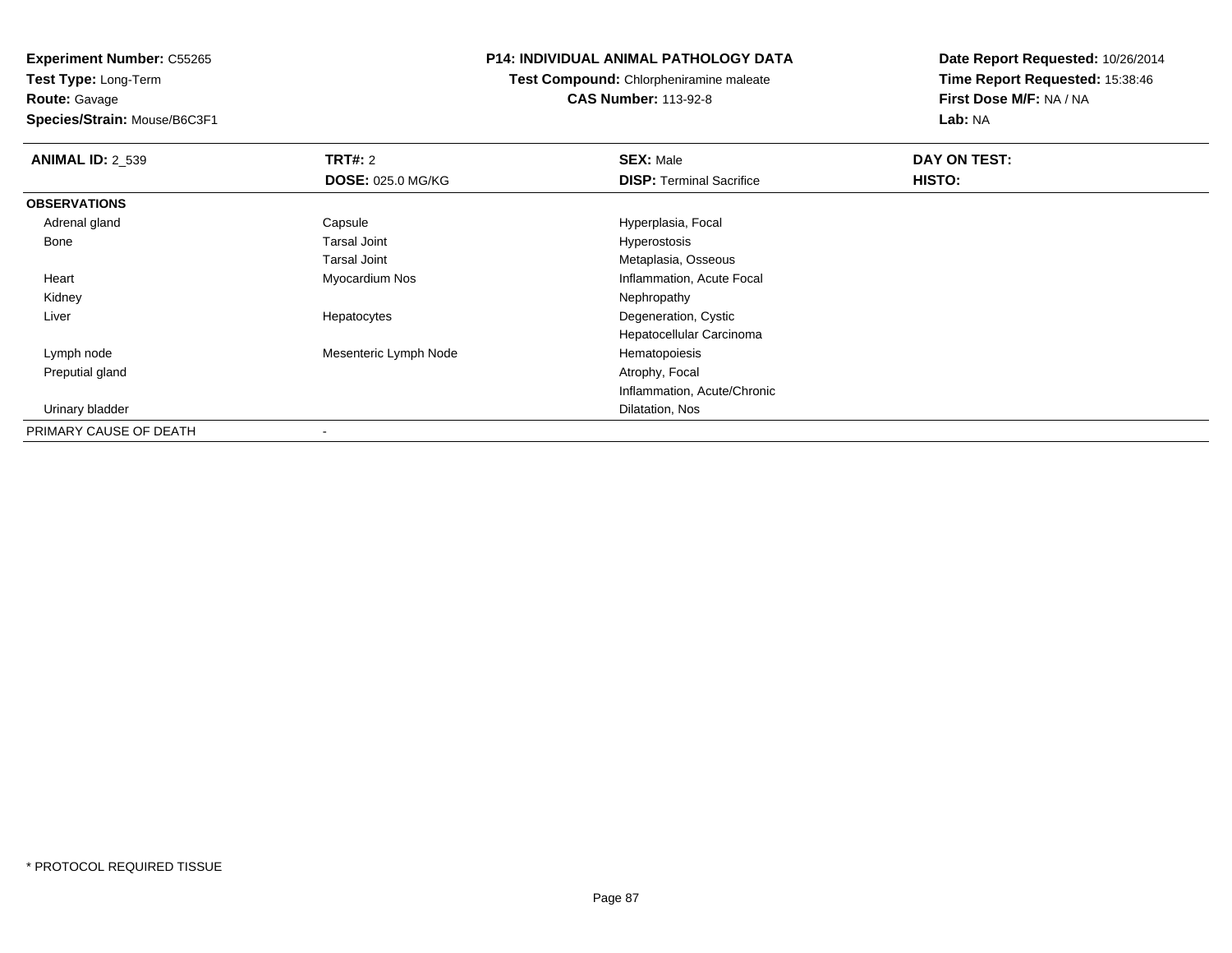**Experiment Number:** C55265**Test Type:** Long-Term

**Route:** Gavage

**Species/Strain:** Mouse/B6C3F1

## **P14: INDIVIDUAL ANIMAL PATHOLOGY DATA**

**Test Compound:** Chlorpheniramine maleate**CAS Number:** 113-92-8

| <b>ANIMAL ID: 2 540</b> | TRT#: 2                  | <b>SEX: Male</b>                     | DAY ON TEST: |  |
|-------------------------|--------------------------|--------------------------------------|--------------|--|
|                         | <b>DOSE: 025.0 MG/KG</b> | <b>DISP: Terminal Sacrifice</b>      | HISTO:       |  |
| <b>OBSERVATIONS</b>     |                          |                                      |              |  |
| Adrenal gland           | Cortex Nos               | Degeneration, Lipoid                 |              |  |
|                         | Capsule                  | Hyperplasia, Focal                   |              |  |
| Kidney                  | Tubule                   | Regeneration, Nos                    |              |  |
| Liver                   |                          | Hepatocellular Carcinoma             |              |  |
| Lymph node              | Mesenteric Lymph Node    | Hematopoiesis                        |              |  |
| Thyroid                 |                          | Follicular-Cell Adenoma              |              |  |
|                         |                          | Hyperplasia, Follicular Cell         |              |  |
| Unspecified             | Multiple Organs Nos      | Lymphoma, Lymphocytic-Malignant Type |              |  |
| PRIMARY CAUSE OF DEATH  |                          |                                      |              |  |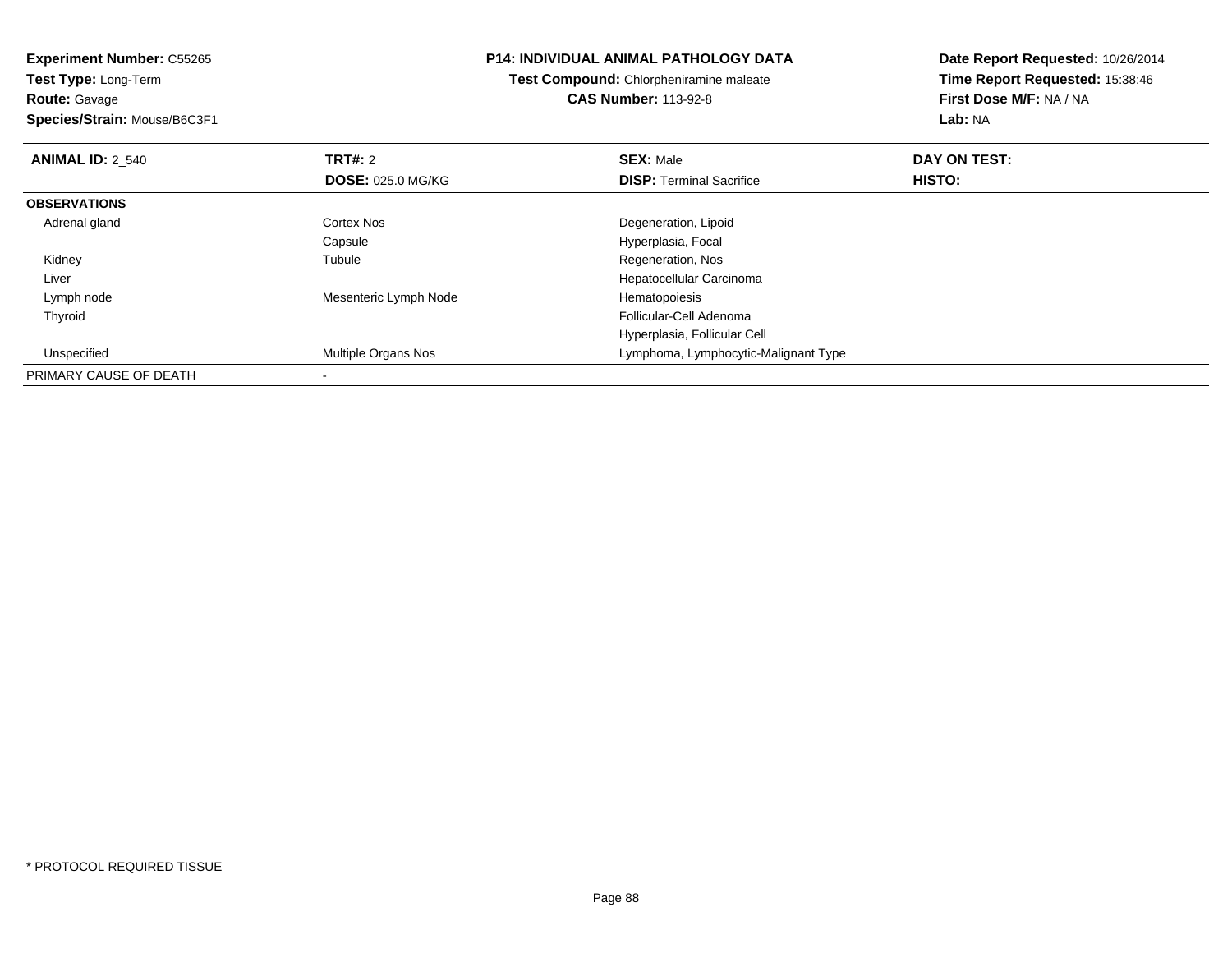| <b>Experiment Number: C55265</b><br>Test Type: Long-Term |                          | <b>P14: INDIVIDUAL ANIMAL PATHOLOGY DATA</b> | Date Report Requested: 10/26/2014 |
|----------------------------------------------------------|--------------------------|----------------------------------------------|-----------------------------------|
|                                                          |                          | Test Compound: Chlorpheniramine maleate      | Time Report Requested: 15:38:46   |
| <b>Route: Gavage</b>                                     |                          | <b>CAS Number: 113-92-8</b>                  | First Dose M/F: NA / NA           |
| Species/Strain: Mouse/B6C3F1                             |                          |                                              | Lab: NA                           |
| <b>ANIMAL ID: 2_541</b>                                  | <b>TRT#: 2</b>           | <b>SEX: Male</b>                             | DAY ON TEST:                      |
|                                                          | <b>DOSE: 025.0 MG/KG</b> | <b>DISP:</b> Terminal Sacrifice              | HISTO:                            |
| <b>OBSERVATIONS</b>                                      |                          |                                              |                                   |
| Adrenal gland                                            | Cortex Nos               | Degeneration, Lipoid                         |                                   |
|                                                          | Capsule                  | Hyperplasia, Focal                           |                                   |
| Bone                                                     | <b>Tarsal Joint</b>      | Hyperostosis                                 |                                   |
|                                                          | <b>Tarsal Joint</b>      | Metaplasia, Osseous                          |                                   |
| Kidney                                                   |                          | Nephropathy                                  |                                   |
|                                                          |                          | Tubular-Cell Adenoma                         |                                   |
| Liver                                                    |                          | Focal Cellular Change                        |                                   |
|                                                          |                          | Hepatocellular Adenoma                       |                                   |
| PRIMARY CAUSE OF DEATH                                   |                          |                                              |                                   |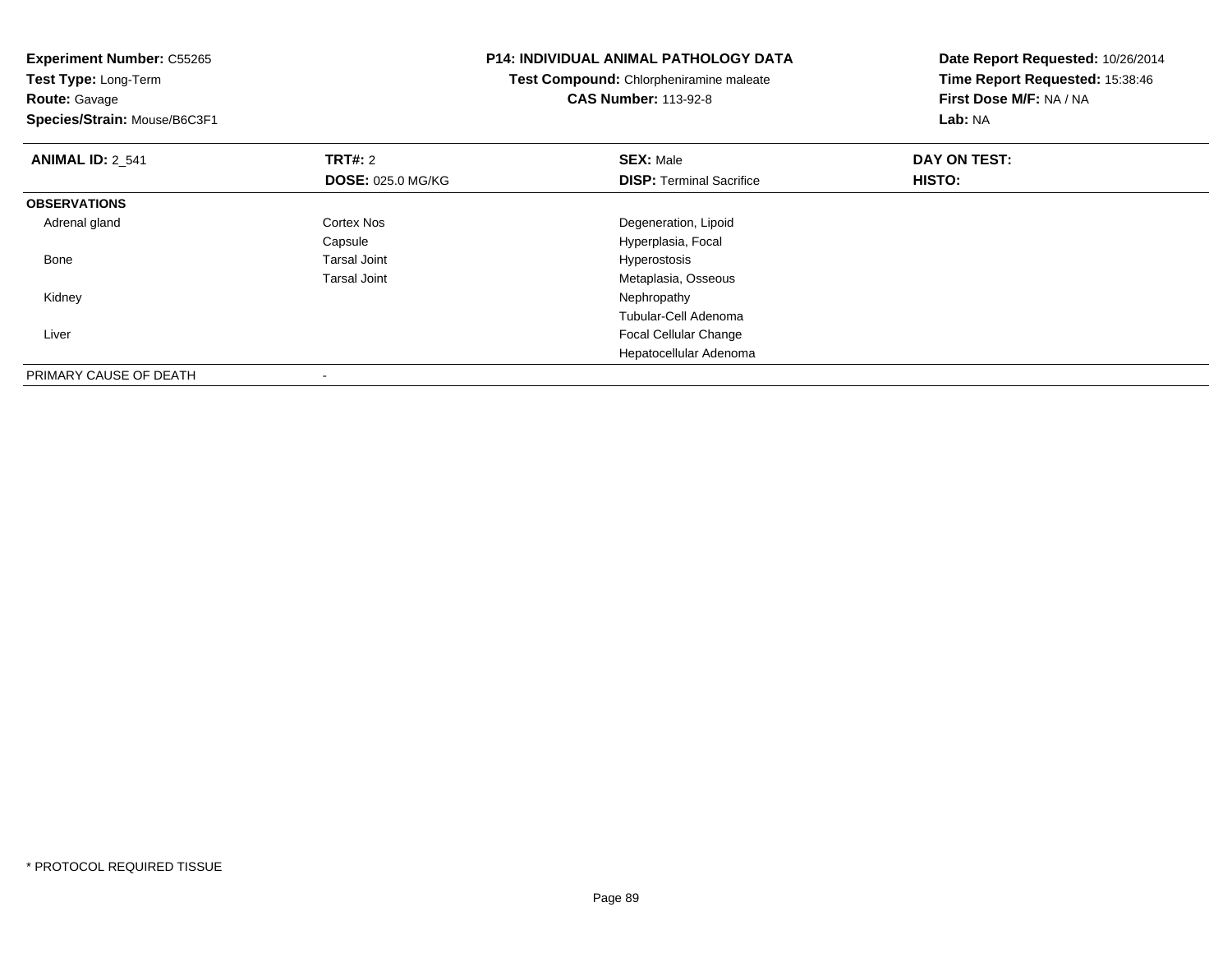| <b>Experiment Number: C55265</b> |                           | <b>P14: INDIVIDUAL ANIMAL PATHOLOGY DATA</b> | Date Report Requested: 10/26/2014 |  |
|----------------------------------|---------------------------|----------------------------------------------|-----------------------------------|--|
| Test Type: Long-Term             |                           | Test Compound: Chlorpheniramine maleate      | Time Report Requested: 15:38:46   |  |
| <b>Route: Gavage</b>             |                           | <b>CAS Number: 113-92-8</b>                  | First Dose M/F: NA / NA           |  |
| Species/Strain: Mouse/B6C3F1     |                           |                                              | <b>Lab: NA</b>                    |  |
| <b>ANIMAL ID: 2 542</b>          | <b>TRT#:</b> 2            | <b>SEX: Male</b>                             | DAY ON TEST:                      |  |
|                                  | <b>DOSE: 025.0 MG/KG</b>  | <b>DISP: Terminal Sacrifice</b>              | HISTO:                            |  |
| <b>OBSERVATIONS</b>              |                           |                                              |                                   |  |
| Adrenal gland                    | Capsule                   | Hyperplasia, Focal                           |                                   |  |
| Bone                             | <b>Tarsal Joint</b>       | Hyperostosis                                 |                                   |  |
|                                  | <b>Tarsal Joint</b>       | Metaplasia, Osseous                          |                                   |  |
| Epididymis                       |                           | Adenoma, Nos                                 |                                   |  |
| Kidney                           | Tubule                    | Regeneration, Nos                            |                                   |  |
| Liver                            |                           | Hepatocellular Adenoma                       |                                   |  |
| Pituitary gland                  | <b>Anterior Pituitary</b> | Cyst, Nos                                    |                                   |  |
| PRIMARY CAUSE OF DEATH           |                           |                                              |                                   |  |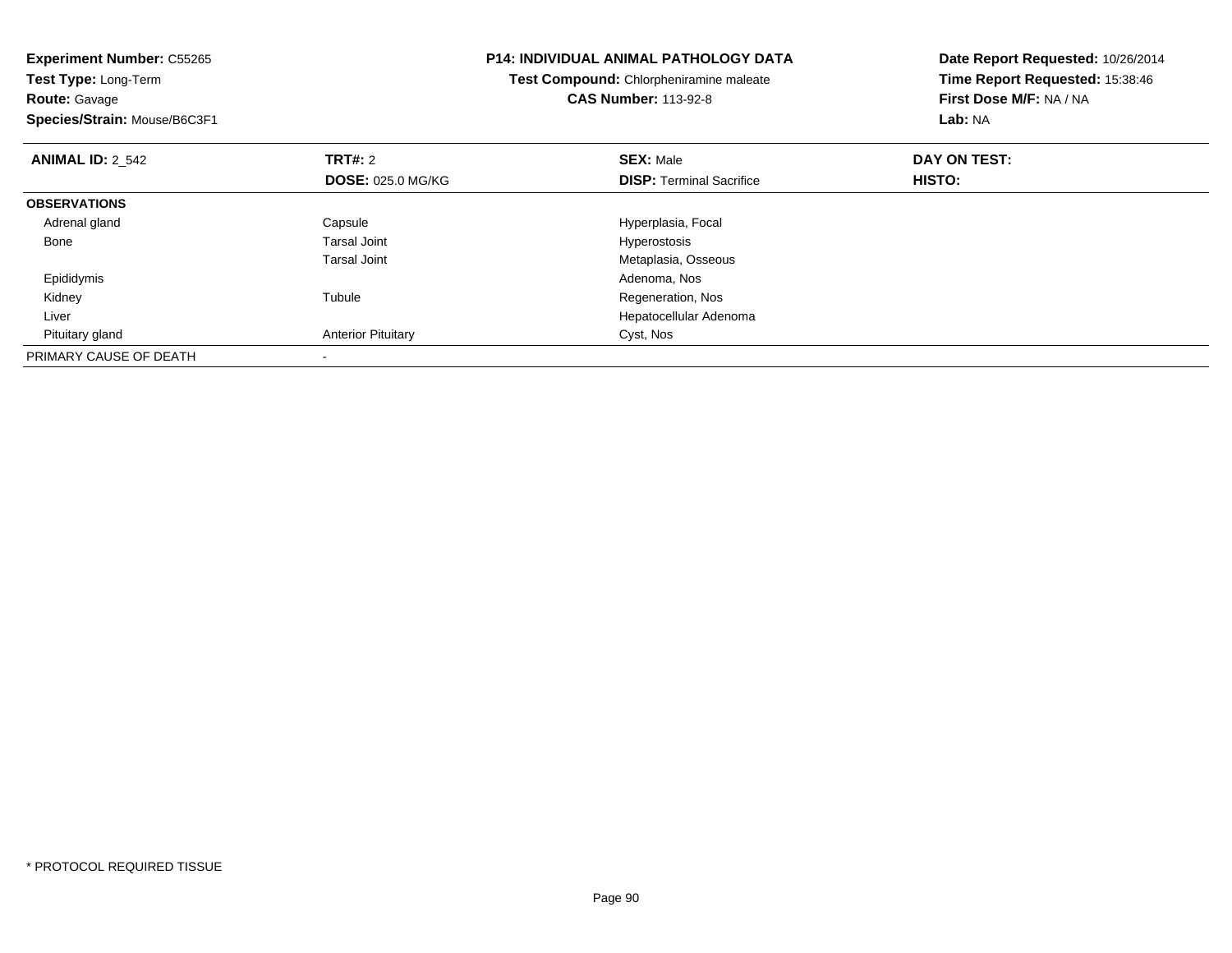**Test Type:** Long-Term**Route:** Gavage

# **Species/Strain:** Mouse/B6C3F1

### **P14: INDIVIDUAL ANIMAL PATHOLOGY DATA**

## **Test Compound:** Chlorpheniramine maleate**CAS Number:** 113-92-8

| <b>ANIMAL ID: 2_543</b> | <b>TRT#: 2</b>           | <b>SEX: Male</b>                | DAY ON TEST: |  |
|-------------------------|--------------------------|---------------------------------|--------------|--|
|                         | <b>DOSE: 025.0 MG/KG</b> | <b>DISP: Natural Death</b>      | HISTO:       |  |
| <b>OBSERVATIONS</b>     |                          |                                 |              |  |
| Adrenal gland           | Capsule                  | Hyperplasia, Focal              |              |  |
| Kidney                  |                          | Pyelonephritis, Acute           |              |  |
| Lung                    |                          | Inflammation, Interstitial      |              |  |
| Prostate                |                          | Inflammation, Acute Focal       |              |  |
| Salivary gland          |                          | Cytoplasmic Vacuolization       |              |  |
| Seminal vesicle         |                          | <b>Retention Fluid</b>          |              |  |
| Spleen                  | <b>Follicles</b>         | Depletion, Lymphoid             |              |  |
| Thymus                  | Lymphocytes              | Necrosis, Focal                 |              |  |
| Urinary bladder         |                          | Dilatation, Nos                 |              |  |
|                         |                          | Hemorrhage                      |              |  |
|                         |                          | Inflammation, Acute Necrotizing |              |  |
| PRIMARY CAUSE OF DEATH  |                          |                                 |              |  |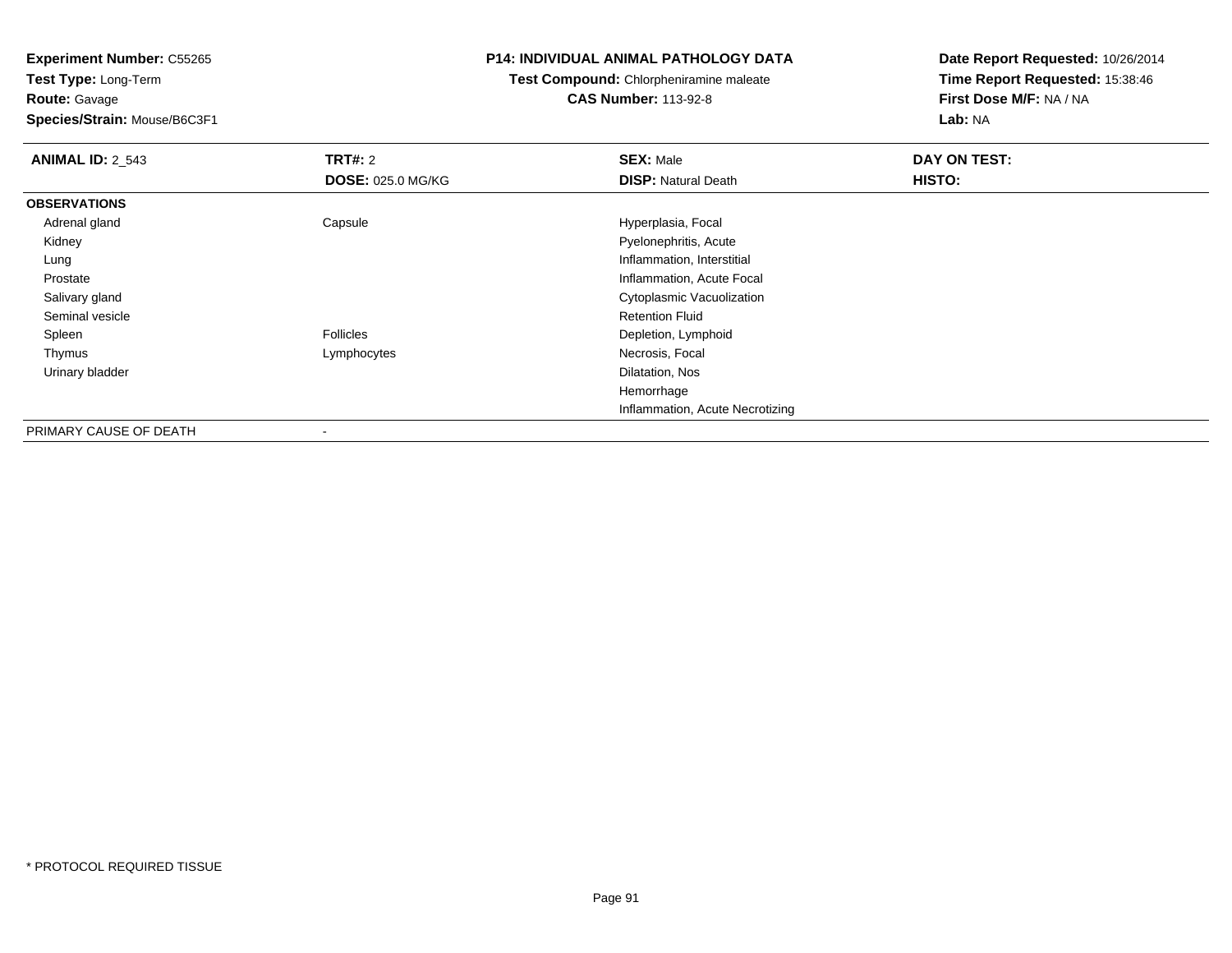| <b>Experiment Number: C55265</b><br>Test Type: Long-Term<br><b>Route: Gavage</b><br>Species/Strain: Mouse/B6C3F1 |                          | <b>P14: INDIVIDUAL ANIMAL PATHOLOGY DATA</b><br><b>Test Compound: Chlorpheniramine maleate</b><br><b>CAS Number: 113-92-8</b> | Date Report Requested: 10/26/2014<br>Time Report Requested: 15:38:46<br>First Dose M/F: NA / NA<br>Lab: NA |
|------------------------------------------------------------------------------------------------------------------|--------------------------|-------------------------------------------------------------------------------------------------------------------------------|------------------------------------------------------------------------------------------------------------|
| <b>ANIMAL ID: 2 544</b>                                                                                          | TRT#: 2                  | <b>SEX: Male</b>                                                                                                              | DAY ON TEST:                                                                                               |
|                                                                                                                  | <b>DOSE: 025.0 MG/KG</b> | <b>DISP:</b> Natural Death                                                                                                    | HISTO:                                                                                                     |
| <b>OBSERVATIONS</b>                                                                                              |                          |                                                                                                                               |                                                                                                            |
| Kidney                                                                                                           |                          | Nephrosis, Hydro                                                                                                              |                                                                                                            |
| Seminal vesicle                                                                                                  |                          | <b>Retention Fluid</b>                                                                                                        |                                                                                                            |
| Spleen                                                                                                           | Follicles                | Depletion, Lymphoid                                                                                                           |                                                                                                            |
| Thymus                                                                                                           | Lymphocytes              | Necrosis, Diffuse                                                                                                             |                                                                                                            |
| Urinary bladder                                                                                                  |                          | Dilatation, Nos                                                                                                               |                                                                                                            |
| PRIMARY CAUSE OF DEATH                                                                                           |                          |                                                                                                                               |                                                                                                            |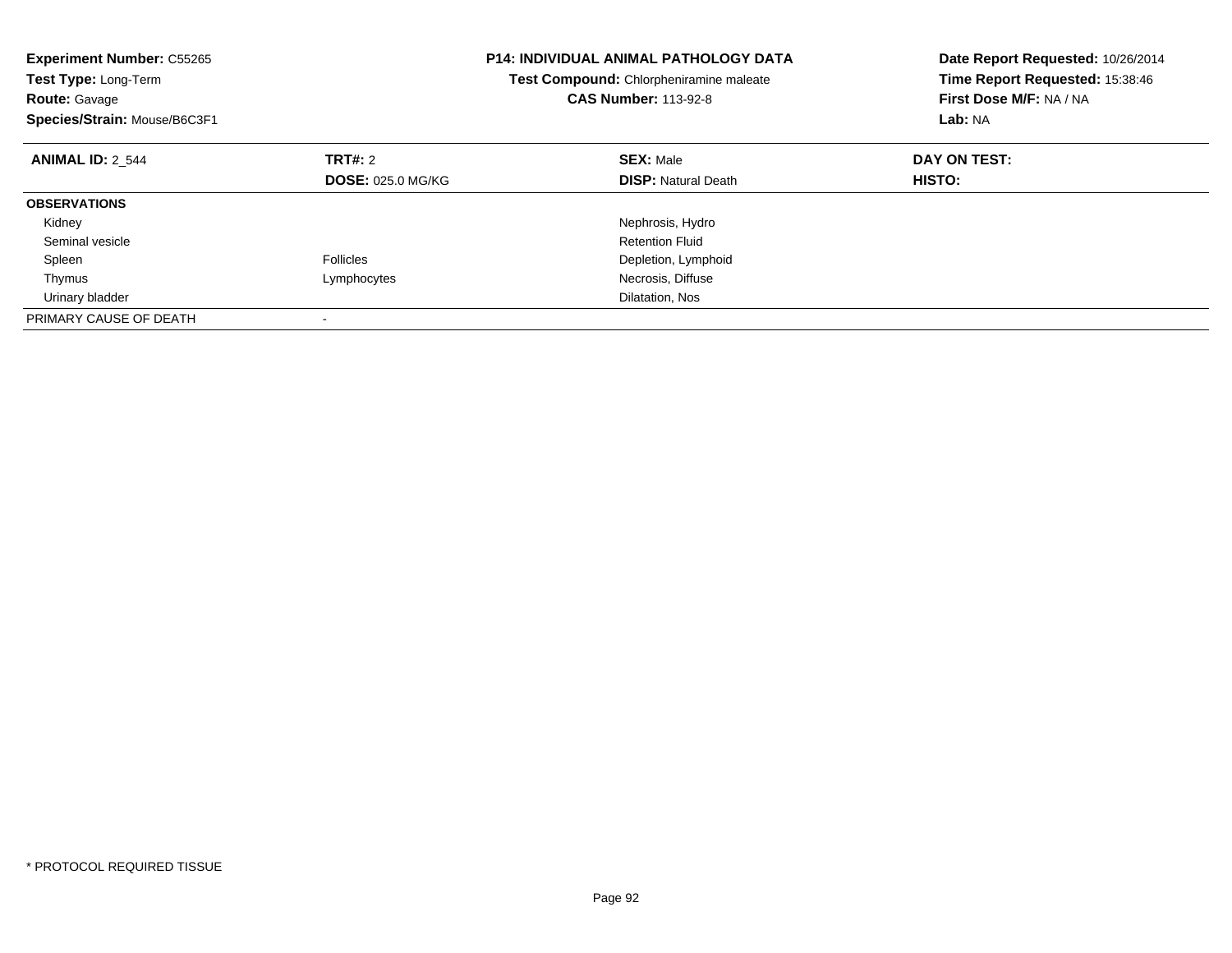| <b>Experiment Number: C55265</b><br>Test Type: Long-Term<br><b>Route: Gavage</b><br>Species/Strain: Mouse/B6C3F1 |                          | P14: INDIVIDUAL ANIMAL PATHOLOGY DATA<br>Test Compound: Chlorpheniramine maleate<br><b>CAS Number: 113-92-8</b> | Date Report Requested: 10/26/2014<br>Time Report Requested: 15:38:46<br>First Dose M/F: NA / NA<br>Lab: NA |
|------------------------------------------------------------------------------------------------------------------|--------------------------|-----------------------------------------------------------------------------------------------------------------|------------------------------------------------------------------------------------------------------------|
| <b>ANIMAL ID: 2 545</b>                                                                                          | TRT#: 2                  | <b>SEX: Male</b>                                                                                                | DAY ON TEST:                                                                                               |
|                                                                                                                  | <b>DOSE: 025.0 MG/KG</b> | <b>DISP: Natural Death</b>                                                                                      | HISTO:                                                                                                     |
| <b>OBSERVATIONS</b>                                                                                              |                          |                                                                                                                 |                                                                                                            |
| Adrenal gland                                                                                                    | Capsule                  | Ectopia                                                                                                         |                                                                                                            |
| Kidney                                                                                                           | Tubule                   | Mineralization                                                                                                  |                                                                                                            |
| Spleen                                                                                                           | <b>Follicles</b>         | Depletion, Lymphoid                                                                                             |                                                                                                            |
| Thymus                                                                                                           | Lymphocytes              | Necrosis, Focal                                                                                                 |                                                                                                            |
| Urinary bladder                                                                                                  |                          | Dilatation, Nos                                                                                                 |                                                                                                            |
| PRIMARY CAUSE OF DEATH                                                                                           |                          |                                                                                                                 |                                                                                                            |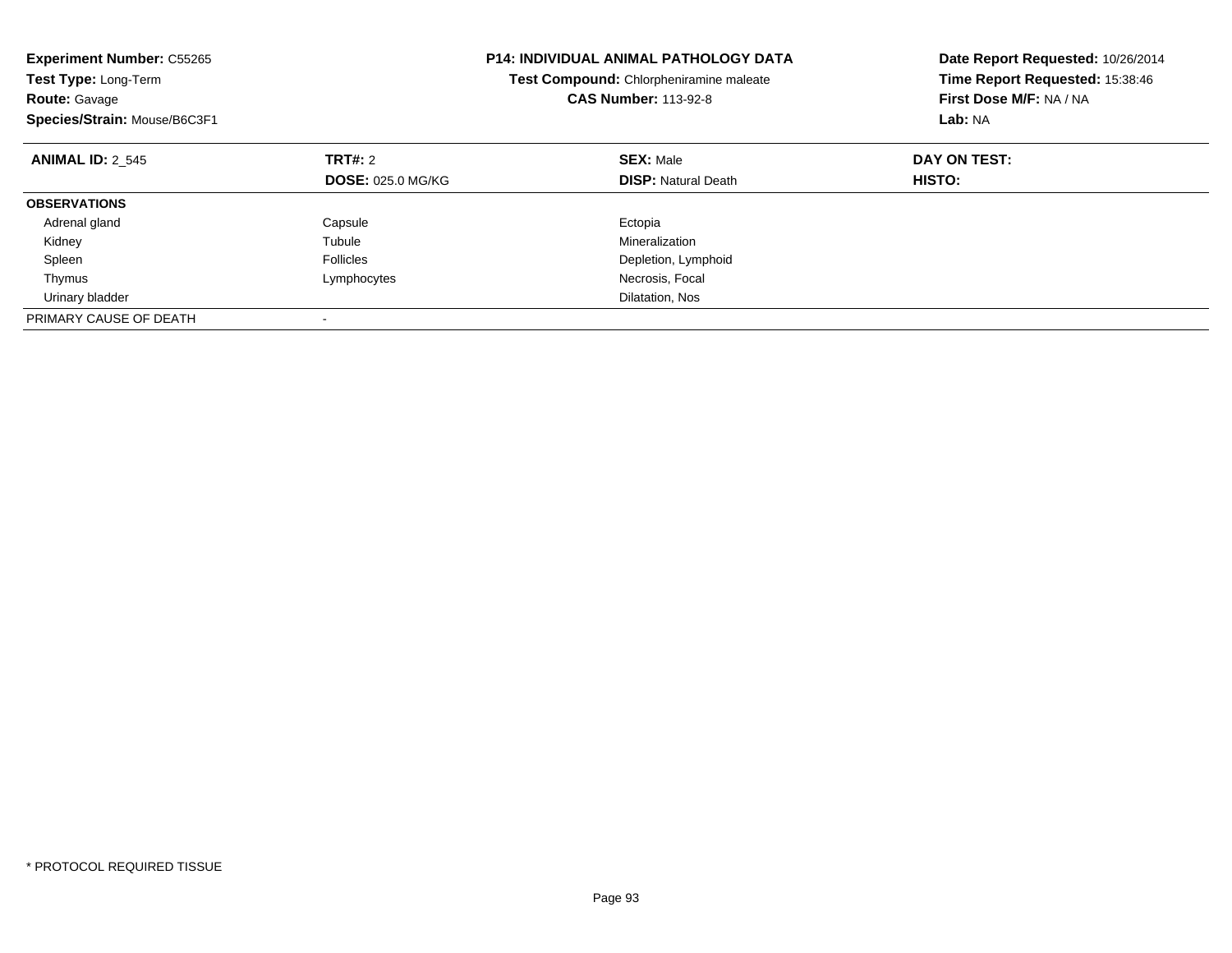**Test Type:** Long-Term**Route:** Gavage

**Species/Strain:** Mouse/B6C3F1

## **P14: INDIVIDUAL ANIMAL PATHOLOGY DATA**

**Test Compound:** Chlorpheniramine maleate**CAS Number:** 113-92-8

| <b>ANIMAL ID: 2_546</b> | TRT#: 2                  | <b>SEX: Male</b>                | DAY ON TEST: |  |
|-------------------------|--------------------------|---------------------------------|--------------|--|
|                         | <b>DOSE: 025.0 MG/KG</b> | <b>DISP:</b> Natural Death      | HISTO:       |  |
| <b>OBSERVATIONS</b>     |                          |                                 |              |  |
| Kidney                  |                          | Pyelonephritis, Acute           |              |  |
| Liver                   |                          | Necrosis, Focal                 |              |  |
| Preputial gland         |                          | Dilatation, Ducts               |              |  |
|                         |                          | Inflammation, Acute/Chronic     |              |  |
| Prostate                |                          | Inflammation, Acute Diffuse     |              |  |
| Seminal vesicle         |                          | <b>Retention Fluid</b>          |              |  |
| Spleen                  | <b>Follicles</b>         | Depletion, Lymphoid             |              |  |
| Urinary bladder         |                          | Inflammation, Acute Necrotizing |              |  |
| PRIMARY CAUSE OF DEATH  |                          |                                 |              |  |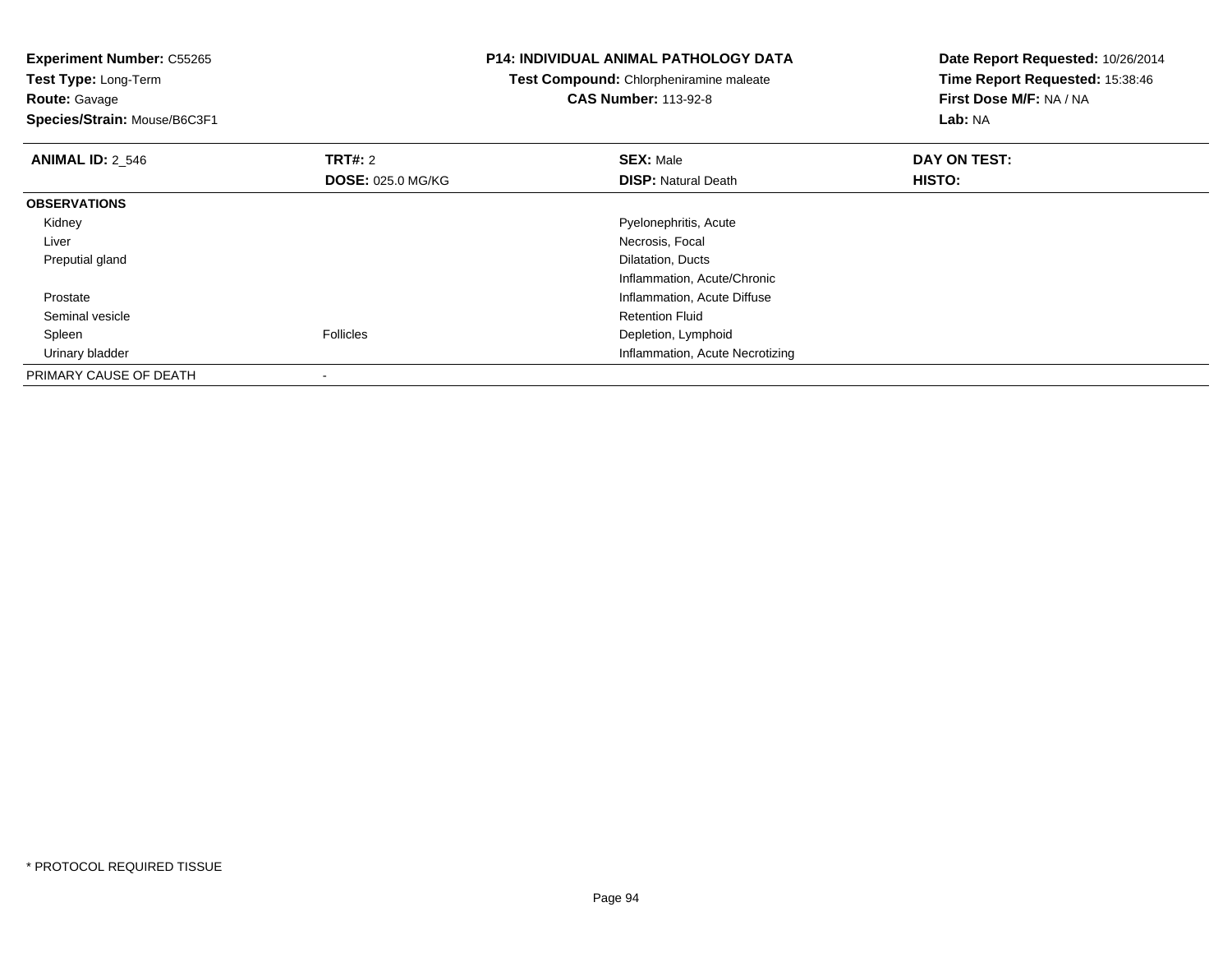| <b>Experiment Number: C55265</b><br><b>Test Type: Long-Term</b><br><b>Route: Gavage</b><br>Species/Strain: Mouse/B6C3F1 |                          | <b>P14: INDIVIDUAL ANIMAL PATHOLOGY DATA</b><br>Test Compound: Chlorpheniramine maleate<br><b>CAS Number: 113-92-8</b> | Date Report Requested: 10/26/2014<br>Time Report Requested: 15:38:46<br>First Dose M/F: NA / NA<br>Lab: NA |
|-------------------------------------------------------------------------------------------------------------------------|--------------------------|------------------------------------------------------------------------------------------------------------------------|------------------------------------------------------------------------------------------------------------|
| <b>ANIMAL ID: 2 548</b>                                                                                                 | TRT#: 2                  | <b>SEX: Male</b>                                                                                                       | DAY ON TEST:                                                                                               |
|                                                                                                                         | <b>DOSE: 025.0 MG/KG</b> | <b>DISP:</b> Terminal Sacrifice                                                                                        | <b>HISTO:</b>                                                                                              |
| <b>OBSERVATIONS</b>                                                                                                     |                          |                                                                                                                        |                                                                                                            |
| Adrenal gland                                                                                                           | Capsule                  | Hyperplasia, Focal                                                                                                     |                                                                                                            |
| Intestine Large                                                                                                         | Colon                    | Parasitism                                                                                                             |                                                                                                            |
| Kidney                                                                                                                  |                          | Nephropathy                                                                                                            |                                                                                                            |
| Liver                                                                                                                   | Hepatocytes              | Degeneration, Cystic                                                                                                   |                                                                                                            |
|                                                                                                                         |                          | Hepatocellular Adenoma                                                                                                 |                                                                                                            |
| Thymus                                                                                                                  |                          | Depletion, Lymphoid                                                                                                    |                                                                                                            |
| PRIMARY CAUSE OF DEATH                                                                                                  |                          |                                                                                                                        |                                                                                                            |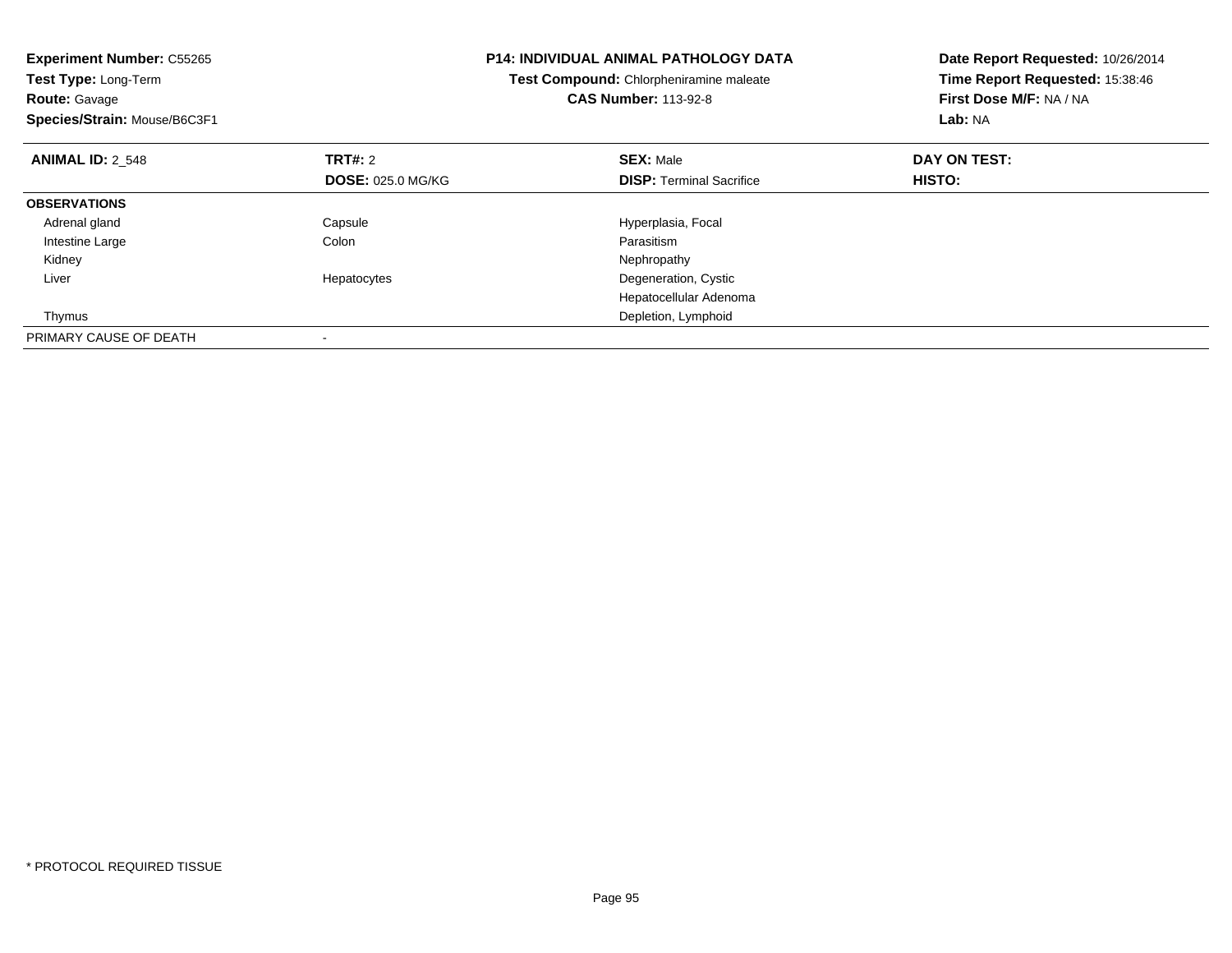| <b>Experiment Number: C55265</b><br>Test Type: Long-Term<br><b>Route: Gavage</b><br>Species/Strain: Mouse/B6C3F1 |                                            | <b>P14: INDIVIDUAL ANIMAL PATHOLOGY DATA</b><br>Test Compound: Chlorpheniramine maleate<br><b>CAS Number: 113-92-8</b> | Date Report Requested: 10/26/2014<br>Time Report Requested: 15:38:46<br>First Dose M/F: NA / NA<br>Lab: NA |
|------------------------------------------------------------------------------------------------------------------|--------------------------------------------|------------------------------------------------------------------------------------------------------------------------|------------------------------------------------------------------------------------------------------------|
| <b>ANIMAL ID: 2 549</b>                                                                                          | <b>TRT#: 2</b><br><b>DOSE: 025.0 MG/KG</b> | <b>SEX: Male</b><br><b>DISP:</b> Natural Death                                                                         | DAY ON TEST:<br>HISTO:                                                                                     |
| <b>OBSERVATIONS</b>                                                                                              |                                            |                                                                                                                        |                                                                                                            |
| Spleen                                                                                                           | <b>Follicles</b>                           | Depletion, Lymphoid                                                                                                    |                                                                                                            |
| PRIMARY CAUSE OF DEATH                                                                                           |                                            |                                                                                                                        |                                                                                                            |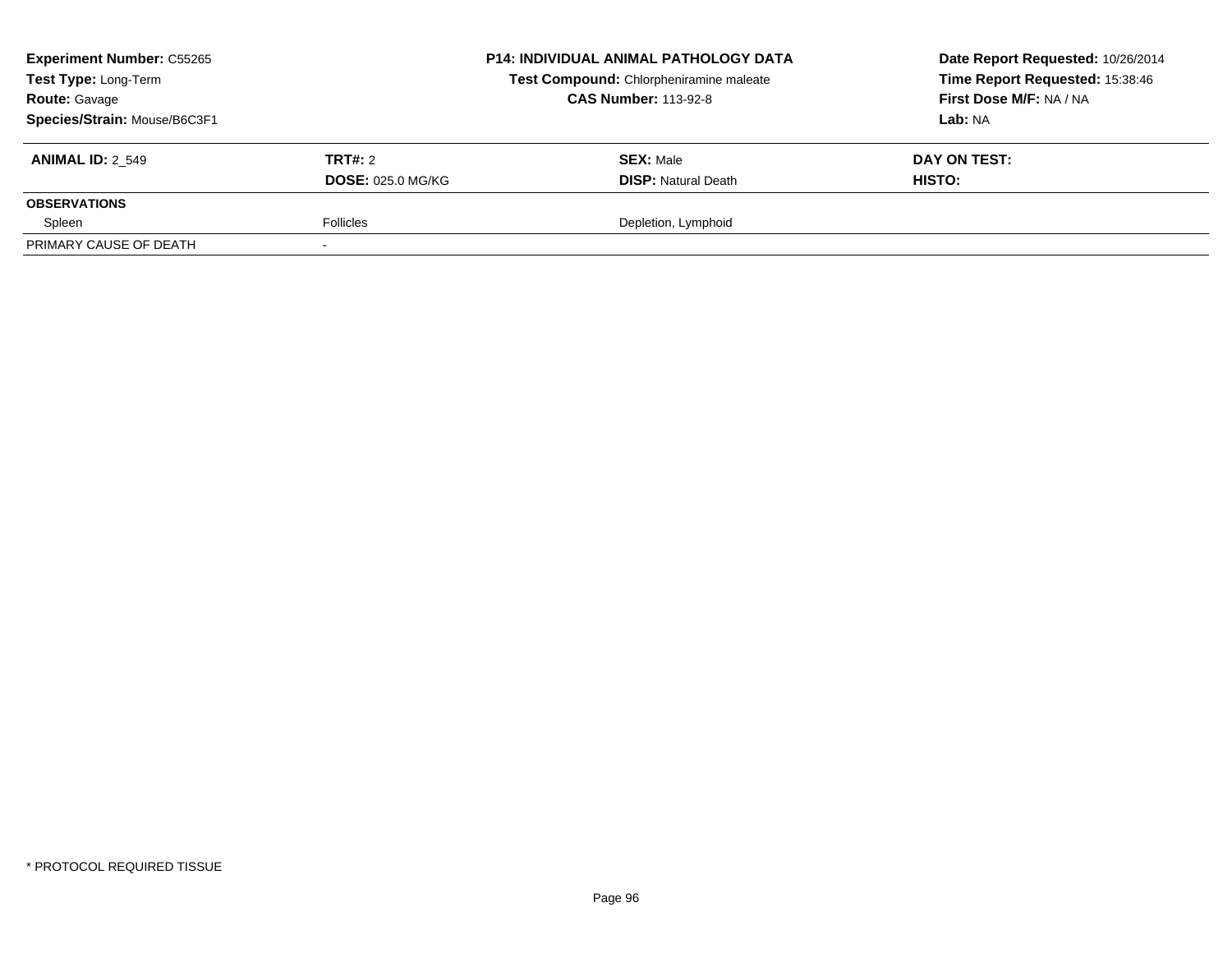| <b>Experiment Number: C55265</b><br>Test Type: Long-Term<br><b>Route: Gavage</b><br>Species/Strain: Mouse/B6C3F1 |                          | <b>P14: INDIVIDUAL ANIMAL PATHOLOGY DATA</b><br>Test Compound: Chlorpheniramine maleate<br><b>CAS Number: 113-92-8</b> | Date Report Requested: 10/26/2014<br>Time Report Requested: 15:38:46<br>First Dose M/F: NA / NA<br>Lab: NA |
|------------------------------------------------------------------------------------------------------------------|--------------------------|------------------------------------------------------------------------------------------------------------------------|------------------------------------------------------------------------------------------------------------|
| <b>ANIMAL ID: 2 550</b>                                                                                          | TRT#: 2                  | <b>SEX: Male</b>                                                                                                       | DAY ON TEST:                                                                                               |
|                                                                                                                  | <b>DOSE: 025.0 MG/KG</b> | <b>DISP:</b> Natural Death                                                                                             | <b>HISTO:</b>                                                                                              |
| <b>OBSERVATIONS</b>                                                                                              |                          |                                                                                                                        |                                                                                                            |
| Adrenal gland                                                                                                    | Capsule                  | Hyperplasia, Focal                                                                                                     |                                                                                                            |
| Kidney                                                                                                           |                          | Nephropathy                                                                                                            |                                                                                                            |
| Liver                                                                                                            |                          | Hepatocellular Carcinoma                                                                                               |                                                                                                            |
|                                                                                                                  |                          | Necrosis, Focal                                                                                                        |                                                                                                            |
| Lung                                                                                                             |                          | Hyperplasia, Epithelial                                                                                                |                                                                                                            |
| PRIMARY CAUSE OF DEATH                                                                                           |                          |                                                                                                                        |                                                                                                            |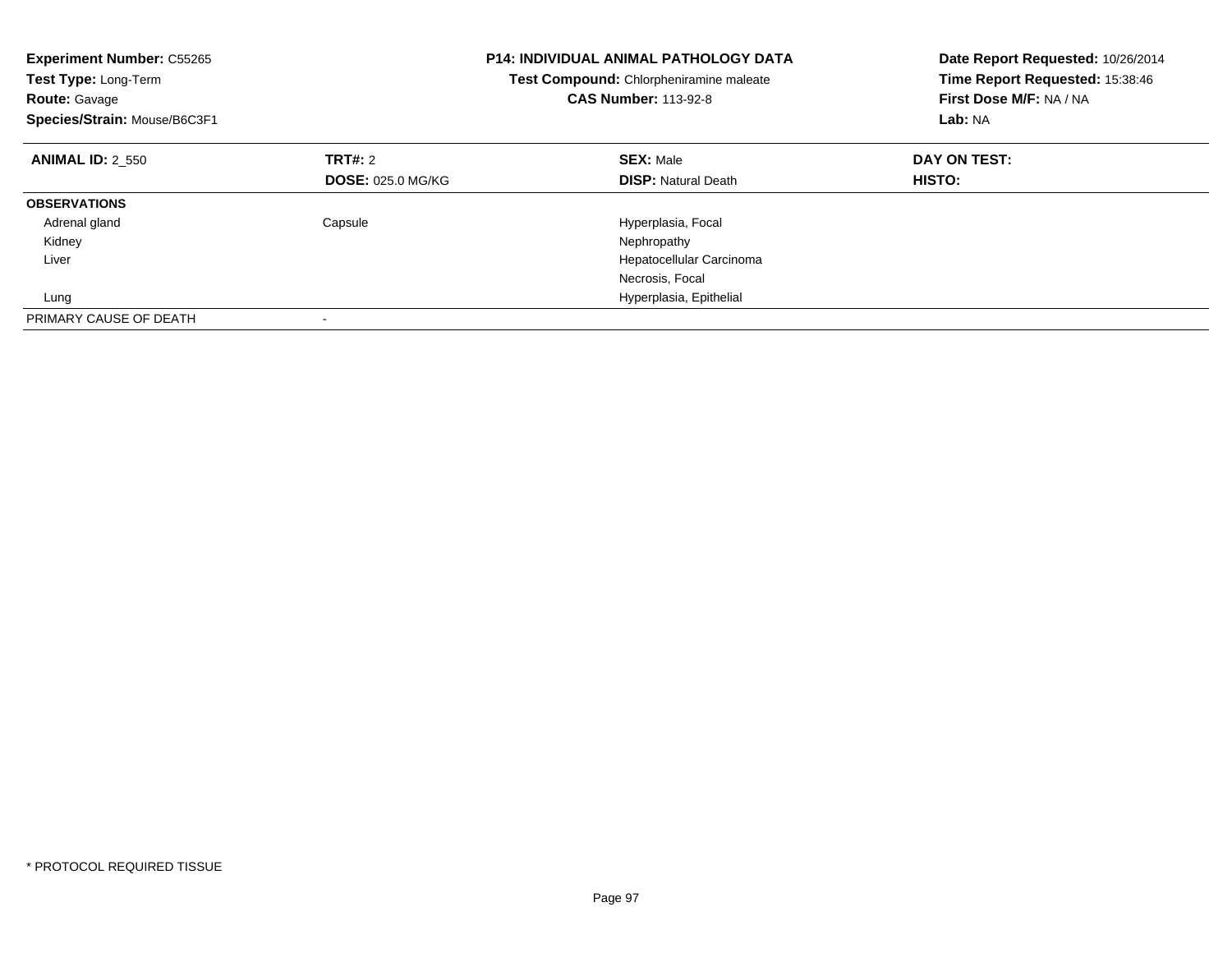| <b>Experiment Number: C55265</b><br>Test Type: Long-Term<br><b>Route: Gavage</b><br>Species/Strain: Mouse/B6C3F1 |                       | <b>P14: INDIVIDUAL ANIMAL PATHOLOGY DATA</b><br>Test Compound: Chlorpheniramine maleate<br><b>CAS Number: 113-92-8</b> | Date Report Requested: 10/26/2014<br>Time Report Requested: 15:38:46<br>First Dose M/F: NA / NA<br>Lab: NA |
|------------------------------------------------------------------------------------------------------------------|-----------------------|------------------------------------------------------------------------------------------------------------------------|------------------------------------------------------------------------------------------------------------|
| <b>ANIMAL ID: 3 501</b>                                                                                          | <b>TRT#: 3</b>        | <b>SEX: Male</b>                                                                                                       | DAY ON TEST:                                                                                               |
|                                                                                                                  | DOSE: 0               | <b>DISP:</b> Terminal Sacrifice                                                                                        | HISTO:                                                                                                     |
| <b>OBSERVATIONS</b>                                                                                              |                       |                                                                                                                        |                                                                                                            |
| Adrenal gland                                                                                                    | Capsule               | Hyperplasia, Focal                                                                                                     |                                                                                                            |
|                                                                                                                  | <b>Cortex Nos</b>     | Hypertrophy, Focal                                                                                                     |                                                                                                            |
| Bone                                                                                                             | <b>Tarsal Joint</b>   | Hyperostosis                                                                                                           |                                                                                                            |
|                                                                                                                  | <b>Tarsal Joint</b>   | Metaplasia, Osseous                                                                                                    |                                                                                                            |
| Kidney                                                                                                           | Tubule                | Regeneration, Nos                                                                                                      |                                                                                                            |
| Liver                                                                                                            | <b>Bile Duct</b>      | Cyst, Nos                                                                                                              |                                                                                                            |
|                                                                                                                  |                       | Hematopoiesis                                                                                                          |                                                                                                            |
| Lymph node                                                                                                       | Mesenteric Lymph Node | Hematopoiesis                                                                                                          |                                                                                                            |
| PRIMARY CAUSE OF DEATH                                                                                           |                       |                                                                                                                        |                                                                                                            |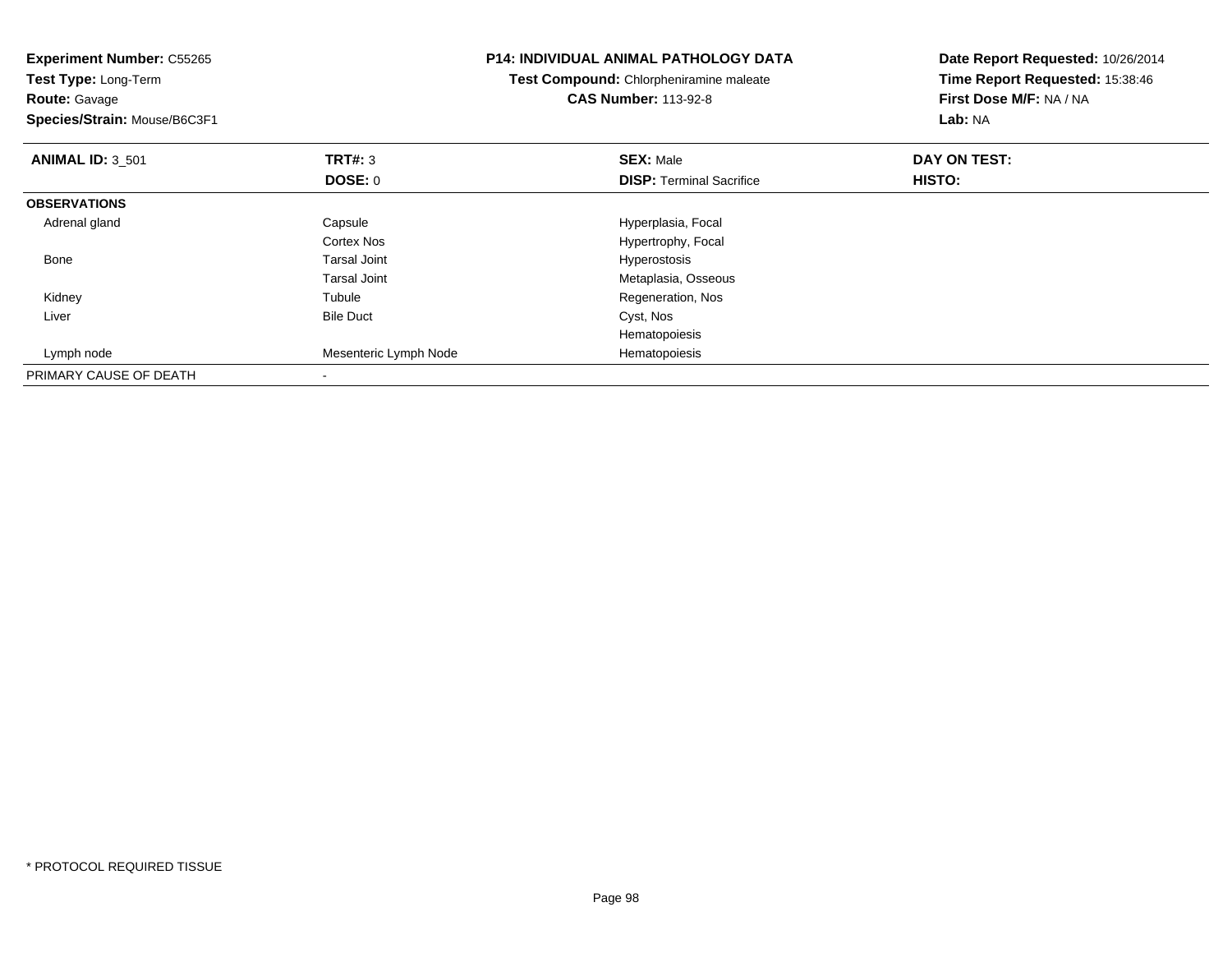| <b>Experiment Number: C55265</b><br><b>Test Type: Long-Term</b><br><b>Route: Gavage</b><br>Species/Strain: Mouse/B6C3F1 |                     | <b>P14: INDIVIDUAL ANIMAL PATHOLOGY DATA</b><br><b>Test Compound:</b> Chlorpheniramine maleate<br><b>CAS Number: 113-92-8</b> | Date Report Requested: 10/26/2014<br>Time Report Requested: 15:38:46<br>First Dose M/F: NA / NA<br>Lab: NA |
|-------------------------------------------------------------------------------------------------------------------------|---------------------|-------------------------------------------------------------------------------------------------------------------------------|------------------------------------------------------------------------------------------------------------|
| <b>ANIMAL ID: 3 502</b>                                                                                                 | TRT#: 3             | <b>SEX: Male</b>                                                                                                              | DAY ON TEST:                                                                                               |
|                                                                                                                         | DOSE: 0             | <b>DISP:</b> Terminal Sacrifice                                                                                               | HISTO:                                                                                                     |
| <b>OBSERVATIONS</b>                                                                                                     |                     |                                                                                                                               |                                                                                                            |
| Adrenal gland                                                                                                           | Capsule             | Hyperplasia, Focal                                                                                                            |                                                                                                            |
| Bone                                                                                                                    | <b>Tarsal Joint</b> | Hyperostosis                                                                                                                  |                                                                                                            |
|                                                                                                                         | <b>Tarsal Joint</b> | Metaplasia, Osseous                                                                                                           |                                                                                                            |
| Harderian gland                                                                                                         | Hardarian Gland     | Adenoma, Nos                                                                                                                  |                                                                                                            |
| Kidney                                                                                                                  | Tubule              | Regeneration, Nos                                                                                                             |                                                                                                            |
| Thyroid                                                                                                                 |                     | Cyst, Follicular Nos                                                                                                          |                                                                                                            |
| Unspecified                                                                                                             | Multiple Organs Nos | Lymphoma, Mixed-Malignant Type                                                                                                |                                                                                                            |
| PRIMARY CAUSE OF DEATH                                                                                                  |                     |                                                                                                                               |                                                                                                            |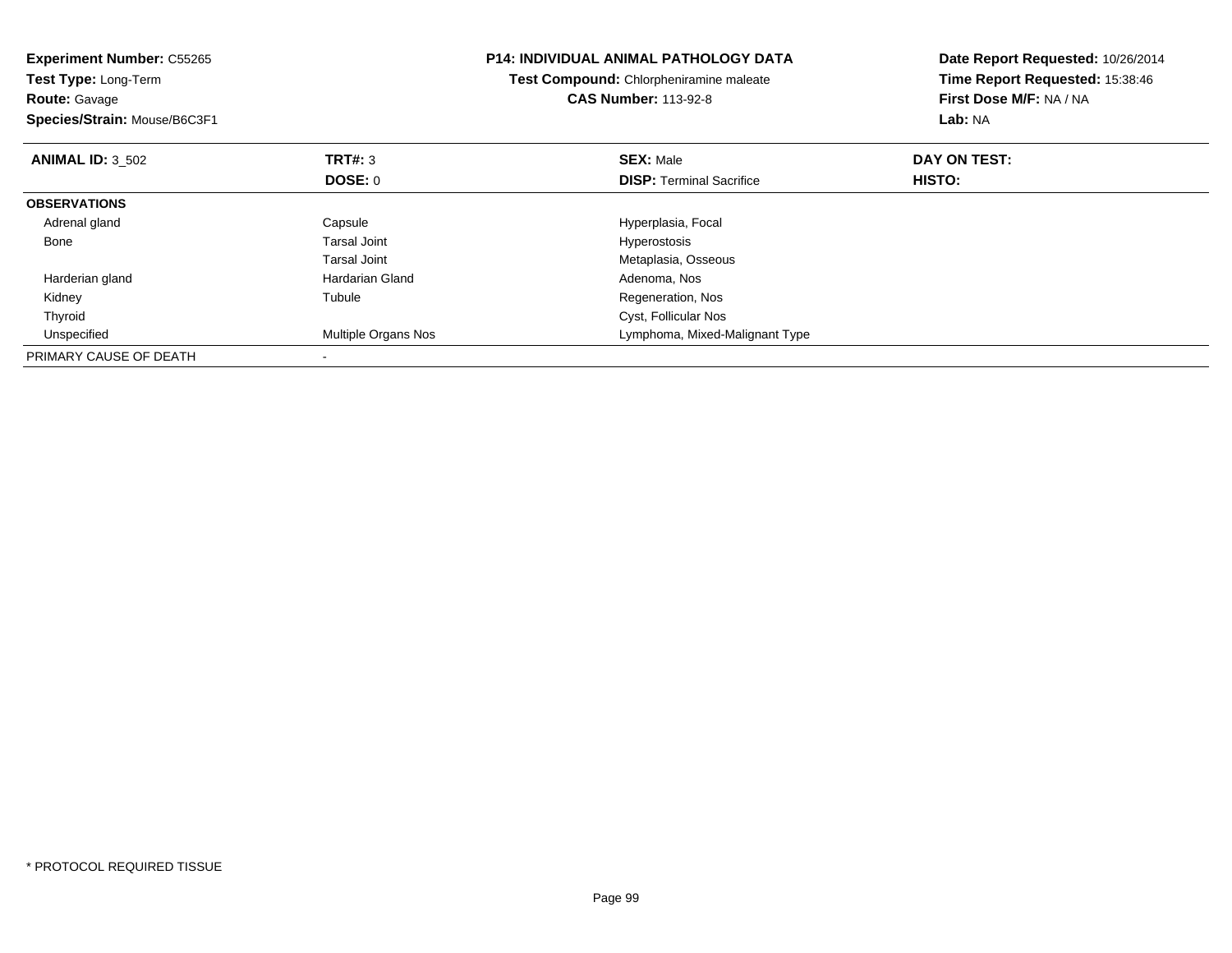| <b>Experiment Number: C55265</b><br><b>Test Type: Long-Term</b> |                     | <b>P14: INDIVIDUAL ANIMAL PATHOLOGY DATA</b><br>Test Compound: Chlorpheniramine maleate | Date Report Requested: 10/26/2014<br>Time Report Requested: 15:38:46 |
|-----------------------------------------------------------------|---------------------|-----------------------------------------------------------------------------------------|----------------------------------------------------------------------|
| <b>Route: Gavage</b>                                            |                     | <b>CAS Number: 113-92-8</b>                                                             | First Dose M/F: NA / NA                                              |
| Species/Strain: Mouse/B6C3F1                                    |                     |                                                                                         | Lab: NA                                                              |
| <b>ANIMAL ID: 3 503</b>                                         | TRT#: 3             | <b>SEX: Male</b>                                                                        | DAY ON TEST:                                                         |
|                                                                 | DOSE: 0             | <b>DISP:</b> Natural Death                                                              | HISTO:                                                               |
| <b>OBSERVATIONS</b>                                             |                     |                                                                                         |                                                                      |
| Intestine Small                                                 | Jejunum             | Necrosis, Coagulative                                                                   |                                                                      |
| Unspecified                                                     | Multiple Organs Nos | Lymphoma, Histiocytic-Malignant Type                                                    |                                                                      |
| PRIMARY CAUSE OF DEATH                                          |                     |                                                                                         |                                                                      |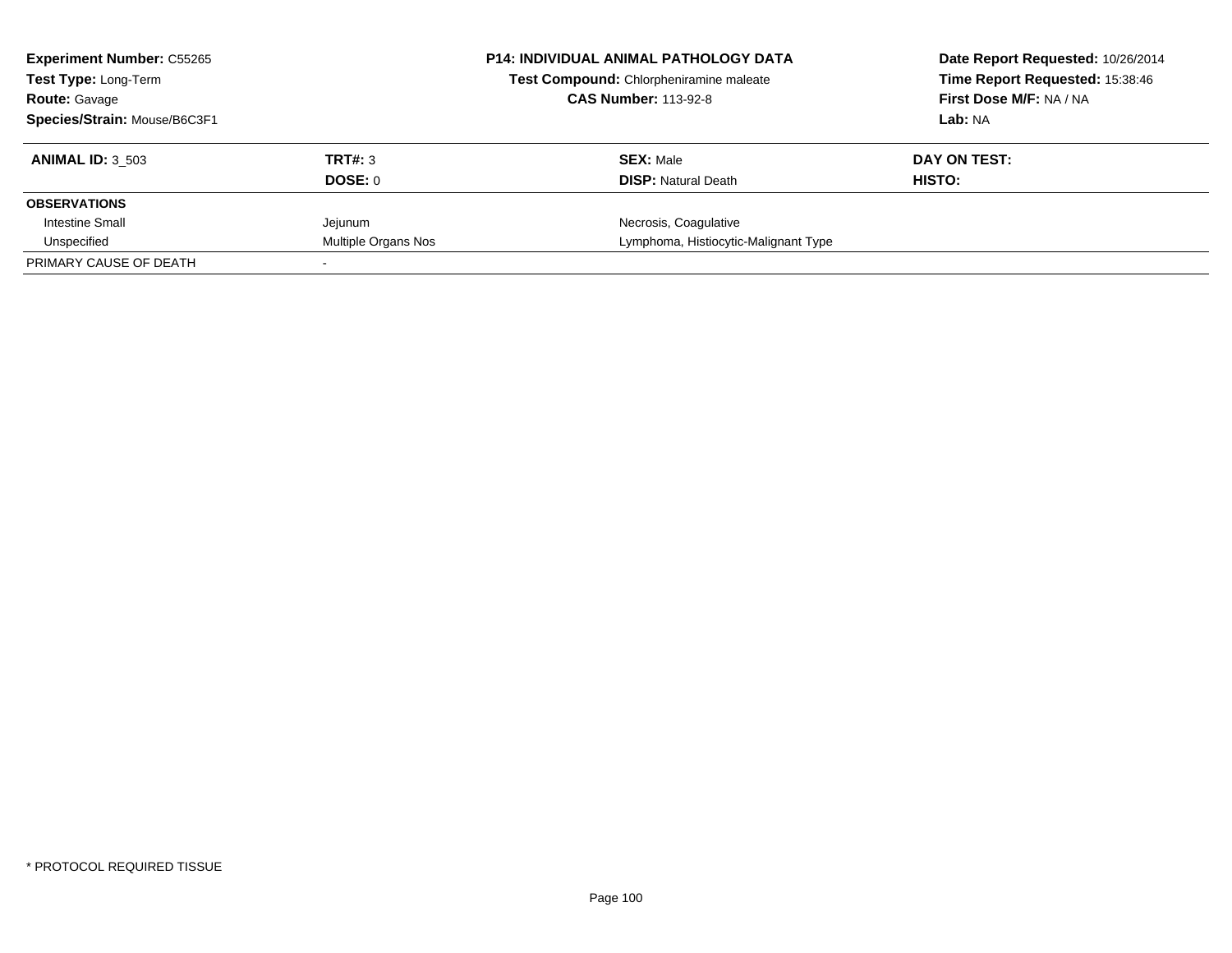| <b>Experiment Number: C55265</b><br>Test Type: Long-Term<br><b>Route: Gavage</b><br>Species/Strain: Mouse/B6C3F1 |                     | <b>P14: INDIVIDUAL ANIMAL PATHOLOGY DATA</b><br>Test Compound: Chlorpheniramine maleate<br><b>CAS Number: 113-92-8</b> | Date Report Requested: 10/26/2014<br>Time Report Requested: 15:38:46<br>First Dose M/F: NA / NA<br>Lab: NA |
|------------------------------------------------------------------------------------------------------------------|---------------------|------------------------------------------------------------------------------------------------------------------------|------------------------------------------------------------------------------------------------------------|
| <b>ANIMAL ID: 3 504</b>                                                                                          | TRT#: 3             | <b>SEX: Male</b>                                                                                                       | DAY ON TEST:                                                                                               |
|                                                                                                                  | DOSE: 0             | <b>DISP:</b> Terminal Sacrifice                                                                                        | <b>HISTO:</b>                                                                                              |
| <b>OBSERVATIONS</b>                                                                                              |                     |                                                                                                                        |                                                                                                            |
| Adrenal gland                                                                                                    | Capsule             | Hyperplasia, Focal                                                                                                     |                                                                                                            |
| Kidney                                                                                                           | Tubule              | Regeneration, Nos                                                                                                      |                                                                                                            |
| Unspecified                                                                                                      | Multiple Organs Nos | Lymphoma, Lymphocytic-Malignant Type                                                                                   |                                                                                                            |
| PRIMARY CAUSE OF DEATH                                                                                           |                     |                                                                                                                        |                                                                                                            |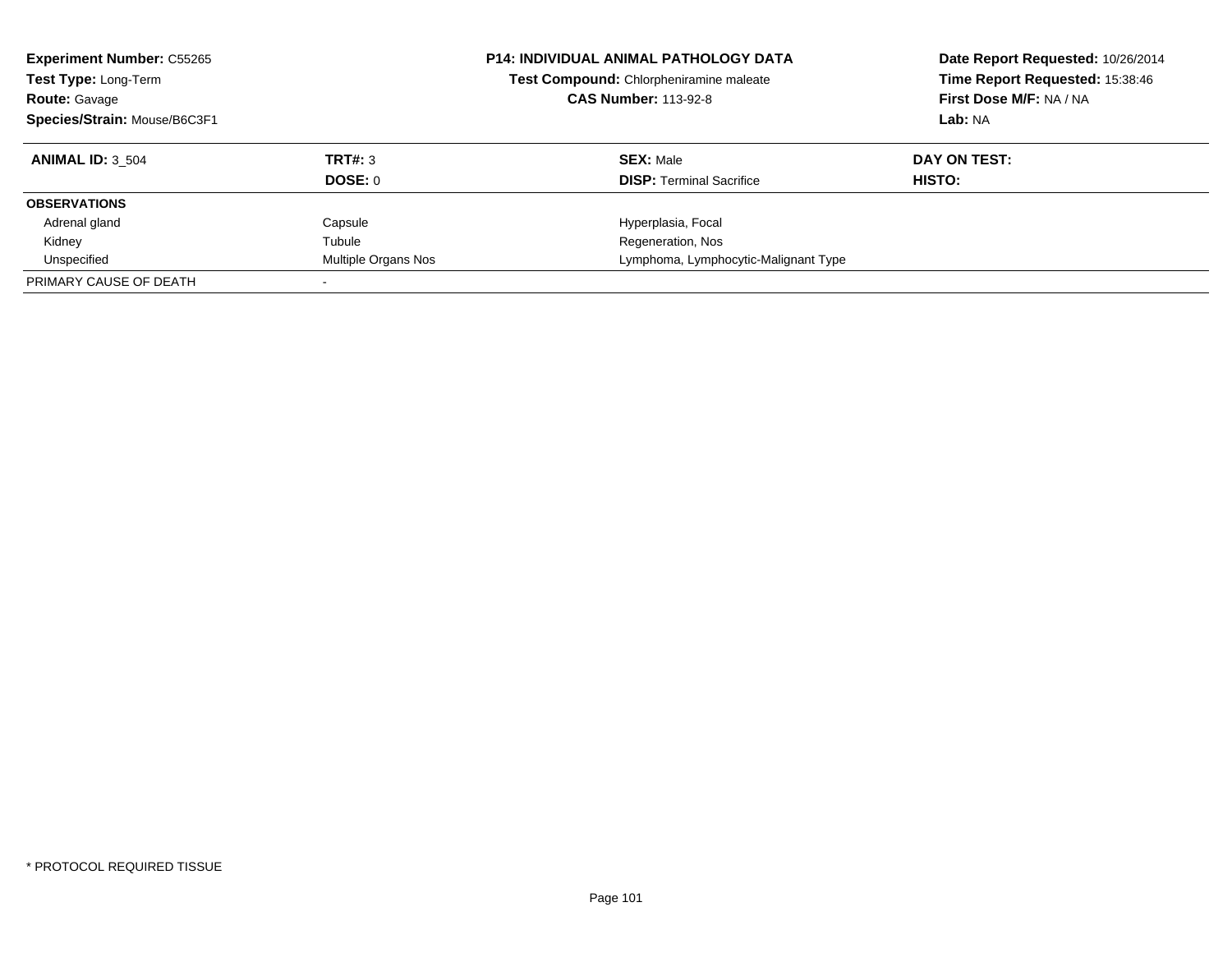**Test Type:** Long-Term**Route:** Gavage

**Species/Strain:** Mouse/B6C3F1

### **P14: INDIVIDUAL ANIMAL PATHOLOGY DATA**

**Test Compound:** Chlorpheniramine maleate**CAS Number:** 113-92-8

| <b>ANIMAL ID: 3 505</b> | TRT#: 3        | <b>SEX: Male</b>           | DAY ON TEST: |  |
|-------------------------|----------------|----------------------------|--------------|--|
|                         | <b>DOSE: 0</b> | <b>DISP: Natural Death</b> | HISTO:       |  |
| <b>OBSERVATIONS</b>     |                |                            |              |  |
| Adrenal gland           | Capsule        | Hyperplasia, Focal         |              |  |
| Kidney                  |                | Nephrosis, Hydro           |              |  |
|                         | Tubule         | Regeneration, Nos          |              |  |
| Liver                   | Hepatocytes    | Cytoplasmic Vacuolization  |              |  |
| Parathyroid gland       |                | Focal Cellular Change      |              |  |
| Prostate                |                | Inflammation, Acute Focal  |              |  |
| Seminal vesicle         |                | <b>Retention Fluid</b>     |              |  |
| Thymus                  | Lymphocytes    | Necrosis, Focal            |              |  |
| Urinary bladder         |                | Dilatation, Nos            |              |  |
| PRIMARY CAUSE OF DEATH  |                |                            |              |  |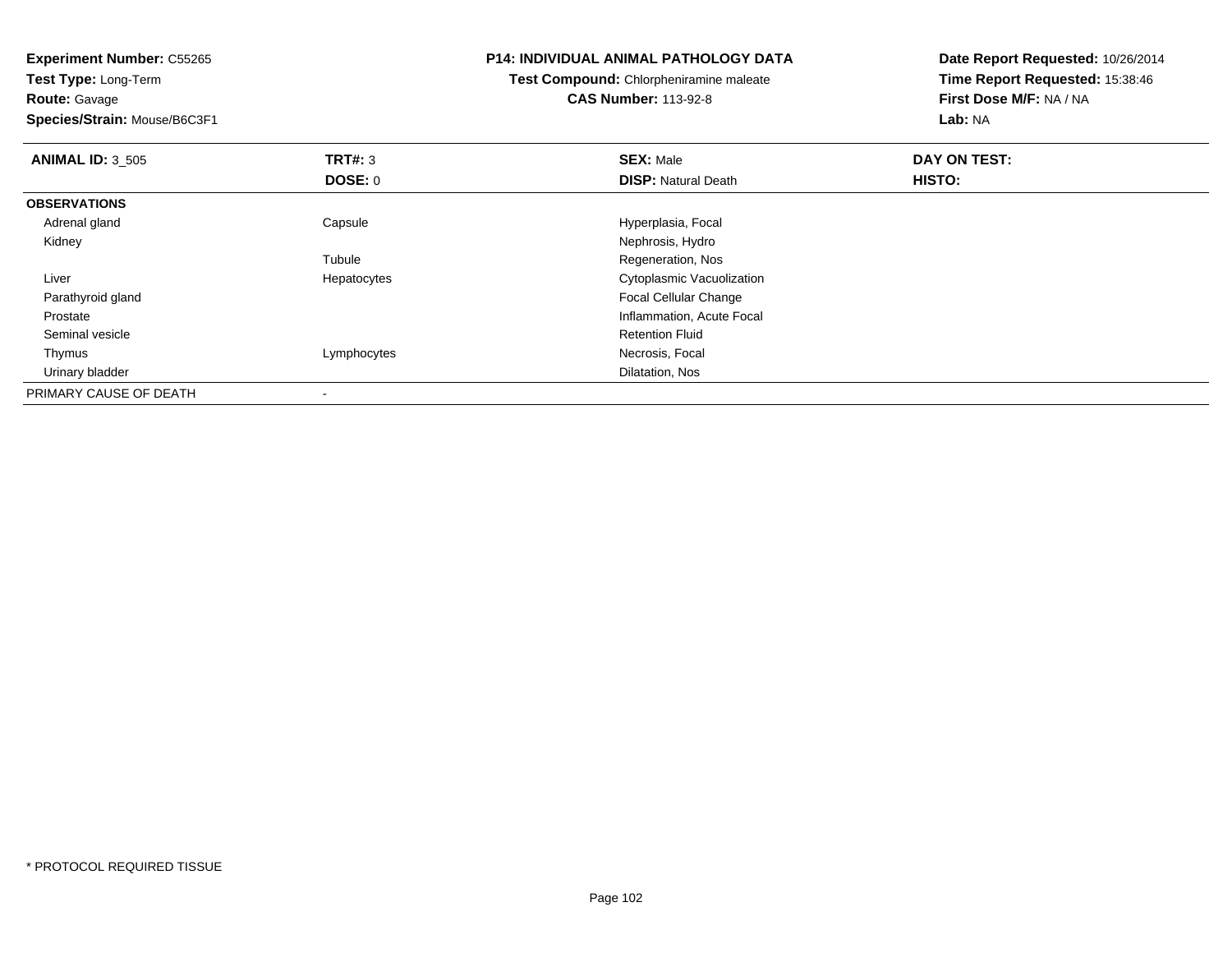| <b>Experiment Number: C55265</b><br>Test Type: Long-Term<br><b>Route: Gavage</b><br>Species/Strain: Mouse/B6C3F1 |                          | <b>P14: INDIVIDUAL ANIMAL PATHOLOGY DATA</b><br>Test Compound: Chlorpheniramine maleate<br><b>CAS Number: 113-92-8</b> | Date Report Requested: 10/26/2014<br>Time Report Requested: 15:38:46<br>First Dose M/F: NA / NA<br>Lab: NA |
|------------------------------------------------------------------------------------------------------------------|--------------------------|------------------------------------------------------------------------------------------------------------------------|------------------------------------------------------------------------------------------------------------|
| <b>ANIMAL ID: 3 506</b>                                                                                          | TRT#: 3                  | <b>SEX: Male</b>                                                                                                       | DAY ON TEST:                                                                                               |
|                                                                                                                  | <b>DOSE: 0</b>           | <b>DISP:</b> Terminal Sacrifice                                                                                        | HISTO:                                                                                                     |
| <b>OBSERVATIONS</b>                                                                                              |                          |                                                                                                                        |                                                                                                            |
| Adrenal gland                                                                                                    | Cortex Nos               | Degeneration, Lipoid                                                                                                   |                                                                                                            |
|                                                                                                                  | Capsule                  | Hyperplasia, Focal                                                                                                     |                                                                                                            |
| Kidney                                                                                                           | Tubule                   | Regeneration, Nos                                                                                                      |                                                                                                            |
| Liver                                                                                                            |                          | Hepatocellular Adenoma                                                                                                 |                                                                                                            |
| Stomach                                                                                                          | <b>Glandular Stomach</b> | Dysplasia, Nos                                                                                                         |                                                                                                            |
|                                                                                                                  | <b>Glandular Stomach</b> | Inflammation, Acute/Chronic                                                                                            |                                                                                                            |
| PRIMARY CAUSE OF DEATH                                                                                           |                          |                                                                                                                        |                                                                                                            |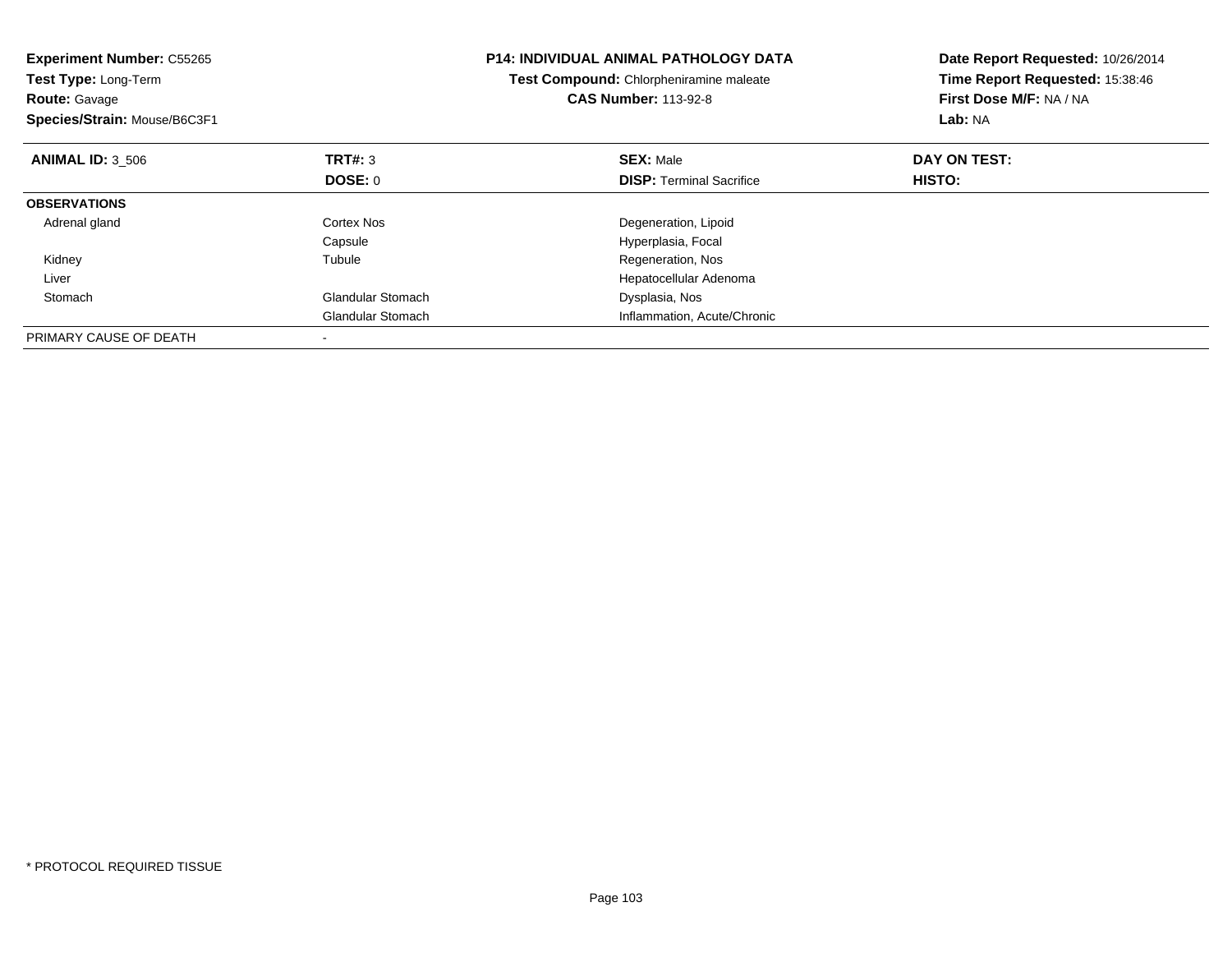**Experiment Number:** C55265**Test Type:** Long-Term**Route:** Gavage **Species/Strain:** Mouse/B6C3F1**P14: INDIVIDUAL ANIMAL PATHOLOGY DATATest Compound:** Chlorpheniramine maleate**CAS Number:** 113-92-8**Date Report Requested:** 10/26/2014**Time Report Requested:** 15:38:46**First Dose M/F:** NA / NA**Lab:** NA**ANIMAL ID:** 3\_507 **TRT#:** <sup>3</sup> **SEX:** Male **DAY ON TEST: DOSE:** 0**DISP:** Terminal Sacrifice **HISTO: OBSERVATIONS** Adrenal glandCortex Nos **Cortex Nos** Degeneration, Lipoid Capsule Hyperplasia, Focal Cortex NosHypertrophy, Focal<br>Hyperostosis Bone Tarsal Joint Hyperostosis Tarsal Joint Metaplasia, Osseous Kidney Tubule Regeneration, Nos Liver Inflammation, Acute/Chronic Alveolar/Bronchiolar Adenoma LungHyperplasia, Epithelial Lymph nodeMesenteric Lymph Node **Hematopoiesis** PRIMARY CAUSE OF DEATH-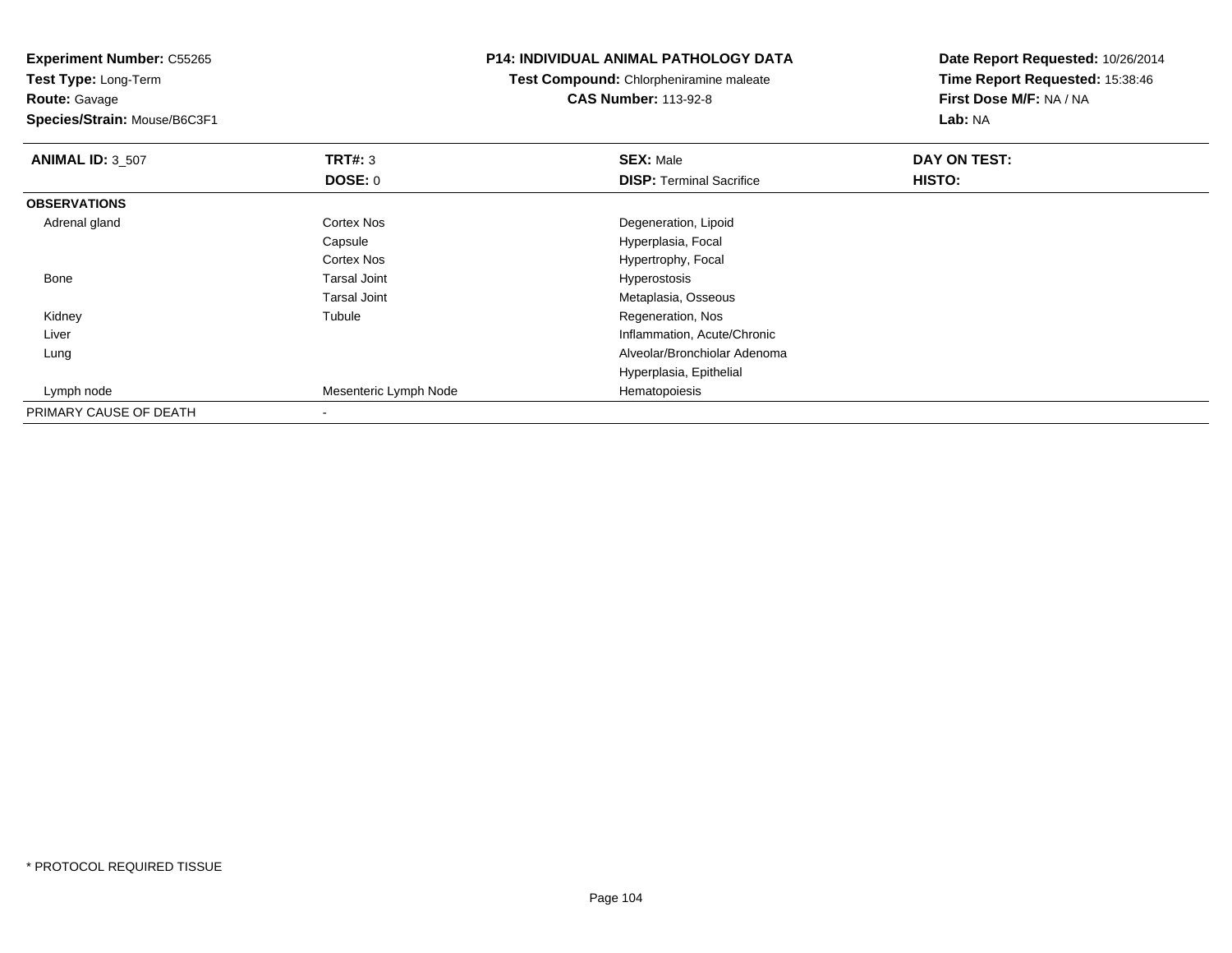| <b>Experiment Number: C55265</b><br>Test Type: Long-Term<br><b>Route: Gavage</b><br>Species/Strain: Mouse/B6C3F1 |                     | <b>P14: INDIVIDUAL ANIMAL PATHOLOGY DATA</b><br>Test Compound: Chlorpheniramine maleate<br><b>CAS Number: 113-92-8</b> | Date Report Requested: 10/26/2014<br>Time Report Requested: 15:38:46<br>First Dose M/F: NA / NA<br>Lab: NA |
|------------------------------------------------------------------------------------------------------------------|---------------------|------------------------------------------------------------------------------------------------------------------------|------------------------------------------------------------------------------------------------------------|
| <b>ANIMAL ID: 3 508</b>                                                                                          | <b>TRT#: 3</b>      | <b>SEX: Male</b>                                                                                                       | DAY ON TEST:                                                                                               |
|                                                                                                                  | DOSE: 0             | <b>DISP:</b> Moribund Sacrifice                                                                                        | HISTO:                                                                                                     |
| <b>OBSERVATIONS</b>                                                                                              |                     |                                                                                                                        |                                                                                                            |
| Adrenal gland                                                                                                    | Capsule             | Hyperplasia, Focal                                                                                                     |                                                                                                            |
| Bone                                                                                                             | <b>Tarsal Joint</b> | Hyperostosis                                                                                                           |                                                                                                            |
|                                                                                                                  | <b>Tarsal Joint</b> | Metaplasia, Osseous                                                                                                    |                                                                                                            |
| Kidney                                                                                                           | Tubule              | Regeneration, Nos                                                                                                      |                                                                                                            |
| Liver                                                                                                            |                     | Hepatocellular Adenoma                                                                                                 |                                                                                                            |
| Lung                                                                                                             |                     | Alveolar/Bronchiolar Carcinoma                                                                                         |                                                                                                            |
| Tooth                                                                                                            | Root                | Dysplasia, Nos                                                                                                         |                                                                                                            |
| PRIMARY CAUSE OF DEATH                                                                                           |                     |                                                                                                                        |                                                                                                            |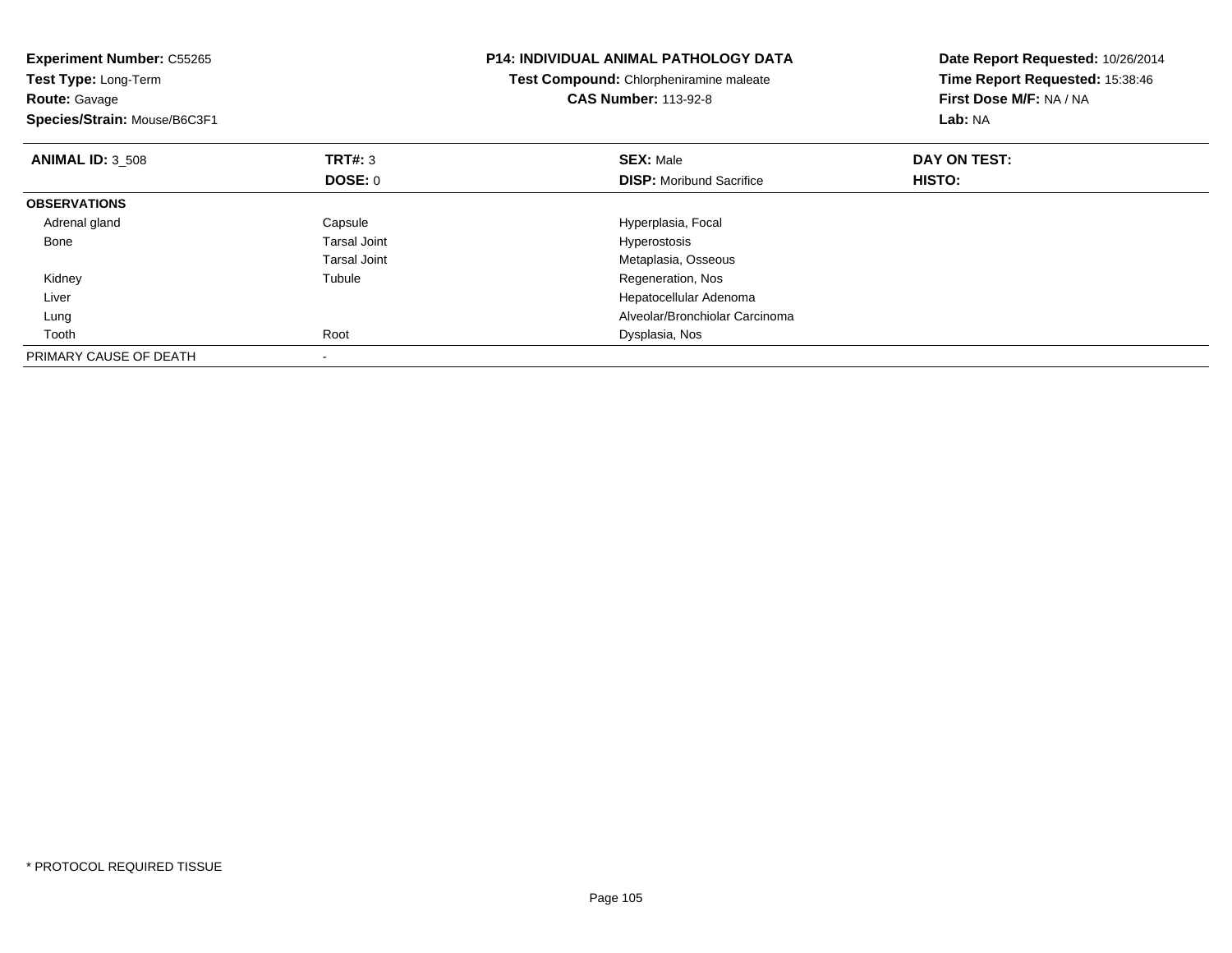| <b>Experiment Number: C55265</b><br>Test Type: Long-Term<br><b>Route: Gavage</b><br>Species/Strain: Mouse/B6C3F1 |                    | <b>P14: INDIVIDUAL ANIMAL PATHOLOGY DATA</b><br>Test Compound: Chlorpheniramine maleate<br><b>CAS Number: 113-92-8</b> | Date Report Requested: 10/26/2014<br>Time Report Requested: 15:38:46<br>First Dose M/F: NA / NA<br>Lab: NA |
|------------------------------------------------------------------------------------------------------------------|--------------------|------------------------------------------------------------------------------------------------------------------------|------------------------------------------------------------------------------------------------------------|
| <b>ANIMAL ID: 3 509</b>                                                                                          | TRT#: 3<br>DOSE: 0 | <b>SEX: Male</b><br><b>DISP:</b> Moribund Sacrifice                                                                    | DAY ON TEST:<br><b>HISTO:</b>                                                                              |
| <b>OBSERVATIONS</b>                                                                                              |                    |                                                                                                                        |                                                                                                            |
| Adrenal gland                                                                                                    | Capsule            | Hyperplasia, Focal                                                                                                     |                                                                                                            |
| Kidney                                                                                                           |                    | Nephropathy                                                                                                            |                                                                                                            |
| Liver                                                                                                            |                    | Hepatocellular Carcinoma                                                                                               |                                                                                                            |
| Spleen                                                                                                           | Red Pulp           | Hematopoiesis                                                                                                          |                                                                                                            |
| PRIMARY CAUSE OF DEATH                                                                                           |                    |                                                                                                                        |                                                                                                            |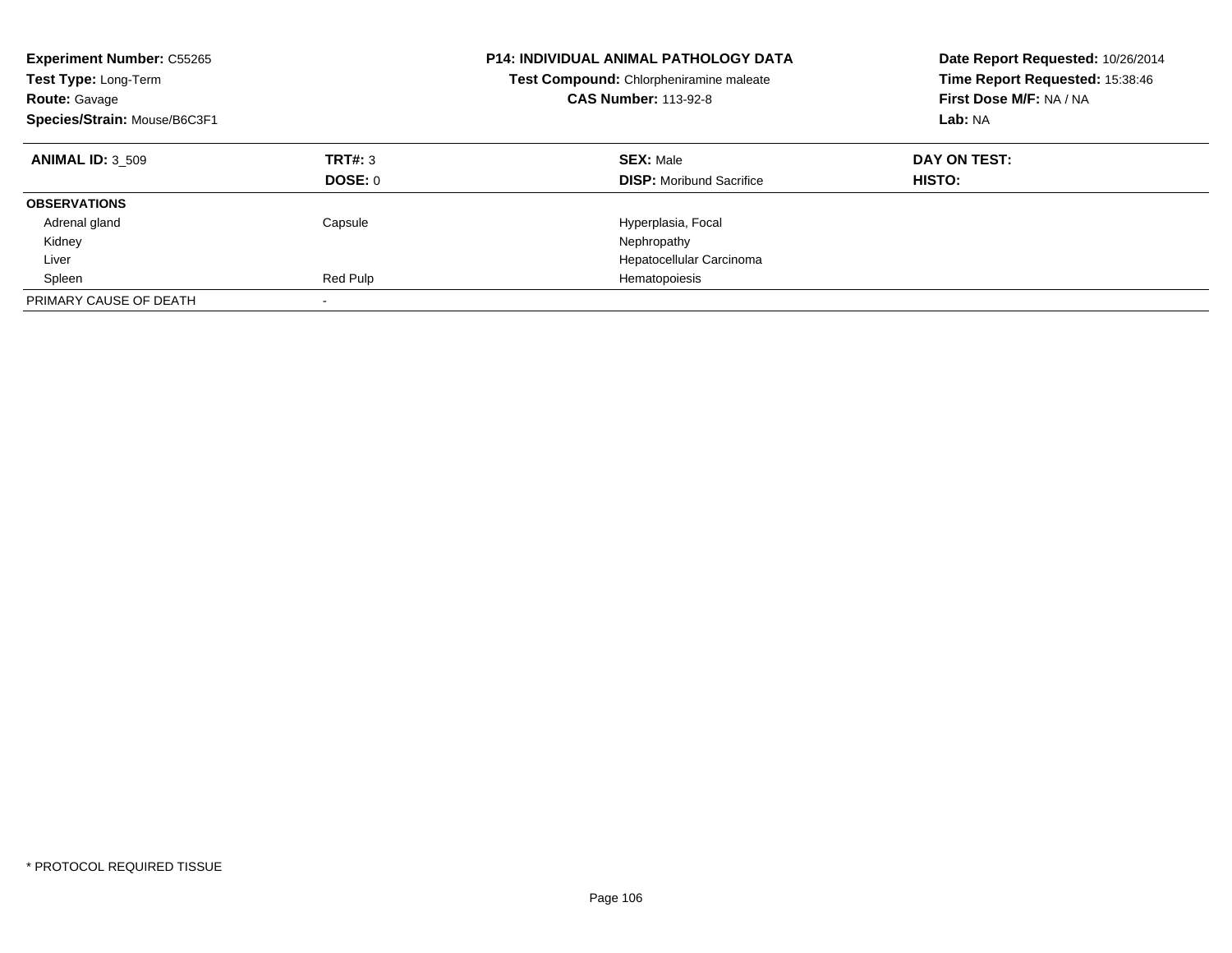| <b>Experiment Number: C55265</b><br>Test Type: Long-Term<br><b>Route: Gavage</b><br>Species/Strain: Mouse/B6C3F1 |                | <b>P14: INDIVIDUAL ANIMAL PATHOLOGY DATA</b><br>Test Compound: Chlorpheniramine maleate<br><b>CAS Number: 113-92-8</b> | Date Report Requested: 10/26/2014<br>Time Report Requested: 15:38:46<br>First Dose M/F: NA / NA<br>Lab: NA |
|------------------------------------------------------------------------------------------------------------------|----------------|------------------------------------------------------------------------------------------------------------------------|------------------------------------------------------------------------------------------------------------|
| <b>ANIMAL ID: 3 510</b>                                                                                          | TRT#: 3        | <b>SEX: Male</b>                                                                                                       | DAY ON TEST:                                                                                               |
|                                                                                                                  | <b>DOSE: 0</b> | <b>DISP:</b> Terminal Sacrifice                                                                                        | HISTO:                                                                                                     |
| <b>OBSERVATIONS</b>                                                                                              |                |                                                                                                                        |                                                                                                            |
| Adrenal gland                                                                                                    | Capsule        | Hyperplasia, Focal                                                                                                     |                                                                                                            |
| Kidney                                                                                                           | Tubule         | Regeneration, Nos                                                                                                      |                                                                                                            |
| Liver                                                                                                            |                | Inflammation, Acute/Chronic                                                                                            |                                                                                                            |
| Lung                                                                                                             |                | Hyperplasia, Epithelial                                                                                                |                                                                                                            |
| Preputial gland                                                                                                  |                | Atrophy, Focal                                                                                                         |                                                                                                            |
| Spleen                                                                                                           |                | Lymphoma, Undifferentiated-Malignant Type                                                                              |                                                                                                            |
| PRIMARY CAUSE OF DEATH                                                                                           |                |                                                                                                                        |                                                                                                            |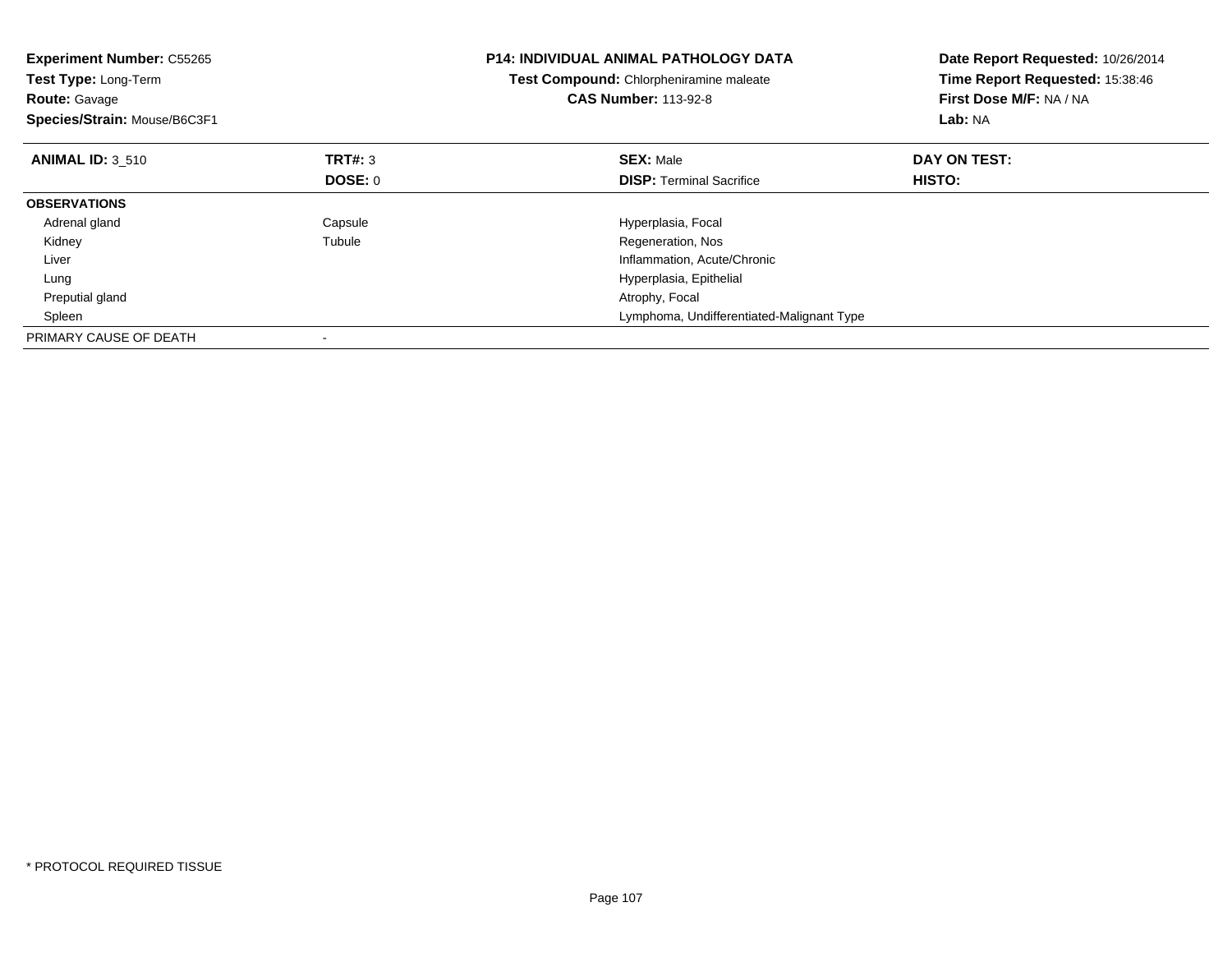| <b>Experiment Number: C55265</b><br>Test Type: Long-Term<br><b>Route: Gavage</b><br>Species/Strain: Mouse/B6C3F1 |                 | <b>P14: INDIVIDUAL ANIMAL PATHOLOGY DATA</b><br>Test Compound: Chlorpheniramine maleate<br><b>CAS Number: 113-92-8</b> | Date Report Requested: 10/26/2014<br>Time Report Requested: 15:38:46<br>First Dose M/F: NA / NA<br>Lab: NA |
|------------------------------------------------------------------------------------------------------------------|-----------------|------------------------------------------------------------------------------------------------------------------------|------------------------------------------------------------------------------------------------------------|
| <b>ANIMAL ID: 3 511</b>                                                                                          | TRT#: 3         | <b>SEX: Male</b>                                                                                                       | DAY ON TEST:                                                                                               |
|                                                                                                                  | <b>DOSE: 0</b>  | <b>DISP:</b> Terminal Sacrifice                                                                                        | HISTO:                                                                                                     |
| <b>OBSERVATIONS</b>                                                                                              |                 |                                                                                                                        |                                                                                                            |
| Adrenal gland                                                                                                    | Cortex Nos      | Degeneration, Lipoid                                                                                                   |                                                                                                            |
|                                                                                                                  | Capsule         | Hyperplasia, Focal                                                                                                     |                                                                                                            |
| Harderian gland                                                                                                  | Hardarian Gland | Adenocarcinoma, Nos                                                                                                    |                                                                                                            |
| Kidney                                                                                                           | Tubule          | Regeneration, Nos                                                                                                      |                                                                                                            |
| Liver                                                                                                            | Hepatocytes     | Cytoplasmic Vacuolization                                                                                              |                                                                                                            |
| Lung                                                                                                             |                 | Alveolar/Bronchiolar Adenoma                                                                                           |                                                                                                            |
|                                                                                                                  |                 | Alveolar/Bronchiolar Carcinoma                                                                                         |                                                                                                            |
| PRIMARY CAUSE OF DEATH                                                                                           |                 |                                                                                                                        |                                                                                                            |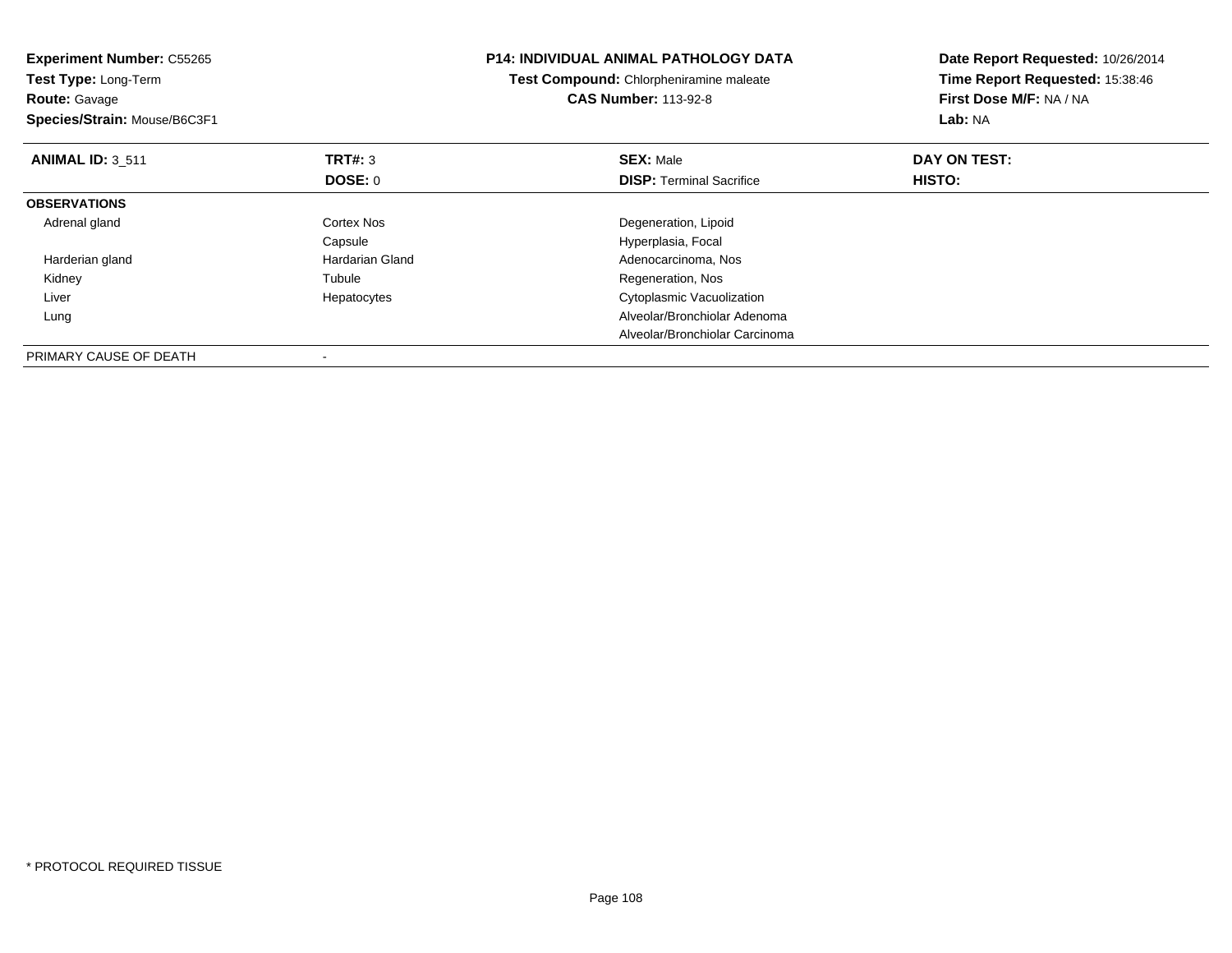| <b>Experiment Number: C55265</b><br>Test Type: Long-Term<br><b>Route: Gavage</b><br>Species/Strain: Mouse/B6C3F1 |                     | <b>P14: INDIVIDUAL ANIMAL PATHOLOGY DATA</b><br>Test Compound: Chlorpheniramine maleate<br><b>CAS Number: 113-92-8</b> | Date Report Requested: 10/26/2014<br>Time Report Requested: 15:38:46<br>First Dose M/F: NA / NA<br>Lab: NA |
|------------------------------------------------------------------------------------------------------------------|---------------------|------------------------------------------------------------------------------------------------------------------------|------------------------------------------------------------------------------------------------------------|
| <b>ANIMAL ID: 3 512</b>                                                                                          | TRT#: 3             | <b>SEX: Male</b>                                                                                                       | DAY ON TEST:                                                                                               |
|                                                                                                                  | <b>DOSE: 0</b>      | <b>DISP:</b> Terminal Sacrifice                                                                                        | HISTO:                                                                                                     |
| <b>OBSERVATIONS</b>                                                                                              |                     |                                                                                                                        |                                                                                                            |
| Adrenal gland                                                                                                    | Capsule             | Hyperplasia, Focal                                                                                                     |                                                                                                            |
|                                                                                                                  | Cortex Nos          | Hyperplasia, Focal                                                                                                     |                                                                                                            |
| Bone                                                                                                             | <b>Tarsal Joint</b> | <b>Hyperostosis</b>                                                                                                    |                                                                                                            |
|                                                                                                                  | Tarsal Joint        | Metaplasia, Osseous                                                                                                    |                                                                                                            |
| Kidney                                                                                                           | Tubule              | Regeneration, Nos                                                                                                      |                                                                                                            |
| Lung                                                                                                             |                     | Alveolar/Bronchiolar Adenoma                                                                                           |                                                                                                            |
| Unspecified                                                                                                      | Abdomen             | Fibrosarcoma                                                                                                           |                                                                                                            |
| PRIMARY CAUSE OF DEATH                                                                                           |                     |                                                                                                                        |                                                                                                            |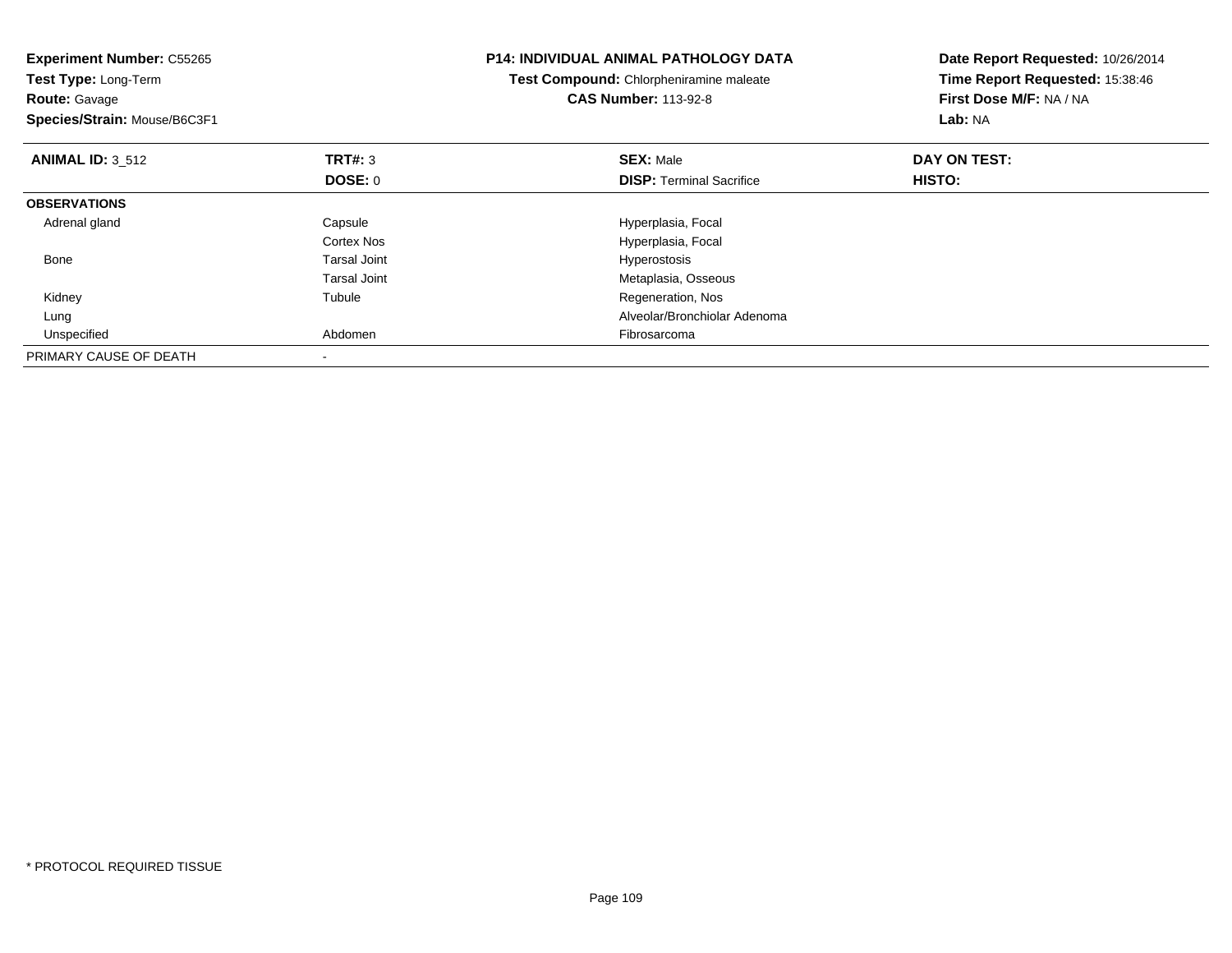**Route:** Gavage

**Species/Strain:** Mouse/B6C3F1

# **P14: INDIVIDUAL ANIMAL PATHOLOGY DATA**

**Test Compound:** Chlorpheniramine maleate**CAS Number:** 113-92-8

| <b>ANIMAL ID: 3_513</b> | TRT#: 3                    | <b>SEX: Male</b>               | DAY ON TEST: |  |
|-------------------------|----------------------------|--------------------------------|--------------|--|
|                         | <b>DOSE: 0</b>             | <b>DISP: Natural Death</b>     | HISTO:       |  |
| <b>OBSERVATIONS</b>     |                            |                                |              |  |
| Bone                    | <b>Tarsal Joint</b>        | Hyperostosis                   |              |  |
|                         | <b>Tarsal Joint</b>        | Metaplasia, Osseous            |              |  |
| Bone marrow             |                            | Hyperplasia, Granulocytic      |              |  |
| Brain                   | Cerebrum                   | Mineralization                 |              |  |
|                         | Cerebrum                   | Necrosis, Focal                |              |  |
| Heart                   | Myocardium Nos             | Degeneration, Nos              |              |  |
| Kidney                  |                            | Pyelonephritis, Acute          |              |  |
| Lung                    | Alveoli                    | Foreign Material, Nos          |              |  |
|                         |                            | Inflammation, Interstitial     |              |  |
| Spleen                  | Red Pulp                   | Hematopoiesis                  |              |  |
| Unspecified             | <b>Multiple Organs Nos</b> | Lymphoma, Mixed-Malignant Type |              |  |
| PRIMARY CAUSE OF DEATH  |                            |                                |              |  |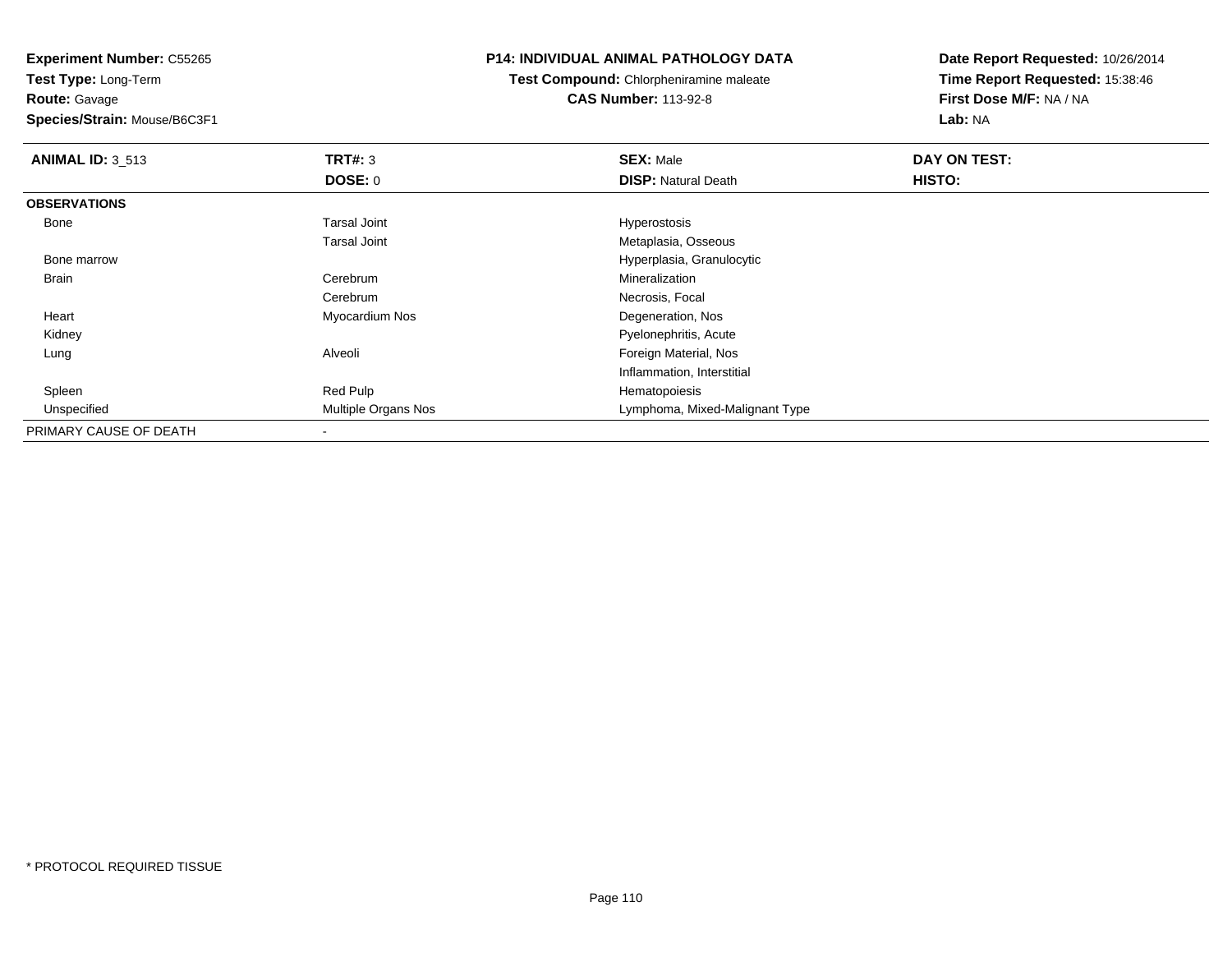**Route:** Gavage

**Species/Strain:** Mouse/B6C3F1

### **P14: INDIVIDUAL ANIMAL PATHOLOGY DATA**

**Test Compound:** Chlorpheniramine maleate**CAS Number:** 113-92-8

| <b>ANIMAL ID: 3 514</b> | TRT#: 3                    | <b>SEX: Male</b>                | DAY ON TEST: |  |
|-------------------------|----------------------------|---------------------------------|--------------|--|
|                         | <b>DOSE: 0</b>             | <b>DISP:</b> Moribund Sacrifice | HISTO:       |  |
| <b>OBSERVATIONS</b>     |                            |                                 |              |  |
| Bone                    | <b>Tarsal Joint</b>        | Hyperostosis                    |              |  |
|                         | <b>Tarsal Joint</b>        | Metaplasia, Osseous             |              |  |
| Bone marrow             |                            | Hyperplasia, Granulocytic       |              |  |
| Kidney                  | Tubule                     | Regeneration, Nos               |              |  |
| Liver                   |                            | Inflammation, Acute/Chronic     |              |  |
| Seminal vesicle         |                            | <b>Retention Fluid</b>          |              |  |
| Thymus                  |                            | Depletion, Lymphoid             |              |  |
| Unspecified             | <b>Multiple Organs Nos</b> | Lymphoma, Mixed-Malignant Type  |              |  |
| Urinary bladder         |                            | Dilatation, Nos                 |              |  |
| PRIMARY CAUSE OF DEATH  |                            |                                 |              |  |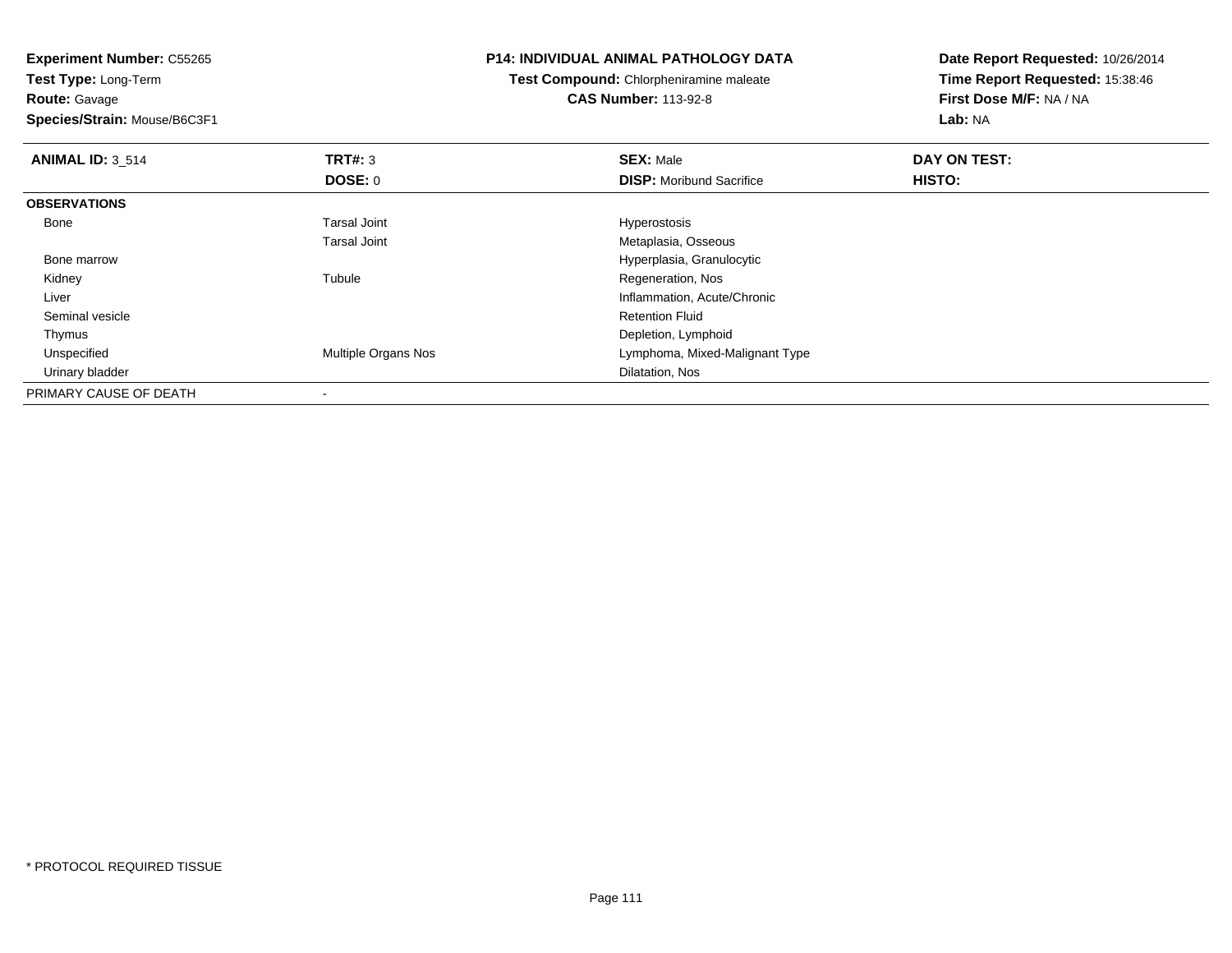| <b>Experiment Number: C55265</b><br>Test Type: Long-Term<br><b>Route: Gavage</b><br>Species/Strain: Mouse/B6C3F1 |              | <b>P14: INDIVIDUAL ANIMAL PATHOLOGY DATA</b><br>Test Compound: Chlorpheniramine maleate<br><b>CAS Number: 113-92-8</b> | Date Report Requested: 10/26/2014<br>Time Report Requested: 15:38:46<br>First Dose M/F: NA / NA<br>Lab: NA |
|------------------------------------------------------------------------------------------------------------------|--------------|------------------------------------------------------------------------------------------------------------------------|------------------------------------------------------------------------------------------------------------|
| <b>ANIMAL ID: 3 515</b>                                                                                          | TRT#: 3      | <b>SEX: Male</b>                                                                                                       | DAY ON TEST:                                                                                               |
|                                                                                                                  | DOSE: 0      | <b>DISP:</b> Terminal Sacrifice                                                                                        | <b>HISTO:</b>                                                                                              |
| <b>OBSERVATIONS</b>                                                                                              |              |                                                                                                                        |                                                                                                            |
| Adrenal gland                                                                                                    | Capsule      | Hyperplasia, Focal                                                                                                     |                                                                                                            |
| Bone                                                                                                             | Tarsal Joint | Hyperostosis                                                                                                           |                                                                                                            |
|                                                                                                                  | Tarsal Joint | Metaplasia, Osseous                                                                                                    |                                                                                                            |
| Kidney                                                                                                           | Tubule       | Regeneration, Nos                                                                                                      |                                                                                                            |
| Liver                                                                                                            | Hepatocytes  | Cytoplasmic Vacuolization                                                                                              |                                                                                                            |
| PRIMARY CAUSE OF DEATH                                                                                           |              |                                                                                                                        |                                                                                                            |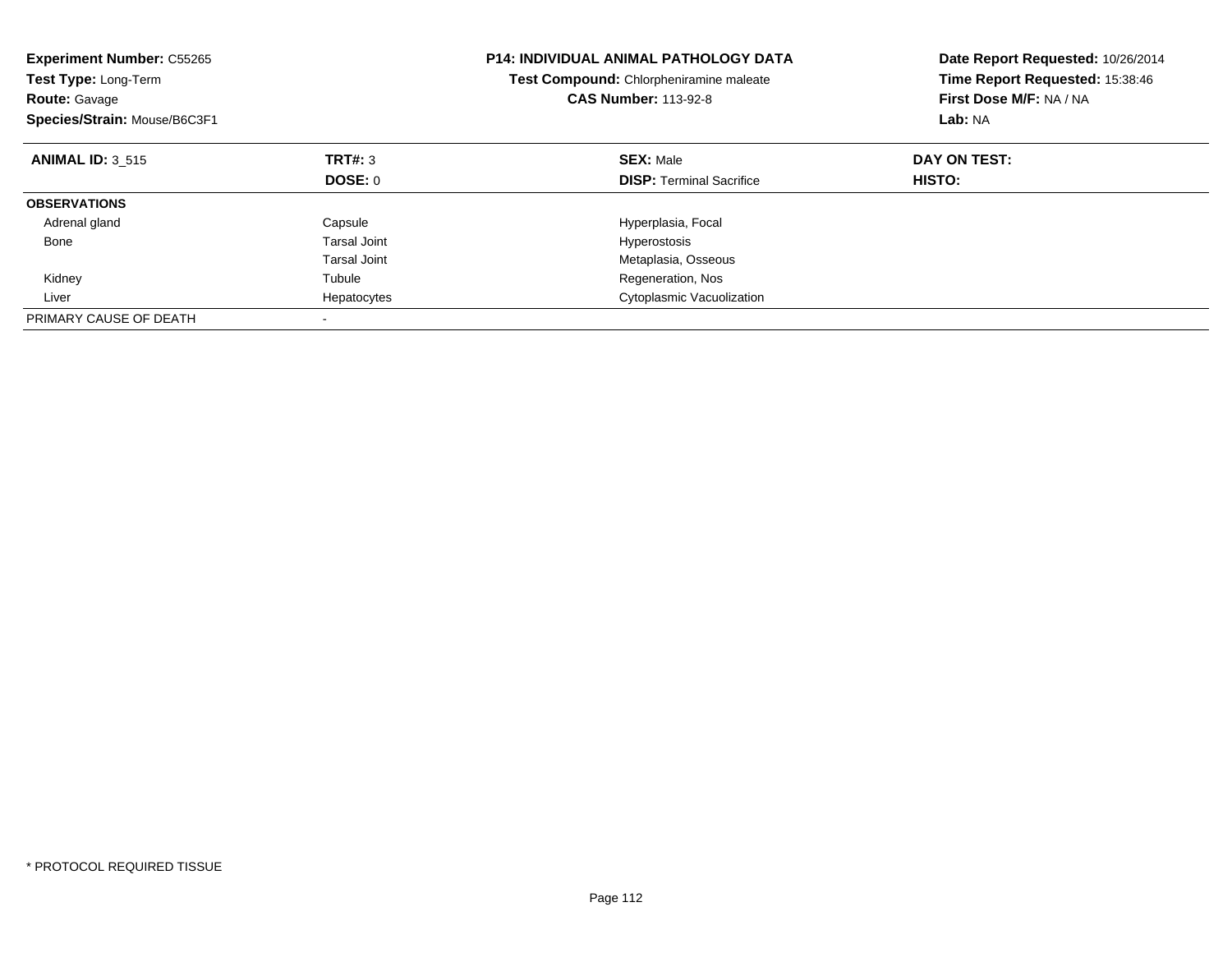| <b>Experiment Number: C55265</b><br>Test Type: Long-Term<br><b>Route: Gavage</b><br>Species/Strain: Mouse/B6C3F1 |                       | <b>P14: INDIVIDUAL ANIMAL PATHOLOGY DATA</b><br>Test Compound: Chlorpheniramine maleate<br><b>CAS Number: 113-92-8</b> | Date Report Requested: 10/26/2014<br>Time Report Requested: 15:38:46<br>First Dose M/F: NA / NA<br>Lab: NA |
|------------------------------------------------------------------------------------------------------------------|-----------------------|------------------------------------------------------------------------------------------------------------------------|------------------------------------------------------------------------------------------------------------|
| <b>ANIMAL ID: 3 516</b>                                                                                          | TRT#: 3               | <b>SEX: Male</b>                                                                                                       | DAY ON TEST:                                                                                               |
|                                                                                                                  | DOSE: 0               | <b>DISP:</b> Terminal Sacrifice                                                                                        | <b>HISTO:</b>                                                                                              |
| <b>OBSERVATIONS</b>                                                                                              |                       |                                                                                                                        |                                                                                                            |
| Adrenal gland                                                                                                    | Capsule               | Hyperplasia, Focal                                                                                                     |                                                                                                            |
| Kidney                                                                                                           | Tubule                | Regeneration, Nos                                                                                                      |                                                                                                            |
| Liver                                                                                                            |                       | Hepatocellular Adenoma                                                                                                 |                                                                                                            |
| Lung                                                                                                             |                       | Alveolar/Bronchiolar Carcinoma                                                                                         |                                                                                                            |
| Lymph node                                                                                                       | Mesenteric Lymph Node | Hematopoiesis                                                                                                          |                                                                                                            |
| PRIMARY CAUSE OF DEATH                                                                                           |                       |                                                                                                                        |                                                                                                            |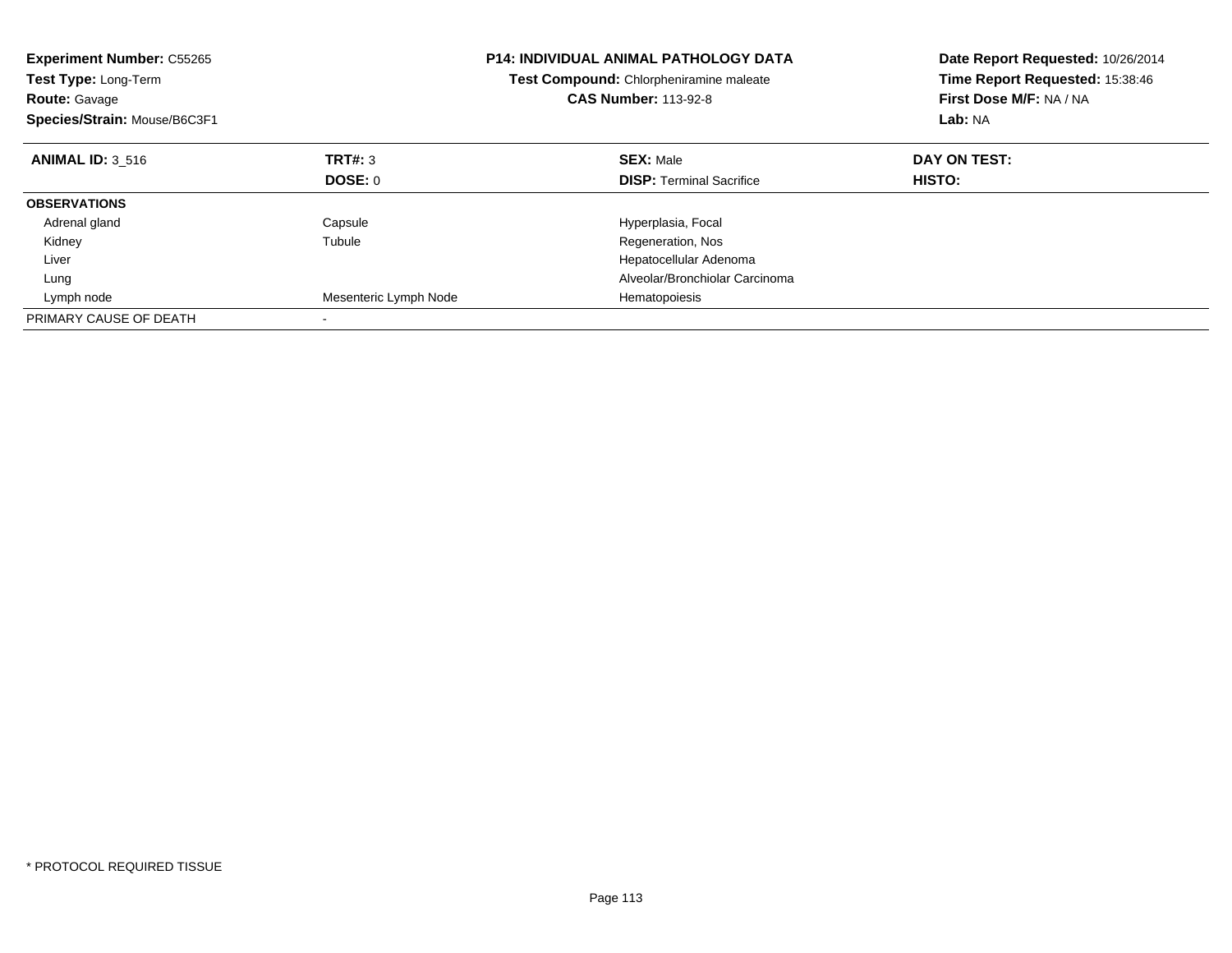| <b>Experiment Number: C55265</b><br>Test Type: Long-Term<br><b>Route: Gavage</b><br>Species/Strain: Mouse/B6C3F1 |                       | <b>P14: INDIVIDUAL ANIMAL PATHOLOGY DATA</b><br>Test Compound: Chlorpheniramine maleate<br><b>CAS Number: 113-92-8</b> | Date Report Requested: 10/26/2014<br>Time Report Requested: 15:38:46<br>First Dose M/F: NA / NA<br>Lab: NA |
|------------------------------------------------------------------------------------------------------------------|-----------------------|------------------------------------------------------------------------------------------------------------------------|------------------------------------------------------------------------------------------------------------|
| <b>ANIMAL ID: 3 517</b>                                                                                          | TRT#: 3<br>DOSE: 0    | <b>SEX: Male</b><br><b>DISP:</b> Terminal Sacrifice                                                                    | DAY ON TEST:<br>HISTO:                                                                                     |
| <b>OBSERVATIONS</b>                                                                                              |                       |                                                                                                                        |                                                                                                            |
| Adrenal gland                                                                                                    | Capsule<br>Cortex Nos | Hyperplasia, Focal<br>Hypertrophy, Focal                                                                               |                                                                                                            |
| Kidney                                                                                                           | Tubule                | Regeneration, Nos                                                                                                      |                                                                                                            |
| Lung                                                                                                             |                       | Alveolar/Bronchiolar Carcinoma                                                                                         |                                                                                                            |
| PRIMARY CAUSE OF DEATH                                                                                           |                       |                                                                                                                        |                                                                                                            |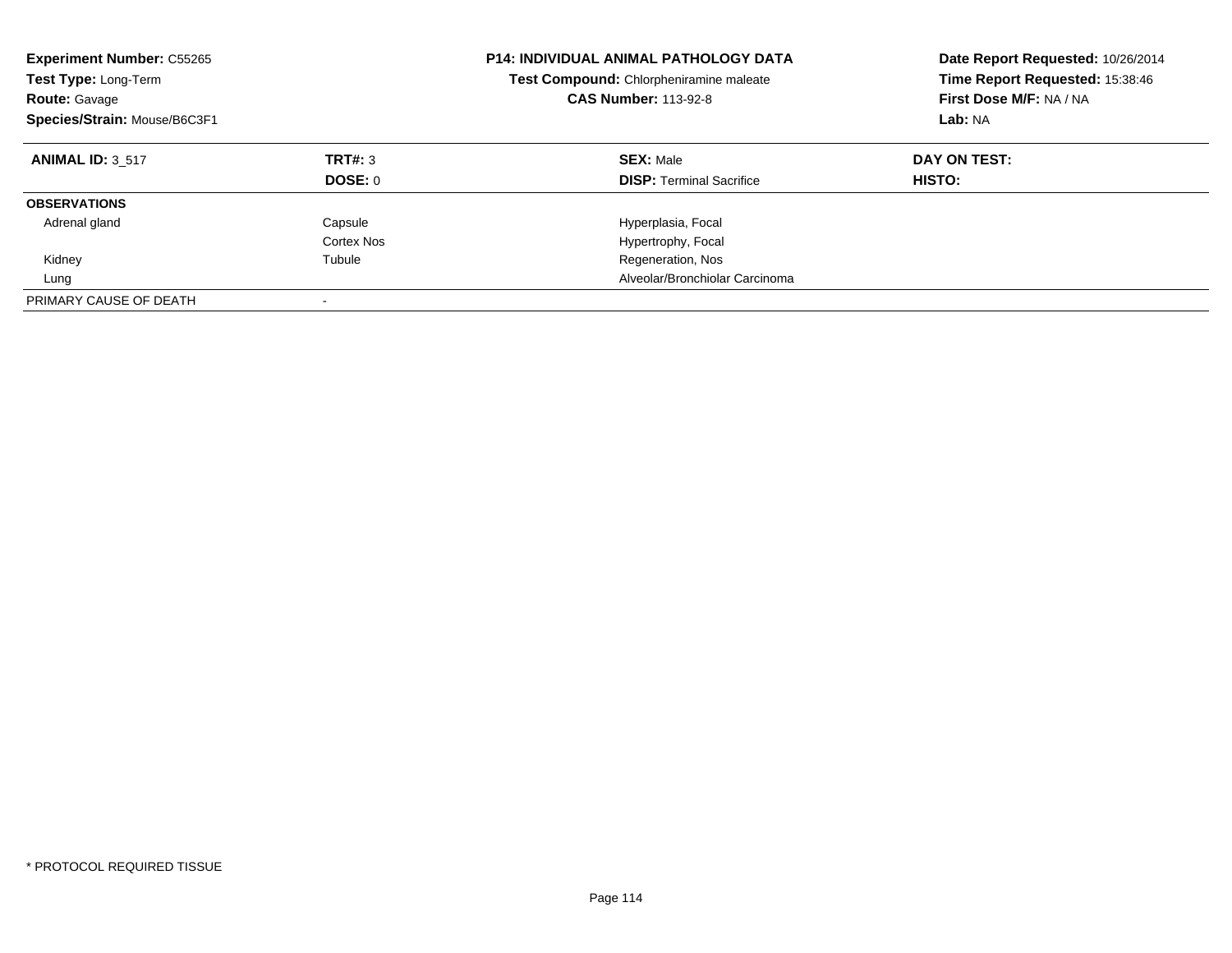| <b>Experiment Number: C55265</b><br><b>Test Type: Long-Term</b><br><b>Route: Gavage</b><br>Species/Strain: Mouse/B6C3F1 |                     | <b>P14: INDIVIDUAL ANIMAL PATHOLOGY DATA</b><br>Test Compound: Chlorpheniramine maleate<br><b>CAS Number: 113-92-8</b> | Date Report Requested: 10/26/2014<br>Time Report Requested: 15:38:46<br>First Dose M/F: NA / NA<br>Lab: NA |
|-------------------------------------------------------------------------------------------------------------------------|---------------------|------------------------------------------------------------------------------------------------------------------------|------------------------------------------------------------------------------------------------------------|
| <b>ANIMAL ID: 3 518</b>                                                                                                 | TRT#: 3             | <b>SEX: Male</b>                                                                                                       | DAY ON TEST:                                                                                               |
|                                                                                                                         | DOSE: 0             | <b>DISP:</b> Terminal Sacrifice                                                                                        | <b>HISTO:</b>                                                                                              |
| <b>OBSERVATIONS</b>                                                                                                     |                     |                                                                                                                        |                                                                                                            |
| Adrenal gland                                                                                                           | Capsule             | Hyperplasia, Focal                                                                                                     |                                                                                                            |
| Bone                                                                                                                    | <b>Tarsal Joint</b> | Hyperostosis                                                                                                           |                                                                                                            |
|                                                                                                                         | Tarsal Joint        | Metaplasia, Osseous                                                                                                    |                                                                                                            |
| Liver                                                                                                                   |                     | Focal Cellular Change                                                                                                  |                                                                                                            |
| Thyroid                                                                                                                 |                     | Hyperplasia, Follicular Cell                                                                                           |                                                                                                            |
| PRIMARY CAUSE OF DEATH                                                                                                  |                     |                                                                                                                        |                                                                                                            |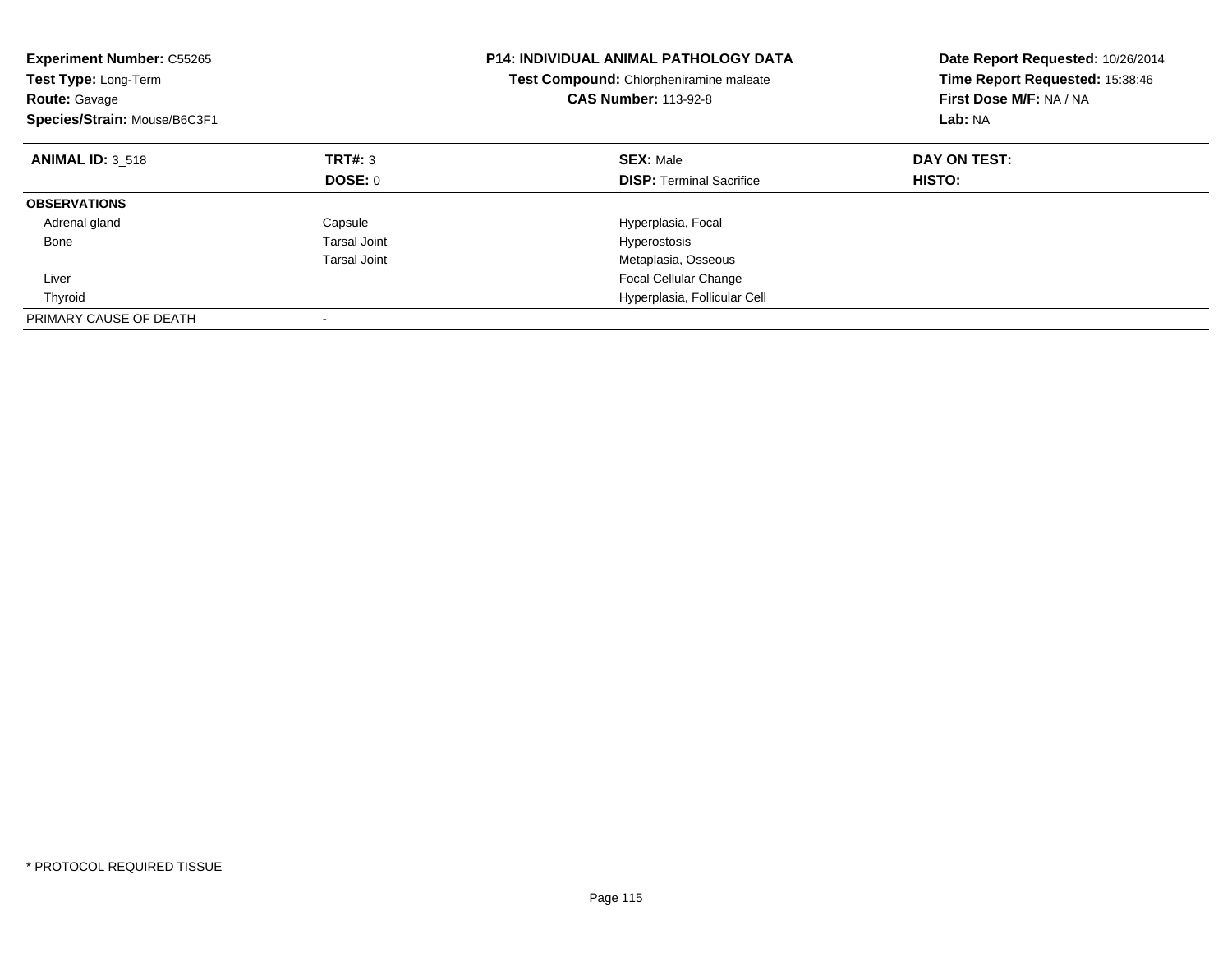| <b>Experiment Number: C55265</b><br>Test Type: Long-Term<br><b>Route: Gavage</b><br>Species/Strain: Mouse/B6C3F1 |                       | P14: INDIVIDUAL ANIMAL PATHOLOGY DATA<br>Test Compound: Chlorpheniramine maleate<br><b>CAS Number: 113-92-8</b> | Date Report Requested: 10/26/2014<br>Time Report Requested: 15:38:46<br>First Dose M/F: NA / NA<br>Lab: NA |
|------------------------------------------------------------------------------------------------------------------|-----------------------|-----------------------------------------------------------------------------------------------------------------|------------------------------------------------------------------------------------------------------------|
| <b>ANIMAL ID: 3 519</b>                                                                                          | TRT#: 3               | <b>SEX: Male</b>                                                                                                | DAY ON TEST:                                                                                               |
|                                                                                                                  | DOSE: 0               | <b>DISP:</b> Terminal Sacrifice                                                                                 | HISTO:                                                                                                     |
| <b>OBSERVATIONS</b>                                                                                              |                       |                                                                                                                 |                                                                                                            |
| Adrenal gland                                                                                                    | Capsule               | Hyperplasia, Focal                                                                                              |                                                                                                            |
| Kidney                                                                                                           | Tubule                | Regeneration, Nos                                                                                               |                                                                                                            |
| Liver                                                                                                            |                       | Hepatocellular Adenoma                                                                                          |                                                                                                            |
| Lymph node                                                                                                       | Mesenteric Lymph Node | Hematopoiesis                                                                                                   |                                                                                                            |
| Preputial gland                                                                                                  |                       | Inflammation, Acute/Chronic                                                                                     |                                                                                                            |
| PRIMARY CAUSE OF DEATH                                                                                           |                       |                                                                                                                 |                                                                                                            |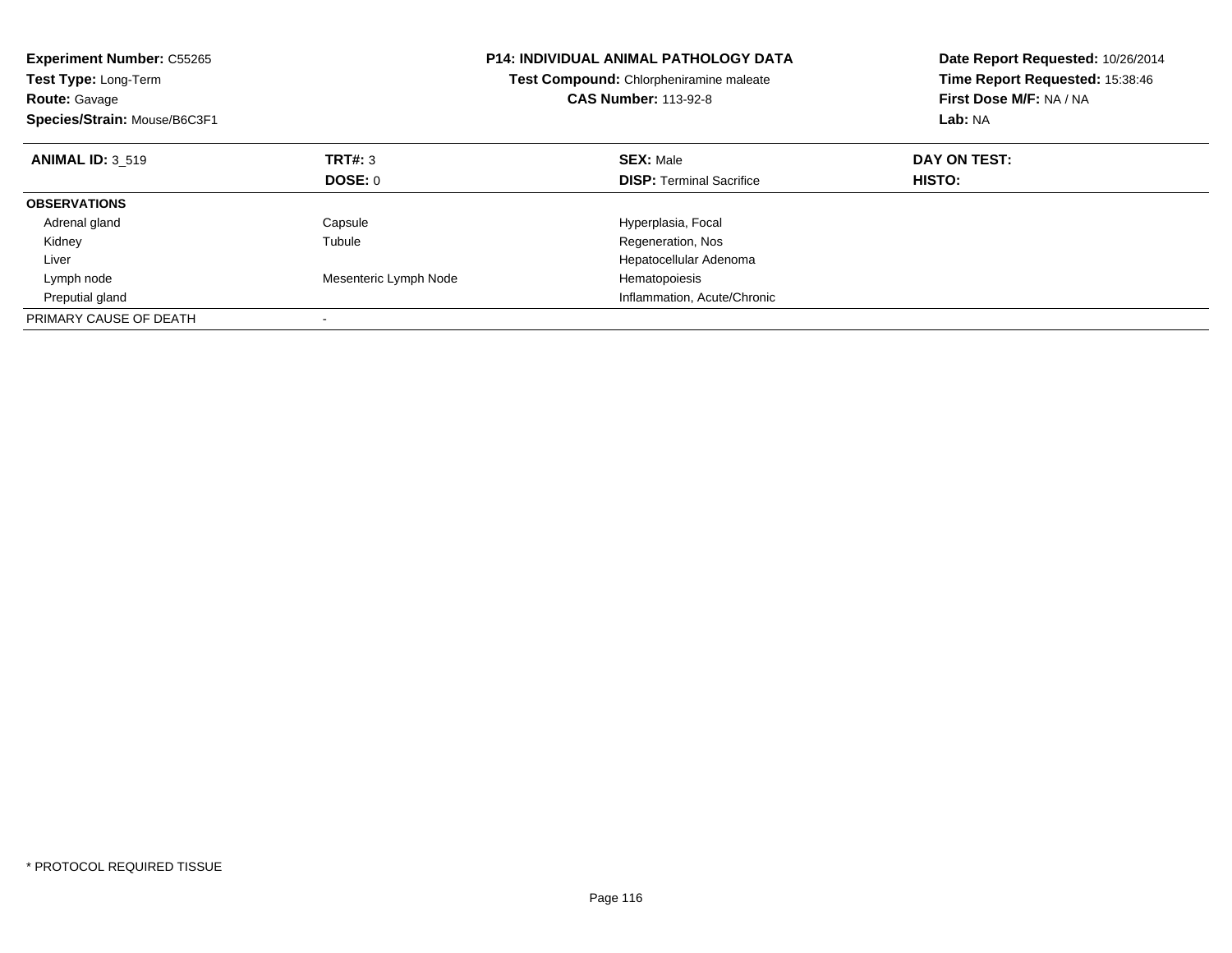| <b>Experiment Number: C55265</b><br>Test Type: Long-Term<br><b>Route: Gavage</b><br>Species/Strain: Mouse/B6C3F1 |                       | <b>P14: INDIVIDUAL ANIMAL PATHOLOGY DATA</b><br>Test Compound: Chlorpheniramine maleate<br><b>CAS Number: 113-92-8</b> | Date Report Requested: 10/26/2014<br>Time Report Requested: 15:38:46<br>First Dose M/F: NA / NA<br>Lab: NA |
|------------------------------------------------------------------------------------------------------------------|-----------------------|------------------------------------------------------------------------------------------------------------------------|------------------------------------------------------------------------------------------------------------|
| <b>ANIMAL ID: 3 520</b>                                                                                          | TRT#: 3               | <b>SEX: Male</b>                                                                                                       | DAY ON TEST:                                                                                               |
|                                                                                                                  | <b>DOSE: 0</b>        | <b>DISP:</b> Terminal Sacrifice                                                                                        | HISTO:                                                                                                     |
| <b>OBSERVATIONS</b>                                                                                              |                       |                                                                                                                        |                                                                                                            |
| Adrenal gland                                                                                                    | Capsule               | Hyperplasia, Focal                                                                                                     |                                                                                                            |
|                                                                                                                  | Cortex Nos            | Hypertrophy, Focal                                                                                                     |                                                                                                            |
| Kidney                                                                                                           | Tubule                | Regeneration, Nos                                                                                                      |                                                                                                            |
| Lymph node                                                                                                       | Mesenteric Lymph Node | Hematopoiesis                                                                                                          |                                                                                                            |
| Testis                                                                                                           |                       | Interstitial-Cell Tumor                                                                                                |                                                                                                            |
| Tooth                                                                                                            | Root                  | Dysplasia, Nos                                                                                                         |                                                                                                            |
| PRIMARY CAUSE OF DEATH                                                                                           |                       |                                                                                                                        |                                                                                                            |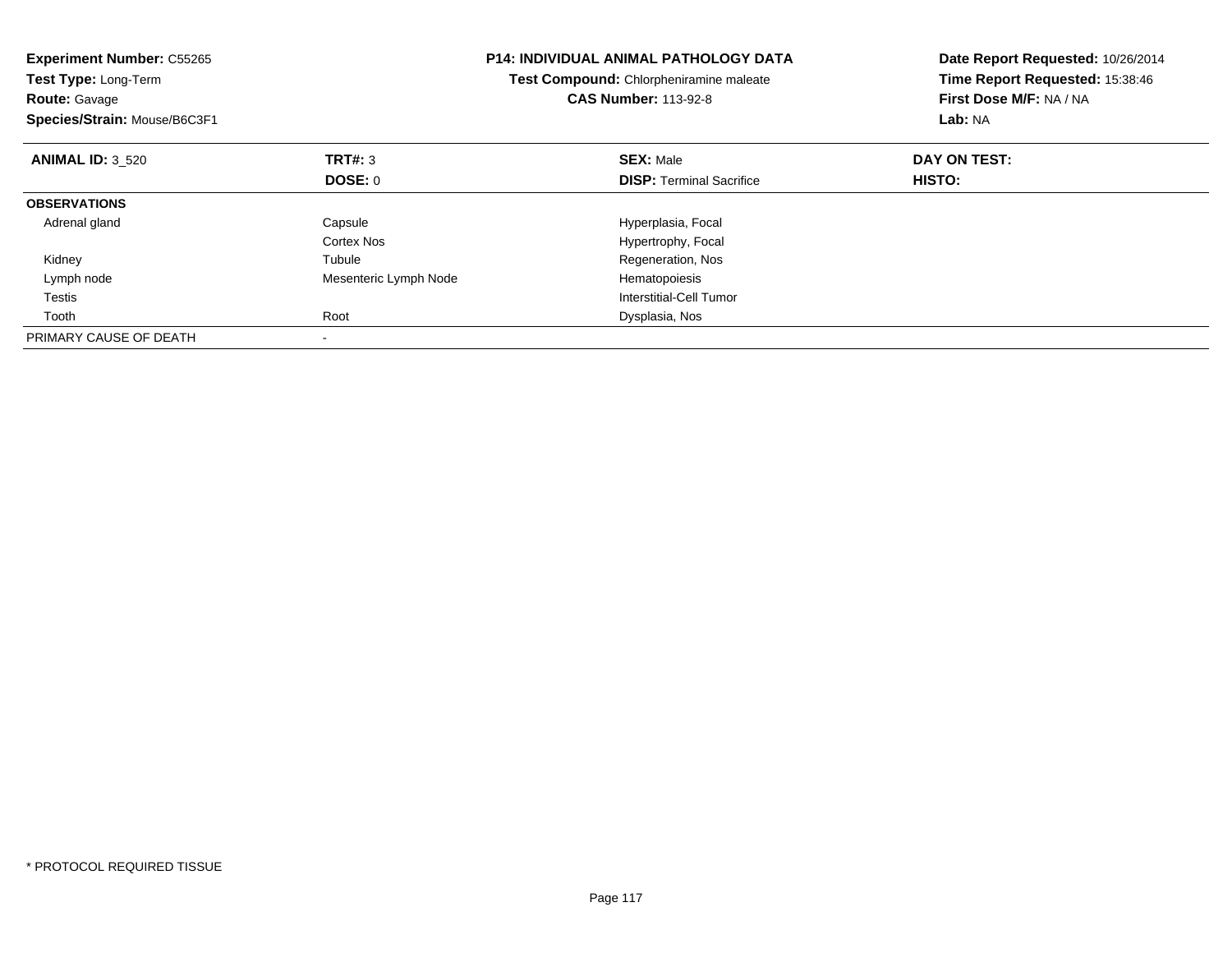**Experiment Number:** C55265**Test Type:** Long-Term**Route:** Gavage **Species/Strain:** Mouse/B6C3F1**P14: INDIVIDUAL ANIMAL PATHOLOGY DATATest Compound:** Chlorpheniramine maleate**CAS Number:** 113-92-8**Date Report Requested:** 10/26/2014**Time Report Requested:** 15:38:46**First Dose M/F:** NA / NA**Lab:** NA**ANIMAL ID:** 3\_521**TRT#:** 3 **SEX:** Male **DAY ON TEST: DOSE:** 0**DISP:** Terminal Sacrifice **HISTO: OBSERVATIONS** Adrenal glandCapsule Capsule Capsule Hyperplasia, Focal<br>
Tarsal Joint Capsule Capsule Capsule Capsule Capsule Capsule Capsule Capsule Capsule Capsule Capsule Capsule C Bone Tarsal Joint Hyperostosis Tarsal Joint Metaplasia, Osseousn and the Meninges and the Meninges and the Lymphocytic Inflammatory Infiltrate Brain Intestine Largee and the Colon Colon Colon Colon and the Parasitism Regeneration, Nos Kidney Tubule Lymph nodeMesenteric Lymph Node Hematopoiesis Inguinal Lymph Node Plasmacytosis PRIMARY CAUSE OF DEATH

-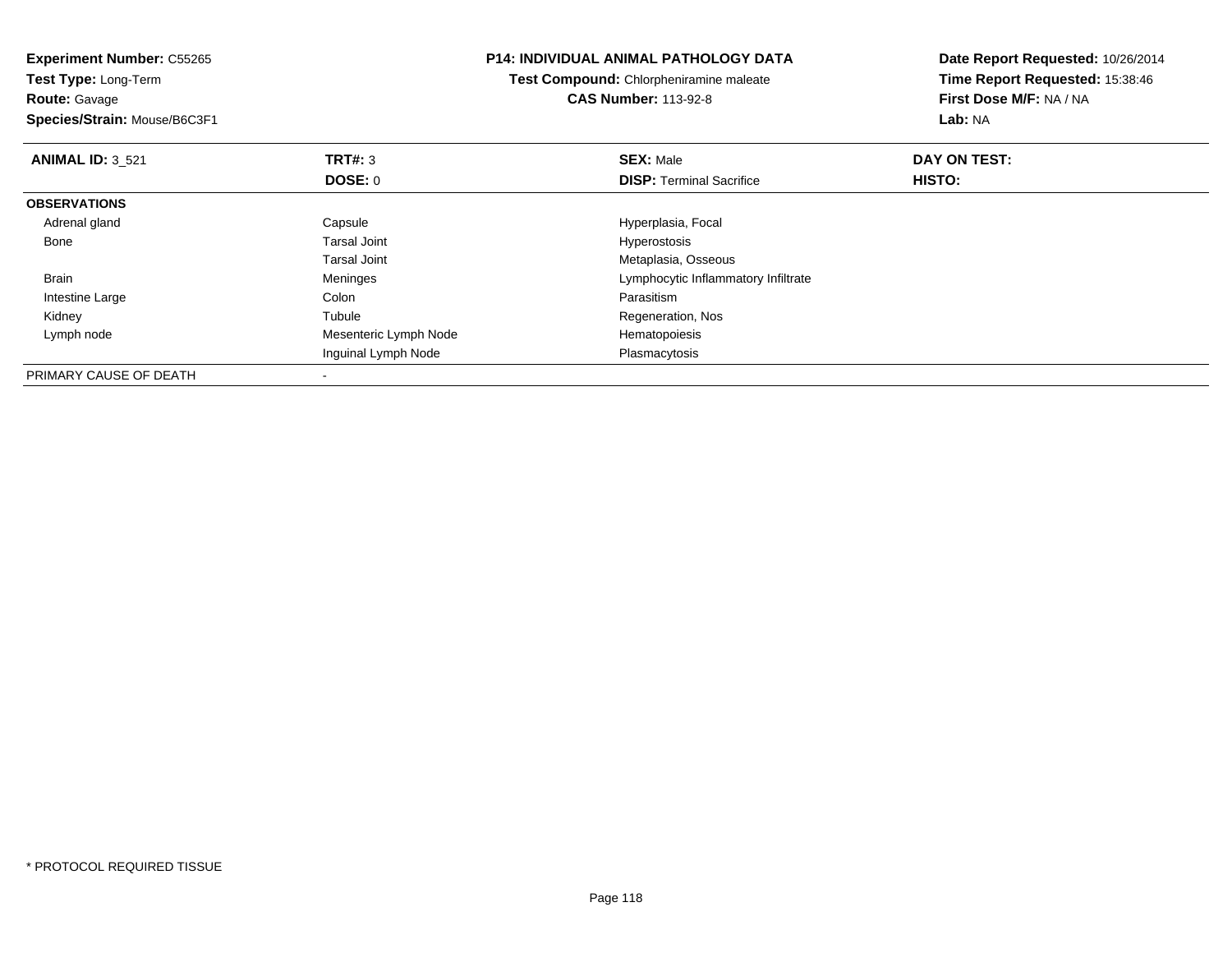| <b>Experiment Number: C55265</b><br>Test Type: Long-Term<br><b>Route: Gavage</b><br>Species/Strain: Mouse/B6C3F1 |             | <b>P14: INDIVIDUAL ANIMAL PATHOLOGY DATA</b><br>Test Compound: Chlorpheniramine maleate<br><b>CAS Number: 113-92-8</b> | Date Report Requested: 10/26/2014<br>Time Report Requested: 15:38:46<br>First Dose M/F: NA / NA<br>Lab: NA |
|------------------------------------------------------------------------------------------------------------------|-------------|------------------------------------------------------------------------------------------------------------------------|------------------------------------------------------------------------------------------------------------|
| <b>ANIMAL ID: 3 522</b>                                                                                          | TRT#: 3     | <b>SEX: Male</b>                                                                                                       | DAY ON TEST:                                                                                               |
|                                                                                                                  | DOSE: 0     | <b>DISP:</b> Terminal Sacrifice                                                                                        | HISTO:                                                                                                     |
| <b>OBSERVATIONS</b>                                                                                              |             |                                                                                                                        |                                                                                                            |
| Adrenal gland                                                                                                    | Capsule     | Hyperplasia, Focal                                                                                                     |                                                                                                            |
|                                                                                                                  | Cortex Nos  | Hypertrophy, Focal                                                                                                     |                                                                                                            |
| Kidney                                                                                                           |             | Nephropathy                                                                                                            |                                                                                                            |
| Liver                                                                                                            | Hepatocytes | Cytoplasmic Vacuolization                                                                                              |                                                                                                            |
|                                                                                                                  |             | Hemangioma                                                                                                             |                                                                                                            |
|                                                                                                                  |             | Hepatocellular Carcinoma                                                                                               |                                                                                                            |
| Lung                                                                                                             |             | Hepatocellular Carcinoma, Metastatic                                                                                   |                                                                                                            |
| Thyroid                                                                                                          |             | Hyperplasia, Follicular Cell                                                                                           |                                                                                                            |
| PRIMARY CAUSE OF DEATH                                                                                           |             |                                                                                                                        |                                                                                                            |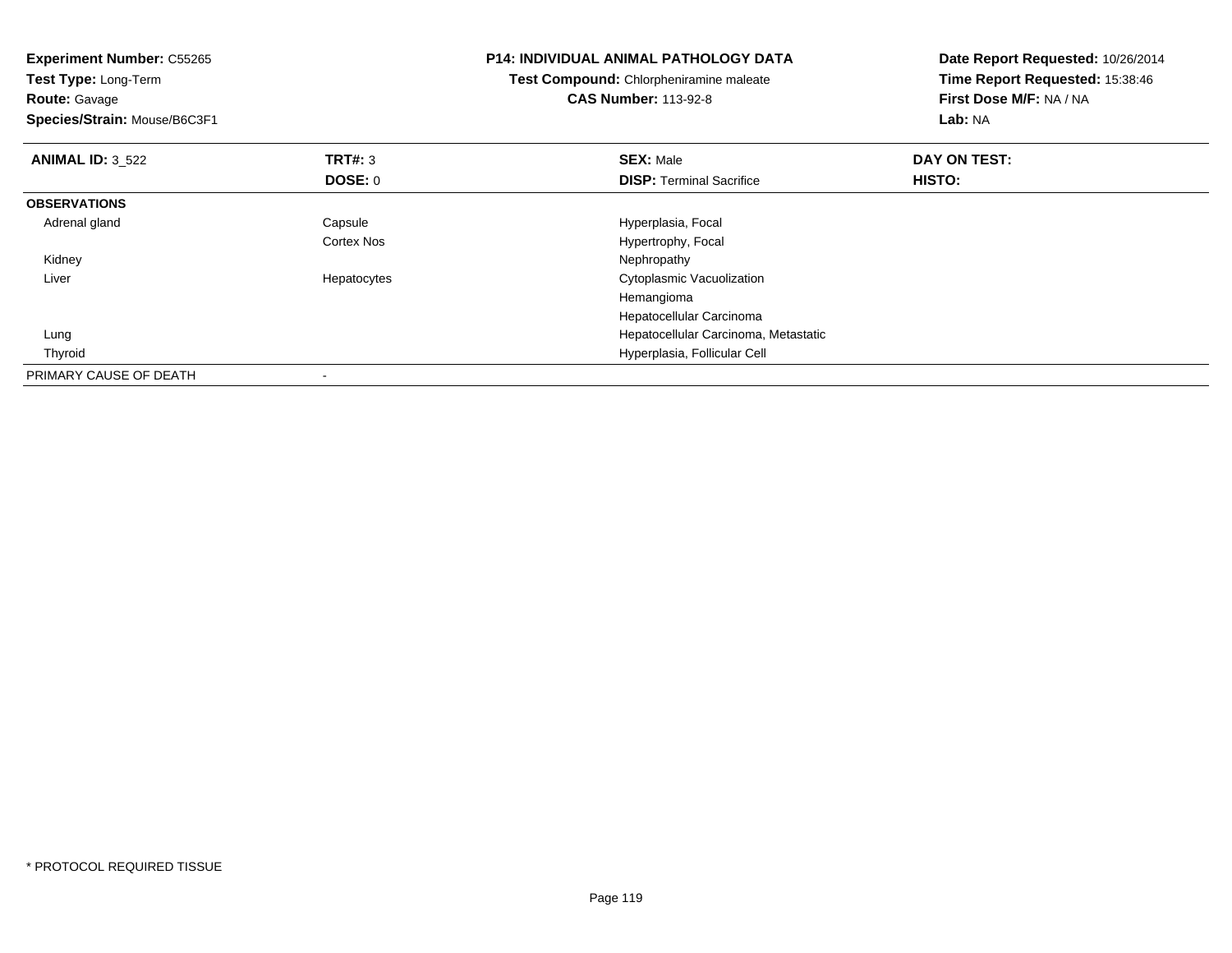| <b>Experiment Number: C55265</b><br>Test Type: Long-Term<br><b>Route: Gavage</b><br>Species/Strain: Mouse/B6C3F1 |                           | <b>P14: INDIVIDUAL ANIMAL PATHOLOGY DATA</b><br>Test Compound: Chlorpheniramine maleate<br><b>CAS Number: 113-92-8</b> | Date Report Requested: 10/26/2014<br>Time Report Requested: 15:38:46<br>First Dose M/F: NA / NA<br>Lab: NA |
|------------------------------------------------------------------------------------------------------------------|---------------------------|------------------------------------------------------------------------------------------------------------------------|------------------------------------------------------------------------------------------------------------|
| <b>ANIMAL ID: 3 523</b>                                                                                          | TRT#: 3<br><b>DOSE: 0</b> | <b>SEX: Male</b><br><b>DISP:</b> Terminal Sacrifice                                                                    | DAY ON TEST:<br><b>HISTO:</b>                                                                              |
| <b>OBSERVATIONS</b>                                                                                              |                           |                                                                                                                        |                                                                                                            |
| Adrenal gland                                                                                                    | Capsule                   | Hyperplasia, Focal                                                                                                     |                                                                                                            |
| Kidney                                                                                                           | Tubule                    | Regeneration, Nos                                                                                                      |                                                                                                            |
| Liver                                                                                                            |                           | <b>Focal Cellular Change</b>                                                                                           |                                                                                                            |
| Lung                                                                                                             |                           | Alveolar/Bronchiolar Adenoma                                                                                           |                                                                                                            |
| PRIMARY CAUSE OF DEATH                                                                                           | $\overline{\phantom{a}}$  |                                                                                                                        |                                                                                                            |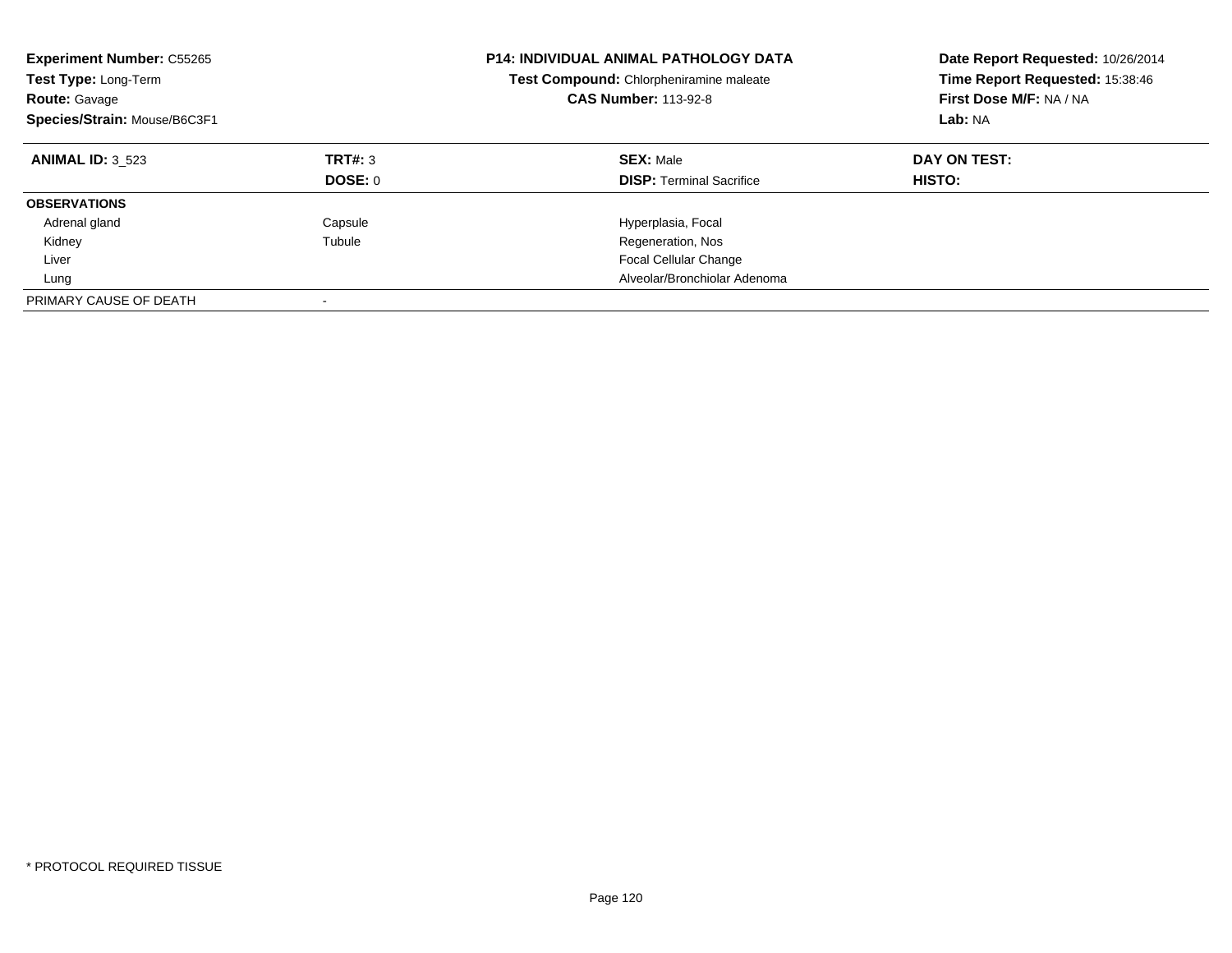| <b>Experiment Number: C55265</b><br>Test Type: Long-Term<br><b>Route: Gavage</b><br>Species/Strain: Mouse/B6C3F1 |                     | <b>P14: INDIVIDUAL ANIMAL PATHOLOGY DATA</b><br>Test Compound: Chlorpheniramine maleate<br><b>CAS Number: 113-92-8</b> | Date Report Requested: 10/26/2014<br>Time Report Requested: 15:38:46<br>First Dose M/F: NA / NA<br>Lab: NA |
|------------------------------------------------------------------------------------------------------------------|---------------------|------------------------------------------------------------------------------------------------------------------------|------------------------------------------------------------------------------------------------------------|
| <b>ANIMAL ID: 3 524</b>                                                                                          | TRT#: 3             | <b>SEX: Male</b>                                                                                                       | DAY ON TEST:                                                                                               |
|                                                                                                                  | <b>DOSE: 0</b>      | <b>DISP:</b> Terminal Sacrifice                                                                                        | <b>HISTO:</b>                                                                                              |
| <b>OBSERVATIONS</b>                                                                                              |                     |                                                                                                                        |                                                                                                            |
| Adrenal gland                                                                                                    | Capsule             | Hyperplasia, Focal                                                                                                     |                                                                                                            |
| Bone                                                                                                             | <b>Tarsal Joint</b> | Hyperostosis                                                                                                           |                                                                                                            |
|                                                                                                                  | Tarsal Joint        | Metaplasia, Osseous                                                                                                    |                                                                                                            |
| Kidney                                                                                                           | Tubule              | Regeneration, Nos                                                                                                      |                                                                                                            |
| Preputial gland                                                                                                  |                     | Inflammation, Acute/Chronic                                                                                            |                                                                                                            |
| Tooth                                                                                                            |                     | Necrosis, Focal                                                                                                        |                                                                                                            |
| PRIMARY CAUSE OF DEATH                                                                                           |                     |                                                                                                                        |                                                                                                            |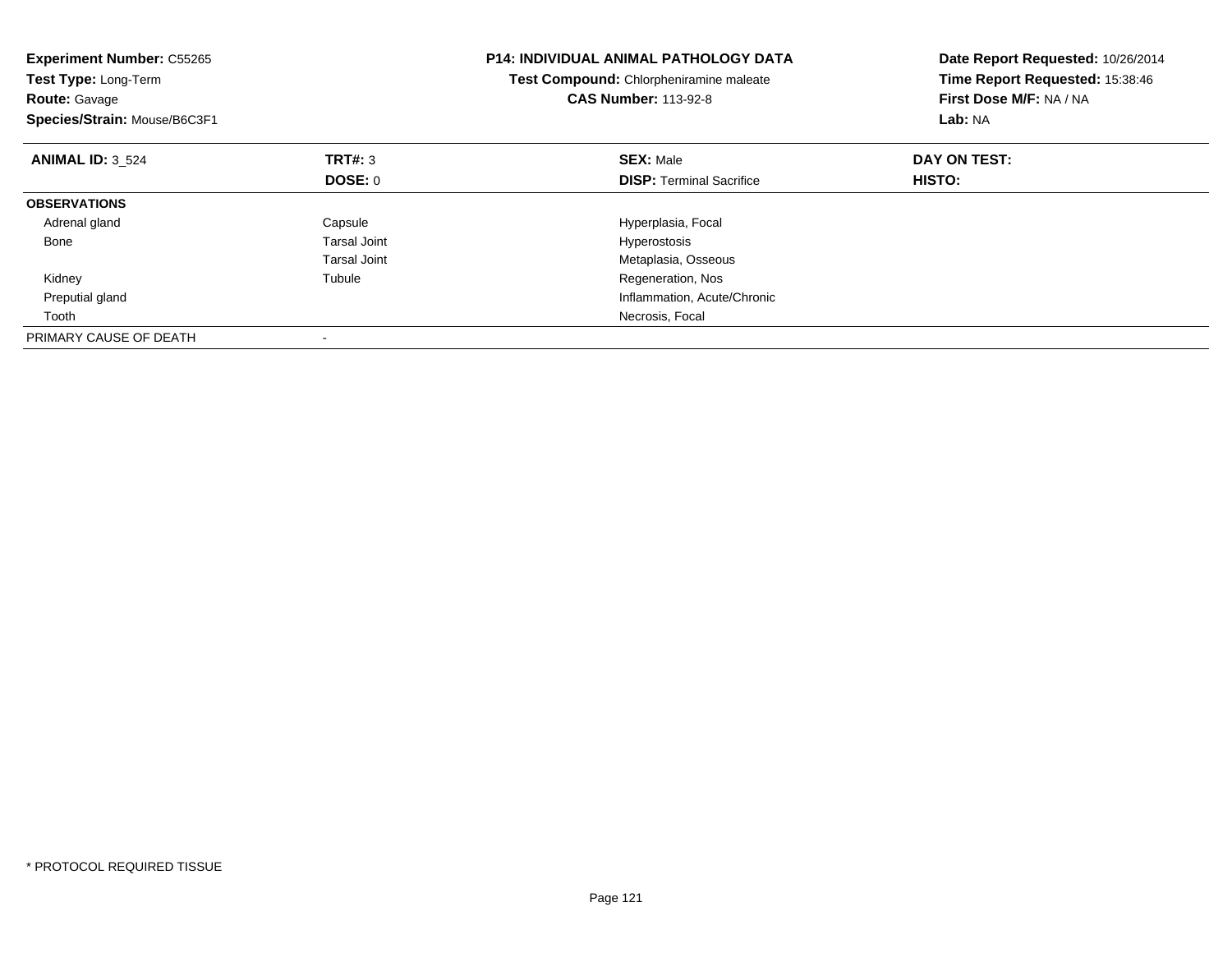| <b>Experiment Number: C55265</b><br><b>Test Type: Long-Term</b><br><b>Route: Gavage</b><br>Species/Strain: Mouse/B6C3F1 |                     | <b>P14: INDIVIDUAL ANIMAL PATHOLOGY DATA</b><br>Test Compound: Chlorpheniramine maleate<br><b>CAS Number: 113-92-8</b> | Date Report Requested: 10/26/2014<br>Time Report Requested: 15:38:46<br>First Dose M/F: NA / NA<br>Lab: NA |
|-------------------------------------------------------------------------------------------------------------------------|---------------------|------------------------------------------------------------------------------------------------------------------------|------------------------------------------------------------------------------------------------------------|
| <b>ANIMAL ID: 3 525</b>                                                                                                 | TRT#: 3             | <b>SEX: Male</b>                                                                                                       | DAY ON TEST:                                                                                               |
|                                                                                                                         | DOSE: 0             | <b>DISP:</b> Terminal Sacrifice                                                                                        | <b>HISTO:</b>                                                                                              |
| <b>OBSERVATIONS</b>                                                                                                     |                     |                                                                                                                        |                                                                                                            |
| Adrenal gland                                                                                                           | Capsule             | Hyperplasia, Focal                                                                                                     |                                                                                                            |
| Bone                                                                                                                    | <b>Tarsal Joint</b> | Hyperostosis                                                                                                           |                                                                                                            |
|                                                                                                                         | <b>Tarsal Joint</b> | Metaplasia, Osseous                                                                                                    |                                                                                                            |
| Kidney                                                                                                                  |                     | Nephropathy                                                                                                            |                                                                                                            |
| Thyroid                                                                                                                 |                     | Follicular-Cell Adenoma                                                                                                |                                                                                                            |
| PRIMARY CAUSE OF DEATH                                                                                                  |                     |                                                                                                                        |                                                                                                            |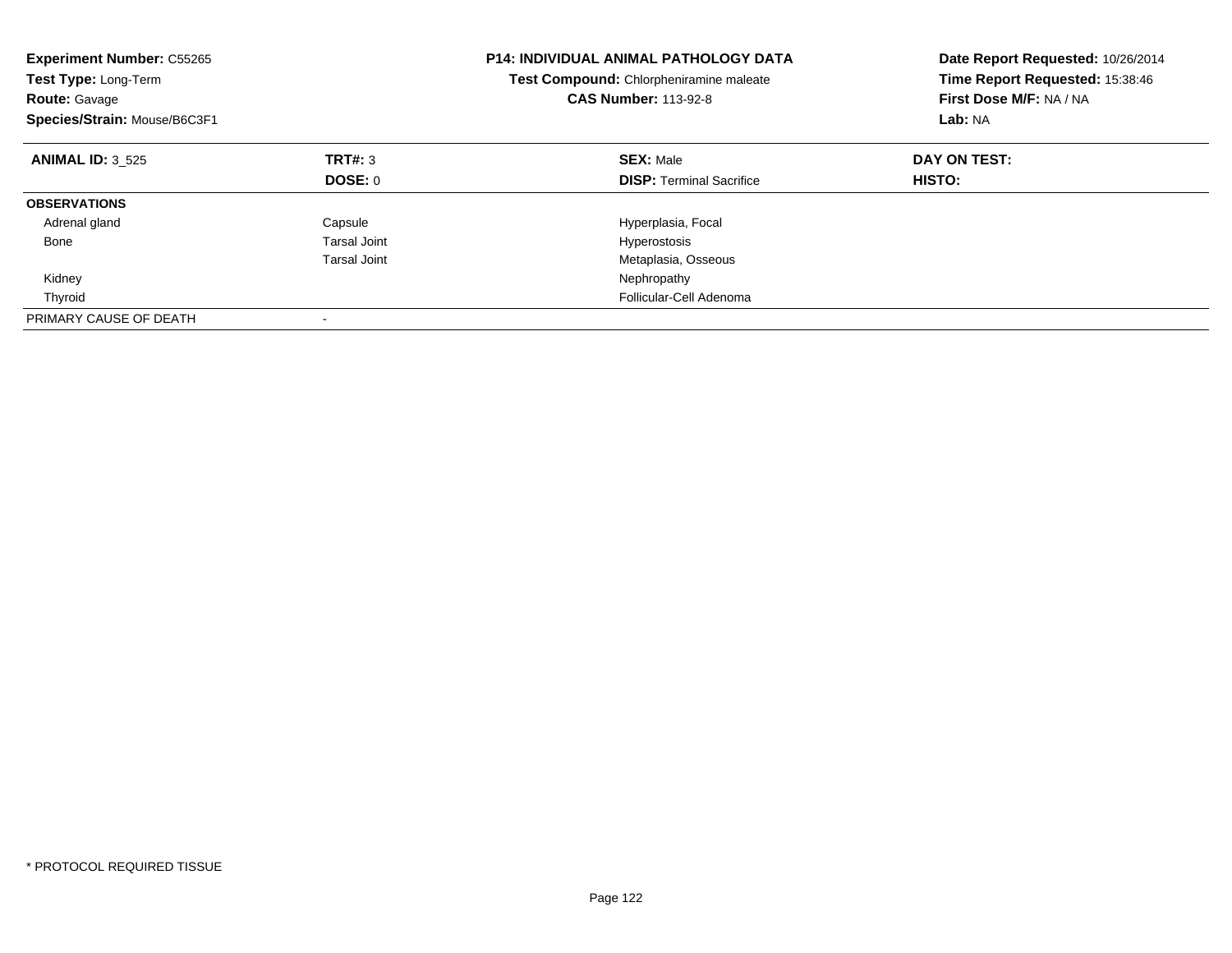| <b>Experiment Number: C55265</b><br>Test Type: Long-Term<br><b>Route: Gavage</b><br>Species/Strain: Mouse/B6C3F1 |                     | <b>P14: INDIVIDUAL ANIMAL PATHOLOGY DATA</b><br>Test Compound: Chlorpheniramine maleate<br><b>CAS Number: 113-92-8</b> | Date Report Requested: 10/26/2014<br>Time Report Requested: 15:38:46<br>First Dose M/F: NA / NA<br>Lab: NA |
|------------------------------------------------------------------------------------------------------------------|---------------------|------------------------------------------------------------------------------------------------------------------------|------------------------------------------------------------------------------------------------------------|
| <b>ANIMAL ID: 3 526</b>                                                                                          | TRT#: 3             | <b>SEX: Male</b>                                                                                                       | DAY ON TEST:                                                                                               |
|                                                                                                                  | DOSE: 0             | <b>DISP:</b> Terminal Sacrifice                                                                                        | HISTO:                                                                                                     |
| <b>OBSERVATIONS</b>                                                                                              |                     |                                                                                                                        |                                                                                                            |
| Adrenal gland                                                                                                    | <b>Cortex Nos</b>   | Degeneration, Lipoid                                                                                                   |                                                                                                            |
|                                                                                                                  | Capsule             | Hyperplasia, Focal                                                                                                     |                                                                                                            |
| Bone                                                                                                             | <b>Tarsal Joint</b> | Hyperostosis                                                                                                           |                                                                                                            |
|                                                                                                                  | <b>Tarsal Joint</b> | Metaplasia, Osseous                                                                                                    |                                                                                                            |
| Kidney                                                                                                           | Tubule              | Regeneration, Nos                                                                                                      |                                                                                                            |
| Liver                                                                                                            | Hepatocytes         | Cytoplasmic Vacuolization                                                                                              |                                                                                                            |
|                                                                                                                  |                     | Hepatocellular Adenoma                                                                                                 |                                                                                                            |
| PRIMARY CAUSE OF DEATH                                                                                           |                     |                                                                                                                        |                                                                                                            |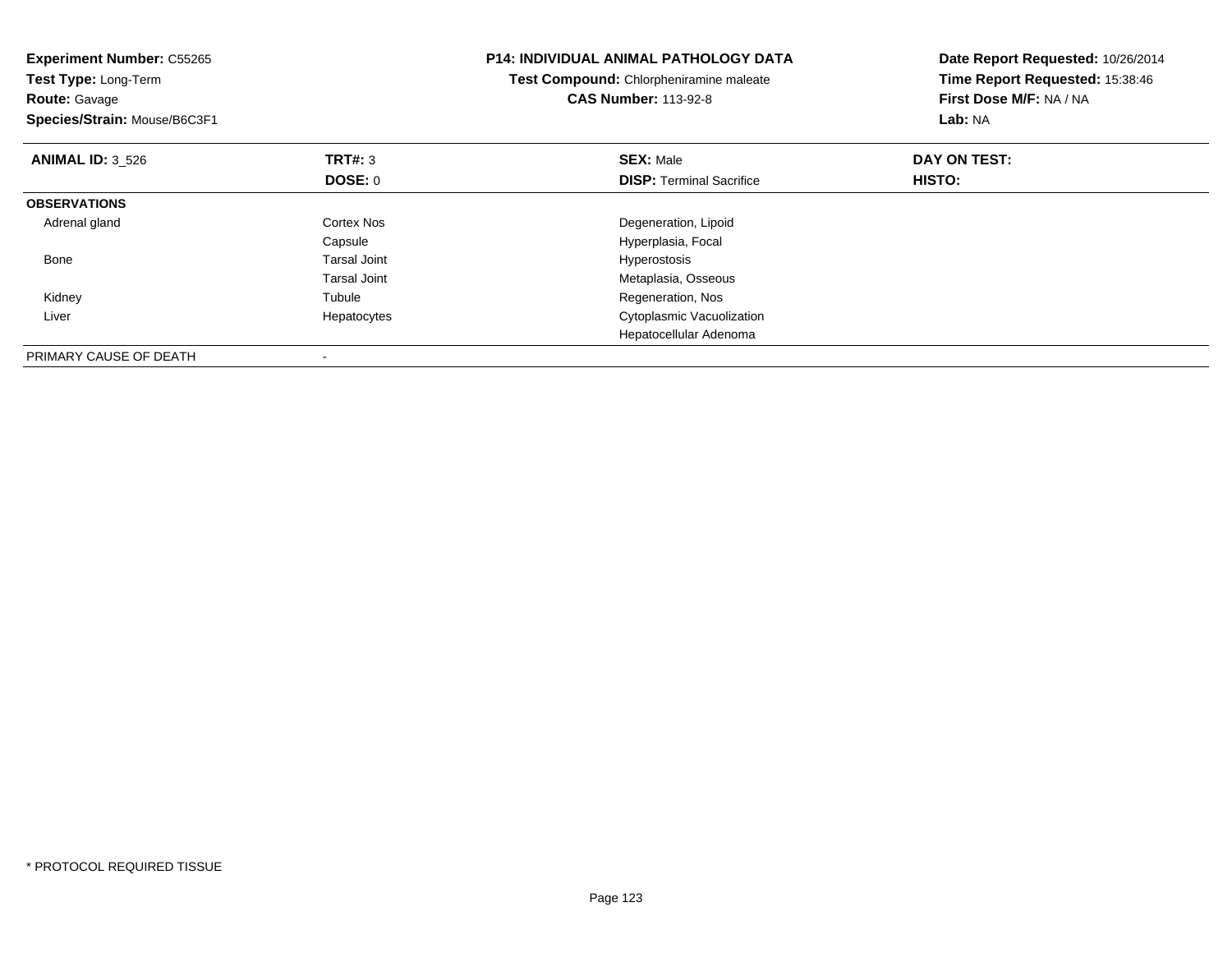**Experiment Number:** C55265**Test Type:** Long-Term**Route:** Gavage **Species/Strain:** Mouse/B6C3F1**P14: INDIVIDUAL ANIMAL PATHOLOGY DATATest Compound:** Chlorpheniramine maleate**CAS Number:** 113-92-8**Date Report Requested:** 10/26/2014**Time Report Requested:** 15:38:46**First Dose M/F:** NA / NA**Lab:** NA**ANIMAL ID:** 3\_527 **TRT#:** <sup>3</sup> **SEX:** Male **DAY ON TEST: DOSE:** 0**DISP:** Terminal Sacrifice **HISTO: OBSERVATIONS** Adrenal glandCapsule **Capsule Hyperplasia**, Focal Cortex Nos Hypertrophy, Focal Bone Tarsal Joint Hyperostosis Tarsal Joint Metaplasia, Osseous Harderian glandHardarian Gland **Adenoma**, Nos Kidney Tubule Regeneration, Nos Lung Alveolar/Bronchiolar Adenoma Lymph nodeMesenteric Lymph Node PancreasAcinus **Cytoplasmic Vacuolization** PRIMARY CAUSE OF DEATH-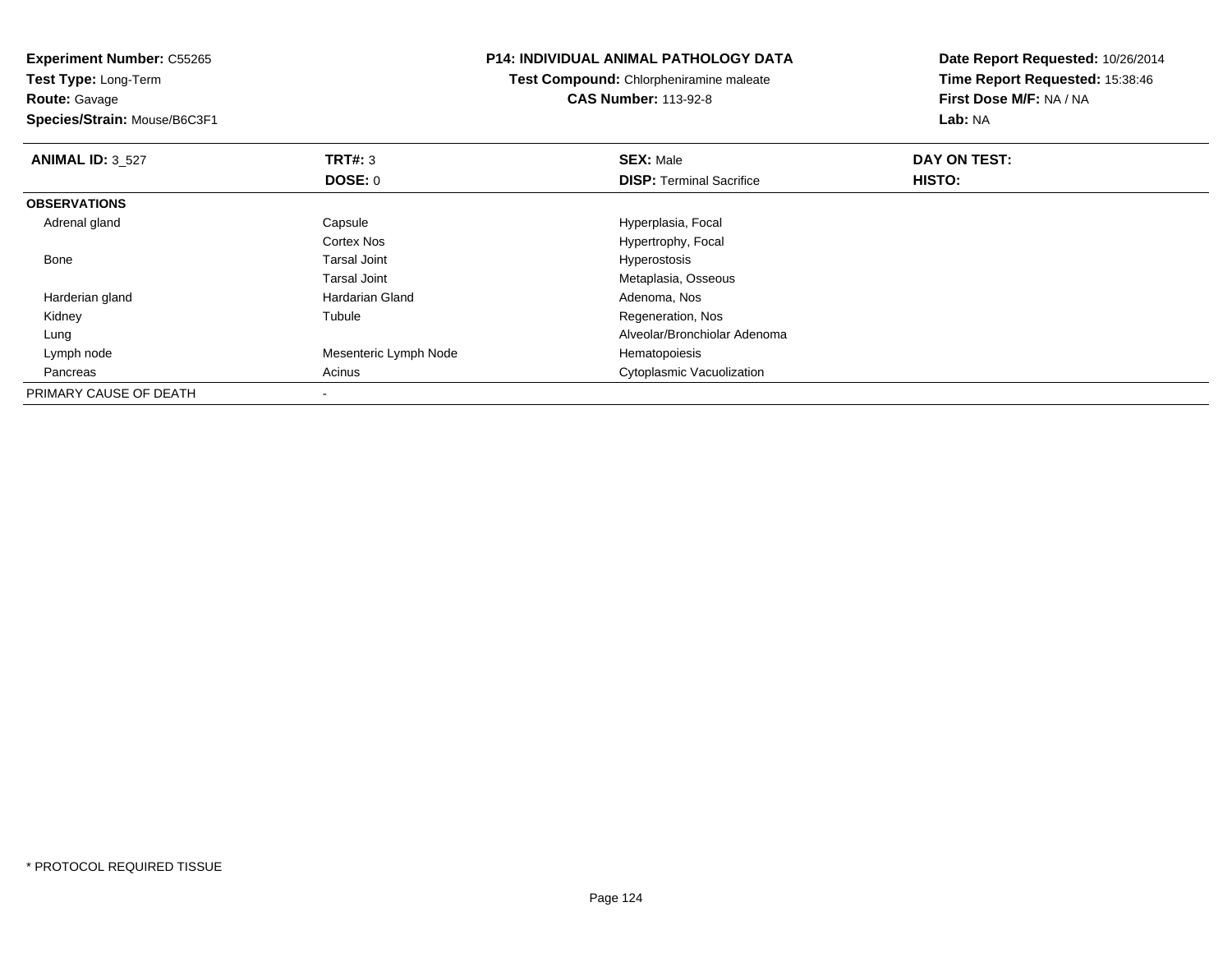| <b>P14: INDIVIDUAL ANIMAL PATHOLOGY DATA</b><br><b>Experiment Number: C55265</b><br>Test Compound: Chlorpheniramine maleate<br>Test Type: Long-Term<br><b>CAS Number: 113-92-8</b><br><b>Route: Gavage</b><br>Species/Strain: Mouse/B6C3F1 |                           | Date Report Requested: 10/26/2014<br>Time Report Requested: 15:38:46<br>First Dose M/F: NA / NA<br>Lab: NA |                        |
|--------------------------------------------------------------------------------------------------------------------------------------------------------------------------------------------------------------------------------------------|---------------------------|------------------------------------------------------------------------------------------------------------|------------------------|
| <b>ANIMAL ID: 3 528</b>                                                                                                                                                                                                                    | TRT#: 3<br><b>DOSE: 0</b> | <b>SEX: Male</b><br><b>DISP:</b> Terminal Sacrifice                                                        | DAY ON TEST:<br>HISTO: |
| <b>OBSERVATIONS</b>                                                                                                                                                                                                                        |                           |                                                                                                            |                        |
| Adrenal gland                                                                                                                                                                                                                              | Capsule<br>Cortex Nos     | Hyperplasia, Focal<br>Hypertrophy, Focal                                                                   |                        |
| Kidney                                                                                                                                                                                                                                     | Tubule                    | Regeneration, Nos                                                                                          |                        |
| Liver                                                                                                                                                                                                                                      |                           | Cytoplasmic Change, Basophilic                                                                             |                        |
| Lung                                                                                                                                                                                                                                       |                           | Alveolar/Bronchiolar Adenoma                                                                               |                        |
| Pancreas                                                                                                                                                                                                                                   | Acinus                    | Atrophy, Focal                                                                                             |                        |
| Tooth                                                                                                                                                                                                                                      | Root                      | Dysplasia, Nos                                                                                             |                        |
| PRIMARY CAUSE OF DEATH                                                                                                                                                                                                                     | $\,$                      |                                                                                                            |                        |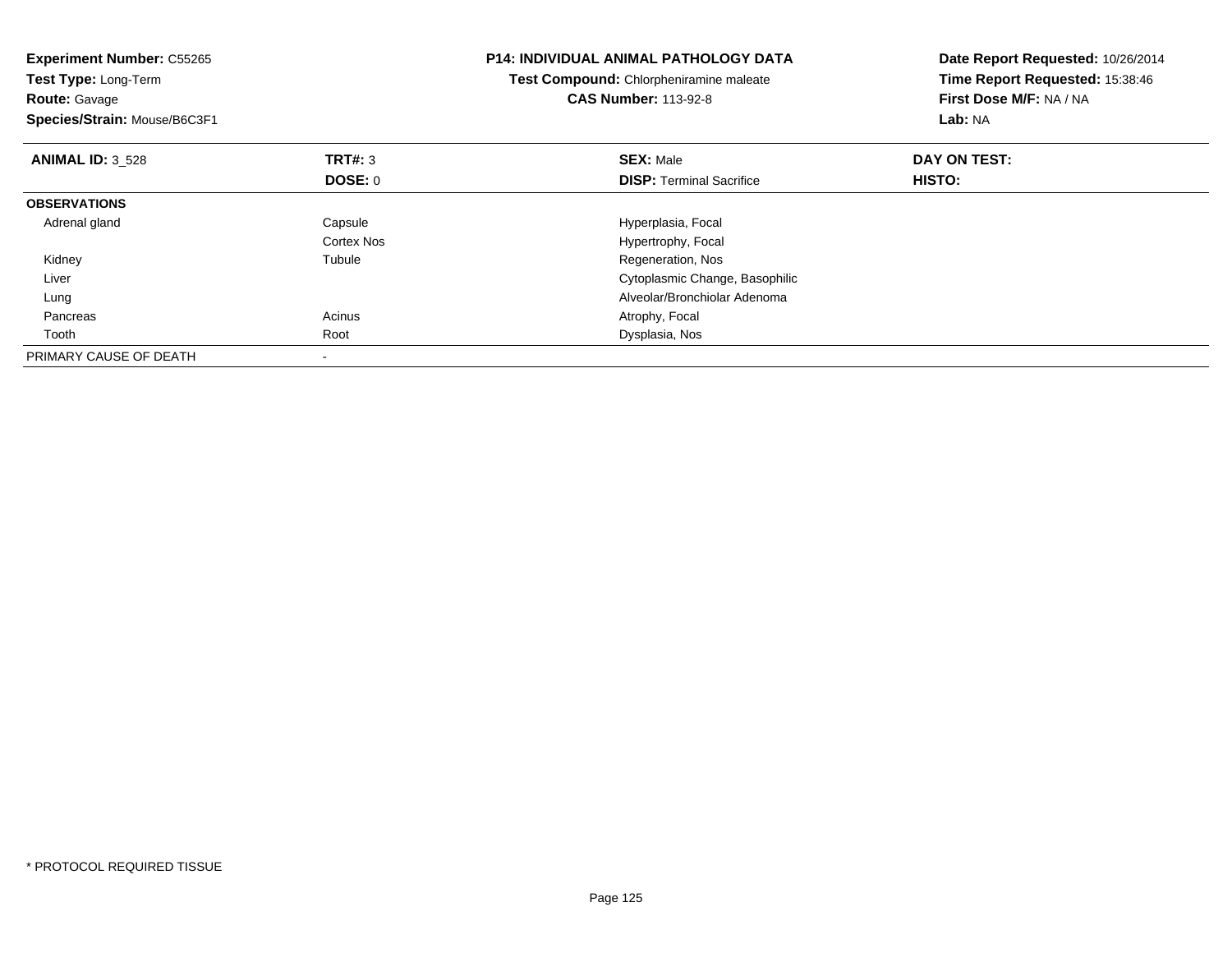| <b>Experiment Number: C55265</b><br>Test Type: Long-Term |                     | <b>P14: INDIVIDUAL ANIMAL PATHOLOGY DATA</b>   | Date Report Requested: 10/26/2014 |
|----------------------------------------------------------|---------------------|------------------------------------------------|-----------------------------------|
|                                                          |                     | <b>Test Compound:</b> Chlorpheniramine maleate | Time Report Requested: 15:38:46   |
| <b>Route: Gavage</b>                                     |                     | <b>CAS Number: 113-92-8</b>                    | First Dose M/F: NA / NA           |
| Species/Strain: Mouse/B6C3F1                             |                     |                                                | Lab: NA                           |
| <b>ANIMAL ID: 3 529</b>                                  | <b>TRT#: 3</b>      | <b>SEX: Male</b>                               | DAY ON TEST:                      |
|                                                          | DOSE: 0             | <b>DISP:</b> Terminal Sacrifice                | HISTO:                            |
| <b>OBSERVATIONS</b>                                      |                     |                                                |                                   |
| Adrenal gland                                            | Cortex Nos          | Degeneration, Lipoid                           |                                   |
|                                                          | Capsule             | Hyperplasia, Focal                             |                                   |
| Bone                                                     | <b>Tarsal Joint</b> | Hyperostosis                                   |                                   |
|                                                          | <b>Tarsal Joint</b> | Metaplasia, Osseous                            |                                   |
| Kidney                                                   |                     | Nephropathy                                    |                                   |
| Liver                                                    |                     | Hepatocellular Carcinoma                       |                                   |
| Lung                                                     |                     | Hepatocellular Carcinoma, Metastatic           |                                   |
| Thyroid                                                  |                     | Cyst, Follicular Nos                           |                                   |
| Unspecified                                              | Multiple Organs Nos | Lymphoma, Lymphocytic-Malignant Type           |                                   |
| PRIMARY CAUSE OF DEATH                                   |                     |                                                |                                   |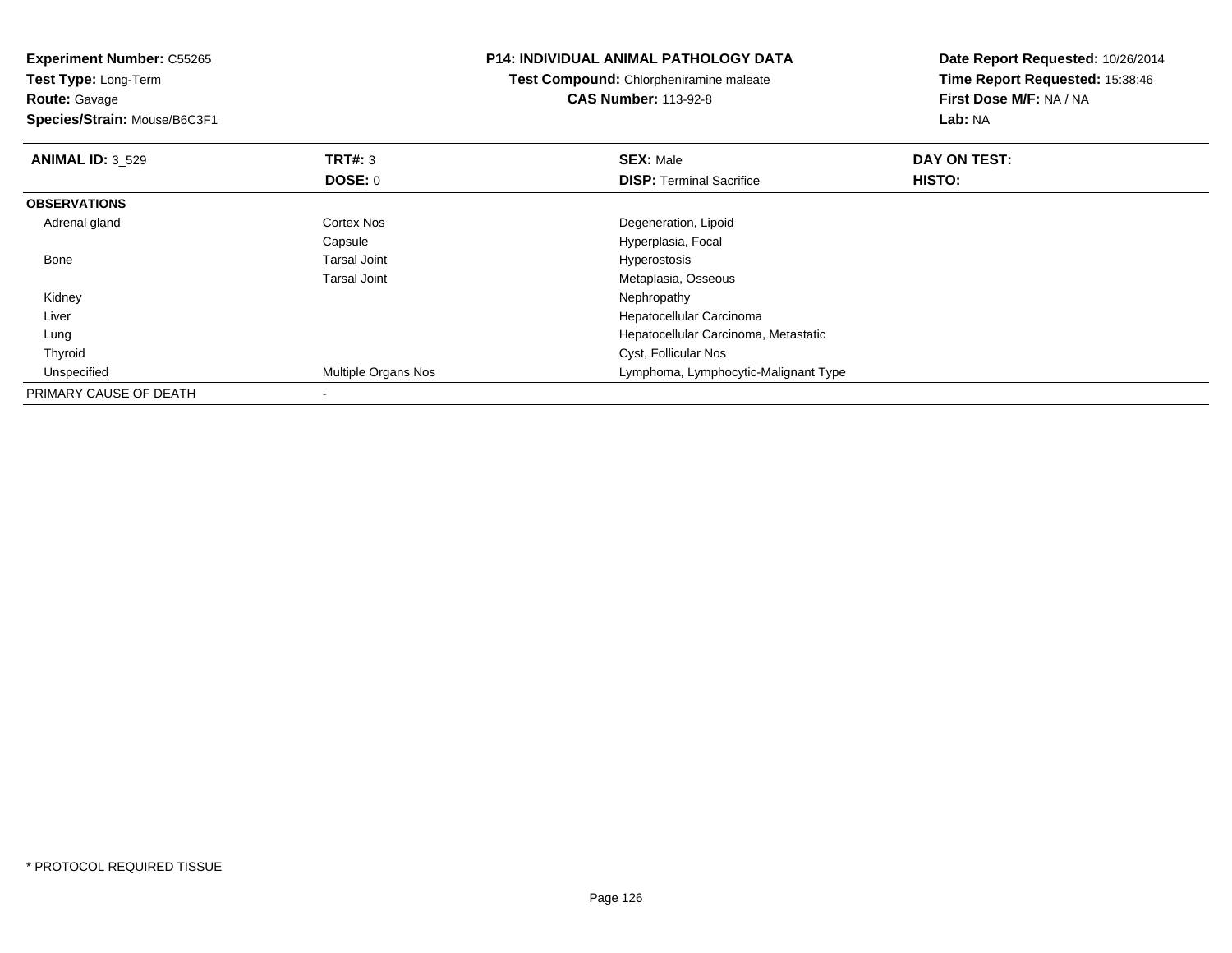**Experiment Number:** C55265

**Test Type:** Long-Term**Route:** Gavage

**Species/Strain:** Mouse/B6C3F1

#### **P14: INDIVIDUAL ANIMAL PATHOLOGY DATA**

**Test Compound:** Chlorpheniramine maleate**CAS Number:** 113-92-8

| <b>ANIMAL ID: 3_530</b> | TRT#: 3                   | <b>SEX: Male</b>                     | DAY ON TEST: |  |
|-------------------------|---------------------------|--------------------------------------|--------------|--|
|                         | DOSE: 0                   | <b>DISP: Terminal Sacrifice</b>      | HISTO:       |  |
| <b>OBSERVATIONS</b>     |                           |                                      |              |  |
| Adrenal gland           | Capsule                   | Adenoma, Nos                         |              |  |
|                         | Capsule                   | Hyperplasia, Focal                   |              |  |
| Kidney                  | Tubule                    | Regeneration, Nos                    |              |  |
| Liver                   |                           | Hepatocellular Carcinoma             |              |  |
|                         |                           | Inflammation, Acute Focal            |              |  |
|                         |                           | Necrosis, Focal                      |              |  |
| Lung                    |                           | Hepatocellular Carcinoma, Metastatic |              |  |
| Lymph node              | Mesenteric Lymph Node     | Hematopoiesis                        |              |  |
| Pituitary gland         | <b>Anterior Pituitary</b> | Cyst, Nos                            |              |  |
| Preputial gland         |                           | Inflammation, Acute/Chronic          |              |  |
| Spleen                  | Red Pulp                  | Hematopoiesis                        |              |  |
| PRIMARY CAUSE OF DEATH  |                           |                                      |              |  |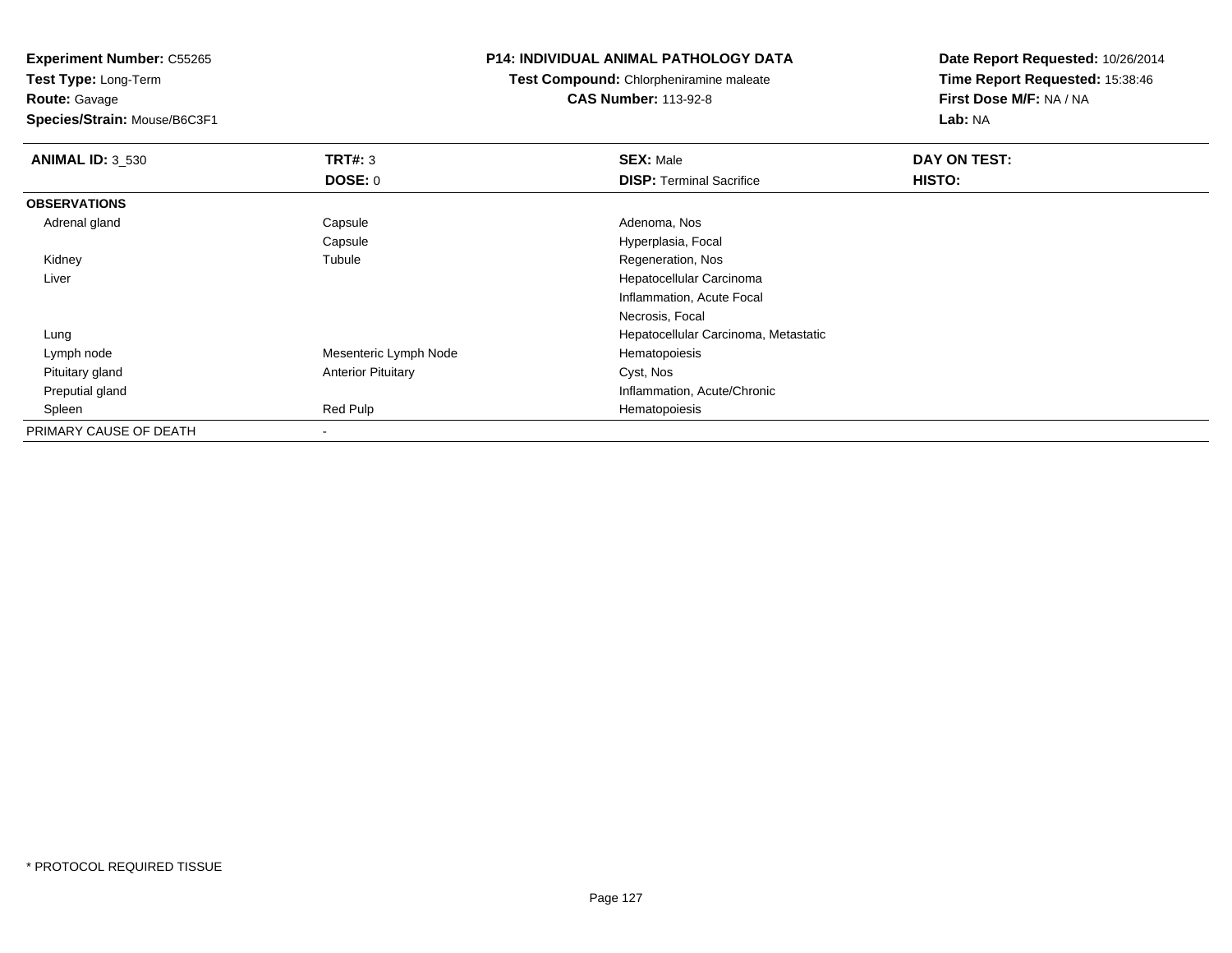**Experiment Number:** C55265

**Test Type:** Long-Term**Route:** Gavage

**Species/Strain:** Mouse/B6C3F1

# **P14: INDIVIDUAL ANIMAL PATHOLOGY DATA**

**Test Compound:** Chlorpheniramine maleate**CAS Number:** 113-92-8

| <b>ANIMAL ID: 3_531</b> | TRT#: 3             | <b>SEX: Male</b>                | DAY ON TEST: |  |
|-------------------------|---------------------|---------------------------------|--------------|--|
|                         | DOSE: 0             | <b>DISP: Terminal Sacrifice</b> | HISTO:       |  |
| <b>OBSERVATIONS</b>     |                     |                                 |              |  |
| Adrenal gland           | Capsule             | Hyperplasia, Focal              |              |  |
|                         | <b>Cortex Nos</b>   | Hyperplasia, Focal              |              |  |
|                         | <b>Cortex Nos</b>   | Hypertrophy, Focal              |              |  |
| Bone                    | <b>Tarsal Joint</b> | Hyperostosis                    |              |  |
|                         | <b>Tarsal Joint</b> | Metaplasia, Osseous             |              |  |
| Harderian gland         | Hardarian Gland     | Adenoma, Nos                    |              |  |
| Kidney                  |                     | Nephropathy                     |              |  |
| Liver                   | Hepatocytes         | Cytoplasmic Vacuolization       |              |  |
|                         |                     | Hepatocellular Adenoma          |              |  |
| Lung                    |                     | Alveolar/Bronchiolar Carcinoma  |              |  |
| Pancreas                | Acinus              | Atrophy, Focal                  |              |  |
| Thyroid                 |                     | Hyperplasia, Follicular Cell    |              |  |
| PRIMARY CAUSE OF DEATH  |                     |                                 |              |  |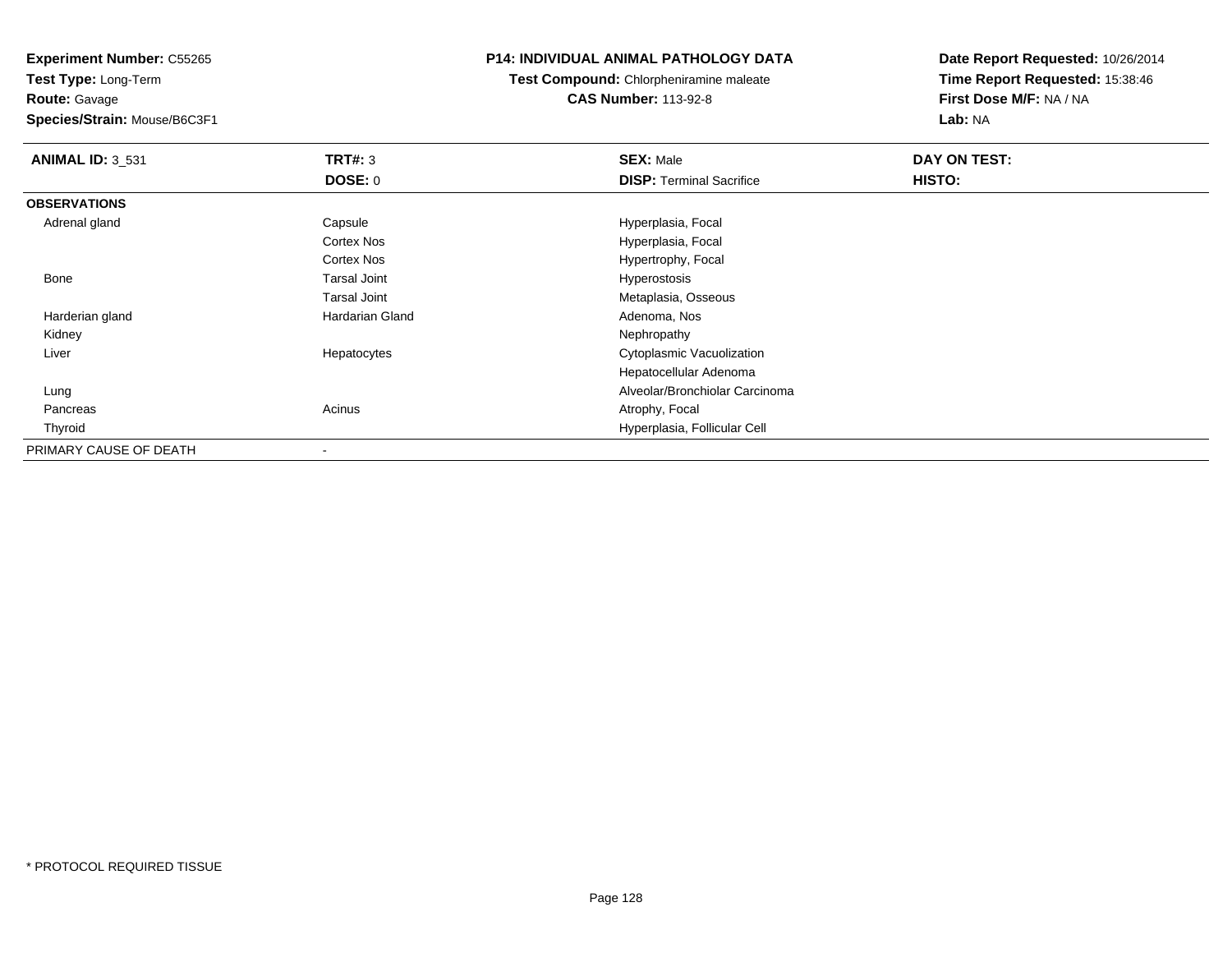**Experiment Number:** C55265**Test Type:** Long-Term**Route:** Gavage **Species/Strain:** Mouse/B6C3F1**P14: INDIVIDUAL ANIMAL PATHOLOGY DATATest Compound:** Chlorpheniramine maleate**CAS Number:** 113-92-8**Date Report Requested:** 10/26/2014**Time Report Requested:** 15:38:46**First Dose M/F:** NA / NA**Lab:** NA**ANIMAL ID:** 3\_532 **TRT#:** <sup>3</sup> **SEX:** Male **DAY ON TEST: DOSE:** 0**DISP:** Terminal Sacrifice **HISTO: OBSERVATIONS** Adrenal glandCapsule **Capsule Hyperplasia**, Focal MedullaMedulla Medulla (and the second terms of the Hyperplasia, Focal Tarsal Joint Medulla and terms of the Second Hyperostosis Bone Tarsal Joint Hyperostosis Tarsal Joint Metaplasia, Osseous Intestine Largee and the Colon Colon Colon Colon and the Parasitism Nephropathy Kidneyy the control of the control of the control of the control of the control of the control of the control of the control of the control of the control of the control of the control of the control of the control of the contro Liver Hepatocellular Carcinoma Hepatocellular Carcinoma, Metastatic Lung Urinary bladder Dilatation, NosPRIMARY CAUSE OF DEATH-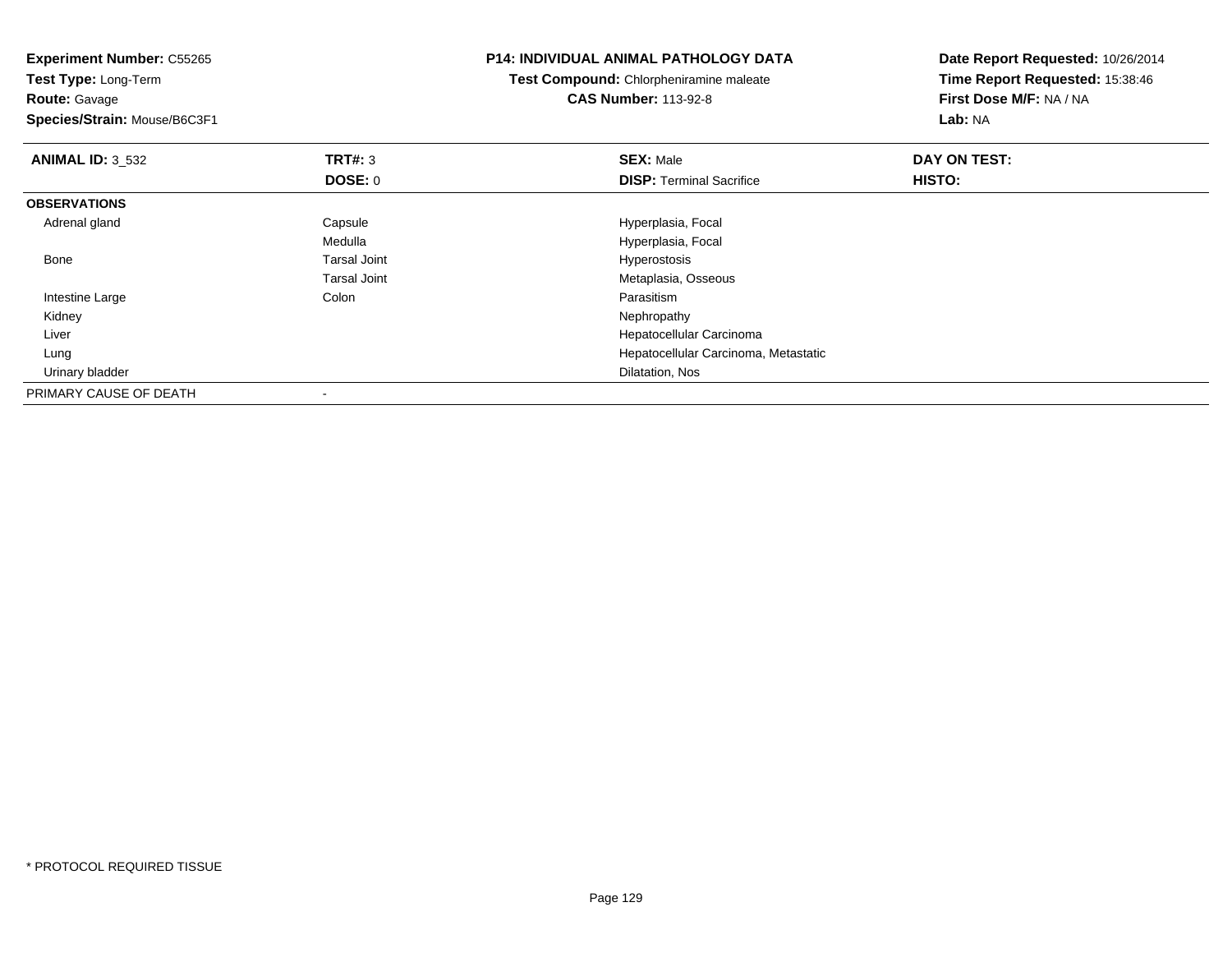| <b>Experiment Number: C55265</b><br>Test Type: Long-Term<br>Test Compound: Chlorpheniramine maleate<br><b>CAS Number: 113-92-8</b><br><b>Route: Gavage</b><br>Species/Strain: Mouse/B6C3F1 |                     | <b>P14: INDIVIDUAL ANIMAL PATHOLOGY DATA</b> | Date Report Requested: 10/26/2014<br>Time Report Requested: 15:38:46<br>First Dose M/F: NA / NA<br>Lab: NA |
|--------------------------------------------------------------------------------------------------------------------------------------------------------------------------------------------|---------------------|----------------------------------------------|------------------------------------------------------------------------------------------------------------|
| <b>ANIMAL ID: 3 533</b>                                                                                                                                                                    | <b>TRT#: 3</b>      | <b>SEX: Male</b>                             | DAY ON TEST:                                                                                               |
|                                                                                                                                                                                            | DOSE: 0             | <b>DISP:</b> Terminal Sacrifice              | <b>HISTO:</b>                                                                                              |
| <b>OBSERVATIONS</b>                                                                                                                                                                        |                     |                                              |                                                                                                            |
| Adrenal gland                                                                                                                                                                              | Capsule             | Hyperplasia, Focal                           |                                                                                                            |
|                                                                                                                                                                                            | <b>Cortex Nos</b>   | Hypertrophy, Focal                           |                                                                                                            |
| Bone                                                                                                                                                                                       | <b>Tarsal Joint</b> | Hyperostosis                                 |                                                                                                            |
|                                                                                                                                                                                            | <b>Tarsal Joint</b> | Metaplasia, Osseous                          |                                                                                                            |
| Liver                                                                                                                                                                                      |                     | Hepatocellular Adenoma                       |                                                                                                            |
| Lung                                                                                                                                                                                       |                     | Alveolar/Bronchiolar Adenoma                 |                                                                                                            |
| Preputial gland                                                                                                                                                                            |                     | Inflammation, Acute/Chronic                  |                                                                                                            |
| Stomach                                                                                                                                                                                    | Forestomach         | Squamous Cell Papilloma                      |                                                                                                            |
| PRIMARY CAUSE OF DEATH                                                                                                                                                                     |                     |                                              |                                                                                                            |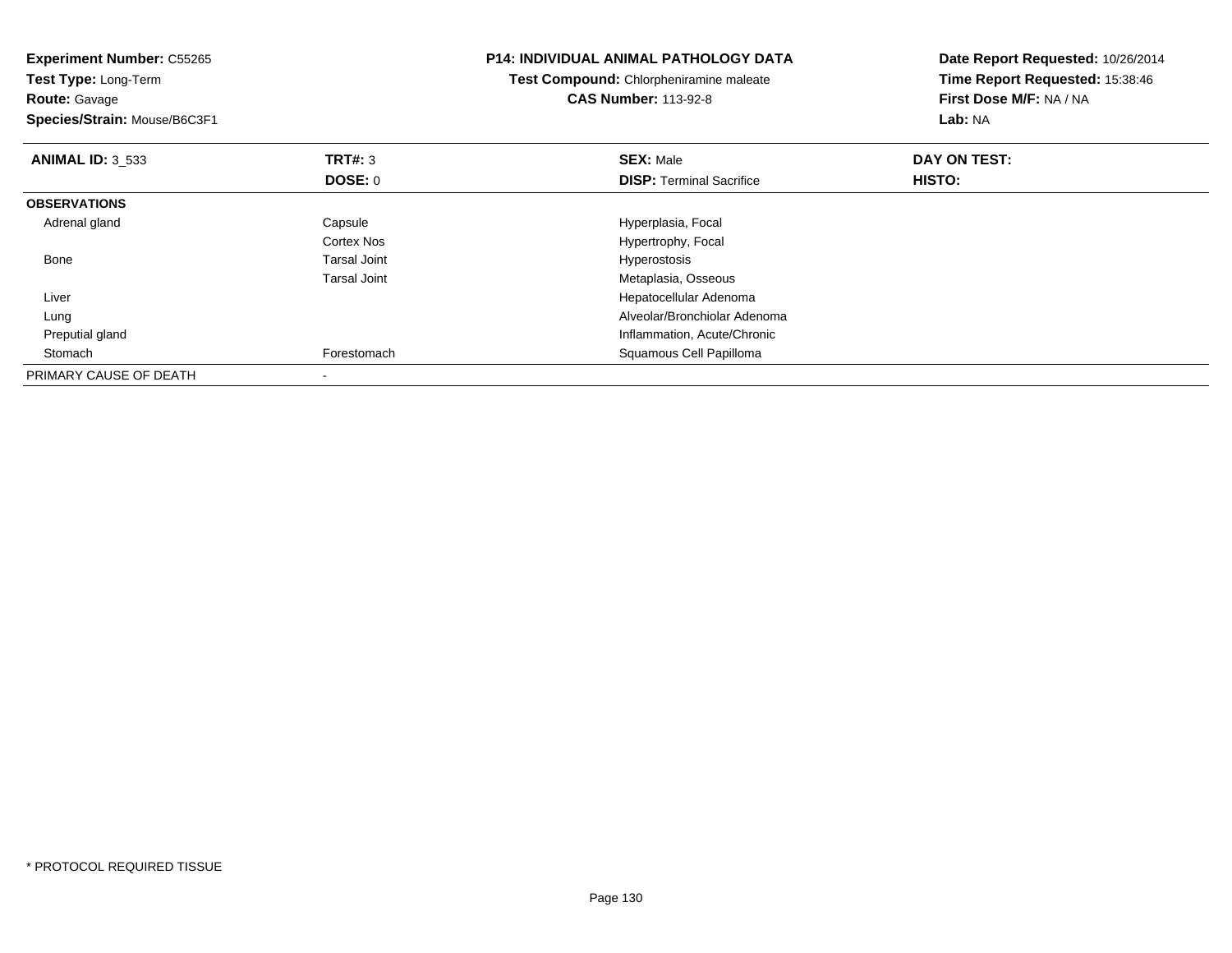| <b>Experiment Number: C55265</b><br>Test Type: Long-Term<br><b>Route: Gavage</b><br>Species/Strain: Mouse/B6C3F1 |                    | <b>P14: INDIVIDUAL ANIMAL PATHOLOGY DATA</b><br>Test Compound: Chlorpheniramine maleate<br><b>CAS Number: 113-92-8</b> |                               |
|------------------------------------------------------------------------------------------------------------------|--------------------|------------------------------------------------------------------------------------------------------------------------|-------------------------------|
| <b>ANIMAL ID: 3 534</b>                                                                                          | TRT#: 3<br>DOSE: 0 | <b>SEX: Male</b><br><b>DISP:</b> Terminal Sacrifice                                                                    | DAY ON TEST:<br><b>HISTO:</b> |
| <b>OBSERVATIONS</b>                                                                                              |                    |                                                                                                                        |                               |
| Adrenal gland                                                                                                    | Capsule            | Hyperplasia, Focal                                                                                                     |                               |
| Intestine Small                                                                                                  |                    |                                                                                                                        |                               |
|                                                                                                                  | Peyers Patch       | Hyperplasia, Lymphoid                                                                                                  |                               |
| Liver                                                                                                            | <b>Bile Duct</b>   | Cyst, Nos                                                                                                              |                               |
|                                                                                                                  |                    | Hepatocellular Adenoma                                                                                                 |                               |
| PRIMARY CAUSE OF DEATH                                                                                           |                    |                                                                                                                        |                               |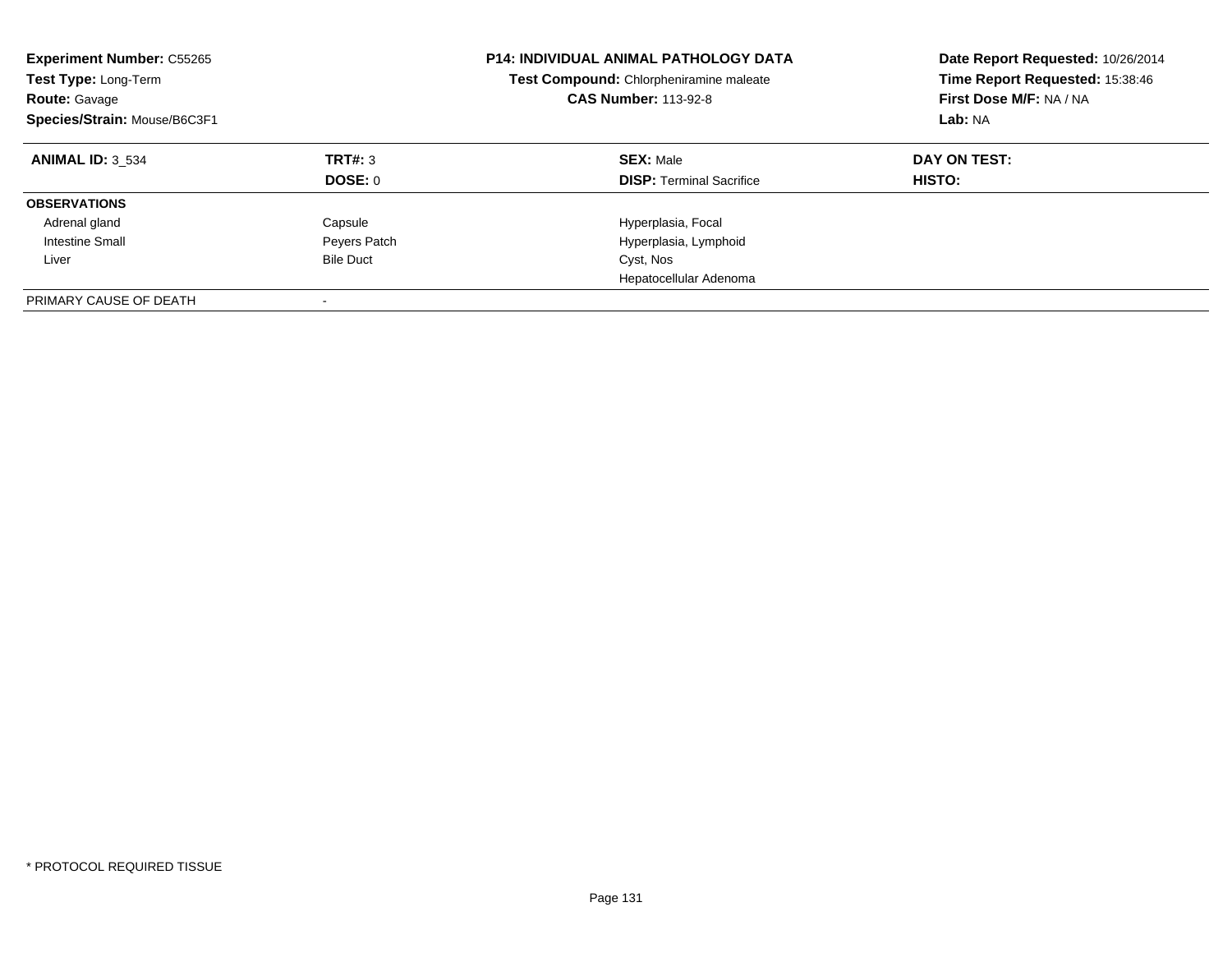**Experiment Number:** C55265**Test Type:** Long-Term**Route:** Gavage **Species/Strain:** Mouse/B6C3F1**P14: INDIVIDUAL ANIMAL PATHOLOGY DATATest Compound:** Chlorpheniramine maleate**CAS Number:** 113-92-8**Date Report Requested:** 10/26/2014**Time Report Requested:** 15:38:46**First Dose M/F:** NA / NA**Lab:** NA**ANIMAL ID:** 3\_535 **TRT#:** <sup>3</sup> **SEX:** Male **DAY ON TEST: DOSE:** 0**DISP:** Terminal Sacrifice **HISTO: OBSERVATIONS** Adrenal glandCapsule **Capsule Hyperplasia**, Focal Cortex Nos Hyperplasia, Focal Bone Tarsal Joint Hyperostosis Tarsal Joint Metaplasia, Osseous Kidneyy the contract of the contract of the contract of the contract of the contract of the contract of the contract of the contract of the contract of the contract of the contract of the contract of the contract of the contract Tubule **Tubule Regeneration, Nos**  Liver Focal Cellular Change Inflammation, Acute FocalNecrosis, Focal Preputial gland Inflammation, Acute/Chronic Testis Degeneration, Nos PRIMARY CAUSE OF DEATH

-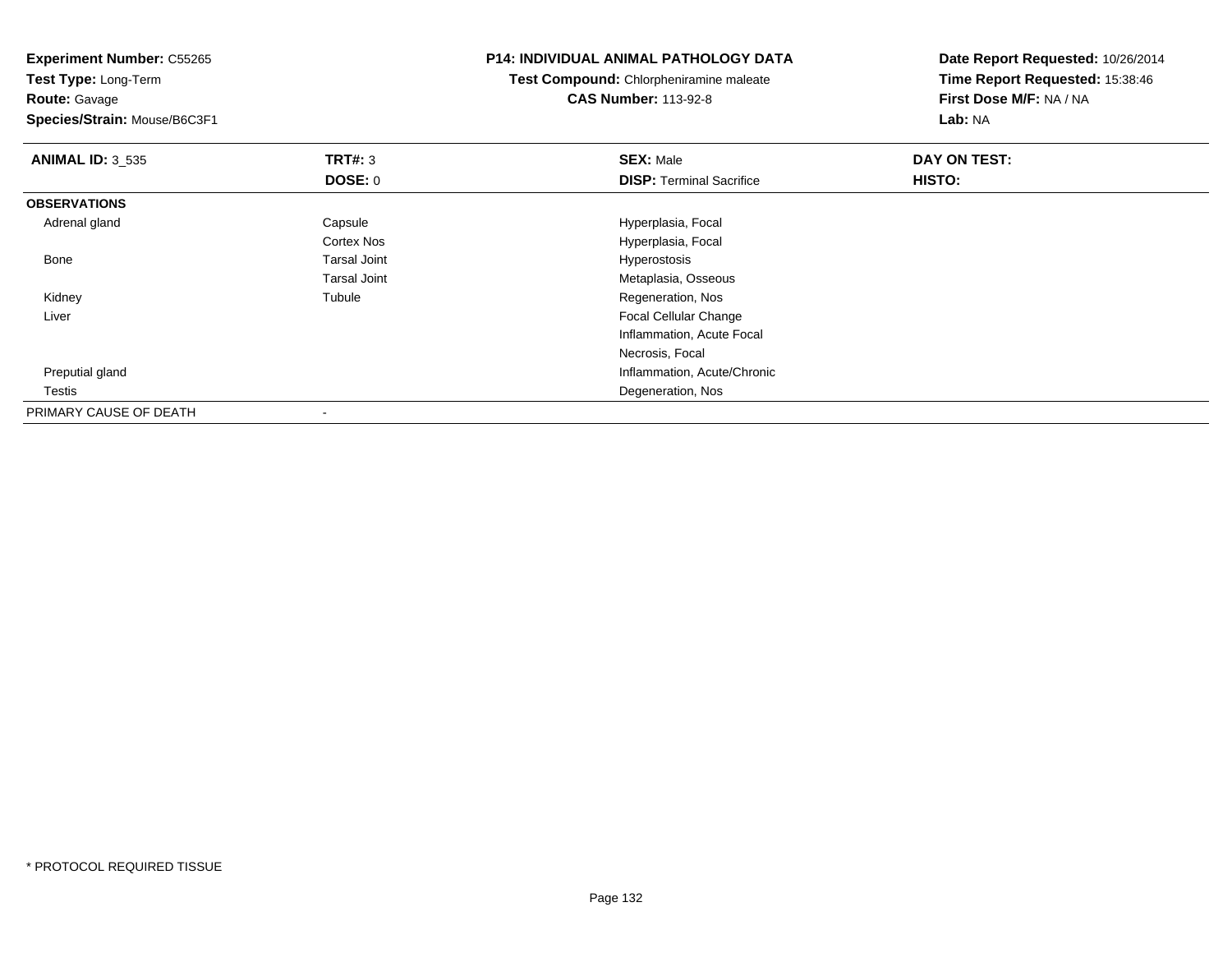**Route:** Gavage

**Species/Strain:** Mouse/B6C3F1

#### **P14: INDIVIDUAL ANIMAL PATHOLOGY DATA**

**Test Compound:** Chlorpheniramine maleate**CAS Number:** 113-92-8

| <b>ANIMAL ID: 3 536</b> | TRT#: 3               | <b>SEX: Male</b>                | DAY ON TEST: |  |
|-------------------------|-----------------------|---------------------------------|--------------|--|
|                         | <b>DOSE: 0</b>        | <b>DISP:</b> Moribund Sacrifice | HISTO:       |  |
| <b>OBSERVATIONS</b>     |                       |                                 |              |  |
| Adrenal gland           | Capsule               | Hyperplasia, Focal              |              |  |
| Bone                    | <b>Tarsal Joint</b>   | Hyperostosis                    |              |  |
|                         | <b>Tarsal Joint</b>   | Metaplasia, Osseous             |              |  |
| Kidney                  |                       | Glomerulonephritis, Subacute    |              |  |
| Liver                   |                       | Hepatocellular Adenoma          |              |  |
| Lung                    |                       | Alveolar/Bronchiolar Adenoma    |              |  |
| Lymph node              | Mesenteric Lymph Node | Hematopoiesis                   |              |  |
| Stomach                 | Forestomach           | Squamous Cell Carcinoma         |              |  |
| Unspecified             | Trunk                 | Fibrosis, Focal                 |              |  |
| PRIMARY CAUSE OF DEATH  |                       |                                 |              |  |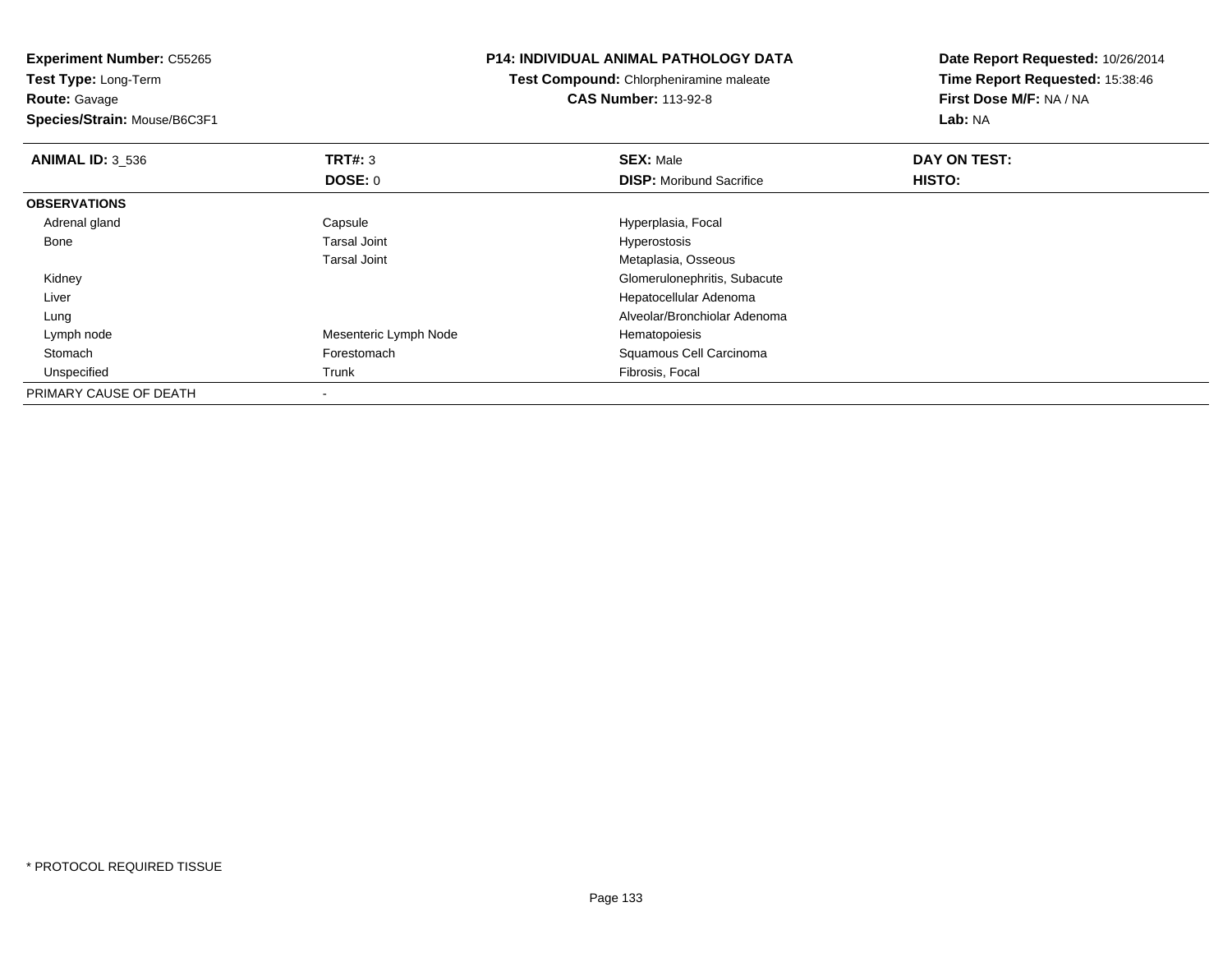**Route:** Gavage

**Species/Strain:** Mouse/B6C3F1

# **P14: INDIVIDUAL ANIMAL PATHOLOGY DATA**

**Test Compound:** Chlorpheniramine maleate**CAS Number:** 113-92-8

| <b>ANIMAL ID: 3_537</b> | TRT#: 3               | <b>SEX: Male</b>                | DAY ON TEST: |  |
|-------------------------|-----------------------|---------------------------------|--------------|--|
|                         | <b>DOSE: 0</b>        | <b>DISP:</b> Moribund Sacrifice | HISTO:       |  |
| <b>OBSERVATIONS</b>     |                       |                                 |              |  |
| Adrenal gland           | Capsule               | Hyperplasia, Focal              |              |  |
| Bone marrow             |                       | Hyperplasia, Granulocytic       |              |  |
| <b>Brain</b>            | Cerebrum              | Inflammation, Focal             |              |  |
| Heart                   | Myocardium Nos        | Degeneration, Nos               |              |  |
| Kidney                  | Pelvis                | Hyperplasia, Epithelial         |              |  |
|                         |                       | Nephropathy                     |              |  |
| Liver                   |                       | Angiectasis                     |              |  |
| Lymph node              | Mesenteric Lymph Node | Hematopoiesis                   |              |  |
| Pancreas                | Acinus                | Atrophy, Focal                  |              |  |
| Prostate                |                       | Inflammation, Suppurative       |              |  |
| Spleen                  | Red Pulp              | Hematopoiesis                   |              |  |
| Unspecified             | Multiple Organs Nos   | Inflammation, Acute/Chronic     |              |  |
| Urinary bladder         |                       | Hyperplasia, Epithelial         |              |  |
| PRIMARY CAUSE OF DEATH  |                       |                                 |              |  |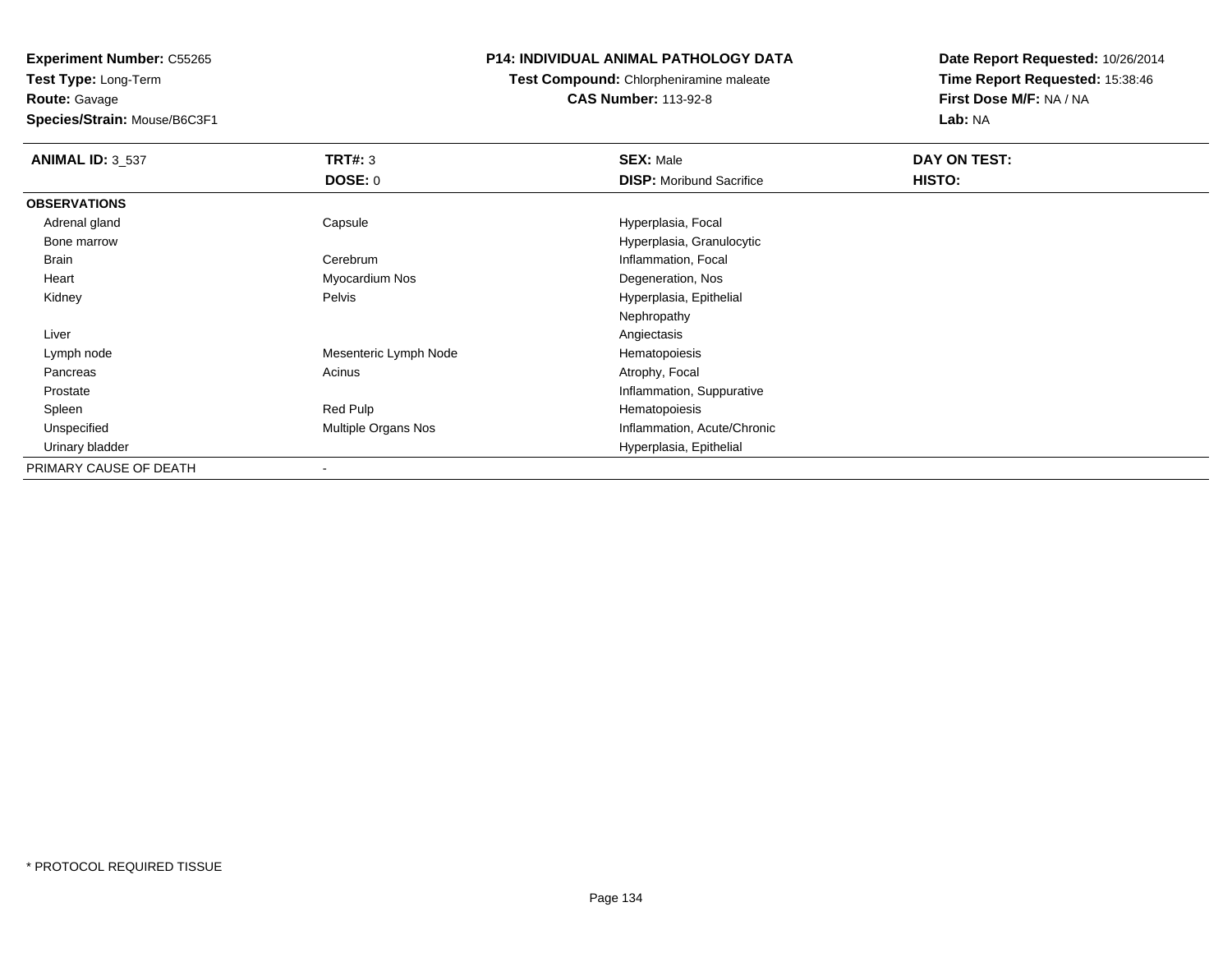| <b>Experiment Number: C55265</b><br><b>Test Type: Long-Term</b><br><b>Route: Gavage</b><br>Species/Strain: Mouse/B6C3F1 |             | <b>P14: INDIVIDUAL ANIMAL PATHOLOGY DATA</b><br><b>Test Compound: Chlorpheniramine maleate</b><br><b>CAS Number: 113-92-8</b> | Date Report Requested: 10/26/2014<br>Time Report Requested: 15:38:46<br>First Dose M/F: NA / NA<br>Lab: NA |
|-------------------------------------------------------------------------------------------------------------------------|-------------|-------------------------------------------------------------------------------------------------------------------------------|------------------------------------------------------------------------------------------------------------|
| <b>ANIMAL ID: 3 538</b>                                                                                                 | TRT#: 3     | <b>SEX: Male</b>                                                                                                              | DAY ON TEST:                                                                                               |
|                                                                                                                         | DOSE: 0     | <b>DISP:</b> Terminal Sacrifice                                                                                               | HISTO:                                                                                                     |
| <b>OBSERVATIONS</b>                                                                                                     |             |                                                                                                                               |                                                                                                            |
| Adrenal gland                                                                                                           | Capsule     | Hyperplasia, Focal                                                                                                            |                                                                                                            |
|                                                                                                                         | Medulla     | Hyperplasia, Focal                                                                                                            |                                                                                                            |
| Penis                                                                                                                   | Prepuce Nos | Acanthosis                                                                                                                    |                                                                                                            |
|                                                                                                                         | Prepuce Nos | Hyperkeratosis                                                                                                                |                                                                                                            |
| Unspecified                                                                                                             | Perineum    | Inflammation, Acute/Chronic                                                                                                   |                                                                                                            |
| PRIMARY CAUSE OF DEATH                                                                                                  |             |                                                                                                                               |                                                                                                            |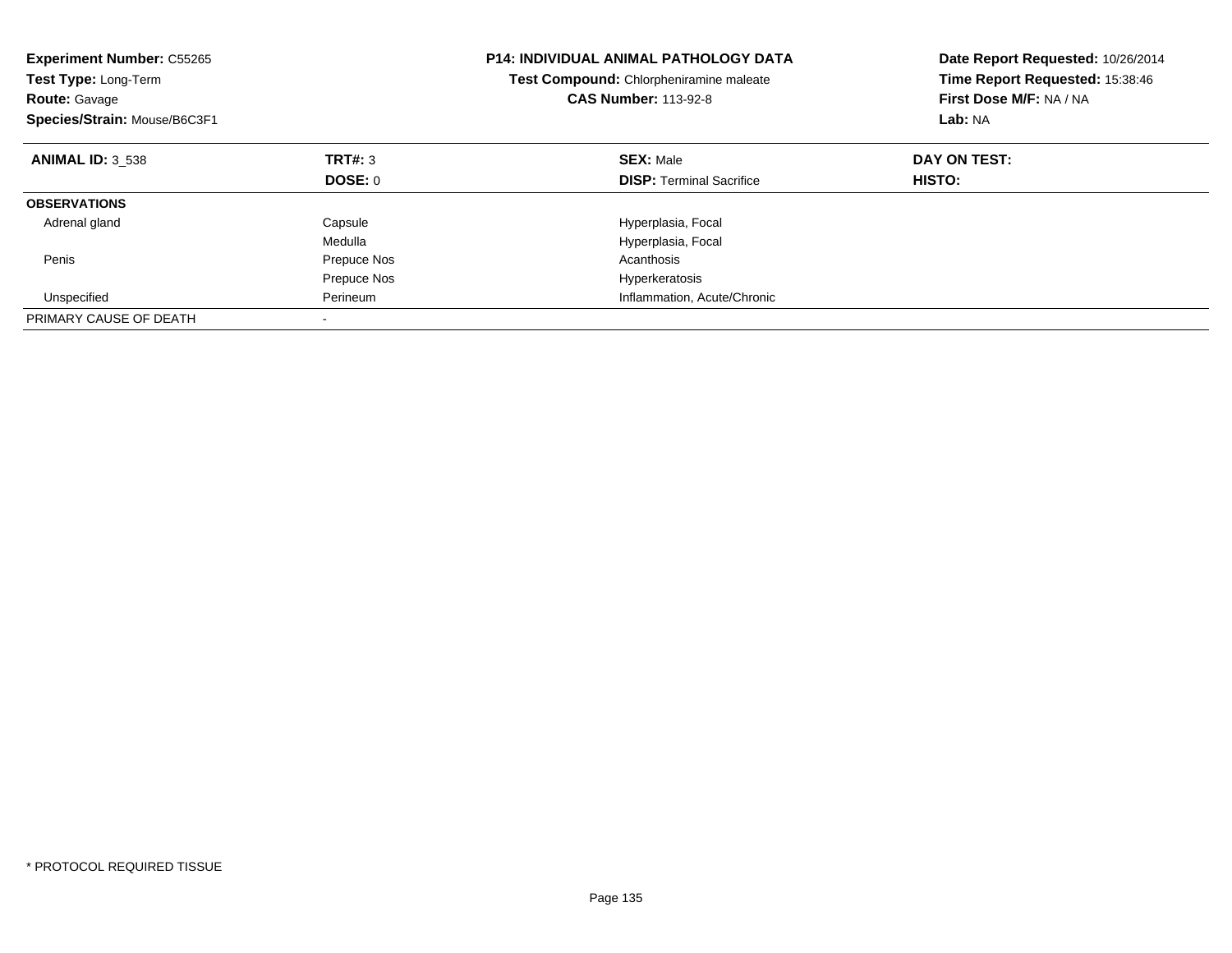**Route:** Gavage

**Species/Strain:** Mouse/B6C3F1

# **P14: INDIVIDUAL ANIMAL PATHOLOGY DATA**

**Test Compound:** Chlorpheniramine maleate**CAS Number:** 113-92-8

| <b>ANIMAL ID: 3 539</b> | TRT#: 3             | <b>SEX: Male</b>                | DAY ON TEST: |  |
|-------------------------|---------------------|---------------------------------|--------------|--|
|                         | <b>DOSE: 0</b>      | <b>DISP:</b> Terminal Sacrifice | HISTO:       |  |
| <b>OBSERVATIONS</b>     |                     |                                 |              |  |
| Adrenal gland           | Capsule             | Hyperplasia, Focal              |              |  |
| Bone                    | Tarsal Joint        | Hyperostosis                    |              |  |
|                         | Tarsal Joint        | Metaplasia, Osseous             |              |  |
| Harderian gland         | Hardarian Gland     | Hyperplasia, Epithelial         |              |  |
| Kidney                  | Tubule              | Regeneration, Nos               |              |  |
| Liver                   | <b>Bile Duct</b>    | Cyst, Nos                       |              |  |
| Lung                    |                     | Alveolar/Bronchiolar Adenoma    |              |  |
| Lymph node              | Inguinal Lymph Node | Cyst, Nos                       |              |  |
|                         | Inguinal Lymph Node | Inflammation, Acute/Chronic     |              |  |
| Parathyroid gland       |                     | Cyst, Embryonal Duct            |              |  |
| Unspecified             | Shoulder            | Fibroma                         |              |  |
| PRIMARY CAUSE OF DEATH  |                     |                                 |              |  |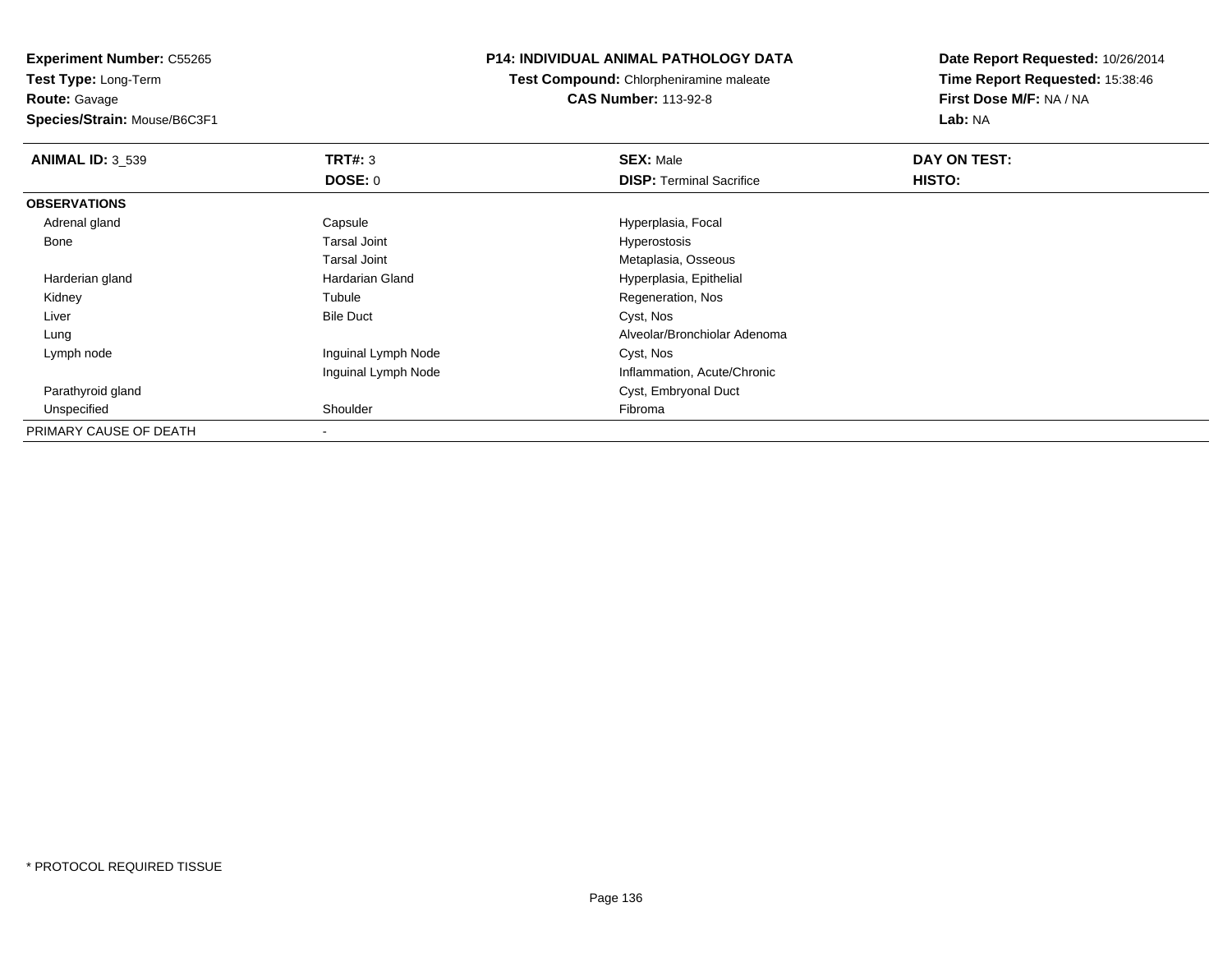| <b>Experiment Number: C55265</b><br>Test Type: Long-Term<br><b>Route: Gavage</b><br>Species/Strain: Mouse/B6C3F1 |                | <b>P14: INDIVIDUAL ANIMAL PATHOLOGY DATA</b><br>Test Compound: Chlorpheniramine maleate<br><b>CAS Number: 113-92-8</b> | Date Report Requested: 10/26/2014<br>Time Report Requested: 15:38:46<br>First Dose M/F: NA / NA<br>Lab: NA |  |
|------------------------------------------------------------------------------------------------------------------|----------------|------------------------------------------------------------------------------------------------------------------------|------------------------------------------------------------------------------------------------------------|--|
| <b>ANIMAL ID: 3 540</b>                                                                                          | TRT#: 3        | <b>SEX: Male</b>                                                                                                       | DAY ON TEST:                                                                                               |  |
|                                                                                                                  | <b>DOSE: 0</b> | <b>DISP:</b> Terminal Sacrifice                                                                                        | HISTO:                                                                                                     |  |
| <b>OBSERVATIONS</b>                                                                                              |                |                                                                                                                        |                                                                                                            |  |
| Adrenal gland                                                                                                    | Capsule        | Hyperplasia, Focal                                                                                                     |                                                                                                            |  |
| Bone                                                                                                             | Tarsal Joint   | Hyperostosis                                                                                                           |                                                                                                            |  |
|                                                                                                                  | Tarsal Joint   | Metaplasia, Osseous                                                                                                    |                                                                                                            |  |
| Intestine Large                                                                                                  | Colon          | Parasitism                                                                                                             |                                                                                                            |  |
| Kidney                                                                                                           | Tubule         | Regeneration, Nos                                                                                                      |                                                                                                            |  |
| Unspecified                                                                                                      | <b>Back</b>    | Fibrosarcoma                                                                                                           |                                                                                                            |  |
| PRIMARY CAUSE OF DEATH                                                                                           |                |                                                                                                                        |                                                                                                            |  |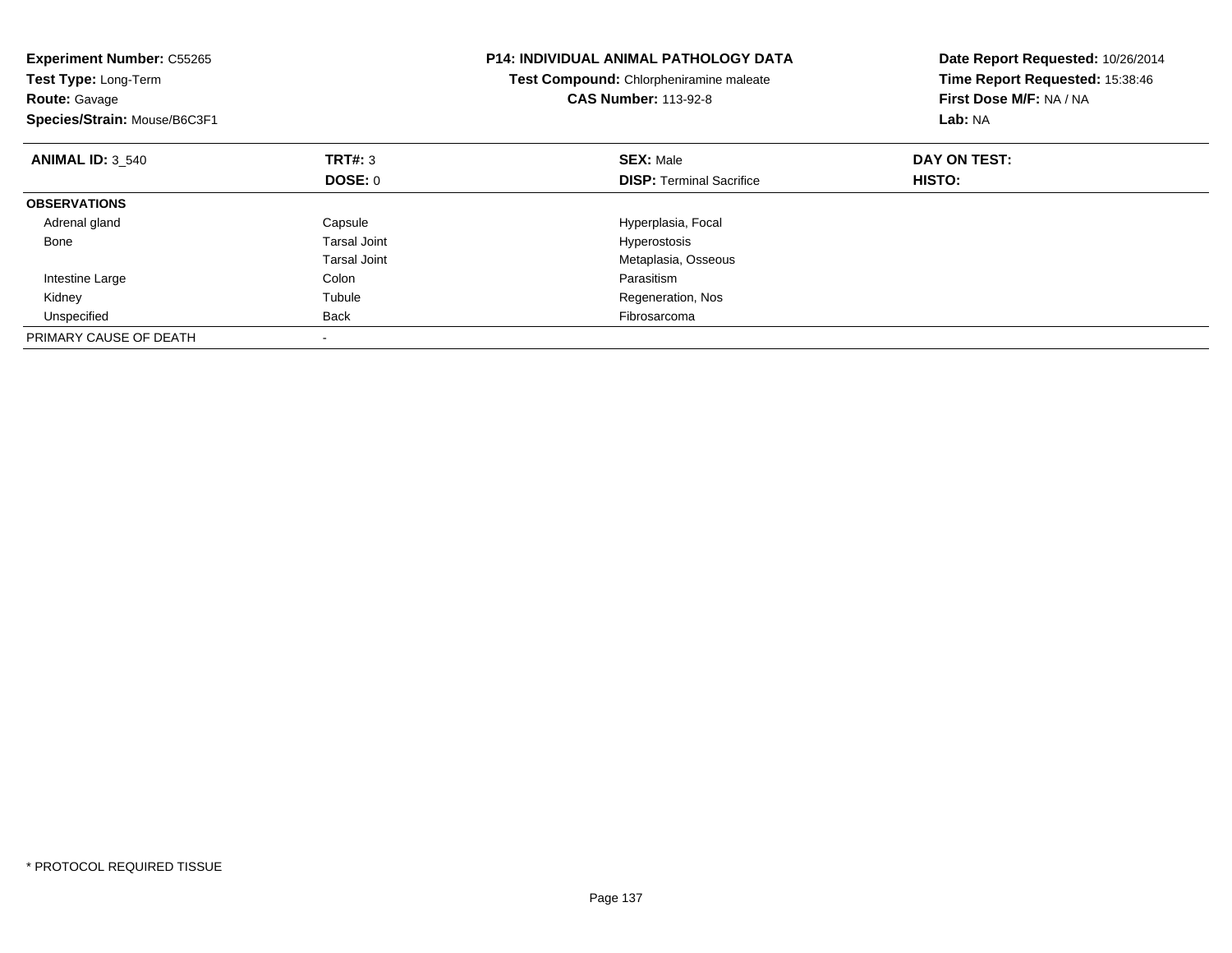| <b>Experiment Number: C55265</b><br><b>Test Type: Long-Term</b><br><b>Route: Gavage</b><br>Species/Strain: Mouse/B6C3F1 |                       | <b>P14: INDIVIDUAL ANIMAL PATHOLOGY DATA</b><br>Test Compound: Chlorpheniramine maleate<br><b>CAS Number: 113-92-8</b> | Date Report Requested: 10/26/2014<br>Time Report Requested: 15:38:46<br>First Dose M/F: NA / NA<br>Lab: NA |
|-------------------------------------------------------------------------------------------------------------------------|-----------------------|------------------------------------------------------------------------------------------------------------------------|------------------------------------------------------------------------------------------------------------|
| <b>ANIMAL ID: 3 541</b>                                                                                                 | TRT#: 3               | <b>SEX: Male</b>                                                                                                       | DAY ON TEST:                                                                                               |
|                                                                                                                         | DOSE: 0               | <b>DISP:</b> Terminal Sacrifice                                                                                        | HISTO:                                                                                                     |
| <b>OBSERVATIONS</b>                                                                                                     |                       |                                                                                                                        |                                                                                                            |
| Adrenal gland                                                                                                           | Capsule               | Adenoma, Nos                                                                                                           |                                                                                                            |
|                                                                                                                         | Capsule               | Hyperplasia, Focal                                                                                                     |                                                                                                            |
| Bone                                                                                                                    | Tarsal Joint          | Hyperostosis                                                                                                           |                                                                                                            |
|                                                                                                                         | <b>Tarsal Joint</b>   | Metaplasia, Osseous                                                                                                    |                                                                                                            |
| Kidney                                                                                                                  | Tubule                | Regeneration, Nos                                                                                                      |                                                                                                            |
| Lymph node                                                                                                              | Mesenteric Lymph Node | Hematopoiesis                                                                                                          |                                                                                                            |
|                                                                                                                         | Mesenteric Lymph Node | Hyperplasia, Lymphoid                                                                                                  |                                                                                                            |
| PRIMARY CAUSE OF DEATH                                                                                                  |                       |                                                                                                                        |                                                                                                            |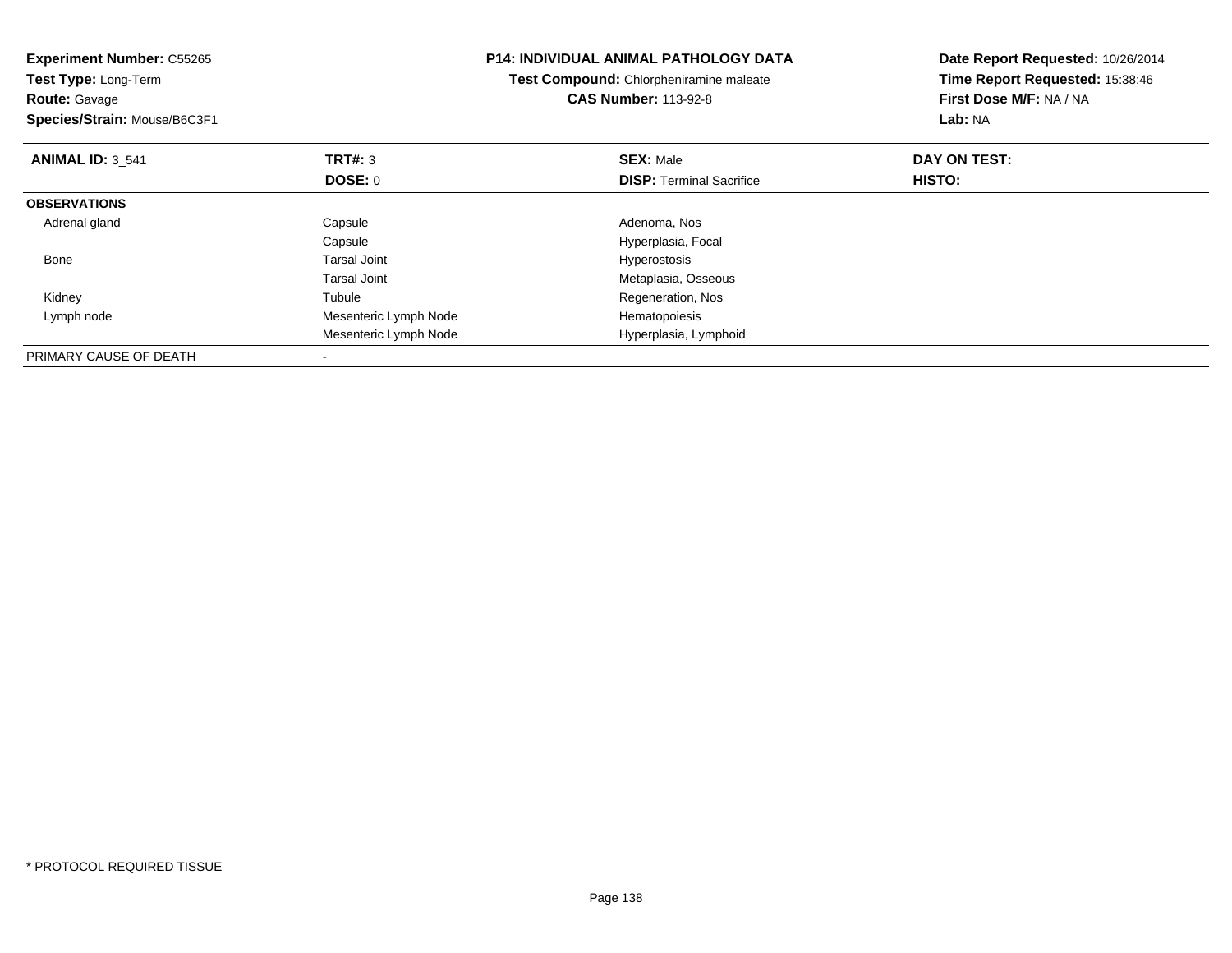**Route:** Gavage

**Species/Strain:** Mouse/B6C3F1

#### **P14: INDIVIDUAL ANIMAL PATHOLOGY DATA**

**Test Compound:** Chlorpheniramine maleate**CAS Number:** 113-92-8

| <b>ANIMAL ID: 3_542</b> | <b>TRT#: 3</b>      | <b>SEX: Male</b>                | DAY ON TEST: |  |
|-------------------------|---------------------|---------------------------------|--------------|--|
|                         | DOSE: 0             | <b>DISP: Terminal Sacrifice</b> | HISTO:       |  |
| <b>OBSERVATIONS</b>     |                     |                                 |              |  |
| Adrenal gland           | Capsule             | Hyperplasia, Focal              |              |  |
|                         | <b>Cortex Nos</b>   | Hypertrophy, Focal              |              |  |
| Bone                    | <b>Tarsal Joint</b> | Hyperostosis                    |              |  |
|                         | <b>Tarsal Joint</b> | Metaplasia, Osseous             |              |  |
| Harderian gland         | Hardarian Gland     | Adenoma, Nos                    |              |  |
| Kidney                  | Tubule              | Regeneration, Nos               |              |  |
| Liver                   |                     | Inflammation, Acute Focal       |              |  |
| Pancreas                | Acinus              | Atrophy, Focal                  |              |  |
| Thyroid                 |                     | Hyperplasia, Follicular Cell    |              |  |
| Unspecified             | Multiple Organs Nos | Lymphoma, Mixed-Malignant Type  |              |  |
| PRIMARY CAUSE OF DEATH  |                     |                                 |              |  |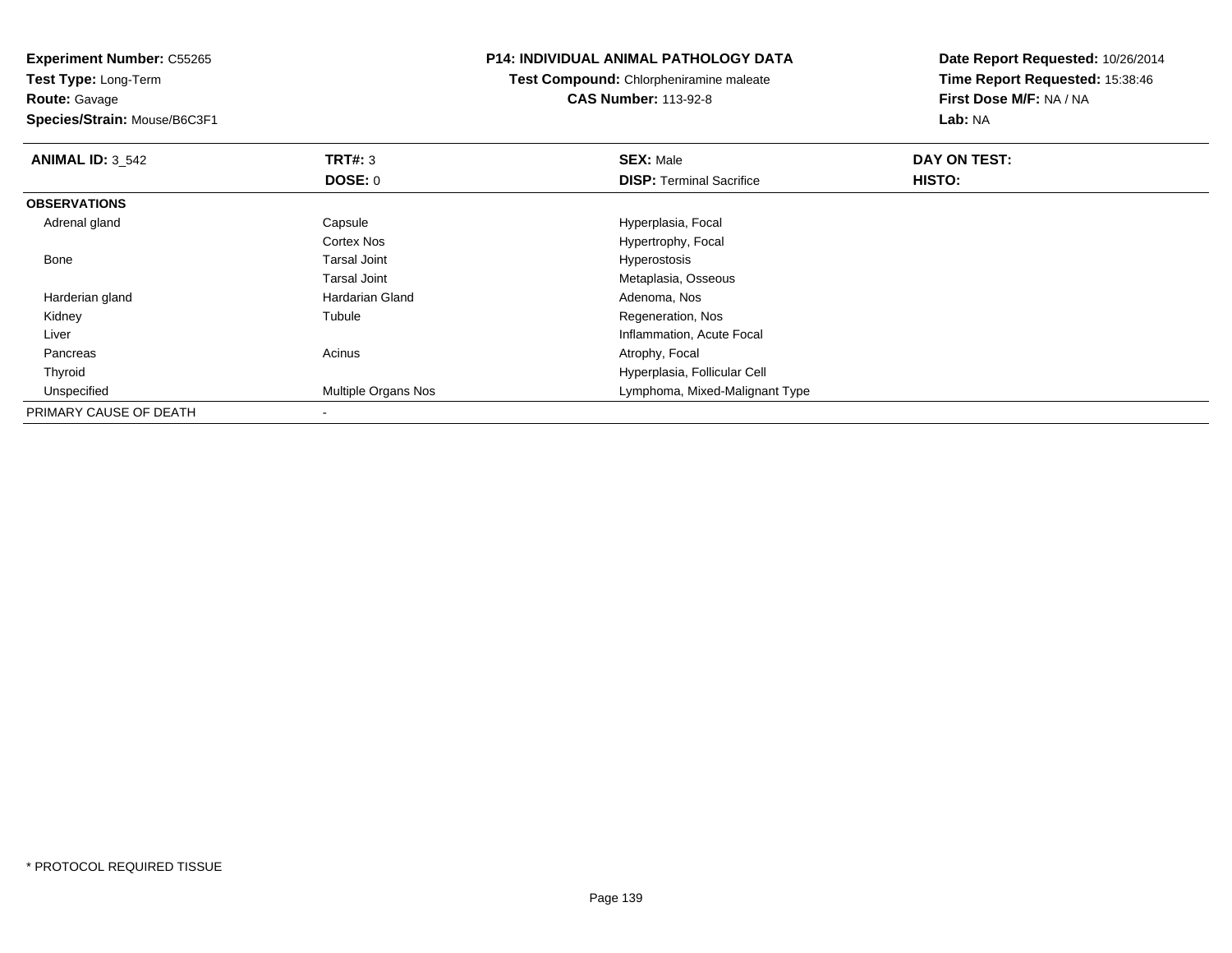| <b>Experiment Number: C55265</b><br>Test Type: Long-Term<br><b>Route: Gavage</b><br>Species/Strain: Mouse/B6C3F1 |                     | <b>P14: INDIVIDUAL ANIMAL PATHOLOGY DATA</b><br><b>Test Compound: Chlorpheniramine maleate</b><br><b>CAS Number: 113-92-8</b> | Date Report Requested: 10/26/2014<br>Time Report Requested: 15:38:46<br>First Dose M/F: NA / NA<br>Lab: NA |  |
|------------------------------------------------------------------------------------------------------------------|---------------------|-------------------------------------------------------------------------------------------------------------------------------|------------------------------------------------------------------------------------------------------------|--|
| <b>ANIMAL ID: 3 543</b>                                                                                          | TRT#: 3             | <b>SEX: Male</b>                                                                                                              | DAY ON TEST:                                                                                               |  |
|                                                                                                                  | DOSE: 0             | <b>DISP:</b> Terminal Sacrifice                                                                                               | <b>HISTO:</b>                                                                                              |  |
| <b>OBSERVATIONS</b>                                                                                              |                     |                                                                                                                               |                                                                                                            |  |
| Adrenal gland                                                                                                    | Cortex Nos          | Degeneration, Lipoid                                                                                                          |                                                                                                            |  |
|                                                                                                                  | Capsule             | Hyperplasia, Focal                                                                                                            |                                                                                                            |  |
|                                                                                                                  | Medulla             | Hyperplasia, Focal                                                                                                            |                                                                                                            |  |
| Bone                                                                                                             | <b>Tarsal Joint</b> | Hyperostosis                                                                                                                  |                                                                                                            |  |
|                                                                                                                  | <b>Tarsal Joint</b> | Metaplasia, Osseous                                                                                                           |                                                                                                            |  |
| PRIMARY CAUSE OF DEATH                                                                                           |                     |                                                                                                                               |                                                                                                            |  |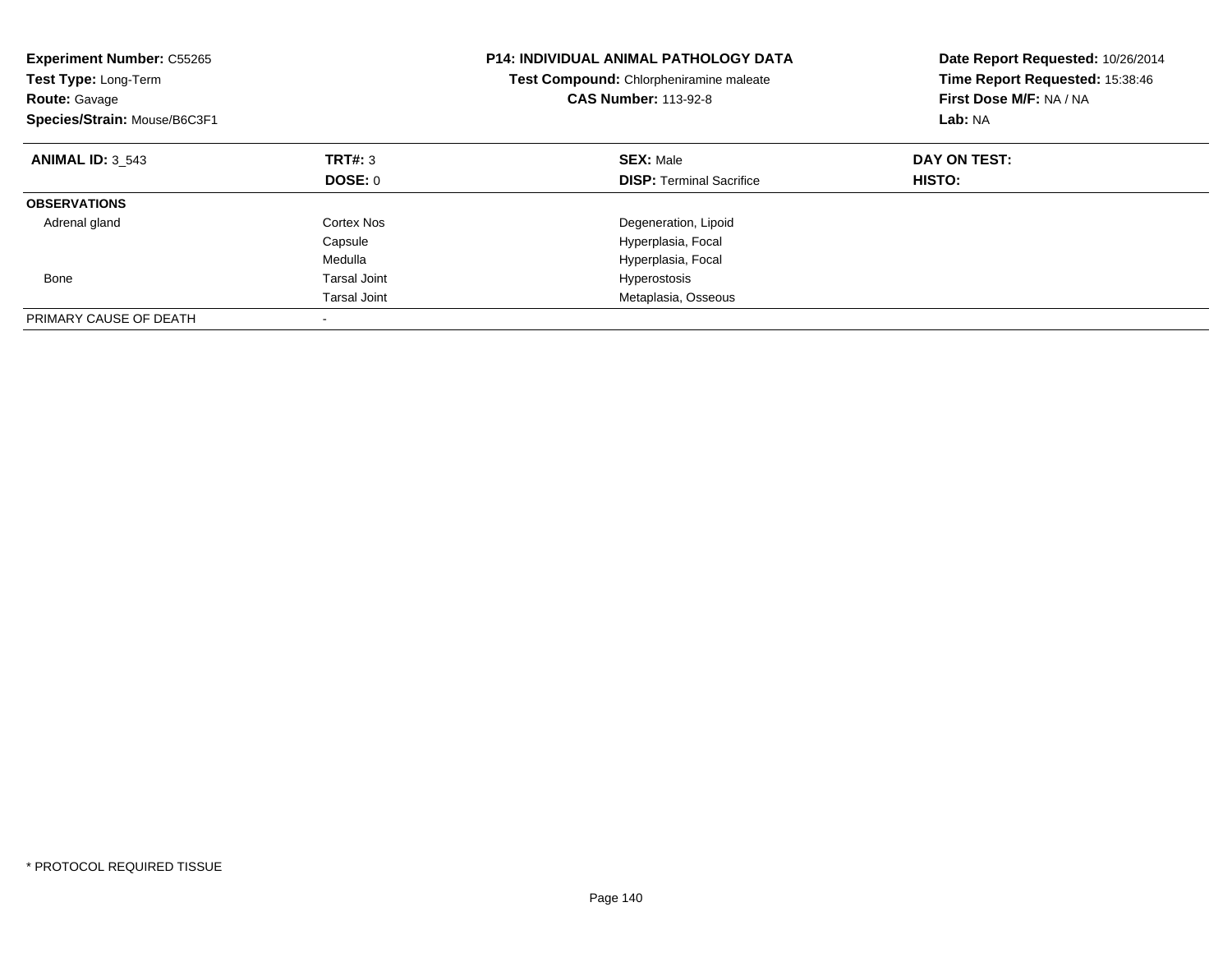| <b>Experiment Number: C55265</b><br><b>Test Type: Long-Term</b><br><b>Route: Gavage</b><br>Species/Strain: Mouse/B6C3F1 |                       | <b>P14: INDIVIDUAL ANIMAL PATHOLOGY DATA</b><br>Test Compound: Chlorpheniramine maleate<br><b>CAS Number: 113-92-8</b> | Date Report Requested: 10/26/2014<br>Time Report Requested: 15:38:46<br>First Dose M/F: NA / NA<br>Lab: NA |  |
|-------------------------------------------------------------------------------------------------------------------------|-----------------------|------------------------------------------------------------------------------------------------------------------------|------------------------------------------------------------------------------------------------------------|--|
| <b>ANIMAL ID: 3 544</b>                                                                                                 | TRT#: 3<br>DOSE: 0    | <b>SEX: Male</b><br><b>DISP:</b> Moribund Sacrifice                                                                    | DAY ON TEST:<br><b>HISTO:</b>                                                                              |  |
| <b>OBSERVATIONS</b>                                                                                                     |                       |                                                                                                                        |                                                                                                            |  |
| Adrenal gland                                                                                                           | Capsule               | Hyperplasia, Focal                                                                                                     |                                                                                                            |  |
| Lymph node                                                                                                              | Mandibular Lymph Node | Hematopoiesis                                                                                                          |                                                                                                            |  |
|                                                                                                                         | Mesenteric Lymph Node | Hematopoiesis                                                                                                          |                                                                                                            |  |
| Prostate                                                                                                                | Periprostatic Tissue  | Periarteritis                                                                                                          |                                                                                                            |  |
| PRIMARY CAUSE OF DEATH                                                                                                  |                       |                                                                                                                        |                                                                                                            |  |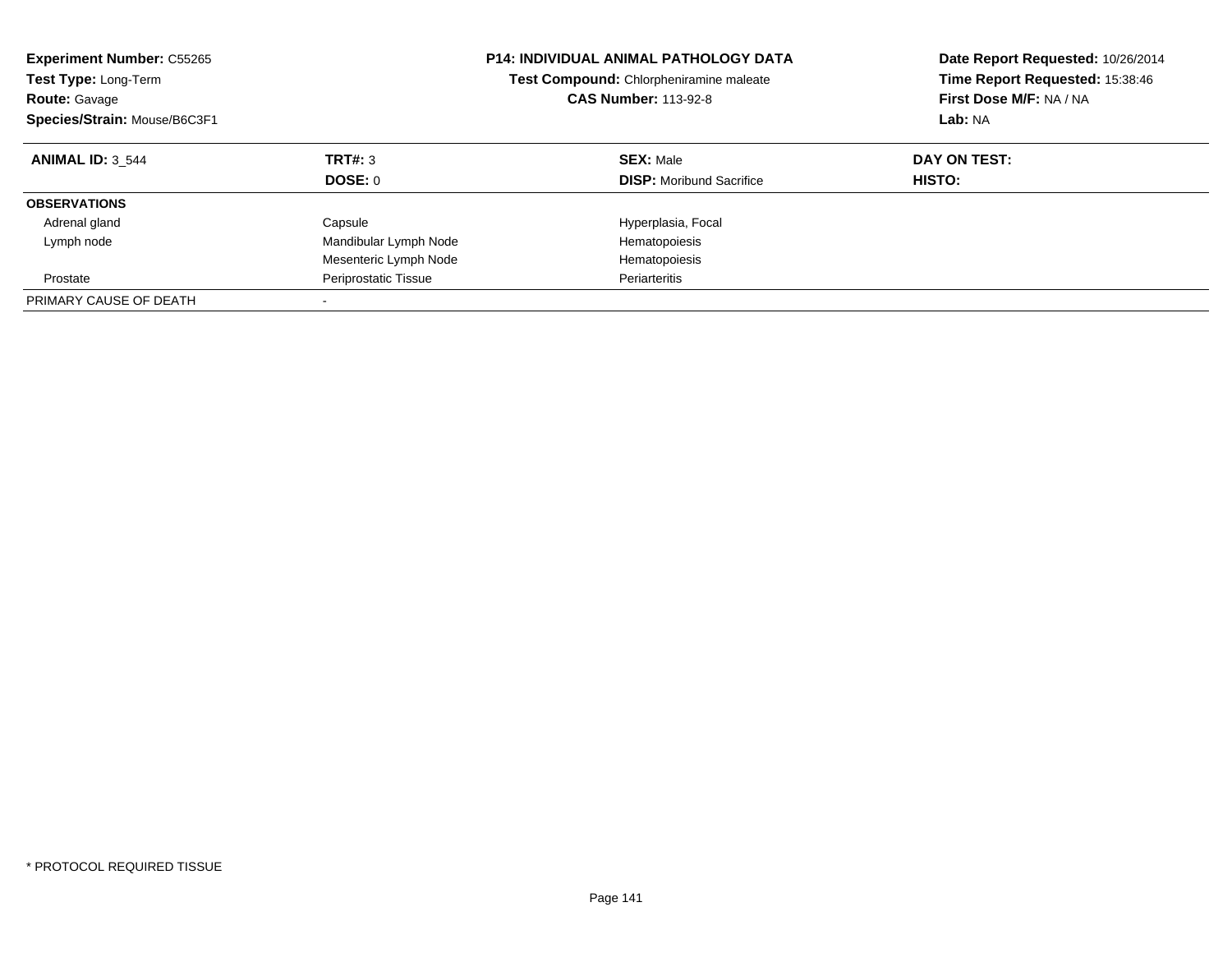| <b>Experiment Number: C55265</b><br>Test Type: Long-Term<br><b>Route: Gavage</b><br>Species/Strain: Mouse/B6C3F1 |                       | <b>P14: INDIVIDUAL ANIMAL PATHOLOGY DATA</b><br>Test Compound: Chlorpheniramine maleate<br><b>CAS Number: 113-92-8</b> | Date Report Requested: 10/26/2014<br>Time Report Requested: 15:38:46<br>First Dose M/F: NA / NA<br>Lab: NA |  |
|------------------------------------------------------------------------------------------------------------------|-----------------------|------------------------------------------------------------------------------------------------------------------------|------------------------------------------------------------------------------------------------------------|--|
| <b>ANIMAL ID: 3 545</b>                                                                                          | <b>TRT#: 3</b>        | <b>SEX: Male</b>                                                                                                       | DAY ON TEST:                                                                                               |  |
|                                                                                                                  | DOSE: 0               | <b>DISP: Terminal Sacrifice</b>                                                                                        | HISTO:                                                                                                     |  |
| <b>OBSERVATIONS</b>                                                                                              |                       |                                                                                                                        |                                                                                                            |  |
| Adrenal gland                                                                                                    | Capsule               | Hyperplasia, Focal                                                                                                     |                                                                                                            |  |
|                                                                                                                  | Cortex Nos            | Hypertrophy, Focal                                                                                                     |                                                                                                            |  |
| Bone                                                                                                             | <b>Tarsal Joint</b>   | Hyperostosis                                                                                                           |                                                                                                            |  |
|                                                                                                                  | Tarsal Joint          | Metaplasia, Osseous                                                                                                    |                                                                                                            |  |
| Kidney                                                                                                           | Tubule                | Regeneration, Nos                                                                                                      |                                                                                                            |  |
| Liver                                                                                                            |                       | Hepatocellular Adenoma                                                                                                 |                                                                                                            |  |
| Lymph node                                                                                                       | Mesenteric Lymph Node | Hematopoiesis                                                                                                          |                                                                                                            |  |
| PRIMARY CAUSE OF DEATH                                                                                           |                       |                                                                                                                        |                                                                                                            |  |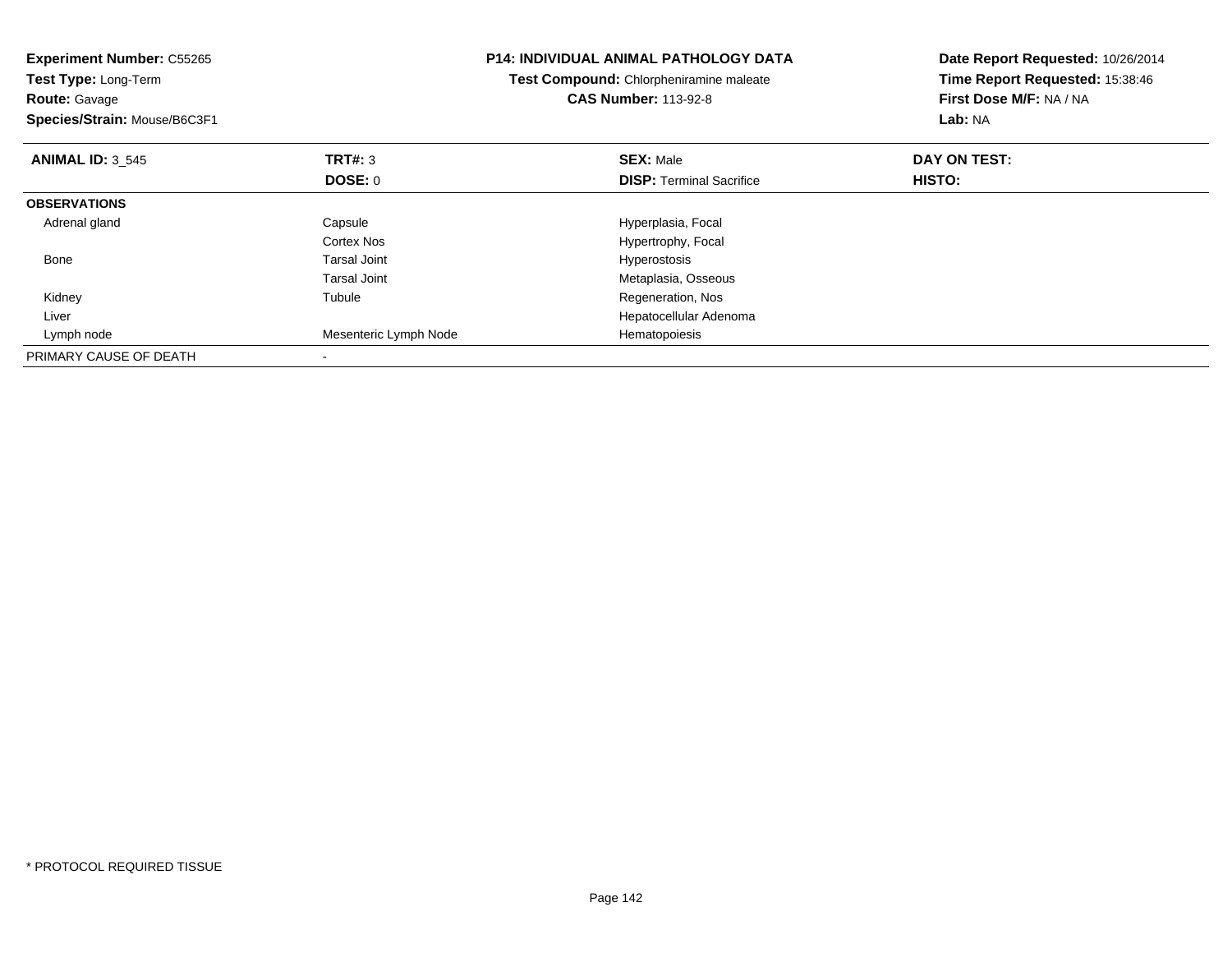**Experiment Number:** C55265

**Test Type:** Long-Term**Route:** Gavage

**Species/Strain:** Mouse/B6C3F1

#### **P14: INDIVIDUAL ANIMAL PATHOLOGY DATA**

**Test Compound:** Chlorpheniramine maleate**CAS Number:** 113-92-8

| <b>ANIMAL ID: 3_546</b> | <b>TRT#: 3</b>      | <b>SEX: Male</b>             | DAY ON TEST: |  |
|-------------------------|---------------------|------------------------------|--------------|--|
|                         | <b>DOSE: 0</b>      | <b>DISP: Natural Death</b>   | HISTO:       |  |
| <b>OBSERVATIONS</b>     |                     |                              |              |  |
| Adrenal gland           | Capsule             | Hyperplasia, Focal           |              |  |
| Bone                    | <b>Tarsal Joint</b> | Hyperostosis                 |              |  |
|                         | <b>Tarsal Joint</b> | Metaplasia, Osseous          |              |  |
| Bone marrow             |                     | Hyperplasia, Granulocytic    |              |  |
| Liver                   |                     | Necrosis, Focal              |              |  |
| Lung                    |                     | Alveolar/Bronchiolar Adenoma |              |  |
|                         |                     | Fibrosarcoma, Metastatic     |              |  |
| Spleen                  | Red Pulp            | Hematopoiesis                |              |  |
| Unspecified             | Leg                 | Fibrosarcoma                 |              |  |
|                         | Flank               | Sarcoma, Nos                 |              |  |
| PRIMARY CAUSE OF DEATH  | $\,$                |                              |              |  |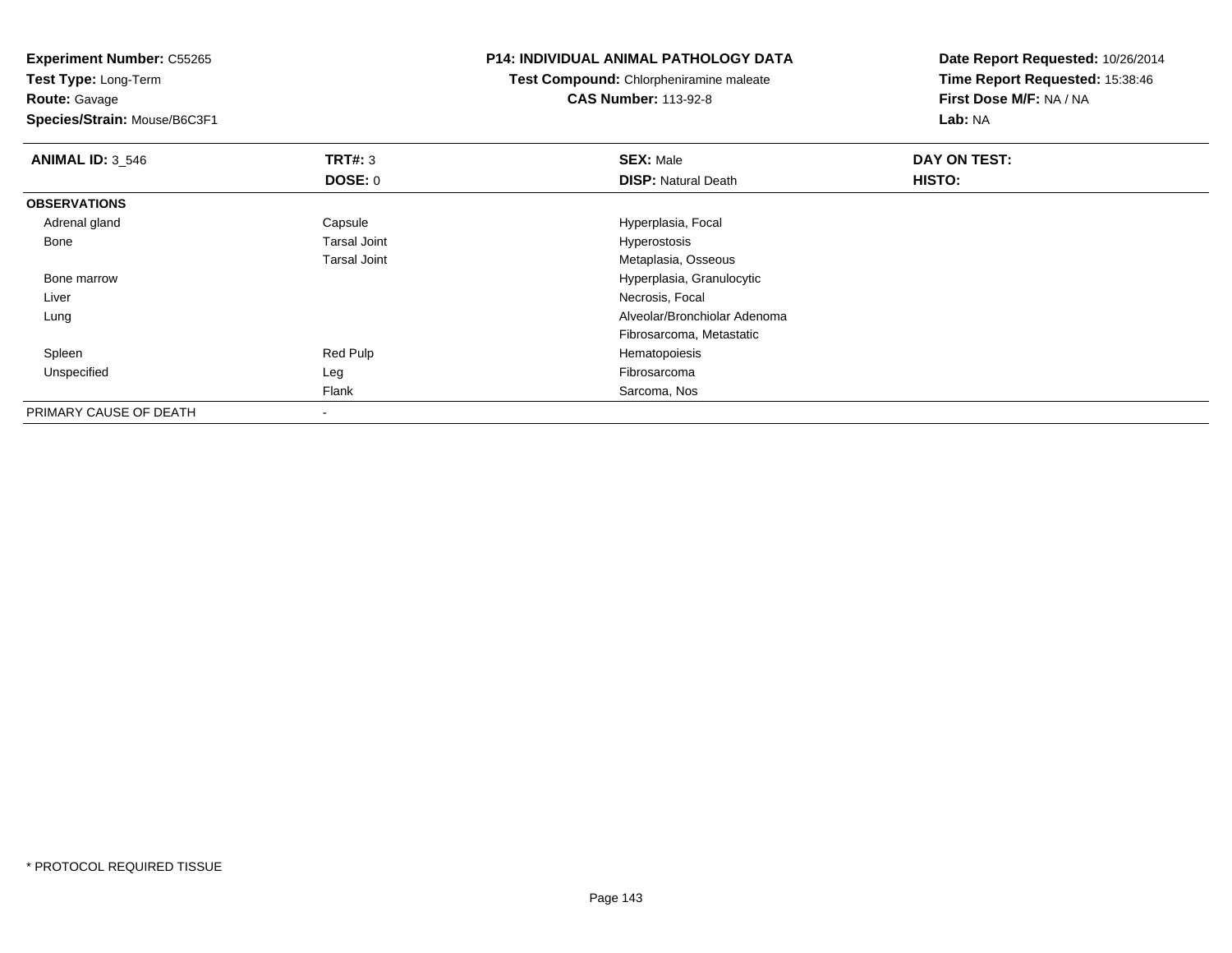**Route:** Gavage

**Species/Strain:** Mouse/B6C3F1

# **P14: INDIVIDUAL ANIMAL PATHOLOGY DATA**

**Test Compound:** Chlorpheniramine maleate**CAS Number:** 113-92-8

| <b>ANIMAL ID: 3_547</b> | TRT#: 3                    | <b>SEX: Male</b>                | DAY ON TEST: |  |
|-------------------------|----------------------------|---------------------------------|--------------|--|
|                         | <b>DOSE: 0</b>             | <b>DISP:</b> Terminal Sacrifice | HISTO:       |  |
| <b>OBSERVATIONS</b>     |                            |                                 |              |  |
| Adrenal gland           | <b>Cortex Nos</b>          | Degeneration, Lipoid            |              |  |
|                         | Capsule                    | Hyperplasia, Focal              |              |  |
| Bone                    | Tarsal Joint               | Hyperostosis                    |              |  |
|                         | <b>Tarsal Joint</b>        | Metaplasia, Osseous             |              |  |
| Epididymis              |                            | Inflammation, Chronic Focal     |              |  |
| Lung                    |                            | Alveolar/Bronchiolar Adenoma    |              |  |
| Lymph node              | Mesenteric Lymph Node      | Hematopoiesis                   |              |  |
| Pituitary gland         | <b>Anterior Pituitary</b>  | Hyperplasia, Focal              |              |  |
| Spleen                  | Red Pulp                   | Hematopoiesis                   |              |  |
| Unspecified             | Abdomen                    | Inflammation, Chronic Focal     |              |  |
|                         | <b>Multiple Organs Nos</b> | Lymphoma, Mixed-Malignant Type  |              |  |
| PRIMARY CAUSE OF DEATH  |                            |                                 |              |  |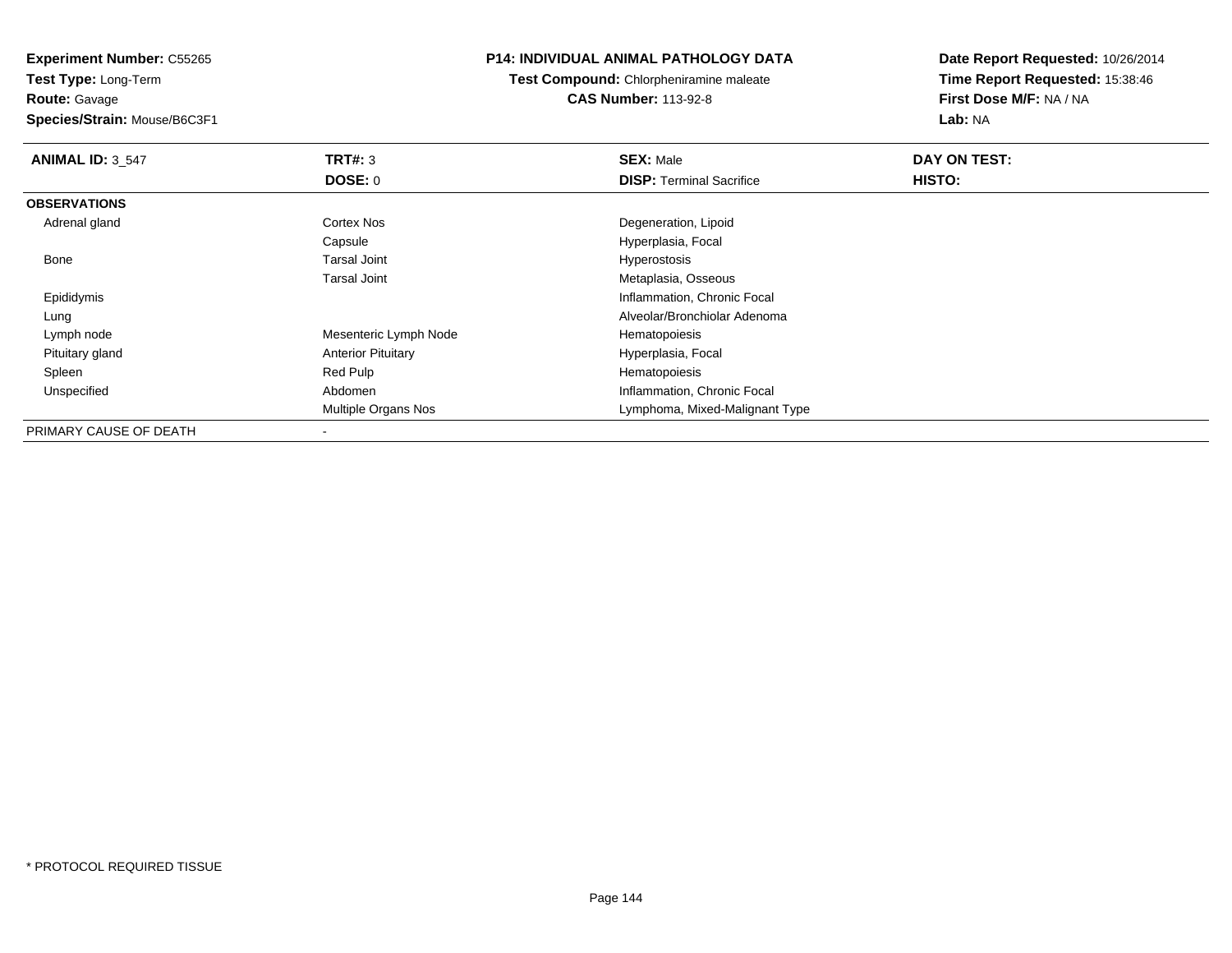| <b>Experiment Number: C55265</b><br>Test Type: Long-Term<br><b>Route: Gavage</b><br>Species/Strain: Mouse/B6C3F1 |                 | <b>P14: INDIVIDUAL ANIMAL PATHOLOGY DATA</b><br>Test Compound: Chlorpheniramine maleate<br><b>CAS Number: 113-92-8</b> | Date Report Requested: 10/26/2014<br>Time Report Requested: 15:38:46<br>First Dose M/F: NA / NA<br>Lab: NA |
|------------------------------------------------------------------------------------------------------------------|-----------------|------------------------------------------------------------------------------------------------------------------------|------------------------------------------------------------------------------------------------------------|
| <b>ANIMAL ID: 3 548</b>                                                                                          | TRT#: 3         | <b>SEX: Male</b>                                                                                                       | DAY ON TEST:                                                                                               |
|                                                                                                                  | DOSE: 0         | <b>DISP:</b> Moribund Sacrifice                                                                                        | HISTO:                                                                                                     |
| <b>OBSERVATIONS</b>                                                                                              |                 |                                                                                                                        |                                                                                                            |
| Adrenal gland                                                                                                    | Medulla         | Hyperplasia, Focal                                                                                                     |                                                                                                            |
| Harderian gland                                                                                                  | Hardarian Gland | Adenoma, Nos                                                                                                           |                                                                                                            |
| Kidney                                                                                                           |                 | Nephropathy                                                                                                            |                                                                                                            |
|                                                                                                                  |                 | Nephrosis, Hydro                                                                                                       |                                                                                                            |
| Liver                                                                                                            |                 | Hepatocellular Carcinoma                                                                                               |                                                                                                            |
| Lung                                                                                                             |                 | Hepatocellular Carcinoma, Metastatic                                                                                   |                                                                                                            |
| PRIMARY CAUSE OF DEATH                                                                                           |                 |                                                                                                                        |                                                                                                            |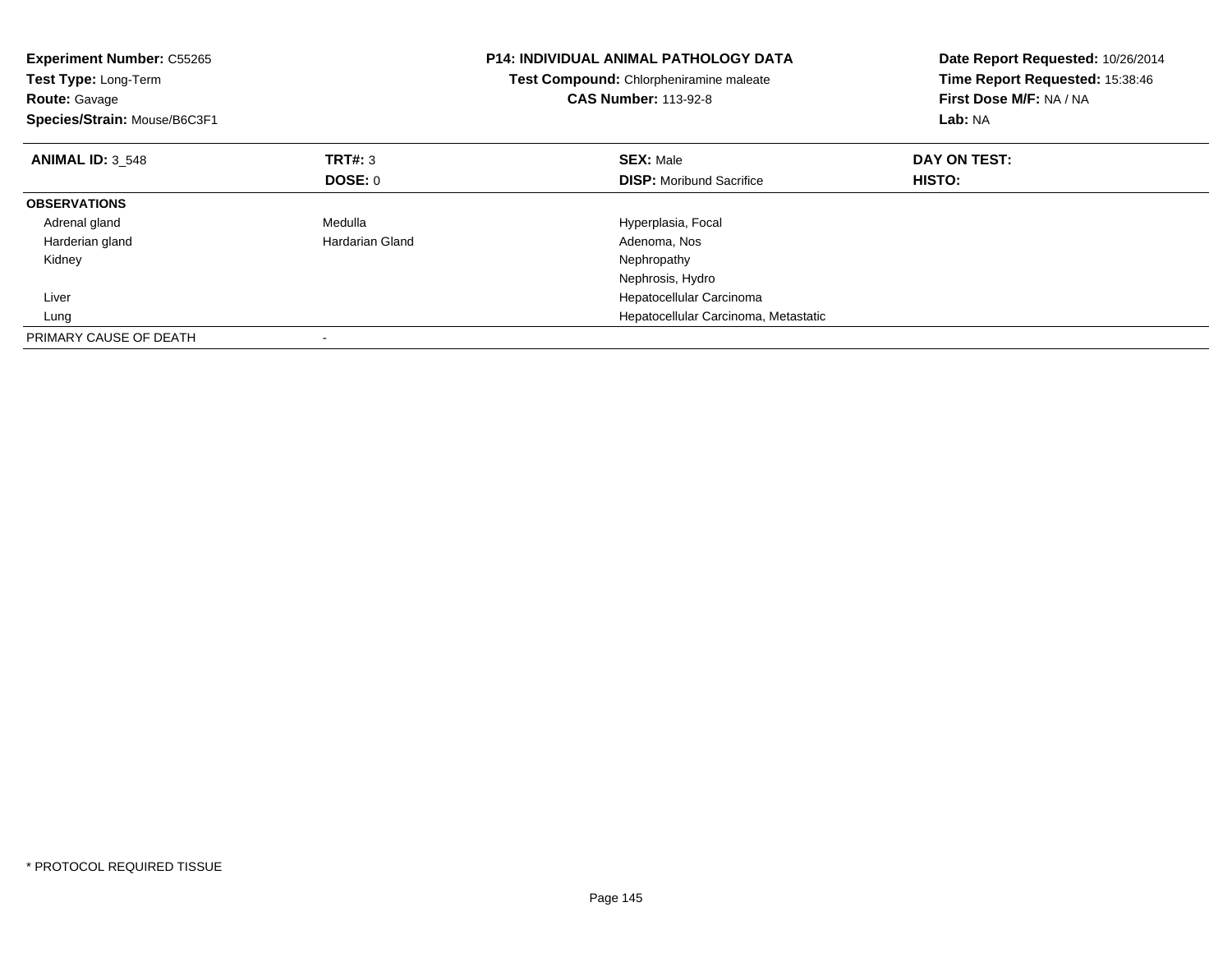**Experiment Number:** C55265

**Test Type:** Long-Term**Route:** Gavage

**Species/Strain:** Mouse/B6C3F1

## **P14: INDIVIDUAL ANIMAL PATHOLOGY DATA**

**Test Compound:** Chlorpheniramine maleate**CAS Number:** 113-92-8

**Date Report Requested:** 10/26/2014**Time Report Requested:** 15:38:46**First Dose M/F:** NA / NA**Lab:** NA

| <b>ANIMAL ID: 3 549</b> | TRT#: 3                  | <b>SEX: Male</b>                | DAY ON TEST: |
|-------------------------|--------------------------|---------------------------------|--------------|
|                         | <b>DOSE: 0</b>           | <b>DISP: Terminal Sacrifice</b> | HISTO:       |
| <b>OBSERVATIONS</b>     |                          |                                 |              |
| Adrenal gland           | Cortex Nos               | Degeneration, Lipoid            |              |
|                         | Capsule                  | Hyperplasia, Focal              |              |
|                         | Cortex Nos               | Hypertrophy, Focal              |              |
| Bone                    | <b>Tarsal Joint</b>      | Hyperostosis                    |              |
|                         | <b>Tarsal Joint</b>      | Metaplasia, Osseous             |              |
| Bone marrow             |                          | Hyperplasia, Granulocytic       |              |
| Kidney                  | Tubule                   | Regeneration, Nos               |              |
| Lung                    |                          | Alveolar/Bronchiolar Adenoma    |              |
| Preputial gland         |                          | Atrophy, Focal                  |              |
|                         |                          | Inflammation, Acute/Chronic     |              |
| Thyroid                 |                          | Follicular-Cell Adenoma         |              |
| Unspecified             | Abdomen                  | Fibrosis, Multifocal            |              |
| PRIMARY CAUSE OF DEATH  | $\overline{\phantom{a}}$ |                                 |              |